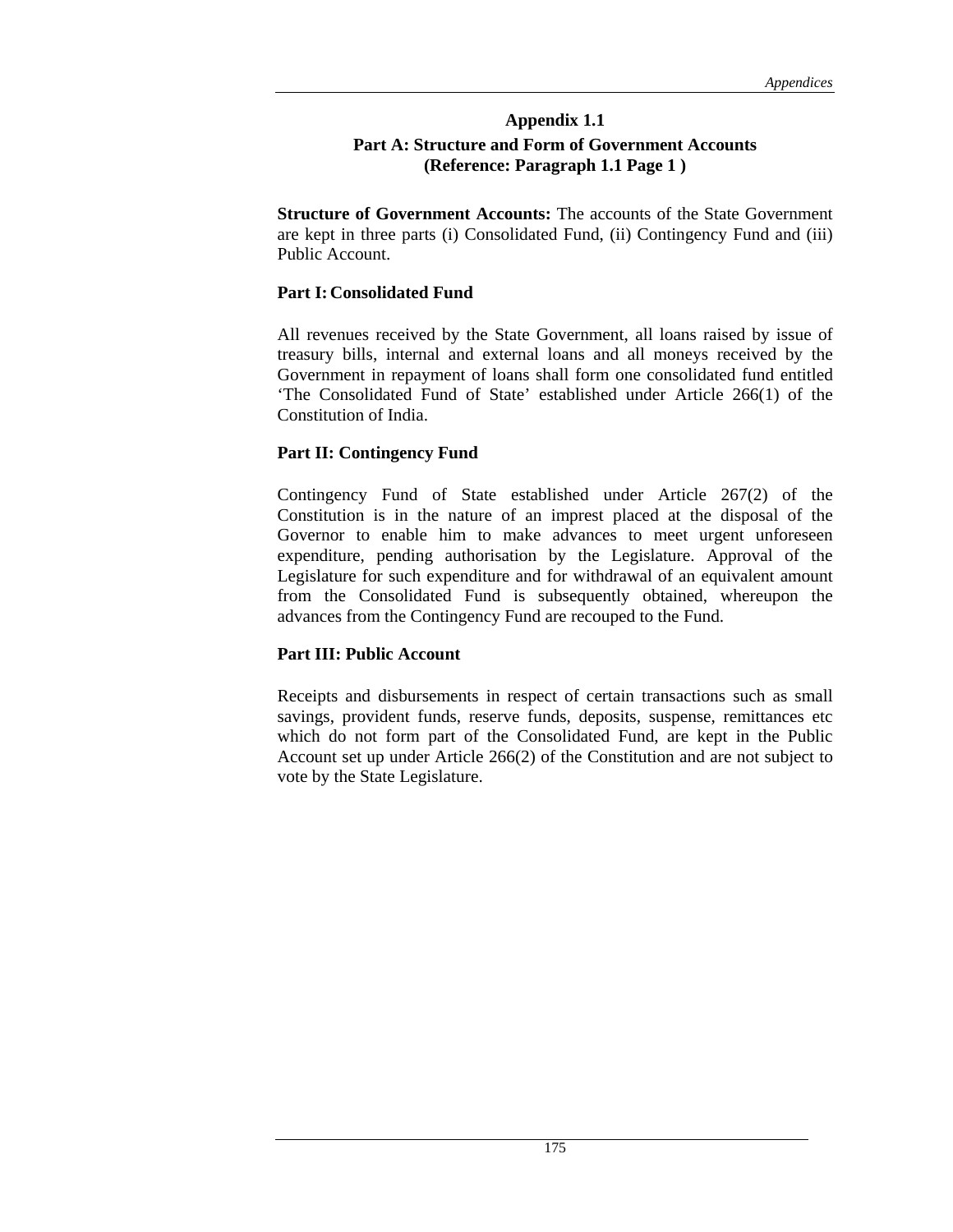# **PART B Layout of Finance Accounts**

### **(Reference: Paragraph 1.1 Page 1 )**

| <b>Statement</b>      | Lay Out                                                                                                                                                                                                                                        |  |  |  |  |  |  |
|-----------------------|------------------------------------------------------------------------------------------------------------------------------------------------------------------------------------------------------------------------------------------------|--|--|--|--|--|--|
| Statement No.1        | Presents the summary of transactions of the State<br>Government-receipts and expenditure, revenue and<br>capital, public debt receipts and disbursements etc in<br>the Consolidated Fund, Contingency Fund and Public<br>Account of the State. |  |  |  |  |  |  |
| Statement No.2        | Contains the summarized statement of capital outlay<br>showing progressive expenditure to the end of 2004-<br>05.                                                                                                                              |  |  |  |  |  |  |
| <b>Statement No.3</b> | Gives financial results of irrigation works, their<br>revenue receipts, working expenses and maintenance<br>charges, capital outlay, net profit or loss, etc.                                                                                  |  |  |  |  |  |  |
| <b>Statement No.4</b> | Indicates the summary of debt position of the State<br>which includes borrowing<br>from<br>debt.<br>intern<br>Government of India, other obligations and servicing<br>of debt.                                                                 |  |  |  |  |  |  |
| Statement No.5        | Gives the summary of loans and advances given by the<br>State Government during the year repayments made,<br>recoveries in arrears etc.                                                                                                        |  |  |  |  |  |  |
| Statement No.6        | Gives the summary of guarantees given by the<br>Government for repayment of loans etc. raised by the<br>statutory corporations, local bodies<br>and<br>other<br>institutions.                                                                  |  |  |  |  |  |  |
| <b>Statement No.7</b> | Gives the summary of cash balances and investments<br>made out of such balances.                                                                                                                                                               |  |  |  |  |  |  |
| <b>Statement No.8</b> | Depicts the summary of balances under Consolidated<br>Fund, Contingency Fund and Public Account as on 31<br><b>March 2005.</b>                                                                                                                 |  |  |  |  |  |  |
| <b>Statement No.9</b> | Shows the revenue and expenditure under different<br>heads for the year 2004-05 as a percentage of total<br>revenue/expenditure.                                                                                                               |  |  |  |  |  |  |
| Statement No.10       | Indicates the distribution between the charged and<br>voted expenditure incurred during the year.                                                                                                                                              |  |  |  |  |  |  |
| Statement No.11       | Indicates the detailed account of revenue receipts by<br>minor heads                                                                                                                                                                           |  |  |  |  |  |  |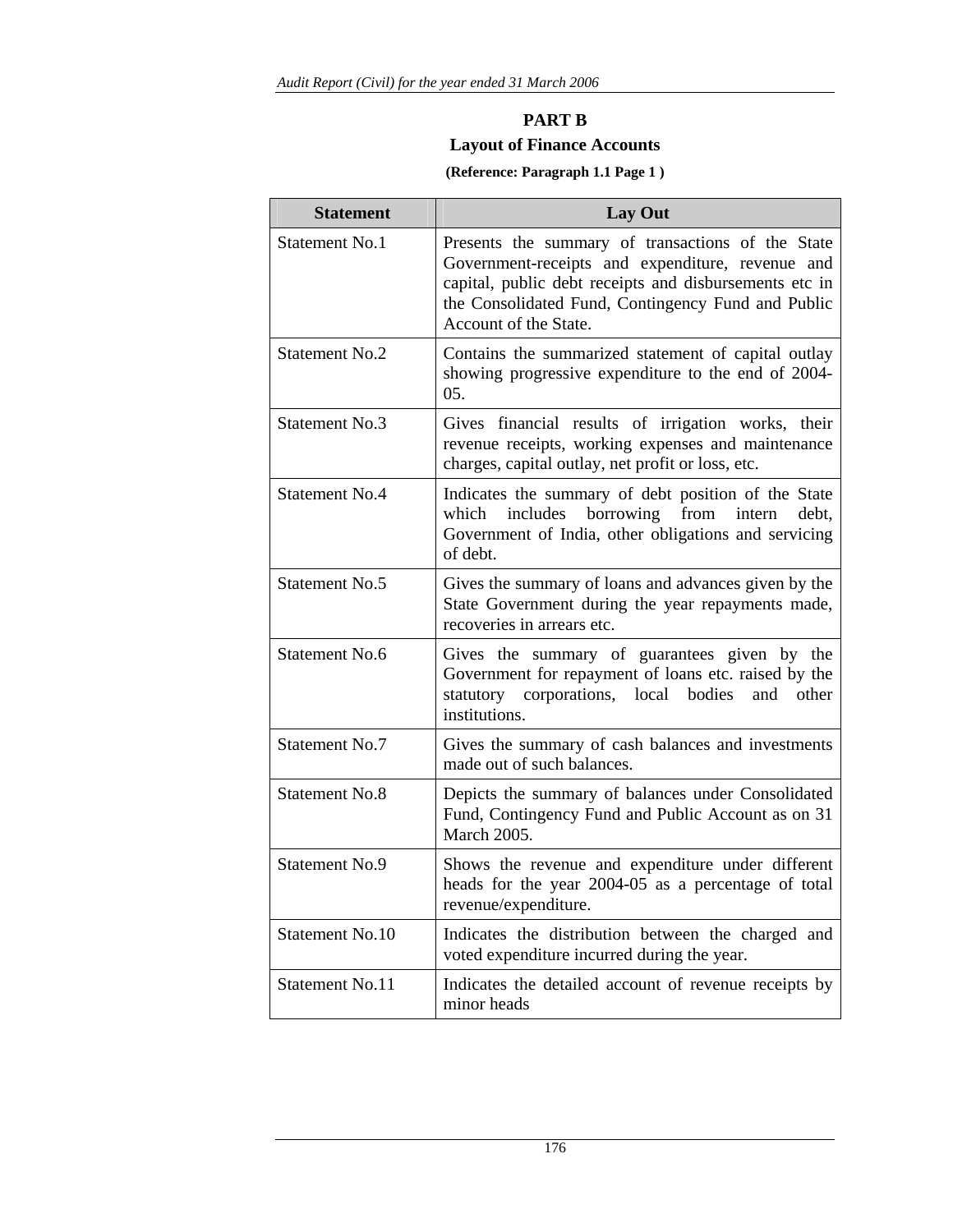| <b>Statement No.12</b> | Provides accounts of revenue expenditure by minor<br>heads under non-plan and plan separately and capital<br>expenditure by major head wise.                                                                            |
|------------------------|-------------------------------------------------------------------------------------------------------------------------------------------------------------------------------------------------------------------------|
| Statement No.13        | Depicts the detailed capital expenditure incurred<br>during and to the end of 2004-05.                                                                                                                                  |
| Statement No.14        | Shows the details of investment of the<br><b>State</b><br>Government in statutory corporations, Government<br>companies, other joint stock companies, co-operative<br>banks and societies etc up to the end of 2005-06. |
| Statement No.15        | Depicts the capital and other expenditure to the end of<br>2004-05 and the principal sources from which the<br>funds were provided for that expenditure.                                                                |
| Statement No.16        | Gives the detailed account of receipts disbursements<br>and balances under heads of accounts relating to Debt,<br>Contingency Fund and Public Account.                                                                  |
| Statement No.17        | Presents detailed account of debt and other interest<br>bearing obligations of the Government of M.P.                                                                                                                   |
| Statement No.18        | Provides the detailed account of loans and advances<br>given by the Government of Maharashtra, the amount<br>of loan repaid during the year, the balance as on 31<br><b>March 2005.</b>                                 |
| Statement No.19        | Gives the details of earmarked balances of reserve<br>funds.                                                                                                                                                            |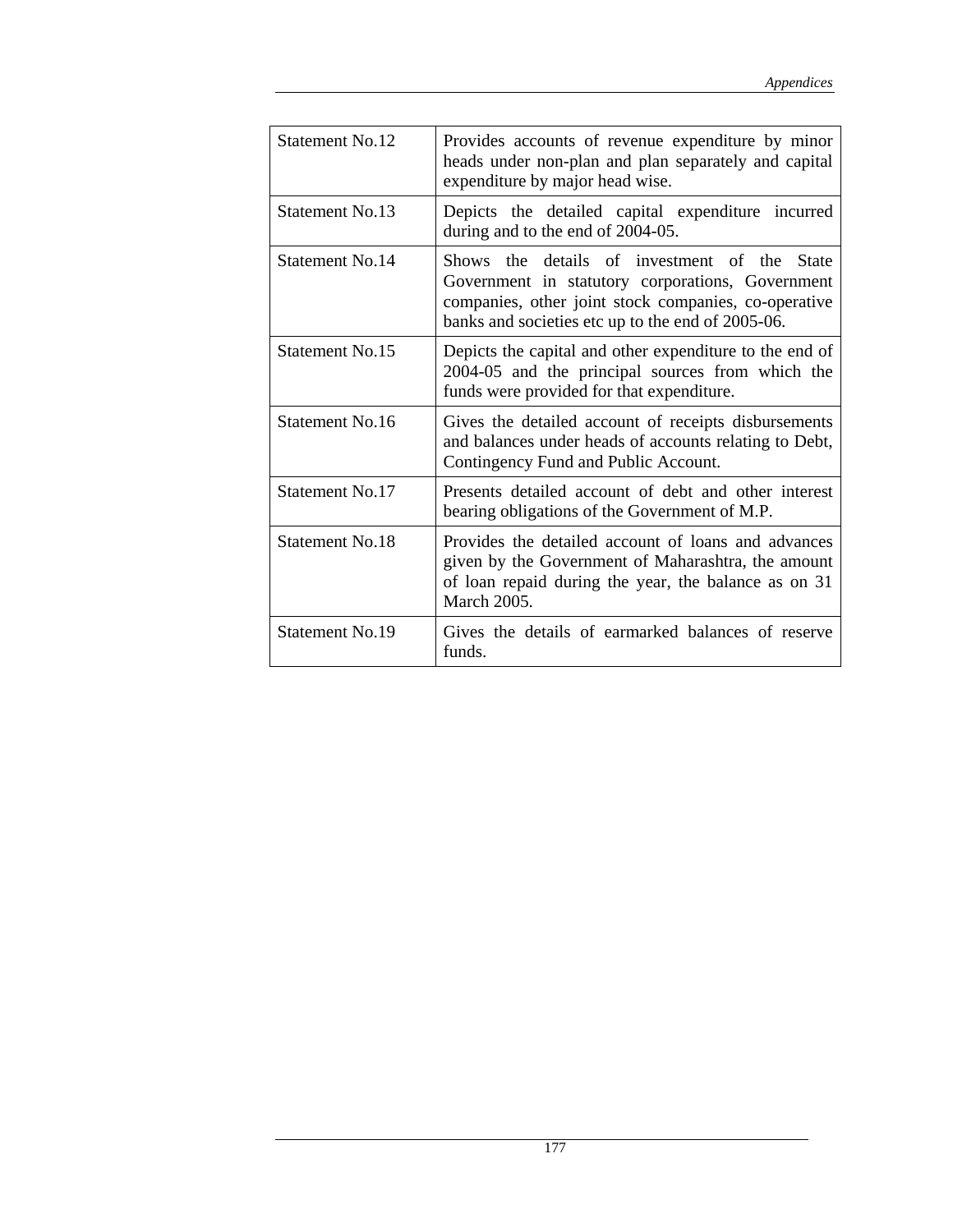# **PART C List of Terms Used in the Chapter I and basis of their Calculation (Reference: Paragraph 1.3 Page 4 )**

| <b>Terms</b>                                          | <b>Basis of calculation</b>                                                                                                                                                                           |
|-------------------------------------------------------|-------------------------------------------------------------------------------------------------------------------------------------------------------------------------------------------------------|
| Buoyancy of a parameter                               | Rate of Growth of the parameter                                                                                                                                                                       |
|                                                       | <b>GSDP</b> Growth                                                                                                                                                                                    |
| Buoyancy of a parameter $(X)$ with                    | Rate of Growth of the parameter $(X)$                                                                                                                                                                 |
| respect to another parameter (Y)                      | Rate of Growth of the parameter $(Y)$                                                                                                                                                                 |
| Rate of Growth (ROG)                                  | [(Current year Amount/previous year<br>Amount)-1]*100                                                                                                                                                 |
| Development Expenditure                               | Social Services + Economic Services                                                                                                                                                                   |
| Average interest paid by the State                    | Interest payment / [(Amount of<br>previous year's Fiscal Liabilities +<br>Current year's Fiscal<br>Liabilities)/2]*100                                                                                |
| Weighted Interest Rate $(I_w)$                        | $I_w = \sum_{i=1}^{n} I_i W_i$ , where $I_i$ is the rate of interest on<br>the i <sup>th</sup> stock of debt and $W_i$ is the share of i <sup>th</sup> stock in the<br>total debt stock of the State. |
| Interest spread                                       | GSDP growth - Weighted Interest<br>Rate                                                                                                                                                               |
| Quantum spread                                        | Debt stock * Interest spread                                                                                                                                                                          |
| Interest received as per cent to Loans<br>Outstanding | Interest Received [(Opening balance +<br>Closing balance of Loans and<br>Advances)/2]*100                                                                                                             |
| <b>Revenue Deficit</b>                                | Revenue Receipts - Revenue<br>Expenditure                                                                                                                                                             |
| <b>Fiscal Deficit</b>                                 | Revenue Expenditure + Capital<br>Expenditure + Net Loans and<br>Advances - Revenue Receipts -<br>Miscellaneous Capital Receipts                                                                       |
| Primary Deficit                                       | Fiscal Deficit - Interest Payment                                                                                                                                                                     |
| <b>Balance from Current Revenue</b><br>(BCR)          | Revenue Receipts minus all plan<br>grants and Non-plan Revenue<br>Expenditure excluding debits under<br>2048 - Appropriation for Reduction of<br>Avoidance of Debt                                    |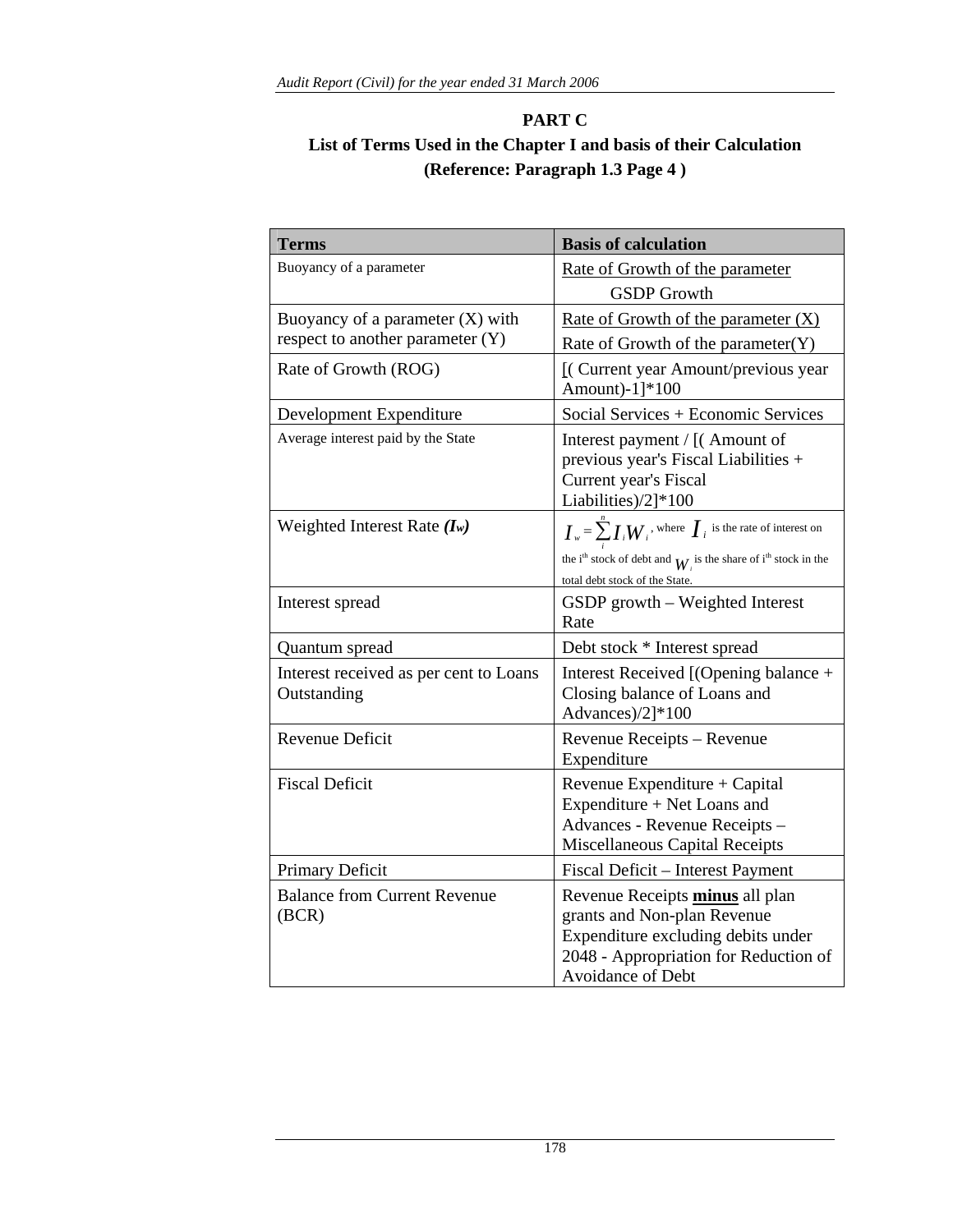## **(Reference: Paragraph 1.1.4 Page 3 )**

# **Trends in Select Fiscal Indicators**

|                | (Rupees in crore                          |                         |                         |                        |                                     |                                     |  |  |
|----------------|-------------------------------------------|-------------------------|-------------------------|------------------------|-------------------------------------|-------------------------------------|--|--|
| S.No.          | <b>Fiscal</b><br><b>Indicators</b>        | <b>Previous</b><br>Year | <b>Current</b><br>Year  | <b>Ensuing</b><br>Year | % change<br>in current<br>year over | % change<br>in Ensuing<br>year over |  |  |
|                |                                           | 2004-05<br>A/C          | 2005-06<br>R.E          | 2006-07<br>B.E.        | previous<br>year                    | current<br>year                     |  |  |
| 1              | $\overline{2}$                            | 3                       | $\overline{\mathbf{4}}$ | 5                      | 6                                   | $\overline{7}$                      |  |  |
| $\mathbf{1}$   | Revenue<br>Receipts<br>$(2+3+4)$          | 19743.25                | 21344.41                | 23480.19               | 8.11                                | 10.01                               |  |  |
| $\overline{c}$ | <b>Tax Revenue</b><br>$(2.1+2.2)$         | 12849.65<br>15310.67    |                         | 17044.63               | 19.15                               | 11.33                               |  |  |
| 2.1            | <b>State Tax</b>                          | 7769.91                 | 8933.34                 | 10029.46               | 14.97                               | 12.27                               |  |  |
| 2.2            | Share in Central<br>Taxes                 | 5079.74                 | 6377.33                 | 7015.17                | 25.54                               | 10.00                               |  |  |
| 3              | Non-Tax<br>Revenue                        | 4461.86                 | 2239.16                 | 2059.08                | $-49.82$                            | $-8.04$                             |  |  |
| $\overline{4}$ | Grant-in-aid<br>from Central<br>Govt.     | 2431.74                 | 3794.58                 | 4376.48                | 56.04                               | 15.34                               |  |  |
| 5              | <b>Capital Receipts</b><br>$(6+7+8)$      | 6504.54                 | 7271.34                 | 5137.52                | 11.79                               | $-29.35$                            |  |  |
| 6              | Recovery of<br>loans and<br>advances      | 53.20                   | 2796.04                 | 43.69                  | 5155.71                             | $-98.44$                            |  |  |
| $\tau$         | Net public debt                           | 5457.62                 | 4565.69                 | 5169.58                | $-16.34$                            | 13.23                               |  |  |
| 8              | Net Receipts<br>from Public<br>Account    | 993.72                  | $-90.39$                | $-75.75$               | $-109.10$                           | $-16.20$                            |  |  |
| 9              | <b>Total Receipts</b><br>$(1+5)$          | 26247.79                | 28615.75                | 28617.71               | 9.02                                | 0.01                                |  |  |
| 10             | Revenue<br>Expenditure<br>$(10.1 + 10.2)$ | 18026.38                | 21369.90                | 22509.97               | 18.55                               | 5.33                                |  |  |
| 10.1           | Non-Plan<br>Revenue<br>Expenditure        | 14861.20                | 16563.71                | 17347.08               | 11.46                               | 4.73                                |  |  |
| 10.2           | Plan Revenue<br>Expenditure               | 3165.18                 | 4806.19                 | 5162.89                | 51.85                               | 7.42                                |  |  |

 **(Rupees in crore)**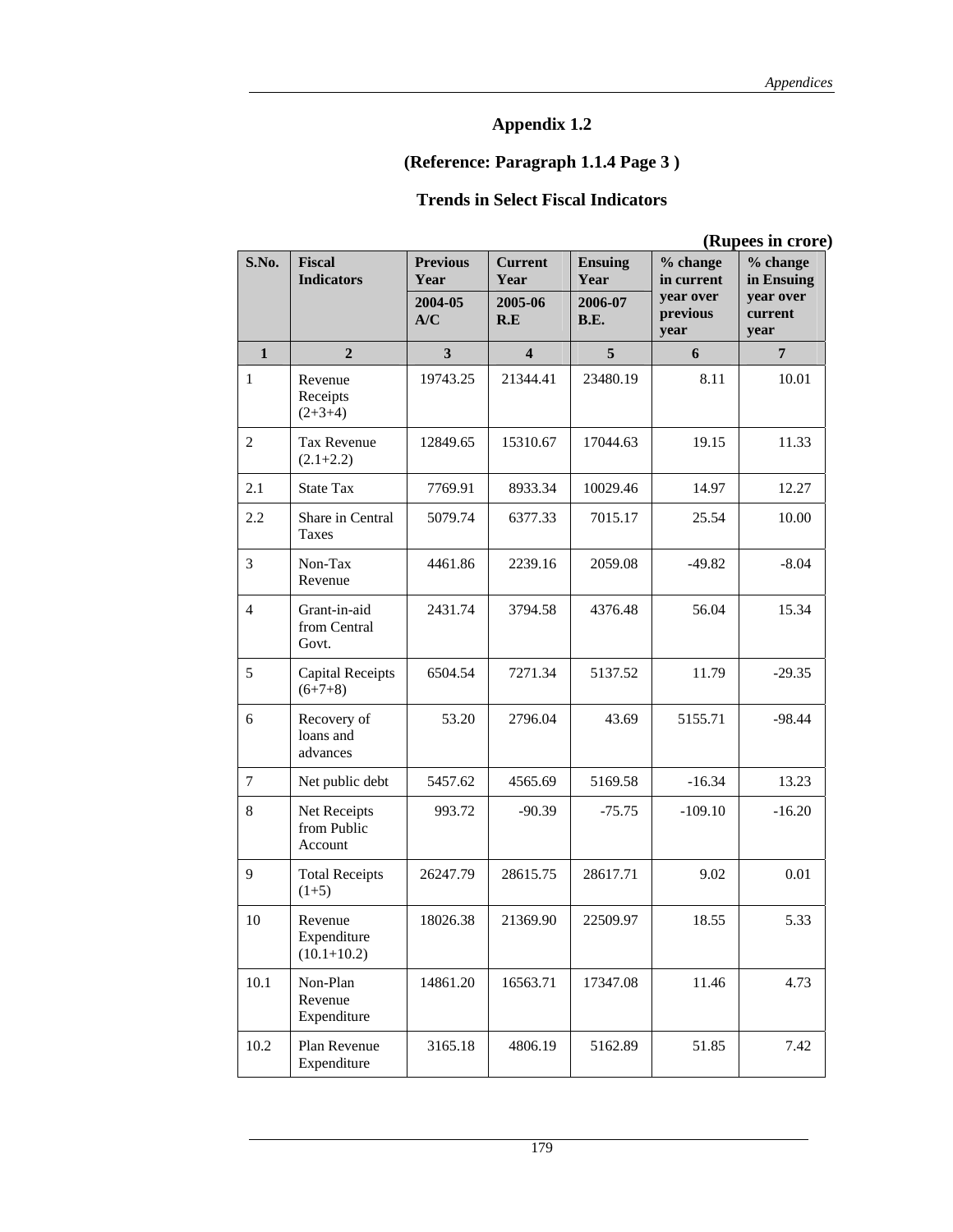| $\mathbf{1}$ | $\overline{2}$                                    | 3          | $\overline{\mathbf{4}}$ | 5          | 6         | $\overline{7}$ |
|--------------|---------------------------------------------------|------------|-------------------------|------------|-----------|----------------|
| 10.3         | Revenue<br>Expenditure of<br>which                |            |                         |            |           |                |
| 10.3.1       | Interest payments                                 | 3661.14    | 3685.97                 | 4145.03    | 0.68      | 12.45          |
| 10.3.2       | <b>Subsidies</b>                                  | 4676.65    | 6731.72                 | 6063.78    | 43.94     | $-9.92$        |
| 10.3.3       | Ages & Salaries                                   | 6090.16    | 6376.01                 | 7040.42    | 4.69      | 10.42          |
| 10.3.4       | <b>Pension Payments</b>                           | 1329.89    | 1548.07                 | 1766.37    | 16.41     | 14.10          |
| 11           | Capital<br>Expenditure<br>$(11.1 + 11.2)$         | 4950.98    | 6852.95                 | 5168.54    | 38.42     | $-24.58$       |
| 11.1         | Non-Plan Capital<br>Expenditure                   | 1382.99    | 2361.68                 | 383.46     | 70.77     | $-83.76$       |
| 11.2         | Plan Capital<br>Capital<br>Expenditure            | 3567.99    | 4491.27                 | 4785.08    | 25.88     | 6.54           |
| 12           | Loans and<br>Advances                             | 3310.86    | 686.50                  | 719.04     | $-79.27$  | 4.74           |
| 12.1         | Non Plan Loans<br>and Advances                    | 2774.65    | 378.44                  | 269.27     | $-86.36$  | $-28.85$       |
| 12.2         | Plan Loans and<br>Advances                        | 536.21     | 308.06                  | 449.77     | $-42.55$  | 46.00          |
| 13           | <b>Total Expenditure</b>                          | 26288.22   | 28909.35                | 28397.55   | 9.97      | $-1.77$        |
| 13.1         | Non-Plan<br>Expenditure<br>$(10.1 + 11.1 + 12.1)$ | 19018.84   | 19303.83                | 17999.81   | 1.50      | $-6.76$        |
| 13.2         | Plan Expenditure<br>$(10.2+11.2+12.2)$            | 7269.38    | 9605.52                 | 10397.74   | 32.14     | 8.25           |
| 14           | Revenue Deficit<br>$(1-10)$                       | 1716.87    | $-25.49$                | 970.22     | $-101.48$ | $-3906.28$     |
| 15           | <b>Fiscal Deficit</b><br>$(1+6-13)$               | $-6491.77$ | $-4768.90$              | $-4873.67$ | $-26.54$  | 2.20           |
| 16           | Primary Deficit<br>$[1+6-(13-10.3.1)]$            | $-2830.63$ | $-1082.93$              | $-728.64$  | $-61.74$  | $-32.72$       |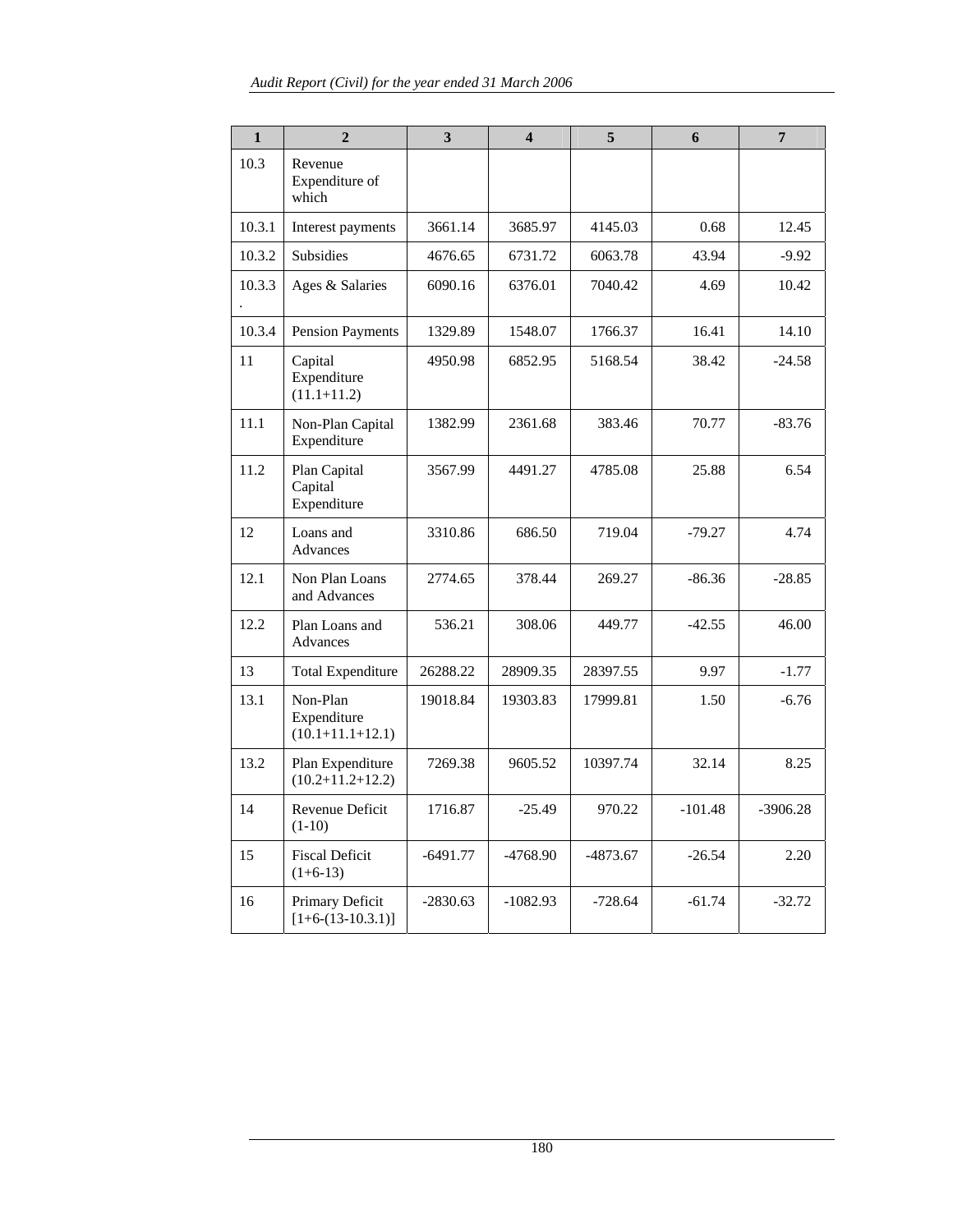#### **(Reference: paragraph 1.1, page 1 )**

#### **Statement showing apportionment of assets and liabilities of the erstwhile State of Madhya Pradesh as on 31 March 2006 between successor States of Madhya Pradesh and Chhattisgarh**

#### **(Rupees in**

| crore)                                              |                                                        |                                 |                       |                                                                          |                                                                               |  |  |
|-----------------------------------------------------|--------------------------------------------------------|---------------------------------|-----------------------|--------------------------------------------------------------------------|-------------------------------------------------------------------------------|--|--|
| <b>Items</b>                                        | <b>Balance</b><br>as on $31$<br><b>October</b><br>2000 |                                 | <b>Apportioned to</b> | <b>Balance</b><br>retained in MP<br>accounts<br>pending<br>apportionment | <b>Reference</b><br>to Finance<br><b>Accounts</b><br><b>Statements</b><br>No. |  |  |
|                                                     |                                                        | <b>Madhya</b><br><b>Pradesh</b> | Chhattisgarh          |                                                                          |                                                                               |  |  |
| <b>I</b> -Liabilities-                              |                                                        |                                 |                       |                                                                          |                                                                               |  |  |
| 1. Small savings,<br>provident<br>funds,<br>etc.    | 7371.51                                                | 5570.57                         | 1239.45               | 561.49                                                                   | 4, 16 and 17                                                                  |  |  |
| 2. Deposits                                         | 1872.19                                                | 1516.52                         | 358.05                | $(-) 2.38$                                                               | 4 and 16                                                                      |  |  |
| 3. Reserve Funds                                    | 657.94(a)                                              | 45.49                           | 11.55                 | 102.46(b)                                                                | 4 and 16                                                                      |  |  |
| 4. Suspense and<br>Miscellaneous<br><b>Balances</b> | 39.58                                                  | 25.46                           | 5.93                  | 8.19(c)                                                                  | 16                                                                            |  |  |
| <b>II-Assets-</b>                                   |                                                        |                                 |                       |                                                                          |                                                                               |  |  |
| 1. Gross Capital<br>Outlay                          | 15760.57                                               | 4950.27                         | 1484.59               | 9325.71                                                                  | 2 and 13                                                                      |  |  |
| 2. Loans and<br>Advances                            | 2883.18                                                | 559.83                          | 135.91                | $2187.44$ (d)                                                            | 5 and 18                                                                      |  |  |
| 3. Guarantees                                       | 9709.60                                                | $- -$                           | $-$                   | $10549.04$ (e)                                                           |                                                                               |  |  |

#### **N.B.: For further details, see Finance Accounts.**

- (a) Dropped Rs.498.44 crore out of total of Rs.657.94 crore, in terms of second proviso to Section 42(1) of M.P. Re-organisation Act, 2000.
- (b) Retained in M.P. pending decision of GOI.
- (c) Retained in M.P for want of details.
- (d) Retained in M.P due to non-receipt of decisions/details from successor States.
- (e) Differs from the figures of Rs.10773.99 crore of 2004-05 by Rs.224.95 crore due to (i) old guarantee cancelled Rs.239.95 crore (ii) Old guarantee received Rs.15.00 crore.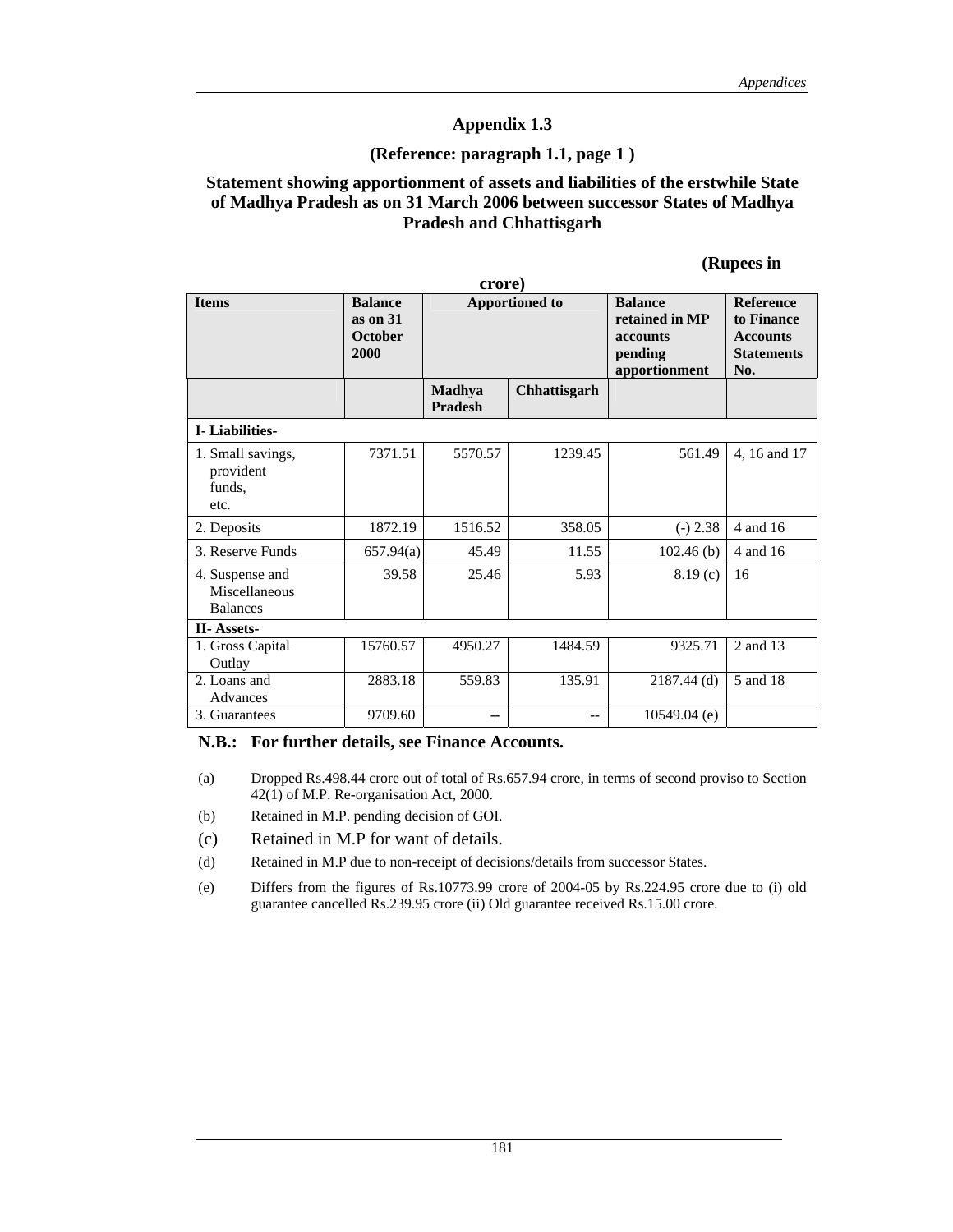### **Appendix 1.4 (Reference: paragraph 1.3 and 1.7, page 4 and 18 )**

### **SUMMARISED FINANCIAL POSITION OF THE GOVERNMENT OF MADHYA PRADESH AS ON 31 MARCH 2006**

|                  |                                                                     | (Rupees in crore) |
|------------------|---------------------------------------------------------------------|-------------------|
| As on 31.03.2005 | <b>Liabilities</b>                                                  | As on 31.03.2006  |
| 24156.09         | <b>Internal Debt-</b>                                               | 28483.94          |
| 9298.91          | Market Loans bearing interest                                       | 10244.62          |
| 2.88             | Market Loans not bearing interest                                   | 1.46              |
| 5725.06          | Loans from other Institutions                                       | 6110.05           |
|                  | (Autonomous bodies)                                                 |                   |
| 9129.24          | Special Security issued to NSS fund of<br><b>Central Government</b> | 12127.81          |
| 9112.17          | <b>Loans and Advances from Central</b><br>Government-               | 8991.02           |
| 220.46           | Pre 1984-85 Loans                                                   | 192.27            |
| 270.97           | Non-Plan Loans                                                      | 243.85            |
| 8464.94          | Loans for State Plan Schemes                                        | 8405.68           |
| 33.39            | <b>Loans for Central Plan Schemes</b>                               | 30.62             |
| 122.41           | Loans for Centrally Sponsored Plan Schemes                          | 118.60            |
| 40.00            | <b>Contingency Fund</b>                                             | 31.86             |
| 7488.20          | Small Savings, Provident Funds, etc.                                | 7489.40           |
| 2260.64          | <b>Deposits</b>                                                     | 2858.85           |
| 1217.53          | <b>Reserve Funds</b>                                                | 1463.86           |
| --               | <b>Suspense &amp; Miscellaneous</b>                                 | 72.12             |
| 44287.90         |                                                                     | 49391.05          |

**Note: Apportionment of assets and liabilities except Public debt of the composite state of Madhya Pradesh immediately prior to the appointed day i.e. 1 November 2000, is yet to be finalized.**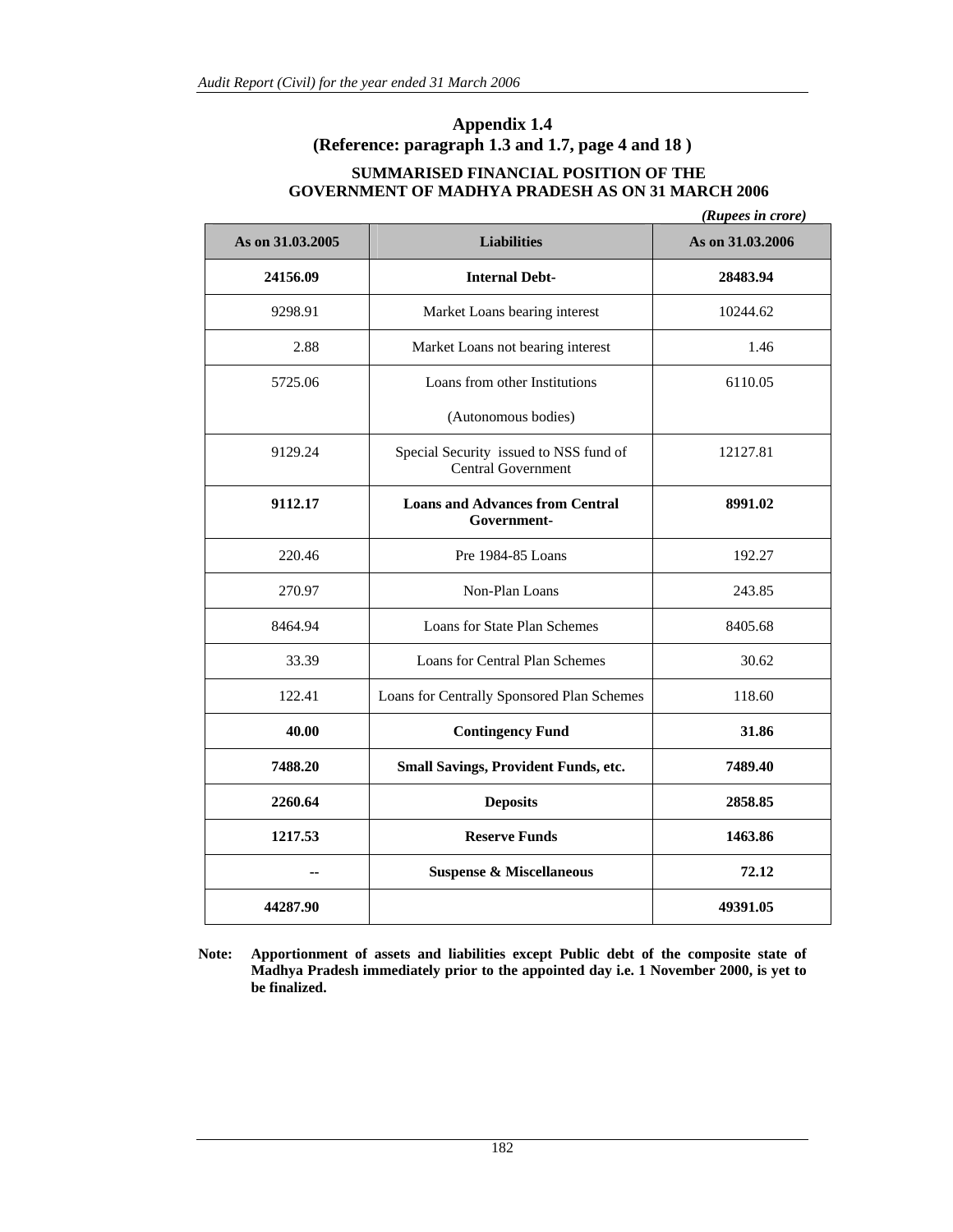| As on 31.03.2005 | <b>Assets</b>                                                 | As on 31.03.2006 |
|------------------|---------------------------------------------------------------|------------------|
| 26417.31         | <b>Gross Capital Outlay on Fixed Assets -</b>                 | 33040.60         |
| 4151.65          | Investments in shares of Companies,<br>Corporations, etc.     | 6965.99          |
| 22265.66         | Other Capital Outlay                                          | 26074.61         |
| 5866.09          | <b>Loans and Advances -</b>                                   | 3848.55          |
| 4195.93          | Loans for Power Projects                                      | 1557.40          |
| 1637.01          | Other Development Loans                                       | 2257.96          |
| 33.15            | Loans to Government servants and<br>Miscellaneous loans       | 33.19            |
| 6.29             | <b>Advances</b>                                               | 9.01             |
| 442.06           | <b>Remittance Balances</b>                                    | 403.43           |
| 23.29            | <b>Suspense and Miscellaneous</b>                             |                  |
| 259.84           | Cash -                                                        | 827.87           |
| 1.90             | Cash in Treasuries and Local<br>Remittances                   | 2.41             |
| 22.99            | Deposits with Reserve Bank                                    | 41.67            |
| 17.10            | Departmental Cash Balance including<br>permanent cash imprest | 19.13            |
| 217.85           | Cash Balance Investments and<br>investment of earmarked funds | 764.66           |
| 11273.44         | <b>Deficit on Government account -</b>                        | 11261.59         |
| 12990.95         | (i) Accumulated deficit brought<br>forward                    | 11273.44         |
| $(-) 1716.88$    | (ii) Revenue Surplus of the current<br>year                   | $(-)33.32$       |
|                  | (iii) Inter-State Settlement                                  |                  |
|                  | (iv) Amount closed to Government<br>account                   | 35.16            |
| $(-)$ 0.63       | (v) Proforma transfer to Chhattisgarh<br>during the year      | $(-)13.69$       |
| 44287.90         |                                                               | 49391.05         |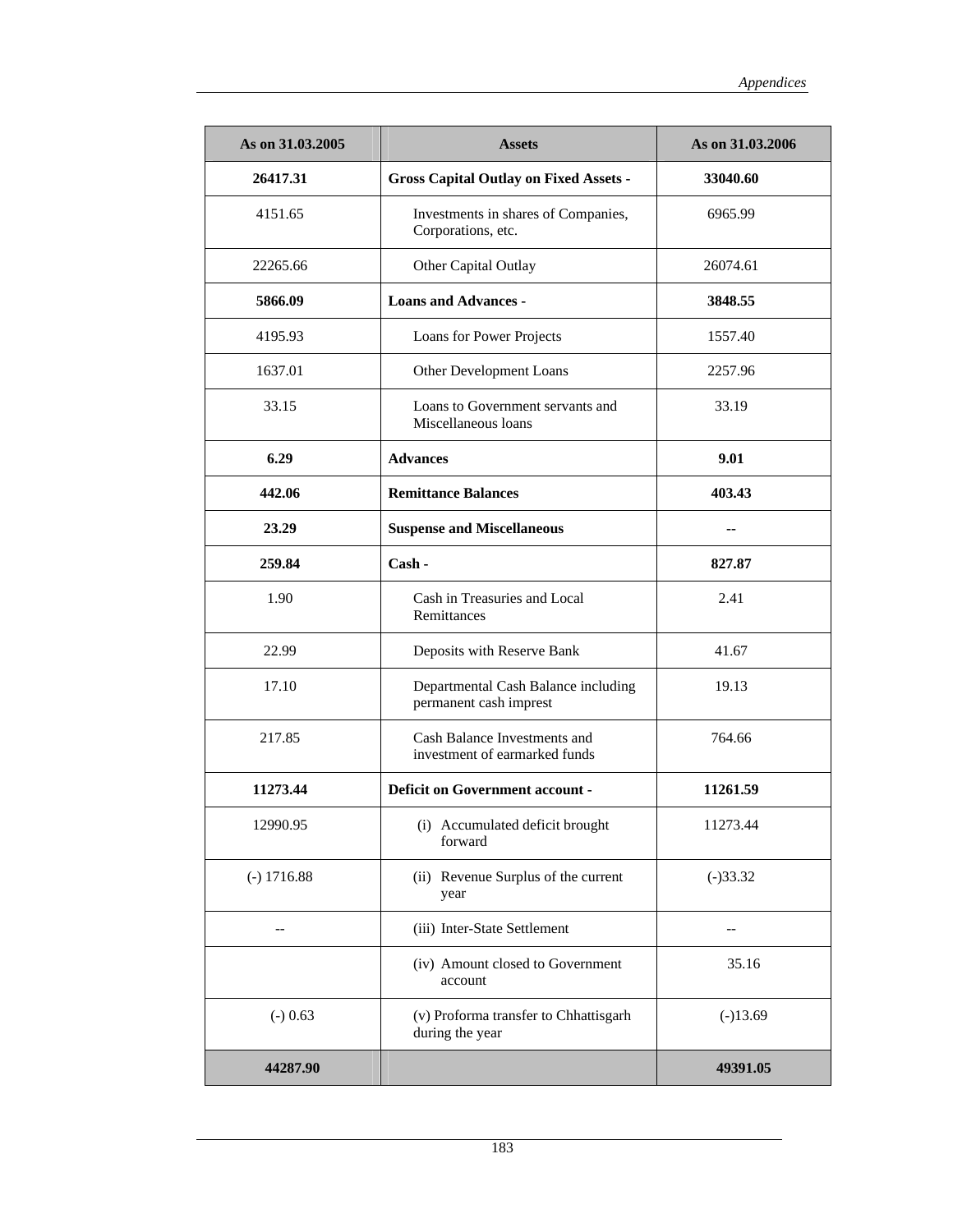### *(Reference: paragraph 1.3, page 4 )*

### **ABSTRACT OF RECEIPTS AND DISBURSEMENTS FOR THE YEAR 2005-06**

|          |    |                                                                      |          |          | (Rupees in crore)                                                                       |          |         |              |  |
|----------|----|----------------------------------------------------------------------|----------|----------|-----------------------------------------------------------------------------------------|----------|---------|--------------|--|
| 2004-05  |    |                                                                      | 2005-06  | 2004-05  |                                                                                         |          | 2005-06 |              |  |
|          |    | <b>Section-A:</b><br>Revenue                                         |          |          |                                                                                         | Non-plan | Plan    | <b>Total</b> |  |
| 19743.25 | L. | Revenue<br>receipts                                                  | 20596.79 | 18026.37 | <b>I.</b> Revenue<br>expenditure                                                        | 16351.00 | 4212.47 | 20563.47     |  |
| 7772.97  |    | - Tax Revenue                                                        | 9114.70  | 7468.35  | <b>General Services</b>                                                                 | 7563.32  | 29.79   | 7593.11      |  |
|          |    |                                                                      |          | 5672.45  | <b>Social Services</b>                                                                  | 4397.92  | 2260.42 | 6658.34      |  |
| 4461.86  |    | - Non tax<br>revenue                                                 | 2208.20  | 2552.40  | -Education, Sports,<br>Arts and Culture                                                 | 2240.49  | 665.27  | 2905.76      |  |
|          |    |                                                                      |          | 856.17   | -Health and Family<br>Welfare                                                           | 699.93   | 224.82  | 924.75       |  |
| 5076.68  |    | -State's share<br>of Union Taxes                                     | 6341.35  | 479.01   | -Water Supply,<br><b>Sanitation Housing</b><br>and Urban<br>Development                 | 264.85   | 291.03  | 555.88       |  |
| 458.82   |    | -Non Plan<br>grants                                                  | 767.86   | 23.24    | - Information and<br><b>Broadcasting</b>                                                | 25.67    | 0.35    | 26.02        |  |
|          |    |                                                                      |          | 1006.61  | -Welfare of<br>Scheduled<br>Castes/Scheduled<br>Tribes/Other<br><b>Backward classes</b> | 470.30   | 692.43  | 1162.73      |  |
| 1313.75  |    | -Grants for<br>State Plan<br>Schemes                                 | 1263.60  | 57.51    | -Labour and Labour<br>Welfare                                                           | 45.13    | 11.33   | 56.46        |  |
|          |    |                                                                      |          | 686.31   | -Social Welfare and<br><b>Nutrition</b>                                                 | 640.80   | 375.19  | 1015.99      |  |
| 659.17   |    | -Grants for<br>Central and<br>Centrally<br>Sponsored Plan<br>Schemes | 901.08   | 11.20    | -Others                                                                                 | 10.75    | $\sim$  | 10.75        |  |
|          |    |                                                                      |          | 3968.91  | <b>Economic Services</b>                                                                | 3475.06  | 1719.64 | 5194.70      |  |
|          |    |                                                                      |          | 1243.77  | -Agriculture and<br><b>Allied Activities</b>                                            | 823.20   | 462.02  | 1285.22      |  |
|          |    |                                                                      |          | 703.23   | -Rural Development                                                                      | 121.70   | 996.65  | 1118.35      |  |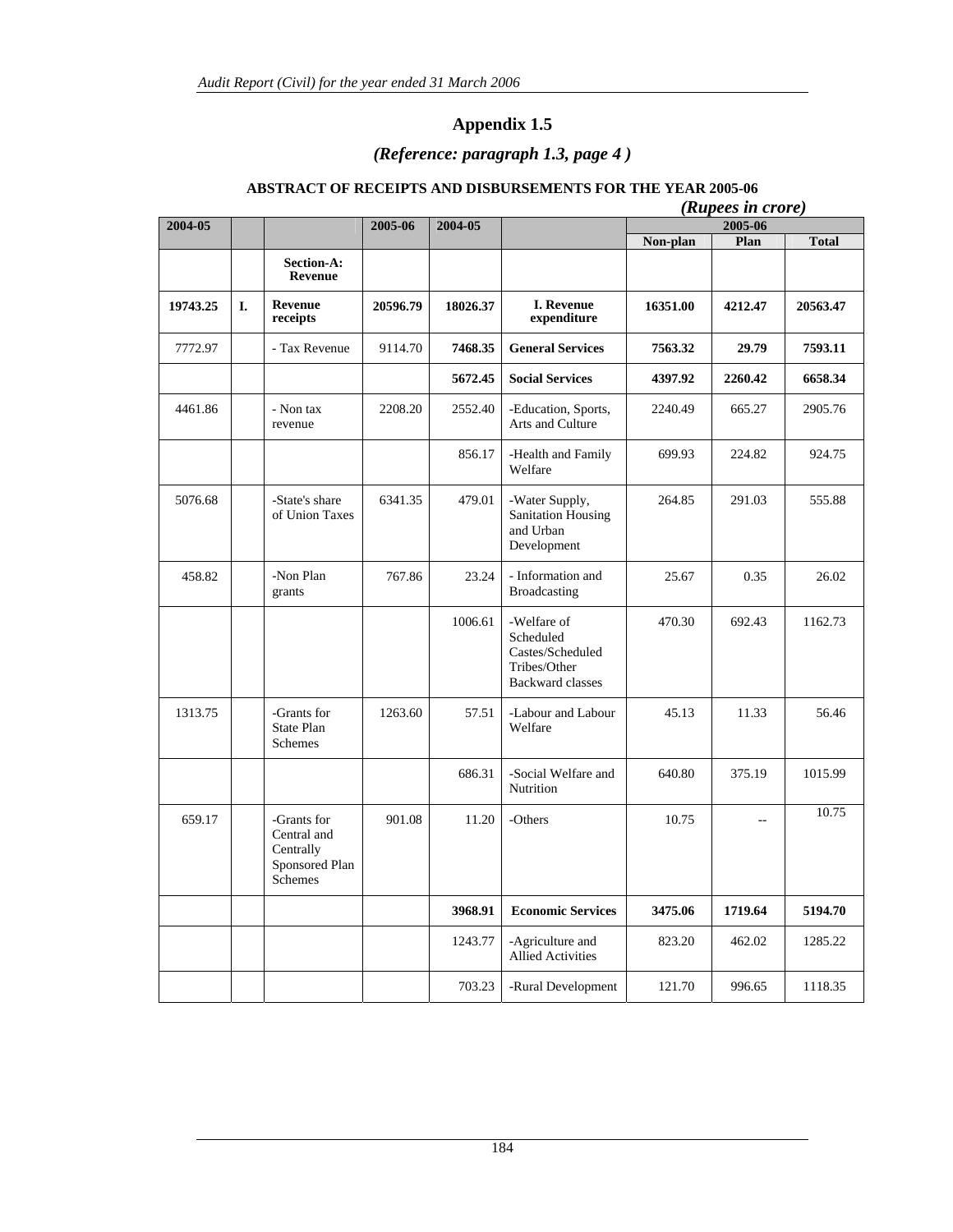| 2004-05  |     |                                                                                                     | 2005-06  | 2004-05                                       |                                                                                      | 2005-06                  |                          |                                               |
|----------|-----|-----------------------------------------------------------------------------------------------------|----------|-----------------------------------------------|--------------------------------------------------------------------------------------|--------------------------|--------------------------|-----------------------------------------------|
|          |     |                                                                                                     |          |                                               |                                                                                      | Non-plan                 | Plan                     | <b>Total</b>                                  |
|          |     |                                                                                                     |          | $\overline{\phantom{a}}$                      | -Special Areas<br>Programme                                                          |                          | $-$                      |                                               |
|          |     |                                                                                                     |          | 299.68                                        | -Irrigation and<br>Flood control                                                     | 246.60                   | 80.61                    | 327.21                                        |
|          |     |                                                                                                     |          | 1465.94                                       | -Energy                                                                              | 1917.45                  | 66.02                    | 1983.47                                       |
|          |     |                                                                                                     |          | 78.03                                         | -Industries and<br>Minerals                                                          | 38.22                    | 68.59                    | 106.81                                        |
|          |     |                                                                                                     |          | 140.48                                        | -Transport                                                                           | 298.10                   | $-$                      | 298.10                                        |
|          |     |                                                                                                     |          | 4.83                                          | -Science,<br>Technology and<br>Environment                                           | 1.90                     | 38.42                    | 40.32                                         |
|          |     |                                                                                                     |          | 32.95                                         | -General Economic<br>Services                                                        | 27.89                    | 7.33                     | 35.22                                         |
|          |     |                                                                                                     |          | 916.66                                        | Grants-in-aid and<br>contributions                                                   | 914.70                   | 202.62                   | 1117.32                                       |
| ۰.       | II. | <b>Revenue deficit</b><br>carried over to<br><b>Section B</b>                                       |          | 1716.88                                       | II-Revenue surplus<br>carried over to Section<br>B                                   | 33.32                    | ٠.                       | 33.32                                         |
| 19743.25 |     | <b>Total</b>                                                                                        | 20596.79 | 19743.25                                      | <b>Total</b>                                                                         | 16384.31                 | 4212.48                  | 20596.79                                      |
| 94.21    | Ш   | <b>Section-B</b><br><b>Opening cash</b><br>balance<br>including<br>Permanent<br><b>Advances and</b> | 259.84   | ۰.                                            | <b>III.Opening</b><br>overdraft from RBI                                             | ۰.                       | ۰.                       | --                                            |
|          |     | <b>Cash Balance</b><br>investment                                                                   |          |                                               |                                                                                      |                          |                          |                                               |
|          | IV  | <b>Miscellaneous</b>                                                                                |          | 4950.98<br>146.20                             | <b>IV.</b> Capital outlay<br><b>General Services</b>                                 | 2923.47<br>33.27         | 3699.81<br>88.06         | 6623.28<br>121.33                             |
|          |     | <b>Capital receipts</b>                                                                             |          | 431.60                                        | <b>Social services</b>                                                               | 5.73                     | 629.45                   | 635.18                                        |
|          |     |                                                                                                     |          | 23.58                                         | -Education, Sports,<br>Arts and Culture                                              | $\overline{\phantom{a}}$ | 42.02                    | 42.02                                         |
|          |     |                                                                                                     |          | 42.66                                         | -Health and Family<br>Welfare                                                        | 0.37                     | 63.98                    | 64.35                                         |
|          |     |                                                                                                     |          | 241.74                                        | -Water Supply,<br>Sanitation Housing<br>and Urban<br>Development                     | 3.56                     | 390.68                   | 394.24                                        |
|          |     |                                                                                                     |          | $\mathord{\hspace{1pt}\text{--}\hspace{1pt}}$ | - Information and<br><b>Broadcasting</b>                                             | $\overline{\phantom{a}}$ | $\overline{\phantom{a}}$ | $\mathord{\hspace{1pt}\text{--}\hspace{1pt}}$ |
|          |     |                                                                                                     |          | 109.67                                        | -Welfare of Scheduled<br>Castes/Scheduled<br>Tribes/Other<br><b>Backward Classes</b> | $\overline{\phantom{a}}$ | 130.28                   | 130.28                                        |
|          |     |                                                                                                     |          | 13.55                                         | -Social Welfare and<br>Nutrition                                                     | 1.80                     | 1.84                     | 3.64                                          |
|          |     |                                                                                                     |          | 0.40                                          | -Other Social Services                                                               | Ξ.                       | 0.65                     | 0.65                                          |
|          |     |                                                                                                     |          | 4373.18                                       | <b>Economic Services</b>                                                             | 2884.47                  | 2982.30                  | 5866.77                                       |
|          |     |                                                                                                     |          | 58.93                                         | -Agriculture and<br><b>Allied Activities</b>                                         | 7.49                     | 30.16                    | 37.65                                         |
|          |     |                                                                                                     |          | 305.03                                        | -Rural Development                                                                   | $\overline{\phantom{a}}$ | 385.76                   | 385.76                                        |
|          |     |                                                                                                     |          | 1699.06                                       | -Irrigation and Flood<br>control                                                     | $\mathbb{L}^2$           | 1253.77                  | 1253.77                                       |
|          |     |                                                                                                     |          | 1747.04<br>9.64                               | -Energy<br>-Industries and                                                           | 2874.22<br>0.21          | 361.95<br>118.98         | 3236.17<br>119.19                             |
|          |     |                                                                                                     |          | 546.72                                        | Minerals<br>-Transport                                                               | 2.50                     | 806.66                   | 809.16                                        |
|          |     |                                                                                                     |          | 6.76                                          | -General Economic<br>Services                                                        | 0.05                     | 25.02                    | 25.07                                         |
|          |     | <b>Total</b>                                                                                        |          | 4950.98                                       | <b>Total</b>                                                                         | 2923.47                  | 3699.81                  | 6623.28                                       |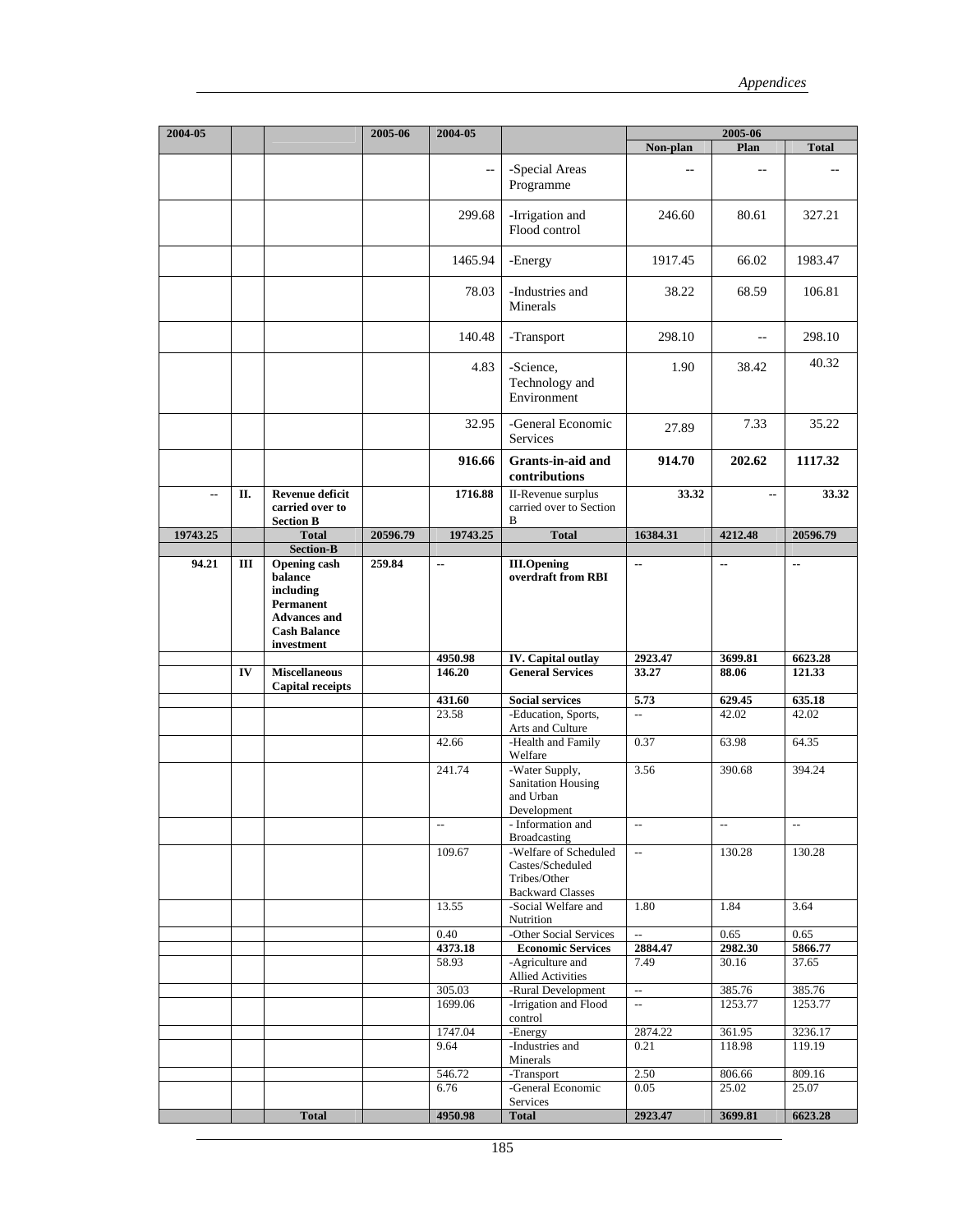| 2004-05                  |              |                                                                              | 2005-06  | 2004-05        |                                                                        | 2005-06  |
|--------------------------|--------------|------------------------------------------------------------------------------|----------|----------------|------------------------------------------------------------------------|----------|
| 53.20                    | $\mathbf{V}$ | <b>Recoveries of Loans</b><br>and Advances                                   | 2851.98  | 3310.86        | V. Loans and Advances disbursed                                        | 834.45   |
| 9.03                     |              | -From Power Projects                                                         | 2816.82  | 3220.55        | -For Power Projects                                                    | 178.29   |
| 7.96                     |              | -From Government<br>Servants                                                 | 0.08     | 0.30           | -To Government Servants                                                | 0.12     |
| 36.21                    |              | -From others                                                                 | 35.08    | 90.01          | -To others                                                             | 656.04   |
| Ξ.                       | <b>VI</b>    | <b>Inter-State Settlement</b>                                                |          | --             | <b>VI. Inter State Settlement</b>                                      | --       |
| 1716.88                  | <b>VII</b>   | <b>Revenue Surplus</b><br>brought down                                       | 33.32    | $\overline{a}$ | VII. Revenue deficit brought<br>down                                   | $-$      |
| 8849.00                  | <b>VIII</b>  | Public debt receipt                                                          | 5160.65  | 3391.38        | VIII. Repayment of Public debt                                         | 953.96   |
| 6967.99                  |              | -Internal debt other than<br>ways and means<br>advances and overdraft        | 4866.82  | 1147.01        | -Internal debt other than ways and<br>means advances and overdraft     | 538.97   |
| 1881.01                  |              | -Loans and advances<br>from Central<br>Government                            | 293.83   | 1977.59        | -Repayment of loans and advances<br>to Central Government              | 414.99   |
| $\overline{a}$           |              | -Net transactions under<br>Ways and means<br>advances including<br>overdraft | $-$      | 266.78         | -Net transactions under Ways and<br>means advances including overdraft |          |
| 1.00                     | IX           | Amount transferred to<br><b>Contingency Fund</b>                             | Ξ.       | --             | IX. Expenditure from<br><b>Contingency Fund</b>                        | 8.14     |
| 24790.22                 | $\mathbf X$  | <b>Public Account receipts</b>                                               | 29037.68 | 23591.45       | X. Public Account disbursements                                        | 28095.77 |
| 1810.50                  |              | -Small Savings and<br><b>Provident Funds</b>                                 | 1329.68  | 1169.75        | -Small Savings and Provident Funds                                     | 1328.48  |
| 350.69                   |              | -Reserve funds                                                               | 675.45   | 15.03          | -Reserve Funds                                                         | 429.13   |
| 13435.69                 |              | -Suspense and<br>Miscellaneous                                               | 16559.13 | 13258.34       | -Suspense and Miscellaneous                                            | 16498.86 |
| 5318.04                  |              | -Remittances                                                                 | 6317.03  | 5302.06        | -Remittances                                                           | 6278.40  |
| 3875.30                  |              | -Deposits and Advances                                                       | 4156.39  | 3846.27        | -Deposits and Advances                                                 | 3560.90  |
| $\overline{\phantom{a}}$ | XI           | <b>Closing Overdraft from</b><br><b>Reserve Bank of India</b>                |          | 259.84         | XI Cash Balance at end of the<br>vear                                  | 827.87   |
| $\overline{a}$           |              |                                                                              |          | 1.90           | -Cash in Treasuries and Local<br>Remittances                           | 2.41     |
| $\overline{\phantom{m}}$ |              |                                                                              |          | 22.99          | -Deposits with Reserve Bank                                            | 41.67    |
| u.                       |              |                                                                              |          | 17.10          | -Departmental Cash Balance<br>including permanent cash imprest         | 19.13    |
| $\mathbf{u}$             |              |                                                                              |          | 217.85         | -Cash Balance Investment and<br><b>Investment of Earmarked Funds</b>   | 764.66   |
| 55247.76                 |              | <b>Total</b>                                                                 | 57940.26 | 55247.76       | <b>Total</b>                                                           | 57940.26 |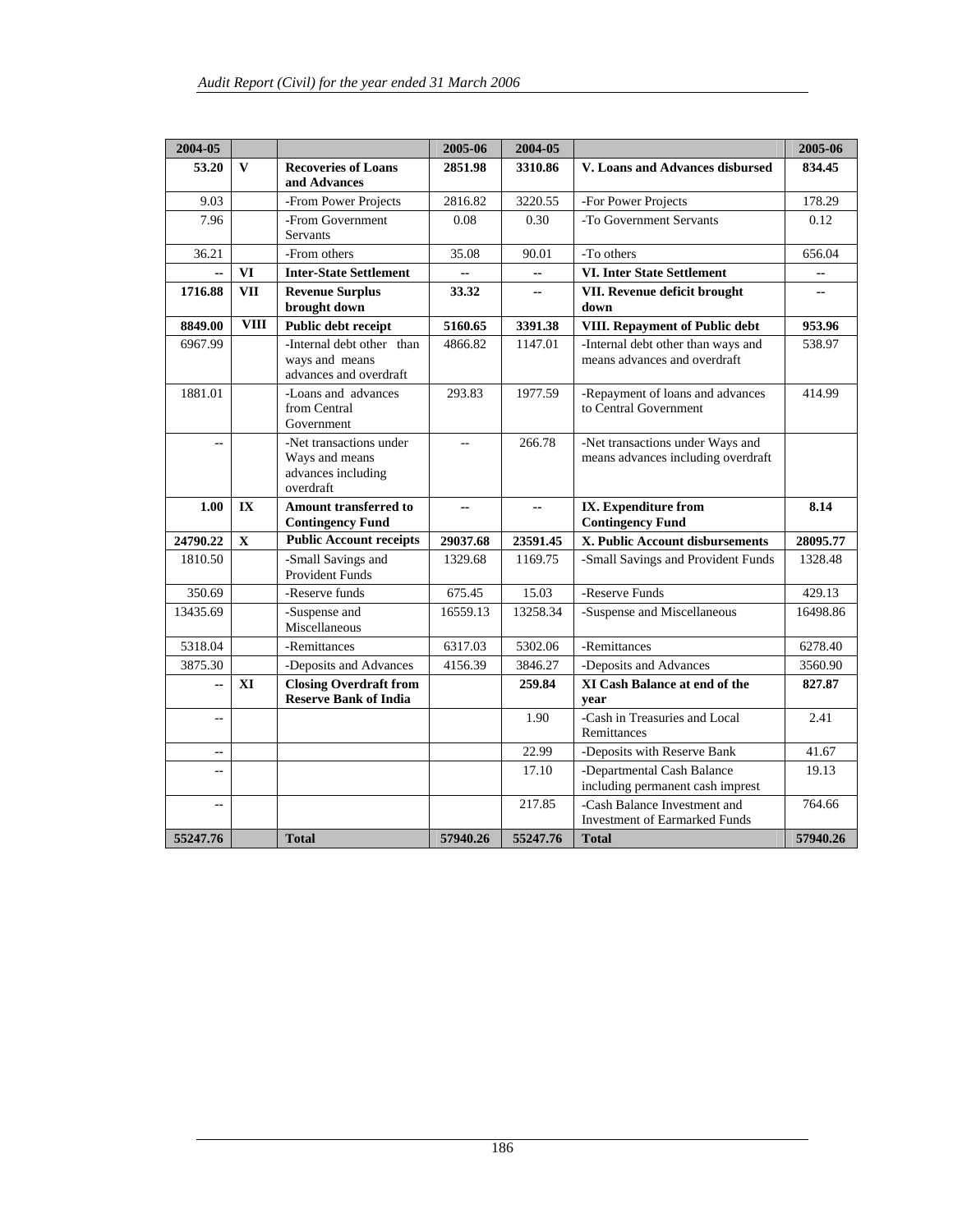#### **(Reference: paragraph 1.3, page 4 )**

#### **SOURCES AND APPLICATION OF FUNDS**

|               |                | (Rupees in crore)                              |                |          |  |  |
|---------------|----------------|------------------------------------------------|----------------|----------|--|--|
| 2004-05       |                | <b>Source</b>                                  |                | 2005-06  |  |  |
| <b>Amount</b> | Per cent       |                                                | <b>Amount</b>  | Per cent |  |  |
| 19743.25      | 74.64          | Revenue receipts                               | 20596.79       | 72.28    |  |  |
| 53.20         | 0.20           | Recoveries of Loans and Advances               | 2851.98        | 10.01    |  |  |
| 5457.62       | 20.63          | Increase in Public debt                        | 4206.69        | 14.76    |  |  |
| 1198.77       | 4.53           | Receipts from Public account                   | 941.92         | 2.95     |  |  |
| 640.75        |                | a. Increase in Small Savings                   | 1.20           |          |  |  |
| 29.03         | $\overline{a}$ | b. Increase in Deposits and<br>Advances        | 595.49         |          |  |  |
| 335.66        | $\overline{a}$ | c. Increase in Reserve Funds                   | 246.33         |          |  |  |
| 15.97         | $\overline{a}$ | d. Effect of Remittances<br>transactions       | 38.63          |          |  |  |
| 177.36        | $-$            | e. Increase in suspense and<br>miscellaneous   | 60.27          |          |  |  |
| 26452.84      |                | <b>Total</b>                                   | 28597.38       |          |  |  |
|               |                | <b>Application</b>                             |                |          |  |  |
| 18026.37      | 68.14          | Revenue expenditure                            | 20563.47       | 72.16    |  |  |
| 4950.98       | 18.72          | Capital expenditure                            | 6623.28        | 23.24    |  |  |
| 3310.86       | 12.52          | Lending for development and other<br>purposes  | 834.45         | 2.93     |  |  |
| $(-)1.00$     | $(-) 0.01$     | Net effect of Contingency Fund<br>transactions | 8.15           | 0.03     |  |  |
|               | $\overline{a}$ | Net effect of Inter State settlement           |                |          |  |  |
|               | $\overline{a}$ | Application from Public Account-               |                |          |  |  |
|               | $\overline{a}$ | a. Net effect of Suspense and<br>Miscellaneous |                |          |  |  |
| $-$           | $\overline{a}$ | b. Miscellaneous Government<br>Account         | $\sim$         |          |  |  |
|               | --             | c. Decrease in Deposits and<br><b>Advances</b> | $\overline{a}$ |          |  |  |
| $-$           | $\overline{a}$ | d. Effect of Remittances<br>transactions       | $\sim$         |          |  |  |
| 165.63        | 0.63           | Increase in closing cash balance               | 568.03         | 1.64     |  |  |
| 26452.84      |                | <b>Total</b>                                   | 28597.38       |          |  |  |

#### **Explanatory Notes to Statements I, II and III:**

- 1. The abridged accounts in the foregoing statements have to be read with comments and explanations in the Finance Accounts.
- 2. Government accounts being mainly on cash basis, the deficit on government account, as shown in Appendix I, indicates the position on cash basis, as opposed to accrual basis in commercial accounting. Consequently, items payable or receivable or items like depreciation or variation in stock figures etc., do not figure in the accounts.
- 3. Suspense and Miscellaneous balances include cheques issued but not paid, payments made on behalf of the State and inter-departmental and inter-Government payments and others awaiting settlement.
- 4. There was a difference of Rs.1928.98 lakh (credit) between the figures- Rs.4166.59 lakh (debit) reflected in the Accounts and that intimated by Reserve Bank of India - Rs.6095.57 lakh (credit)- Under "Deposits with Reserve Bank". After close of May 2006 accounts, the net difference to be reconciled was Rs.2368.60 lakh (credit).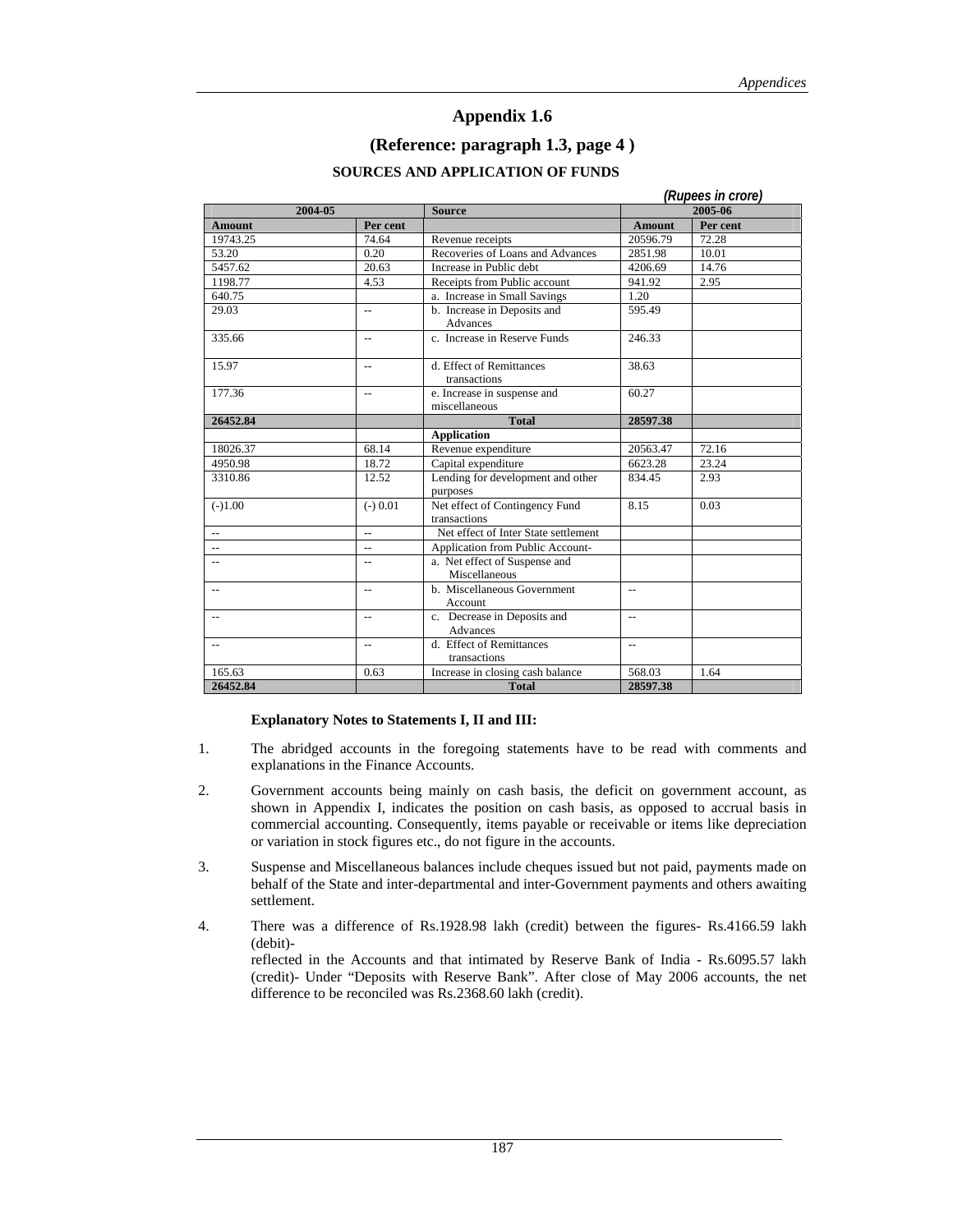#### **APPENDIX 1.7**

# **(Reference: Paragraph 1.6.5 Page 17 ) Details of Department-wise Break up of outstanding utilisation certificates**

|           | <i>(Amount in rupees crore)</i>                          |                |                          |                   |       |                   |       |               |       |         |       |         |         |         |                          |                          |
|-----------|----------------------------------------------------------|----------------|--------------------------|-------------------|-------|-------------------|-------|---------------|-------|---------|-------|---------|---------|---------|--------------------------|--------------------------|
| <b>Sl</b> | <b>Name of Institutions</b>                              | No. of         | 1997-2001                |                   |       | 2001-02           |       | 2002-03       |       | 2003-04 |       | 2004-05 | 2005-06 |         | <b>Total</b>             |                          |
| No.       |                                                          | Institution    | No.                      | Amt.              | No.   | Amt.              | No.   | Amt.          | No.   | Amt.    | No.   | Amt.    | No.     | Amt.    | No.                      | Amt.                     |
| 1.        | <b>Educational Institutions</b>                          | 04             | $\overline{\phantom{m}}$ | $\qquad \qquad -$ | 20    | 0.32              | 45    | 0.58          | 45    | 56.53   | 45    | 33.88   | 44      | 115.24  | 199                      | 206.55                   |
| 2.        | Municipal corporation and<br>Municipalities              | $\Omega$       | $\sim$ $\sim$            | $- -$             | $- -$ | $- -$             | $- -$ | $\sim$ $\sim$ | 4     | .88     | 16    | 5.69    | 368     | 1027.34 | 388                      | 1034.91                  |
| 3.        | Zilla Parishads and other<br>Panchayati Raj Institutions | 03             | $- -$                    | $- -$             | 89    | 3.79              | 89    | 5.71          | 89    | 24.20   | 89    | 437.31  | 121     | 684.88  | 477                      | 1155.89                  |
| 4.        | Development agencies                                     | $- -$          | $- -$                    | $\qquad \qquad -$ | $- -$ | $\qquad \qquad -$ | $- -$ | --            | $- -$ | $- -$   | $- -$ | $- -$   | $- -$   | $ -$    | $\overline{\phantom{m}}$ | $\overline{\phantom{m}}$ |
| 5.        | Hospitals and other<br>charitable Institutions           | 0 <sub>3</sub> | 4                        | 0.09              | 10    | 0.14              | 11    | 0.15          | 12    | 0.14    | 12    | 0.14    | 16      | 7.14    | 65                       | 7.80                     |
| 6.        | <b>Other Institutions</b>                                | 13             | 4                        | 8.69              | 20    | 23.08             | 168   | 27.96         | 316   | 57.70   | 337   | 103.42  | 404     | 233.86  | 1349                     | 454.71                   |
|           | <b>Total</b>                                             | 24             | 8                        | 8.78              | 239   | 27.33             | 313   | 34.40         | 466   | 140.45  | 499   | 580.44  | 953     | 2068.46 | 2478                     | 2859.86                  |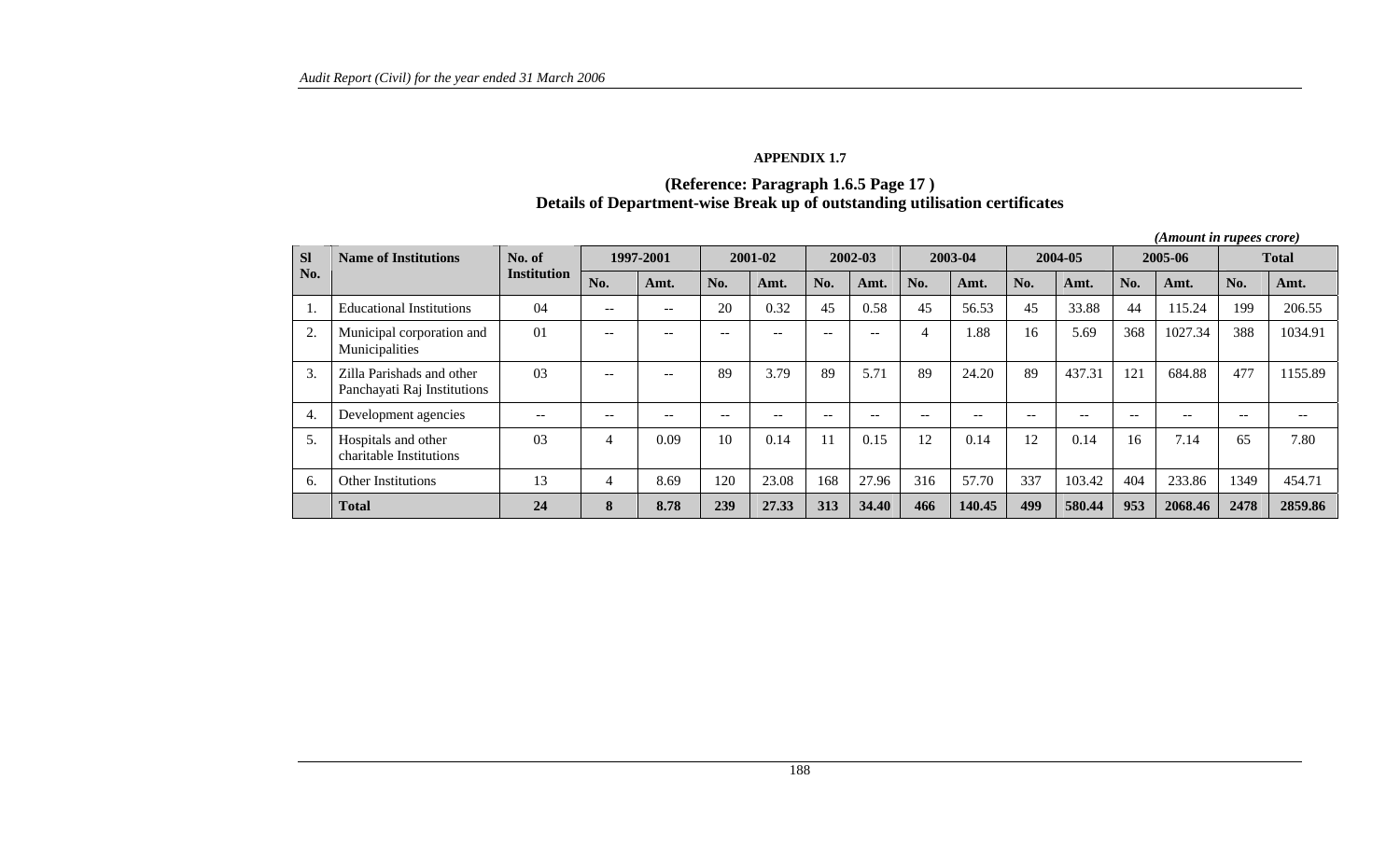### **Appendix 1.8 (Reference:- Paragraph 1.6.7 Page 17 ) Abstract of performance of the Autonomous Bodies**

| <b>Sl</b><br>No. | <b>Name of bodies</b>                                      | <b>Submission of</b><br>account | <b>Present position of</b><br>pendency |
|------------------|------------------------------------------------------------|---------------------------------|----------------------------------------|
|                  | Madhya Pradesh Housing Board<br><b>Bhopal</b>              | 2000-01                         | 2001-02 to 2005-06                     |
| 2.               | Madhya Pradesh khadi and Village<br><b>Industry Bhopal</b> | 2004-05                         | 2005-06                                |
| 3.               | Madhya Pradesh Human Right<br><b>Commission Bhopal</b>     | 2004-05                         | 2005-06                                |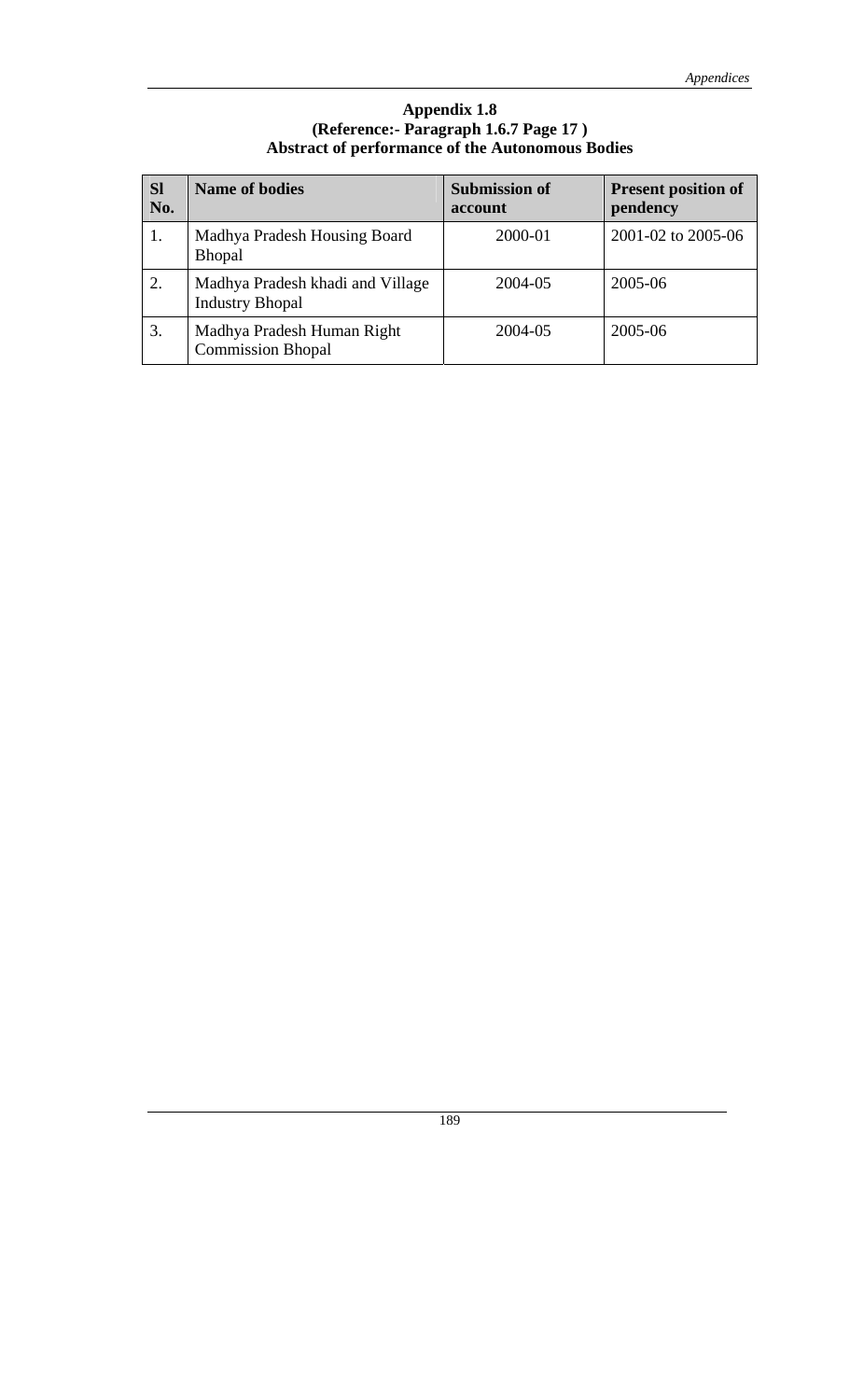### *(Reference: paragraph 1.6.8, page 18 )*

#### **Department/year-wise break-up of Misappropriation, Defalcations etc.**

**(Amount in Rupees)** 

| Sl.<br>No.       | Major<br>Head | Name of<br><b>Department</b>                 | <b>Upto March 2002</b> |               |                          | 2002-03                     |                          | 2003-04                  |                             | 2004-05                  |                          | 2005-06                  |                 | <b>Grand Total</b>  |  |
|------------------|---------------|----------------------------------------------|------------------------|---------------|--------------------------|-----------------------------|--------------------------|--------------------------|-----------------------------|--------------------------|--------------------------|--------------------------|-----------------|---------------------|--|
|                  |               |                                              | No. of<br>cases        | <b>Amount</b> | No. of<br>cases          | <b>Amount</b>               | No. of<br>cases          | <b>Amount</b>            | No. of<br>cases             | <b>Amount</b>            | No. of<br>cases          | <b>Amount</b>            | No. of<br>cases | <b>Total Amount</b> |  |
| 1.               | 2210          | Medical & Public<br><b>Health Department</b> | 62                     | 93,48,287=39  | $\sim$ $\sim$            | $\overline{a}$              | $-$                      | $\sim$                   | $\overline{a}$              | $\overline{\phantom{a}}$ | $\overline{a}$           | $-$                      | 62              | 93,48,287=39        |  |
| 2.               | 2245          | Natural Calamities &<br>Assistance.          | 2                      | 46,83,536=05  | $\overline{a}$           | $- -$                       | $\sim$ $\sim$            | $\overline{\phantom{a}}$ | $\overline{\phantom{a}}$    | $\sim$ $\sim$            | $\overline{\phantom{a}}$ | $\overline{\phantom{a}}$ | 02              | 46,83,536=05        |  |
| 3.               | 2051          | <b>Public Service</b><br>Commission          |                        | $23,109=71$   | $\sim$ $\sim$            | $\overline{\phantom{a}}$    | $\sim$                   | $\overline{\phantom{a}}$ | $\sim$ $\sim$               | $\overline{\phantom{a}}$ | $\sim$ $\sim$            | $\overline{\phantom{a}}$ | 01              | $23,109=71$         |  |
| $\overline{4}$ . | 2040          | Sales Tax                                    | 1                      | 85,518=50     | $\sim$ $\sim$            | $\overline{a}$              | $\sim$ $\sim$            | $\sim$ $\sim$            | $\mathcal{L}_{\mathcal{L}}$ | $-$                      | $\sim$ $\sim$            | $\overline{\phantom{a}}$ | 01              | 85,518=50           |  |
| 5.               | 2014          | Administration of<br>Justice                 | 8                      | $6,92,086=00$ | $- -$                    | $\overline{\phantom{a}}$    | $\overline{\phantom{a}}$ | $\overline{a}$           | --                          | $\qquad \qquad -$        | $\overline{\phantom{a}}$ | $\overline{a}$           | 08              | $6,92,086=00$       |  |
| 6.               | 2054          | Treasury and<br>Accounts (Finance<br>Deptt.) | 10                     | 33,03,481=97  | $\sim$                   | $\overline{\phantom{a}}$    | $\overline{\phantom{a}}$ | $\overline{\phantom{a}}$ | $\overline{\phantom{m}}$    | $\overline{\phantom{a}}$ | $\overline{\phantom{a}}$ | $\overline{\phantom{m}}$ | 10              | 33,03,481=97        |  |
| 7.               | 2029          | Land Record &<br>Settlements                 | 14                     | 4,67,663=49   | $\overline{\phantom{a}}$ | $\overline{a}$              | $\overline{\phantom{a}}$ | $\overline{a}$           | $\overline{a}$              |                          | $\overline{\phantom{a}}$ | $\overline{a}$           | 14              | 4,67,663=49         |  |
| 8.               | 2053          | Finance & General<br>Administration          | 3                      | $86,919=68$   | $\sim$                   | $\overline{a}$              | $\sim$ $\sim$            | $-$                      | $\sim$ $\sim$               | $\overline{\phantom{a}}$ |                          | $1575 = 00$              | 04              | 88,494=68           |  |
| 9.               | 2058          | Printing and<br>Stationery                   |                        | 66,739=00     | $\overline{\phantom{a}}$ | $\overline{a}$              | $\sim$ $\sim$            | $\overline{\phantom{a}}$ | $\mathcal{L}_{\mathcal{L}}$ | $-$                      | $\sim$ $\sim$            | $\overline{\phantom{a}}$ | 01              | $66,739=00$         |  |
| 10.              | 2211          | Family Welfare<br>Department                 | 19                     | $7,10,520=15$ | $\overline{a}$           | $- -$                       | $\overline{\phantom{a}}$ | $\overline{\phantom{a}}$ | $\overline{\phantom{a}}$    | $\sim$                   | $\overline{\phantom{a}}$ | $\overline{\phantom{a}}$ | 19              | $7,10,520=15$       |  |
| s11              | 2853          | Non-ferros mining                            | 2                      | $42,879=00$   | $\sim$ $\sim$            | $-$                         |                          | 23600=00                 | $\mathbf{1}$                | $3,000=00$               |                          |                          | 04              | 69,479=00           |  |
| 12.              | 2403          | Animal Husbandry<br>Deptt.                   | 15                     | 11,17,293=06  | 2                        | $34616 = 00$                | $-$                      | $-$                      | 8                           | $80257=00$               | $\overline{4}$           | $36954=00$               | 29              | $12,69,120=06$      |  |
| 13.              | 2225          | Welfare of SC/ST &<br>OBC                    | 50                     | 28,03,530=81  | $\sim$ $\sim$            | $\mathcal{L}_{\mathcal{L}}$ | $\sim$                   | $\overline{\phantom{a}}$ | $\sim$ $\sim$               | $\sim$ $\sim$            | $\sim$ $\sim$            | $\overline{\phantom{a}}$ | 50              | 28,03,530=81        |  |
| 14.              | 2030          | Stamp & Registration                         | $\mathbf{1}$           | 95,980=00     | $\sim$ $\sim$            | $\overline{a}$              | $\sim$ $\sim$            | $\sim$ $\sim$            | $\overline{\phantom{a}}$    | $- -$                    |                          | $34155=00$               | 02              | $1,30,135=00$       |  |
| 15.              | 2055          | Police                                       | 164                    | 73,22,713=90  | 42                       | 1185789=00                  | 43                       | 2588405=00               | 38                          | 869610=00                | 47                       | 610406=00                | 334             | 1,25,76,923=90      |  |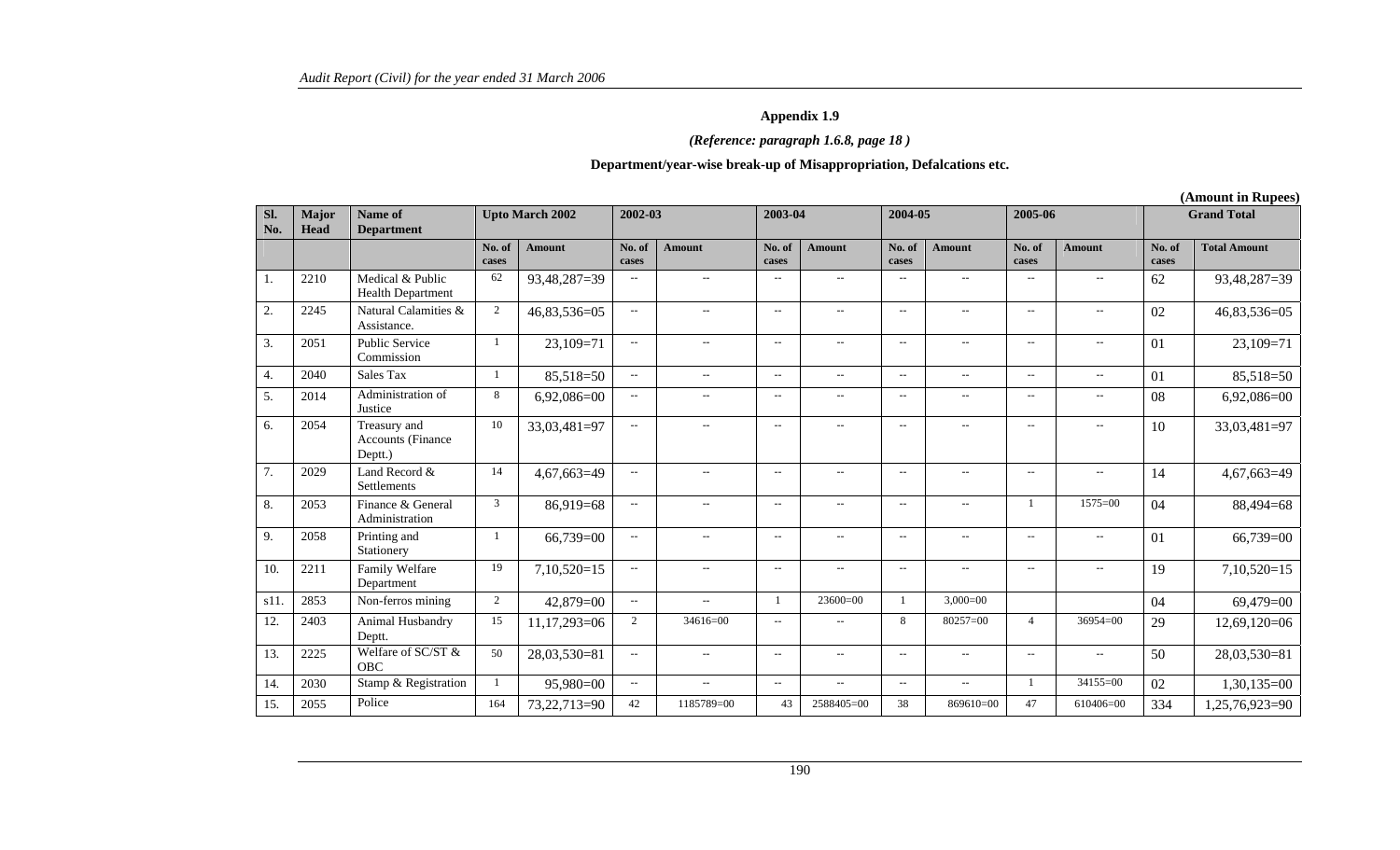| SI.<br>No. | Major<br><b>Head</b>   | <b>Name of Department</b>            |                          | <b>Upto March 2002</b> | 2002-03                  |                          | 2003-04                  |                             | 2004-05                  |                             |                             | 2005-06                  |                 | <b>Grand Total</b>  |
|------------|------------------------|--------------------------------------|--------------------------|------------------------|--------------------------|--------------------------|--------------------------|-----------------------------|--------------------------|-----------------------------|-----------------------------|--------------------------|-----------------|---------------------|
|            |                        |                                      | No. of<br>cases          | <b>Amount</b>          | No. of<br>cases          | <b>Amount</b>            | No. of<br>cases          | <b>Amount</b>               | No. of<br>cases          | <b>Amount</b>               | No. of<br>cases             | <b>Amount</b>            | No. of<br>cases | <b>Total Amount</b> |
| 16.        | 2041                   | Transport                            | 1                        | 5,63,756=00            | $\sim$ $\sim$            | $\overline{\phantom{a}}$ | $\overline{a}$           | $\overline{\phantom{a}}$    | $\sim$ $\sim$            | $\mathcal{L}_{\mathcal{A}}$ | $\sim$ $\sim$               | $\overline{\phantom{a}}$ | 01              | 5,63,756=00         |
| 17.        | 2235                   | Panchayat and Social<br>Welfare      | 6                        | 1,55,254=15            | $\sim$                   | $\overline{a}$           | $\overline{a}$           | $\sim$ $\sim$               |                          | $159412=00$                 | $\mathcal{L}_{\mathcal{A}}$ | $\overline{a}$           | 07              | $3,14,666=15$       |
| 18.        | 2235                   | Child<br>Women<br>and<br>Welfare     | 8                        | $3,20,521=00$          | $\sim$ $\sim$            | $\overline{a}$           | $\overline{a}$           | $\mathcal{L}_{\mathcal{A}}$ |                          | $131102 = 00$               | $\overline{\phantom{a}}$    | $\overline{\phantom{a}}$ | 09              | $4,51,623=00$       |
| 19.        | 2235                   | Rehabilitation<br>Department         | $\overline{4}$           | 27,960=49              | $\sim$                   | $\overline{a}$           | $\overline{a}$           | $\overline{\phantom{a}}$    | $\overline{\phantom{a}}$ | $\sim$ $\sim$               | $\overline{\phantom{a}}$    | $\overline{a}$           | 04              | 27,960=49           |
| 20.        | 2401                   | Agriculture Deptt.                   | 17                       | $6,01,154=10$          | $\overline{1}$           | $4292 = 00$              | 3                        | 266878=00                   | $\overline{4}$           | $\mathcal{L}_{\mathcal{A}}$ | 3                           | 793900=00                | 28              | $18,57,064=10$      |
| 21.        | 2402                   | Agriculture Deptt.                   | 6                        | $91,325=25$            | $\overline{1}$           | $90,000=00$              | $\overline{1}$           | $3500 = 00$                 |                          | $\sim$                      | $\overline{1}$              | $40487=00$               | 09              | 2,25,312=25         |
| 22         | 2851                   | Gramodyog                            | 3                        | $2,82,287=40$          |                          |                          | $\overline{1}$           | $5000=00$                   |                          | $\sim$                      |                             |                          | 04              | 2,87,287=40         |
| 23.        | 2230                   | Labour                               | 5                        | $7,17,427=00$          | $\overline{1}$           | $13,000=00$              | $\mathbf{1}$             | 43905=00                    | 3                        | $\sim$                      | - 1                         | $4800 = 00$              | 11              | 7,95,784=00         |
| 24.        | 2039                   | <b>State Excise</b>                  | 10                       | $4,71,674=72$          | 2                        | $8629=00$                | $\overline{\phantom{a}}$ | $\overline{\phantom{a}}$    |                          | $\sim$ $\sim$               | $\sim$                      | $\sim$ $\sim$            | 12              | $4,80,303=72$       |
| 25.        | 2408                   | Food & Civil Supply                  |                          | $52,357=35$            | $\sim$                   | $\overline{a}$           | $\overline{a}$           | $\overline{\phantom{a}}$    |                          | $\sim$ $\sim$               | $\sim$ $\sim$               | $\sim$ $\sim$            | 02              | 53,457=35           |
| 26.        | 2425                   | Co-operative                         | 2                        | $1,11,774=00$          | $\sim$                   | $\overline{\phantom{a}}$ | $\overline{\phantom{m}}$ | $\overline{\phantom{a}}$    | $\overline{a}$           | $\sim$                      | $\overline{\phantom{a}}$    | $\sim$                   | 02              | $1,11,774=00$       |
| 27.        | 2202                   | <b>School Education</b><br>Deptt.    | 107                      | 41,35,211=74           | 9                        | 746603=00                | 3                        | $465414=00$                 | $\sim$                   | $\mathbf{u}$                | 10                          | 1741981=00               | 129             | 70,89,209=74        |
| 28.        | 2202                   | <b>Higher Education</b><br>Deptt.    | 10                       | $9,51,021=60$          | $\overline{1}$           | $6430=00$                | $\overline{\phantom{a}}$ | $\overline{\phantom{a}}$    | $\overline{1}$           | $3545=00$                   | 6                           | 171325=00                | 18              | $11,32,321=60$      |
| 29.        | 2203                   | <b>Technical Education</b><br>Deptt. | 3                        | $2,23,651=00$          | $\overline{\phantom{a}}$ | $- -$                    | 2                        | 661464=00                   | 2                        | $95531=00$                  | 3                           | 196753=00                | 10              | 11,77,399=00        |
| 30.        | 2205                   | Art & Culture Deptt.                 | $\overline{1}$           | $13, 12, 117 = 70$     | $\sim$                   | $\overline{\phantom{a}}$ | $\overline{a}$           | $\sim$                      |                          | $25000=00$                  |                             | $\overline{\phantom{m}}$ | 02              | $13,37,117=70$      |
| 31         | 2501,<br>2505,<br>2515 | Rural Development<br>Department      | $\mathbf Q$              | $4,92,180=44$          | -1                       | $1,33,000=00$            | $\overline{a}$           | $\sim$                      | $\overline{\phantom{m}}$ | $\sim$ $\sim$               | $\overline{\phantom{m}}$    | $\overline{a}$           | 10              | $6,25,180=44$       |
| 32         | 2217                   | Urban Development<br>Department      | $\sim$                   | $\overline{a}$         | $\sim$                   | $\overline{a}$           | $\overline{a}$           | $\sim$                      | $\overline{1}$           | $2000=00$                   | $\sim$                      | $\sim$                   | 01              | $2,000=00$          |
| 33         | 2852                   | Industries                           | $\overline{\phantom{a}}$ | $\overline{a}$         | $\sim$                   | $-$                      | $\mathbf{u}$             | $\sim$                      | $\overline{1}$           | $103000 = 00$               | $\overline{\phantom{a}}$    | $\overline{\phantom{a}}$ | 01              | $1,03,000=00$       |
|            |                        | <b>Total</b>                         | 546                      | 41359932=65            | 60                       | 2222359=00               | 55                       | 4058166=00                  | 63                       | 1681049=00                  | 77                          | 3632336=00               | 801             | 52953842=65         |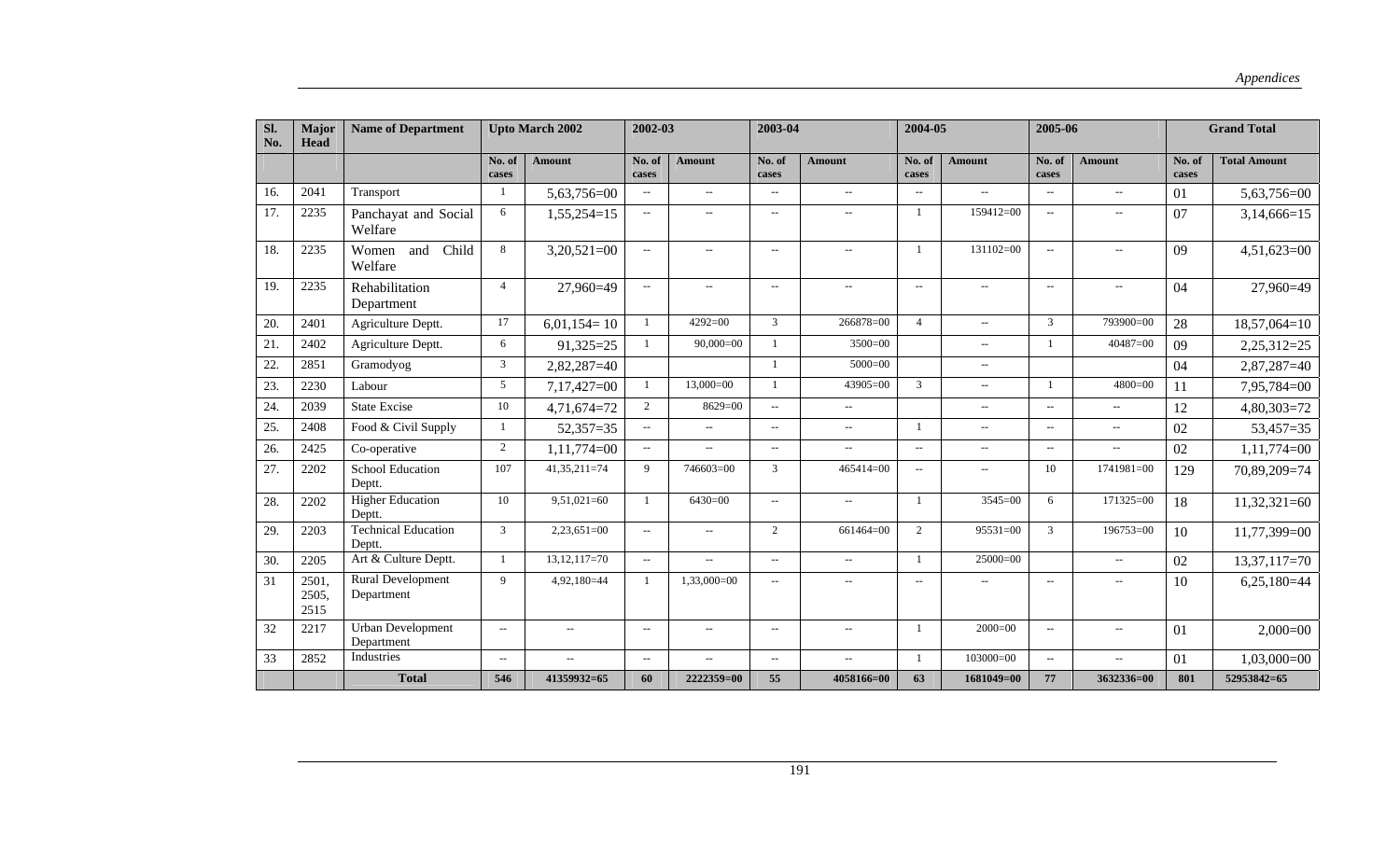# *(Reference: paragraph 1.6.9, page 18 )*

# **Write off of losses, etc.**

| Sl. No. | <b>Major Head</b> | <b>Department</b>                     | <b>Number of cases</b> | <b>Amount (in Rupees)</b> |
|---------|-------------------|---------------------------------------|------------------------|---------------------------|
|         | 2029              | Land Records & Settlements            |                        | $113071 = 80$             |
|         | 2210              | Medical & Public Health               | 71                     | 2578890=49                |
| 3.      | 2053              | Finance and General<br>Administration | 5                      | $260797=26$               |
| 4.      | 2202              | <b>School Education</b>               | 2                      | $24800=00$                |
|         | 2501              | <b>Rural Development</b>              |                        | $7031 = 00$               |
|         |                   | <b>TOTAL</b>                          | 80                     | 29,84,590=55              |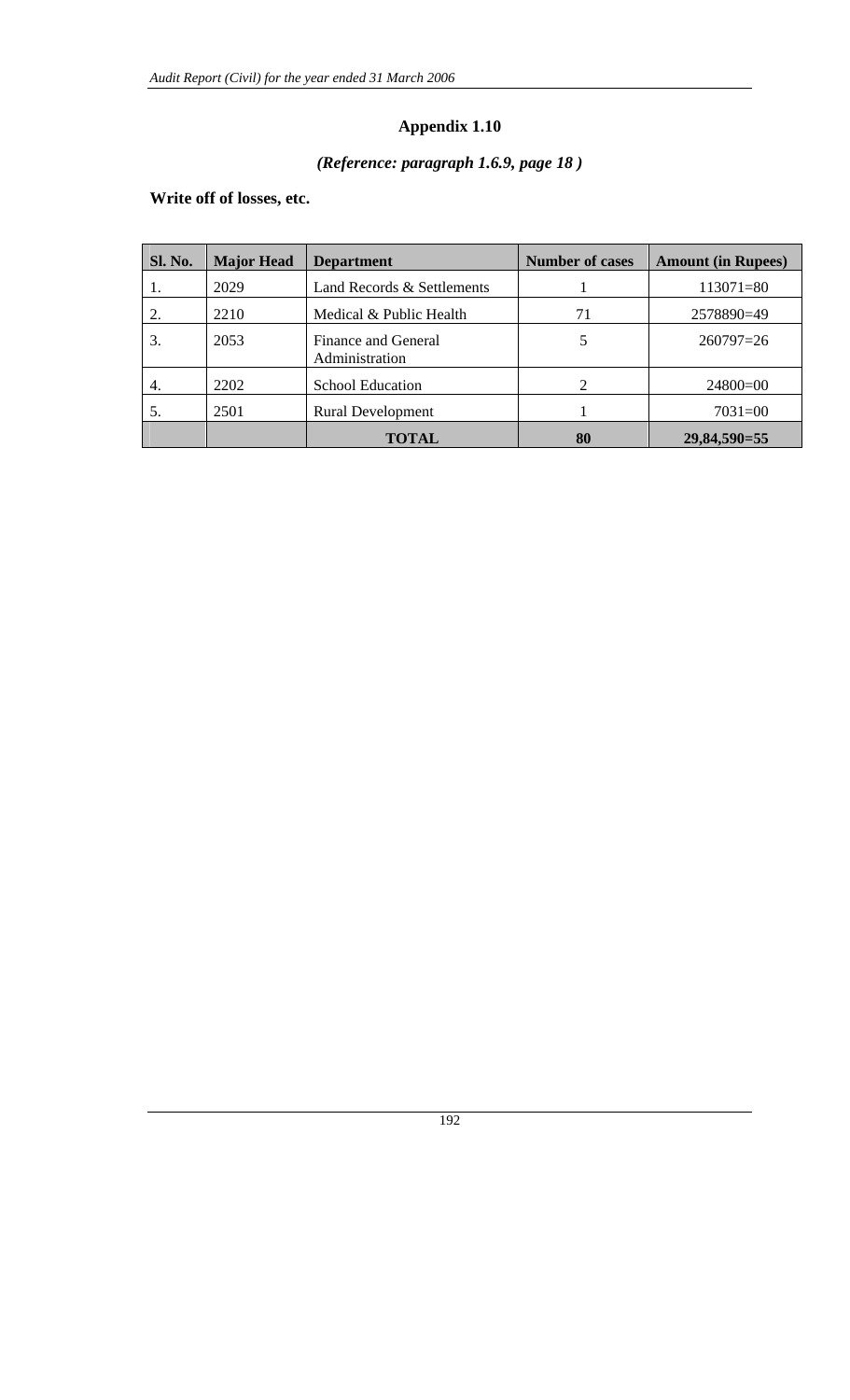# *(Reference paragraph 1.7 page 18 )*

### **TIME-SERIES DATA ON STATE GOVERNMENT FINANCES**

|                                                                      |           |                |           |           |           | (Rupees in crore) |
|----------------------------------------------------------------------|-----------|----------------|-----------|-----------|-----------|-------------------|
|                                                                      | 2000-01   | 2001-02        | 2002-03   | 2003-04   | 2004-05   | 2005-06           |
|                                                                      |           |                |           |           |           |                   |
| 1. Revenue Receipts                                                  | 12839     | 11211          | 13391     | 14289     | 19743     | 20597             |
| (i) Tax Revenue                                                      | 5640(44)  | 4679(42)       | 6165(46)  | 6789(48)  | 7773(39)  | 9115(44)          |
| Taxes on Sales, Trade, etc.                                          | 2766(49)  | 2361(50)       | 2906(47)  | 3293(49)  | 3913(51)  | 4508(50)          |
| <b>State Excise</b>                                                  | 975(17)   | 705(15)        | 890(15)   | 1086(16)  | 1193(15)  | 1370(15)          |
| Stamps and Registration fees                                         | 477(8)    | 445(10)        | 535(9)    | 614(9)    | 789(10)   | 1009(11)          |
| <b>Taxes on Vehicles</b>                                             | 406(7)    | 393(8)         | 429(7)    | 455(6)    | 489(6)    | 556(6)            |
| <b>Other Taxes</b>                                                   | 1016(19)  | 775(17)        | 1405(22)  | 1341(20)  | 1389(18)  | 1672(18)          |
| (ii) Non Tax Revenue                                                 | 1724(13)  | 1602(14)       | 1635(12)  | 1480(10)  | 4462(23)  | 2208(11)          |
| (iii) State's share in Union taxes<br>and duties                     | 3955(31)  | 3439(31)       | 3729(28)  | 4247(30)  | 5077(26)  | 6341(31)          |
| (iv) Grants-in-aid from GOI                                          | 1520(12)  | 1491(13)       | 1862(14)  | 1773(12)  | 2431(12)  | 2933(14)          |
| 2. Misc. Capital Receipts                                            |           |                |           |           |           |                   |
| 3. Total revenue and Non debt<br>capital receipts $(1+2)$            | 12839     | 11211          | 13391     | 14289     | 19743     | 20597             |
| 4. Recovery of Loans and<br><b>Advances</b>                          | 13        | 1588           | 43        | 36        | 53        | 2852              |
| 5. Public Debt Receipts                                              | 3101      | 3281           | 4949      | 9938      | 8849      | 5161              |
| Internal Debt (Excluding, Ways<br>& Means Advances and<br>Overdraft) | 1876(61)  | 1830(56)       | 3169(64)  | 7949(80)  | 6968(79)  | 4867(94)          |
| Loans and Advances from<br>Government of India <sup>5</sup>          | 994(32)   | 1451(44)       | 1780(36)  | 1722(17)  | 1881(21)  | 294(6)            |
| Net Transactions under Ways and<br>means advances and overdraft      | 231(7)    |                |           | 267(3)    |           |                   |
| 6. Total receipts in the Consolidated<br>fund $(3+4+5)$              | 15953     | 16080          | 18383     | 24263     | 28645     | 28610             |
| 7. Contingency Fund receipts                                         | 7         | $\overline{a}$ | $-$       | $-$       | 1         |                   |
| 8. Public Account receipts                                           | 16520     | 15013          | 20120     | 22285     | 24790     | 29038             |
| 9. Total receipts of the<br>Government $(6+7+8)$                     | 32480     | 31093          | 38503     | 46548     | 53436     | 57648             |
| 10. Revenue expenditure                                              | 14985(91) | 14369(87)      | 14560(83) | 18765(87) | 18026(69) | 20563(73)         |
| Plan                                                                 | 2683(18)  | 2516(18)       | 3520(24)  | 2816(15)  | 3165(18)  | 4212(20)          |
| Non-Plan                                                             | 12302(82) | 11853(82)      | 11040(76) | 15949(85) | 14861(82) | 16351(80)         |
| General Services (including<br>interest, payments)                   | 5323(36)  | 5049(35)       | 5445(37)  | 6574(35)  | 7468(41)  | 7593(37)          |
| <b>Social Services</b>                                               | 5836(39)  | 4583(32)       | 5284(36)  | 5322(28)  | 5672(32)  | 6658(32)          |
| <b>Economic Services</b>                                             | 3298(22)  | 4364(30)       | 3425(24)  | 6278(34)  | 3969(22)  | 5195(25)          |
| Grants-in-aid and<br>contributions                                   | 528(3)    | 373(3)         | 406(3)    | 591(3)    | 917(5)    | 1117(6)           |
| 11. Capital Expenditure                                              | 1110(7)   | 1471(9)        | 2455(14)  | 2679(12)  | 4951(19)  | 6623(24)          |
| Plan                                                                 | 1105(100) | 1466(100)      | 2449(100) | 2673(100) | 3568(72)  | 3700(56)          |
| Non-Plan                                                             | 05        | 05             | 6         | 6         | 1383(28)  | 2923(44)          |
| <b>General Services</b>                                              | 16(2)     | 22(1)          | 36(1)     | 36(1)     | 146(3)    | 121(2)            |
| <b>Social Services</b>                                               | 136(12)   | 172(12)        | 536(22)   | 535(20)   | 432(9)    | 635(10)           |
| <b>Economic Services</b>                                             | 958(86)   | 1277(87)       | 1883(77)  | 2108(79)  | 4373(88)  | 5867(88)          |

*-contd..* 

 $\mathbf S$ 

Includes ways and means advances from GOI.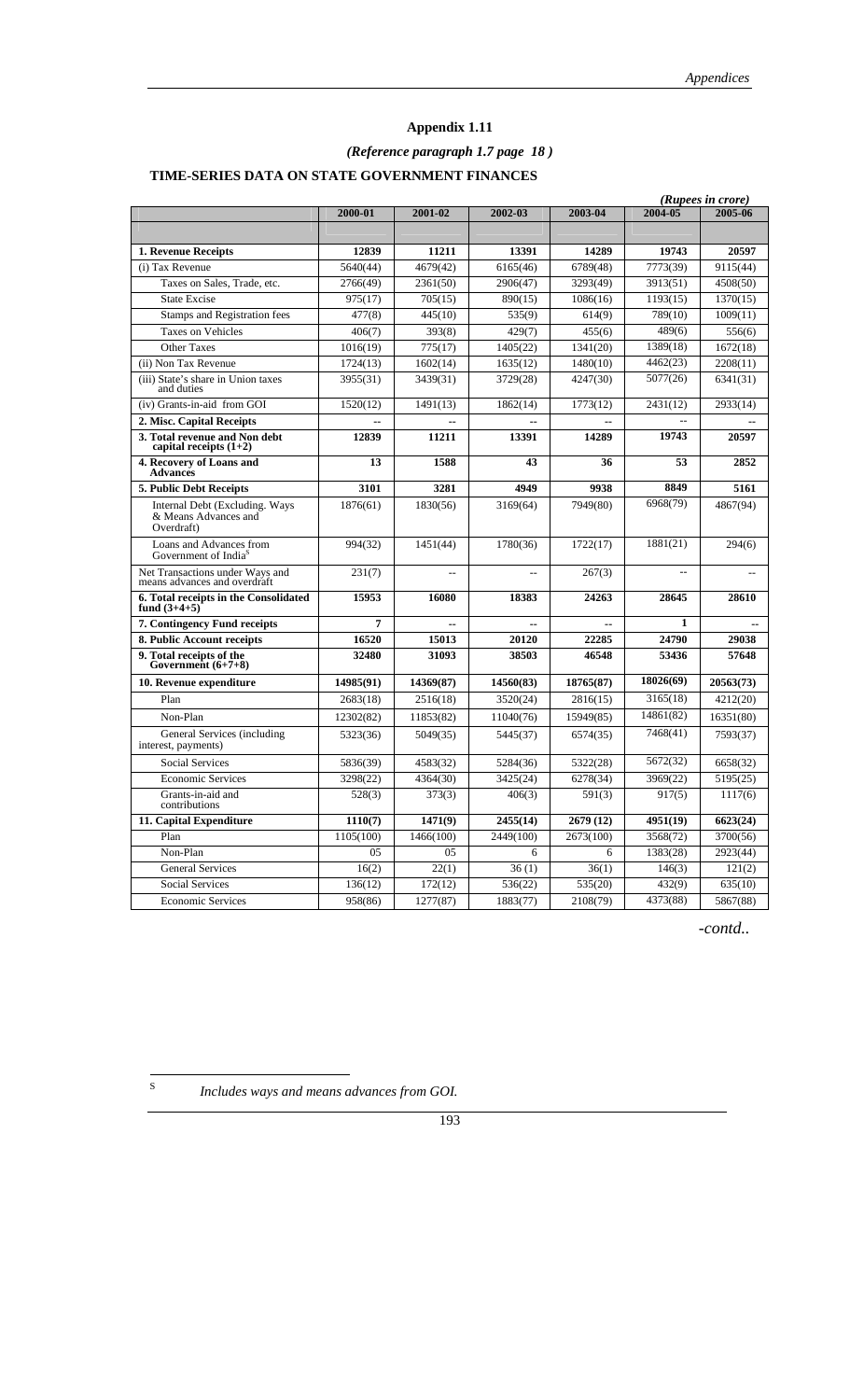|                                                                              |                |                          |                |                |                | (Rupees in crore)   |
|------------------------------------------------------------------------------|----------------|--------------------------|----------------|----------------|----------------|---------------------|
|                                                                              | 2000-01        | 2001-02                  | 2002-03        | 2003-04        | 2004-05        | 2005-06             |
|                                                                              |                |                          |                |                |                |                     |
| 12. Disbursement of Loans and<br><b>Advances</b>                             | 296(2)         | 599(4)                   | 481(3)         | 204(1)         | 3311(12)       | 834 (3)             |
| <b>12A Inter-State settlement</b>                                            | $\overline{a}$ | 5.                       | $\blacksquare$ | $\overline{a}$ | $\overline{a}$ |                     |
| 13. Total expenditure $(10+11+12)$                                           | 16391          | 16444                    | 17496          | 21648          | 26288          | 28020               |
| 14. Repayment of Public Debt                                                 | 818            | 522                      | 1494           | 2275           | 3391           | 954                 |
| <b>Internal Debt (excluding Ways</b><br>& Means Advances and<br>Overdraft)   | 123            | 150                      | 153            | 278            | 1147           | 539                 |
| Net transactions under Ways<br>and Means Advances and<br>Overdraft           | 294            | $\sim$                   |                | $\sim$         | 267            |                     |
| Loans and Advances from<br>Government of India <sup>s</sup>                  | 401            | 372                      | 1341           | 1997           | 1977           | 415                 |
| 15. Appropriation to<br><b>Contingency Fund</b>                              | $\overline{a}$ | Ξ.                       | $\overline{a}$ | $\overline{a}$ |                |                     |
| 16. Total disbursement out of<br><b>Consolidated Fund</b><br>$(13+14+15)$    | 17209          | 16966                    | 18990          | 23923          | 29679          | 28974               |
| 17. Contingency Fund<br>disbursements                                        | $-$            | $\overline{\phantom{a}}$ | $\overline{a}$ | $\overline{a}$ | --             | 8                   |
| <b>18. Public Account</b><br>disbursements                                   | 15836          | 13569                    | 19935          | 22439          | 23591          | 28096               |
| 19. Total disbursements by the<br>Government $(16+17+18)$                    | 33045          | 30535                    | 38925          | 46362          | 53270          | 57078               |
| 20. Revenue<br>Deficit /Surplus $(+)$                                        | 2146           | 3158                     | 1169           | 4476           | $(+)1717$      | $(+)$ 34*           |
| 21. Fiscal Deficit (3+4-13)                                                  | 3539           | 3645                     | 4062           | 7323           | 6492           | 4571                |
| 22. Primary Deficit (21-23)                                                  | 1128           | 1391                     | 1560           | 4117           | 2831           | 1149                |
| Part D. Other data                                                           |                |                          |                |                |                |                     |
| 23. Interest payments (included<br>in revenue expenditure)                   | 2411           | 2254                     | 2502           | 3206           | 3661           | 3422                |
| 24. Arrears of Revenue<br>(percentage of Tax & non-<br>Tax Revenue receipts) | 347(5)         | 204(3)                   | 839 (11)       | $758s$ (9)     | 34 (0.28)      | 986 (8.71)          |
| 25. Financial assistance to local<br>bodies etc.                             | 813            | 2304                     | 525            | 3324           | 1143           | 2081                |
| 26. Ways and Means Advances/<br>Overdraft availed (days)                     | 165/47         | 117/172                  | 103/176        | 200/60         | 127/00         |                     |
| 27. Interest on WMA/Overdraft                                                | 8/3            | 11/5                     | 11/7           | 13/4           | 4/00           |                     |
| <b>28. Gross State Domestic Product</b><br>(GSDP)                            | 88445          | 81286(O)                 | 83011(0)       | 1010270        | $107926^A$     | 109055 <sup>A</sup> |
| 29. Outstanding debt (year-end)                                              | 22548          | 26487                    | 30340          | 37525          | 44235          | 49173               |
| 30. Outstanding guarantees<br>(vear-end)                                     | 467            | 472                      | 585            | 974            | 2016           | 613                 |
| 31. Maximum amount<br>guaranteed (year-end)                                  | 9673           | 9701                     | 11572          | 12131          | 12507          | 12637               |
| 32. Number of incomplete<br>projects                                         | 185            | 180                      | 301            | 453            | 436            | <b>NA</b>           |
| 33. Capital blocked in incomplete<br>projects                                | 4983           | 5589                     | 6459           | 7447           | 9031           | $\overline{NA}$     |

### **Appendix 1.11 (continued)**

*(Q) Quick estimates for the successor State of Madhya Pradesh.* 

 $\widetilde{R}$  *Revenue figure of some principal heads of revenue* 

A<br>
Advance estimates<br>
Figure pertains to Rever<br>
Actual Revenue surpl

 $\overline{a}$ 

♥ Figure pertains to Revenue Surplus

*\* Actual Revenue surplus is 33.32 crore. Revenue Surplus is understated by Rs.814.78 crore due to conversion of investment under rural electrification Corporation into grant by State Government.*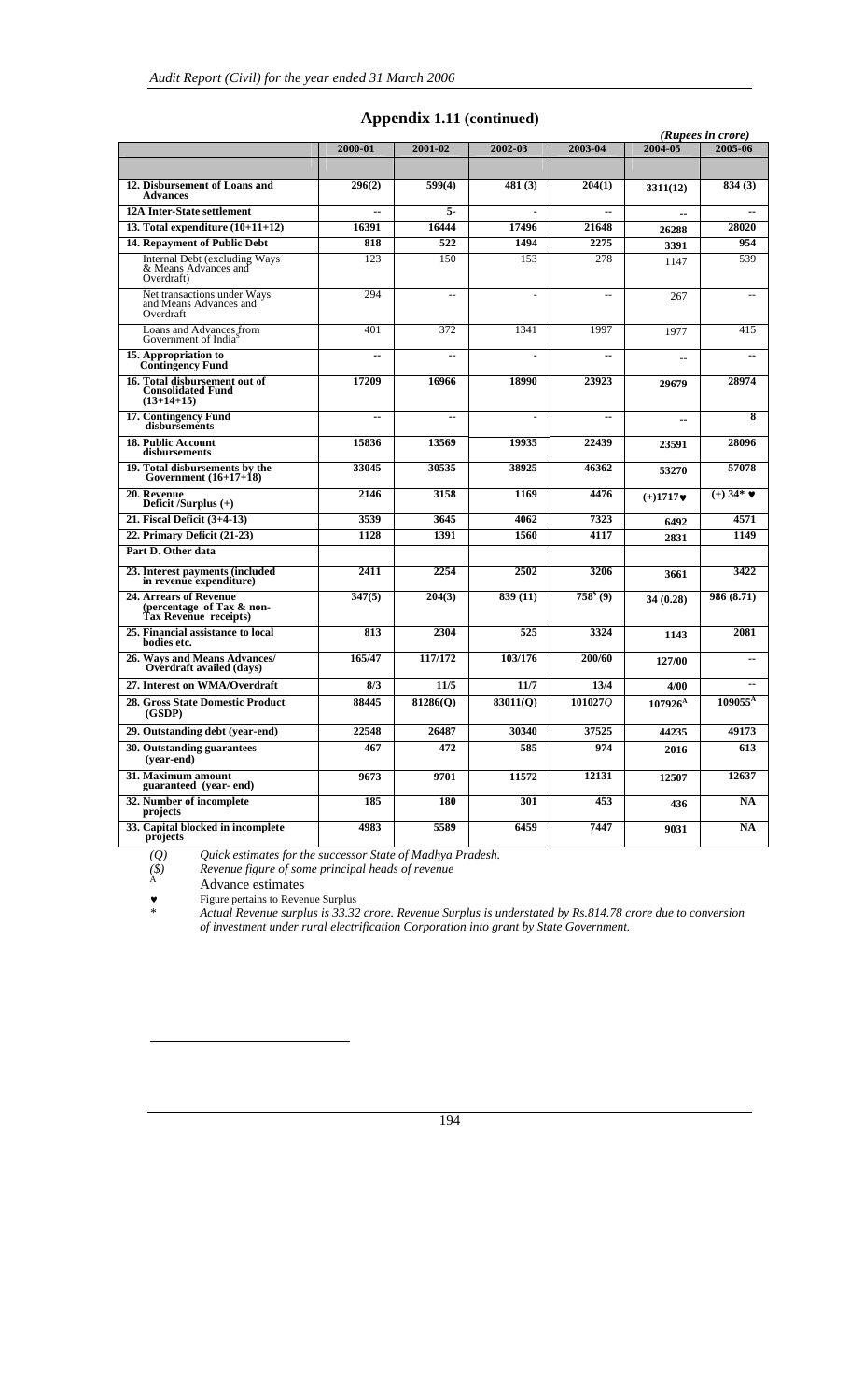### **(Reference: Paragraph 1.7.2 Page 18 )**

### **Financial position of Statutory Corporations/Government Companies as on 31.07.2006 running in loss for the latest year for which accounts were finalised**

| Sl.No       | Name of the Companies/<br><b>Corporations</b>                                  | Years up to<br>which accounts<br>furnished. | Amount invested(paid-up-capital) at the end of the year |                          | <b>Accumulated</b><br>$loss(-)$ at the end of<br>31 March of the<br>year | Remarks.     |          |    |
|-------------|--------------------------------------------------------------------------------|---------------------------------------------|---------------------------------------------------------|--------------------------|--------------------------------------------------------------------------|--------------|----------|----|
|             |                                                                                |                                             | <b>State</b>                                            | <b>Central</b>           | <b>Others</b>                                                            | <b>Total</b> |          |    |
|             |                                                                                |                                             |                                                         |                          | (Rs.in lakh)                                                             |              |          |    |
| 1.          | $\overline{2}$ .                                                               | 3.                                          | 4.                                                      | 5.                       | 6.                                                                       | 7.           | 8.       | 9. |
| $\mathbf A$ | Companies                                                                      |                                             |                                                         |                          |                                                                          |              |          |    |
| 1.          | M.P.State Agro Industries<br><b>Development Corporation</b><br>Limited, Bhopal | 2003-04                                     | 209.50                                                  | 120.00                   |                                                                          | 329.50       | 256.21   |    |
| 2.          | M.P.Audyogik Kendra Vikas<br>Nigam (Rewa) Ltd, Rewa                            | 2005-06                                     | $\sim$ $\sim$                                           | $\sim$ $\sim$            | 80.00                                                                    | 80.00        | 45.69    |    |
| 3.          | M.P.State Industrial<br>Development Corporation<br>Limited, Bhopal             | 2003-04                                     | 8109.18                                                 | $\sim$ $\sim$            | $\blacksquare$                                                           | 8109.18      | 64867.91 |    |
| 4.          | M.P.State Electronic<br><b>Development Corporation</b><br>Limited, Bhopal      | 2004-05                                     | 2191.25                                                 | $- -$                    | $\overline{\phantom{a}}$                                                 | 2191.25      | 134.81   |    |
| 5.          | M.P.Pichhara Varg tatha<br>Alpsankhyak Vitta Aivam<br>Vikas Nigam, Bhopal      | 1998-99                                     | 674.85                                                  | $- -$                    | $\qquad \qquad -$                                                        | 674.85       | 7.21     |    |
| 6.          | M.P.Tourism Development<br>Corporation Limited, Bhopal                         | 2003-04                                     | 2497.29                                                 | $\sim$ $\sim$            | $\overline{\phantom{a}}$                                                 | 2497.29      | 1255.63  |    |
| 7.          | M.P.Urja Vikas Nigam<br>Limited, Bhopal                                        | 2004-05                                     | 68.92                                                   | $\overline{\phantom{m}}$ | $\overline{\phantom{a}}$                                                 | 68.92        | 263.91   |    |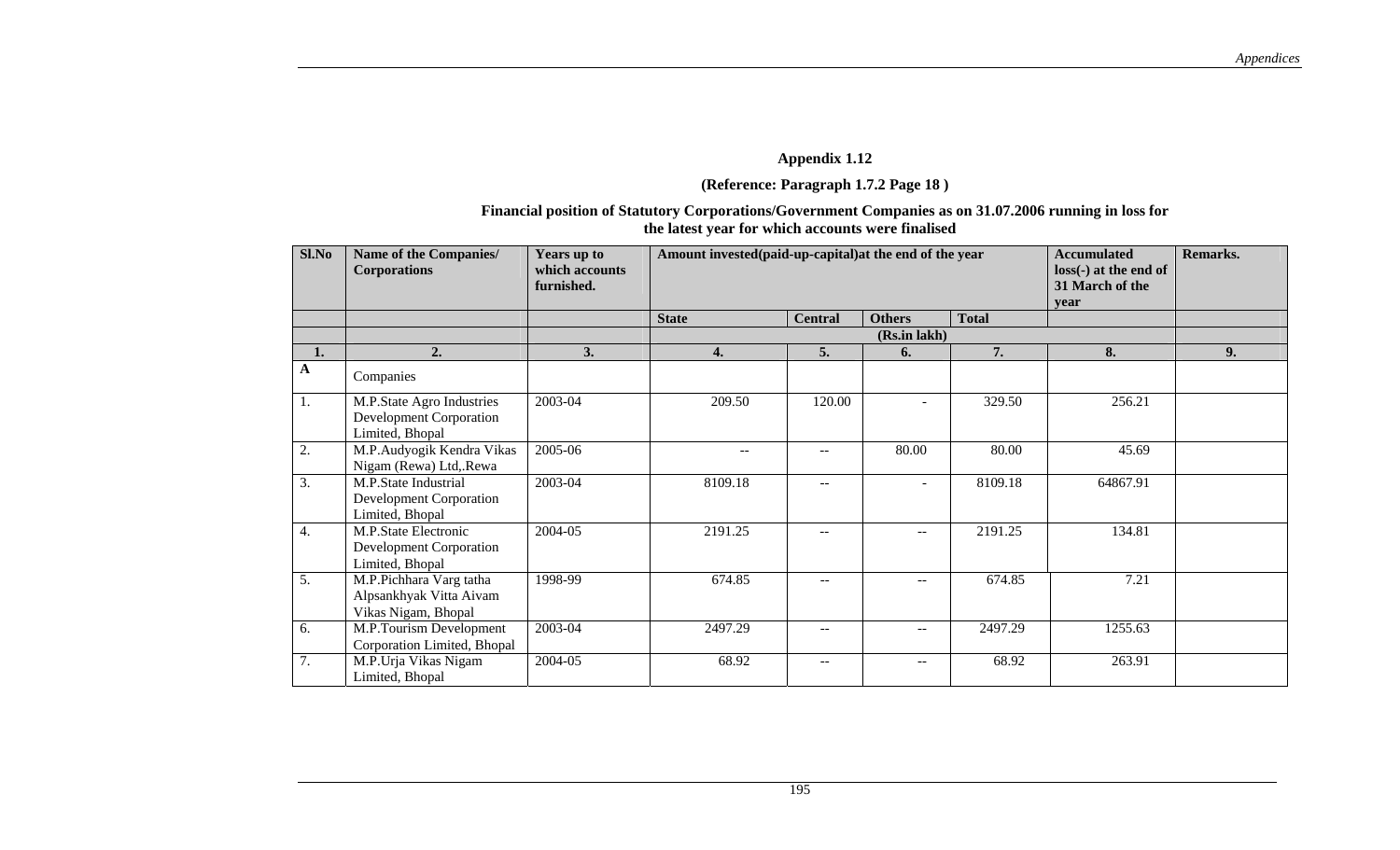|                  | 2.                                                       | 3.      | 4.       | 5.      | 6.                                            | 7.       | 8.        | 9. |
|------------------|----------------------------------------------------------|---------|----------|---------|-----------------------------------------------|----------|-----------|----|
| $\boldsymbol{B}$ | <b>Defunct Companies</b>                                 |         |          |         |                                               |          |           |    |
| 1.               | M.P.Lift irrigation<br>Corporation Limited, Bhopal       | 1992-93 | 592.29   | $ -$    | $-$                                           | 592.29   | 629.73    |    |
| 2.               | Optel Telecommunication<br>Limited, Bhopal               | 2004-05 |          |         | 1500<br>896.71 (Priva<br>te share<br>holders) | 2396.71  | 11238.95  |    |
| 3.               | M.P. State Industries<br>Corporation Limited, Bhopal     | 2002-03 | 1511.67  |         | $- -$                                         | 1511.67  | 4883.39   |    |
| 4.               | <b>M.P.State Textiles</b><br>Corporation Limited, Bhopal | 2003-04 | 685.95   | $- -$   | $-$                                           | 685.95   | 10021.06  |    |
| 5.               | M.P.Rajya Setu Nirman<br>Nigam Limited, Bhopal           | 1989-90 | 500      | $- -$   | $- -$                                         | 500.00   | 205.04    |    |
| $\boldsymbol{C}$ | 619(B) Companies                                         |         |          |         |                                               |          |           |    |
| 1.               | M.P. Vidyut Yantra Nigam<br>Limited, Bhopal              | 1989-90 | 126.00   | 24.00   | $- -$                                         | 150.00   | 378.00    |    |
| $\mathbf D$      | <b>Statutory Corporations</b>                            |         |          |         |                                               |          |           |    |
|                  | M.P State Electricity Board                              | 2004-05 | 16961.71 | $- -$   | $\overline{\phantom{m}}$                      | 16961.71 | 94924.74  |    |
| 2.               | M.P.Road Transport<br>Corporation                        | 2004-05 | 14140.34 | 4096.38 | $\hspace{0.05cm}$ – $\hspace{0.05cm}$         | 18236.72 | 78123.71  |    |
| 3.               | M.P.Financial Corporation                                | 2005-06 | 6253.91  | $-$     | 2554.45                                       | 8808.36  | 22707.59  |    |
|                  | <b>Total</b>                                             |         | 54027.86 | 4240.38 | 5031.16                                       | 63794.40 | 289943.58 |    |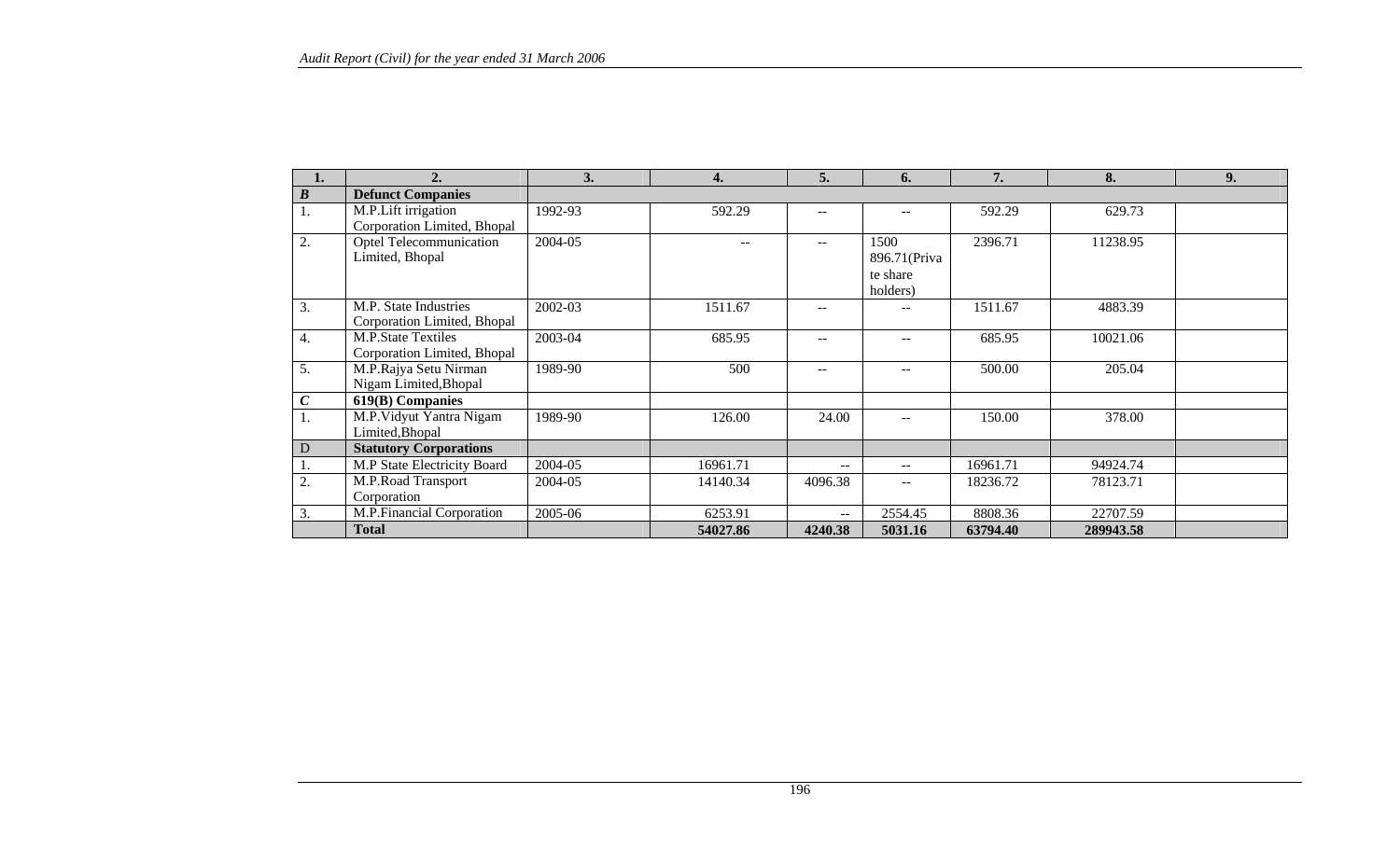### *(Reference : paragraph 2.3.1, page 33 )*

#### **Cases where entire budget provision under Central schemes remained unutilized**

|            |                                                                                                 | (Rupees in crore)                                                                                                          |                                         |
|------------|-------------------------------------------------------------------------------------------------|----------------------------------------------------------------------------------------------------------------------------|-----------------------------------------|
| SI.<br>No. | Number and name of grant                                                                        | <b>Head of account</b>                                                                                                     | <b>Budget provision</b><br>not utilized |
| (1)        | (2)                                                                                             | (3)                                                                                                                        | (4)                                     |
|            | <b>A-- Centrally Sponsored Schemes</b>                                                          |                                                                                                                            |                                         |
| 1          | 12- Energy                                                                                      | 4801-06-190-0701-6869-Rajiv Gandhi<br><b>Rural Electrification Scheme</b>                                                  | 32.40                                   |
| 2          | 13- Agriculture                                                                                 | 2401-119-0701-1580-Macro Management<br>Scheme                                                                              | 7.24                                    |
| 3          | 17- Co-operation                                                                                | 2425-800-0701-6312-Macro Management<br>of Agriculture Supplementation                                                      | 9.86                                    |
| 4          | 17- Co-operation                                                                                | 6425-107-0701-6312--Macro Management<br>of Agriculture Supplementation                                                     | 2.17                                    |
| 5          | 21- Housing and Environment                                                                     | 2217-02-800-0701-6917-Construction of<br>Rani Talab at Rewa and Sagar Talab                                                | 1.29                                    |
| 6          | 40- Expenditure pertaining to<br>Water Resources Department-<br><b>Command Area Development</b> | 4705-202-0701-6852-Correction of System<br>Deficiency                                                                      | 1.00                                    |
| 6          | 40- Expenditure pertaining to<br>Water Resources Department-<br>Command Area Development        | 4705-203-0701-6852- Correction of System<br>Deficiency                                                                     | 1.82                                    |
| $\tau$     | 41- Tribal Areas Sub-plan                                                                       | 14-Agriculture Department-<br>2401-796-119-0702-1580-Macro<br>Management Scheme                                            | 1.62                                    |
| 8          | 41- Tribal Areas Sub-plan                                                                       | 50-Women and Child Development<br>Department-<br>2236-02-796-101-0702-414-Special<br>Nutrition Programme in Tribal Areas   | 15.58                                   |
| 9          | 45-Minor Irrigation Works                                                                       | 4702-101-0701-3803-Minor and Micro<br>minor Irrigation Scheme                                                              | 12.42                                   |
| 10         | 64-Special Component Plan for<br><b>Scheduled Castes</b>                                        | 50-Women and Child Development<br>Department-<br>2236-02-789-101-0703-2179- Special<br>Nutrition Programme for Urban Slums | 24.00                                   |
| 11         | 64- Special Component Plan for<br><b>Scheduled Castes</b>                                       | 55- Scheduled Caste Welfare Department-<br>4225-01-789-277-0703-5220-College<br>Hostels                                    | 1.72                                    |
|            |                                                                                                 | <b>Total-A</b>                                                                                                             | 111.12                                  |
|            | <b>B-</b> Central Sector Schemes.                                                               |                                                                                                                            |                                         |
| 12         | 11- Commerce and Industry                                                                       | 4875-60-800-0801-705-Development and<br>Construction Work in Industrial Area<br>Institutes                                 | 2.70                                    |
| 13         | 13- Agriculture                                                                                 | 2401-119-0801-6893-State Horticulture<br>Mission                                                                           | 40.50                                   |
| 14         | 19- Public Health and Family<br>Welfare                                                         | 2210-06-800-0801-1801-Cost of Material<br>and equipments under T.C.A. Programme                                            | 10.17                                   |
| 15         | 19- Public Health and Family<br>Welfare                                                         | 2211-800-0801-2498- Supply of<br>Conventional Contraceptives                                                               | 10.00                                   |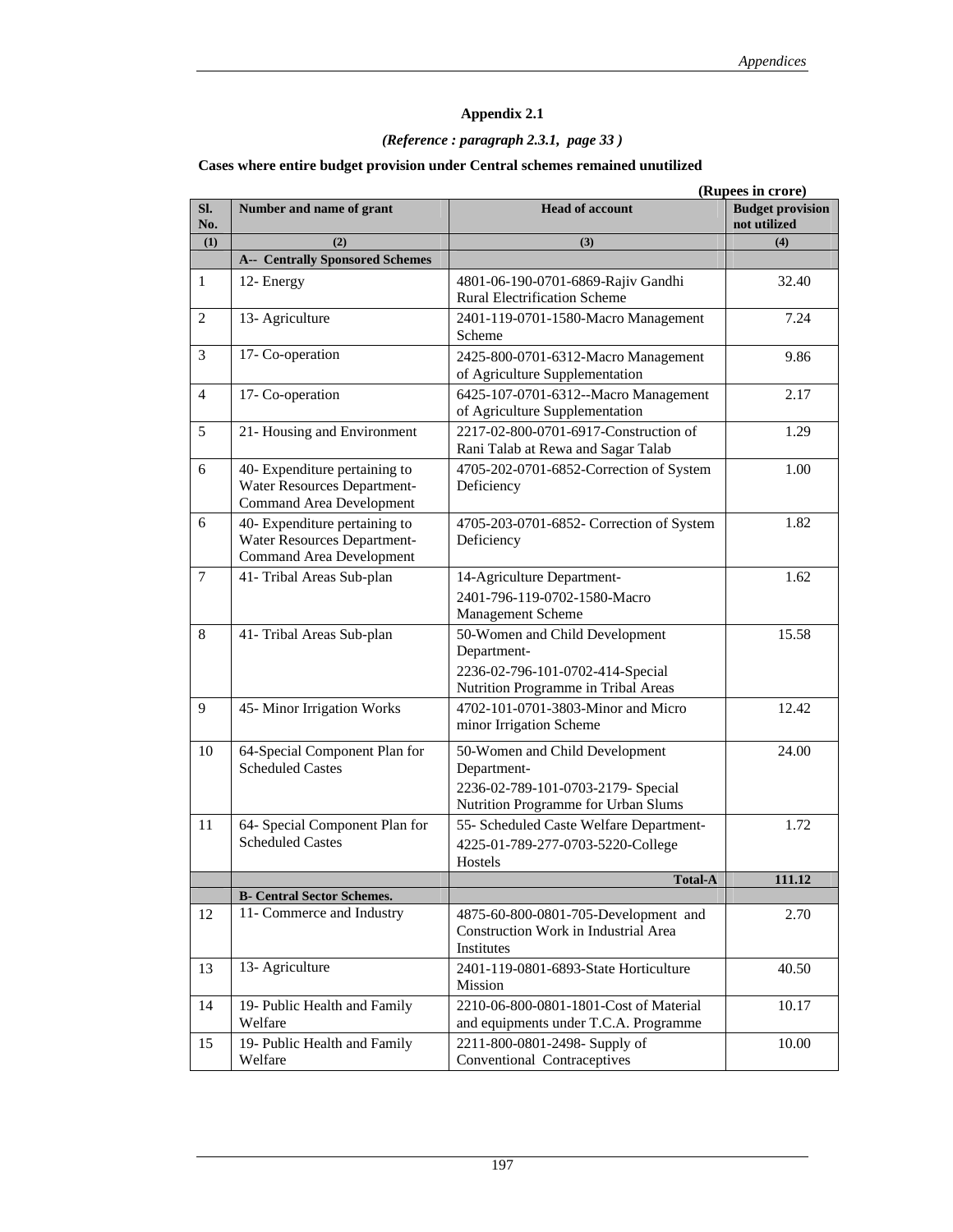| 16 | 19- Public Health and Family          | 2211-800-0801-6106- Universal             | 15.00  |
|----|---------------------------------------|-------------------------------------------|--------|
|    | Welfare                               | Immunisation                              |        |
| 17 | 41- Tribal Areas Sub-plan             | 14-Agriculture Department-                | 2.17   |
|    |                                       | 2401-796-119-0802-6893-State Horticulture |        |
|    |                                       | <b>Mission</b>                            |        |
| 18 | 55- Women and Child                   | 2236-02-101-0801-8743-Pradhan Mantri      | 60.00  |
|    | Development                           | Gramoday yojana                           |        |
| 19 | 55- Women and Child                   | 4235-02-102-0801-5357-Construction of     | 6.28   |
|    | Development                           | C.D.P.O. Office cum Godown (Externally    |        |
|    |                                       | Aided)                                    |        |
| 20 | 64- Special Component Plan for        | 14-Agriculture Department-                | 7.33   |
|    | <b>Scheduled Castes</b>               | 2401-789-119-0803-6893-State Horticulture |        |
|    |                                       | <b>Mission</b>                            |        |
| 21 | 66- Welfare of Backward Classes       | 2225-03-277-0801-2676-Post Metric         | 2.00   |
|    |                                       | Scholarship                               |        |
|    |                                       | Total $-$ (B)                             | 156.15 |
|    | <b>C Corporation Sponsored Scheme</b> |                                           |        |
| 22 | 21-Housing and Environment            | 6217-02-001-0900-5244-Assistance by       | 32.00  |
|    |                                       | Ministry of under counter Magnet Scheme   |        |
|    |                                       | Total $\text{-}$ (C)                      | 32.00  |
|    |                                       | Grand Total $(A+B+C)$                     | 299.27 |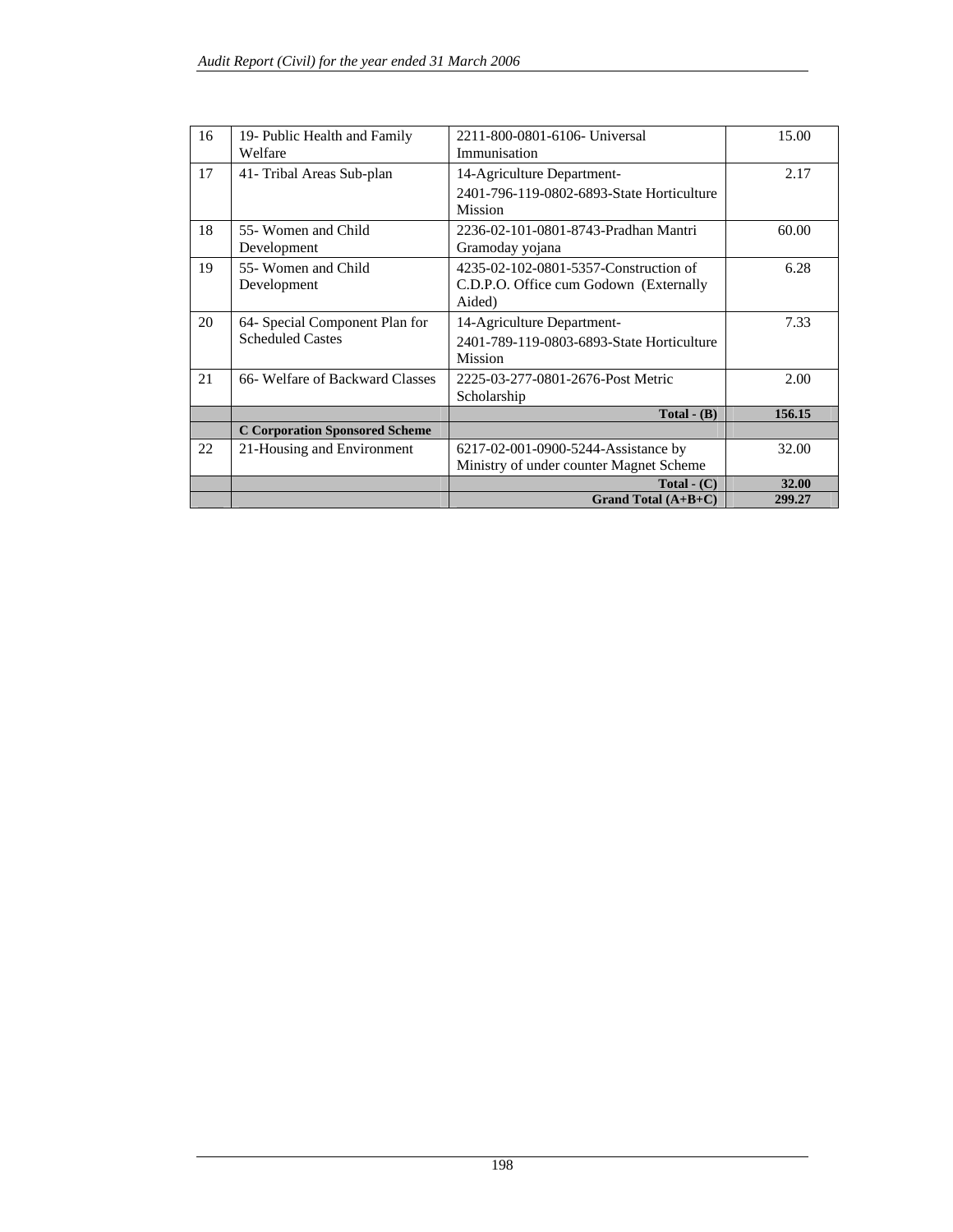### *(Reference : paragraph 2.3.1, page 33 )*

|                |                                |                                    | (Rupees in crore)       |                      |  |  |
|----------------|--------------------------------|------------------------------------|-------------------------|----------------------|--|--|
| Sl.            | Number and name of             | Name of scheme                     | <b>Amount</b>           | <b>Percentage of</b> |  |  |
| No.            | <b>Grant/appropriation</b>     |                                    | of excess               | excess               |  |  |
| $\mathbf{1}$   |                                | $\mathbf{3}$                       | $\overline{\mathbf{4}}$ | 5                    |  |  |
|                | <b>A-Revenue Voted</b>         |                                    |                         |                      |  |  |
| 1              | 07- Commercial Tax             | 2030-02-102-2455-Expenses on sale  | 6.14                    | 102.3                |  |  |
|                |                                | of Non judicial Stamps             |                         |                      |  |  |
| $\overline{2}$ | 19- Public Health and          | 2210-01-110-748-Dispensaries       | 11.70                   | 166.4                |  |  |
|                | Family Welfare                 |                                    |                         |                      |  |  |
| 3              | 19- Public Health and          | 2210-06-101-859-Leprosy Disease    | 9.95                    | 122.8                |  |  |
|                | Family Welfare                 | Control Programme                  |                         |                      |  |  |
| 4              | 41- Tribal Areas Sub-          | 25-Tribal Welfare Department-      | 16.08                   | 268                  |  |  |
|                | plan                           | 2225-02-796-277-0102-8832-         |                         |                      |  |  |
|                |                                | Strengthening of Ashrams/Hostels   |                         |                      |  |  |
| 5              | 58- Expenditure on relief      | 2245-01-101-7102-Implementation of | 22.25                   | 818                  |  |  |
|                | on Account of Natural          | Relief Works through Tehsildars    |                         |                      |  |  |
|                | <b>Calamities and Scarcity</b> |                                    |                         |                      |  |  |
| 6              | 67- Public Works-              | 2059-80-799-1051-Stock             | 12.09                   | 151.1                |  |  |
|                | <b>Building</b>                |                                    |                         |                      |  |  |
| $\overline{7}$ | 67- Public Works-              | 2216-80-001-2300-Direction and     | 5.53                    | 55334                |  |  |
|                | <b>Building</b>                | Administration                     |                         |                      |  |  |
| 8              | 95- Other Expenditure          | 2202-02-109-6866-Maintenance of    | 16.47                   | 549                  |  |  |
|                | pertaining to School           | High School and Higher Secondary   |                         |                      |  |  |
|                | <b>Education Department</b>    | <b>Schools Buildings</b>           |                         |                      |  |  |
|                | (excluding Primary             |                                    |                         |                      |  |  |
|                | Education)                     |                                    |                         |                      |  |  |
|                |                                | $Total-(A)$                        | 100.21                  |                      |  |  |
|                | <b>B-Revenue- Charged</b>      |                                    |                         |                      |  |  |
| 9              | -Interest Payments and         | 2049-01-101-6767-5.85% Madhya      | 46.80                   | 363.6                |  |  |
|                | Servicing of Debt              | Pradesh State Development Loan     |                         |                      |  |  |
|                |                                | 2015                               |                         |                      |  |  |
| 10             | -Interest Paymenst and         | 2049-01-101-8301-12.50% Madhya     | $\overline{5.18}$       | 34556                |  |  |
|                | Servicing of Debt              | Pradesh State Development Loan     |                         |                      |  |  |
|                |                                | 2004                               |                         |                      |  |  |
| 11             | -Interest Payments and         | 2049-01-200-6904-Interest Payable  | 42.87                   | Token <sup>*</sup>   |  |  |
|                | Servicing of Debt              | on Loan taken from HUDCO           |                         | Provision            |  |  |
|                |                                | Total $(B)$                        | 94.85                   |                      |  |  |
|                | (C) Capital Voted-             |                                    |                         |                      |  |  |
| 12             | 06-Finance                     | 6075-800-6787-Provision for        | 34.78                   | 347.8                |  |  |
|                |                                | settlement of guaranteed Loans     |                         |                      |  |  |
|                | 41- Tribal Areas Sub-          | 27-Narmada Valley Development      | 60.51                   |                      |  |  |
| 13             |                                |                                    |                         | 605100               |  |  |
|                | plan                           | Department-                        |                         |                      |  |  |
|                |                                | 4701-01-796-235-0102-8905-Share of |                         |                      |  |  |
|                |                                | Project Paid to N.H.D.C.           |                         |                      |  |  |
| 14             | 57- Externally Aided           | 4701-01-211-1201-2884-Canal and    | 66.25                   | 245                  |  |  |
|                | Projects pertaining to         | <b>Appurtenant Works</b>           |                         |                      |  |  |
|                | <b>Water Resources</b>         |                                    |                         |                      |  |  |
|                | Department                     |                                    |                         |                      |  |  |
|                |                                | Total (C)                          | 161.54                  |                      |  |  |
|                |                                | Grand Total (A+B+C)                | 356.60                  |                      |  |  |

 *\* Excess against token provision.*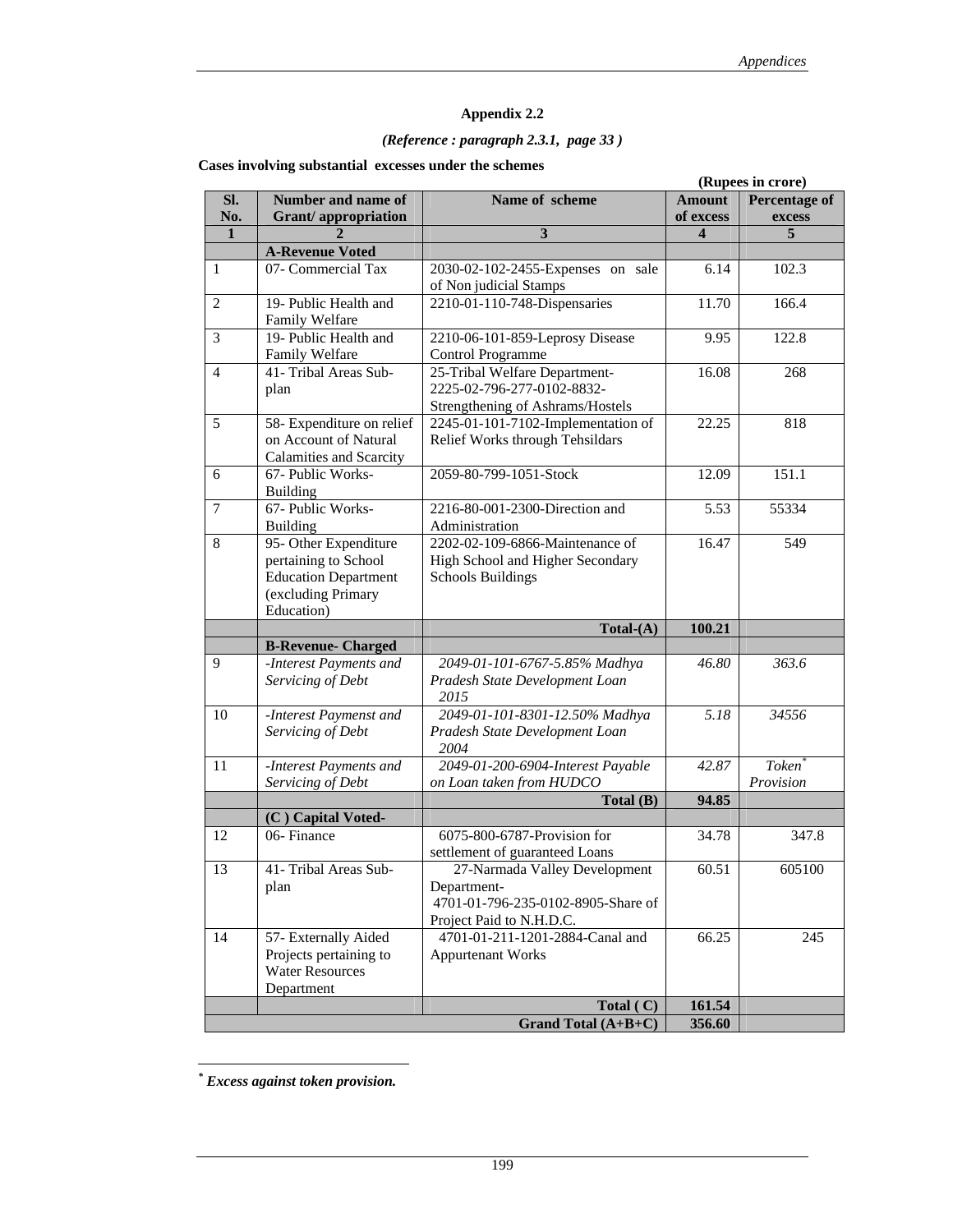### *(Reference: paragraph 2.3.1, page 34 )*

#### **Cases involving substantial savings under the schemes**

|                |                                                  | (Rupees in crore)                                                                       |                                |                          |
|----------------|--------------------------------------------------|-----------------------------------------------------------------------------------------|--------------------------------|--------------------------|
| Sl.<br>No.     | Number and name of<br><b>Grant/Appropriation</b> | Name of scheme                                                                          | <b>Amount</b><br>of<br>savings | Percentage<br>of savings |
| (1)            | (2)                                              | (3)                                                                                     | (4)                            | (5)                      |
|                | <b>A-Revenue- Voted</b>                          |                                                                                         |                                |                          |
| 1              | 06-Finance                                       | 2070-797-6856-Recovery of Loans<br>Sanctioned to Government<br>Servants, through Banks. | 37.44                          | 93.6                     |
| 2              | 06-Finance                                       | 2070-800-0101-224-Other<br>Expenditure                                                  | 150.00                         | 100                      |
| 3              | 06-Finance                                       | 2071-01-102-9998-For successor<br>state of Madhya Pradesh                               | 16.74                          | 93                       |
| $\overline{4}$ | 06-Finance                                       | 2071-01-102-9999-For combined<br>state of Madhya Pradesh                                | 31.12                          | 88.9                     |
| 5              | 07- Commercial Tax                               | 2030-01-001-0101-8808-Work<br>related to Information Technology                         | 9.83                           | 99.9                     |
| 6              | 07- Commercial Tax                               | 2039-800-4034-Running of<br><b>Departmental Liquor Shops</b>                            | 22.44                          | 90.5                     |
| $\tau$         | 08- Land Revenue and District<br>Administration  | 2029-103-0101-5045-Digitisation<br>of Cadastral Survey Maps                             | 7.00                           | 100                      |
| 8              | 10-Forest                                        | 2406-01-101-0101-6699-<br><b>Expenditure from Forest</b><br>Development Cess Fund       | 8.30                           | 100                      |
| 9              | 13- Agriculture                                  | 2401-119-0701-1580-Macro<br>Management Scheme                                           | 7.24                           |                          |
| 10             | 13- Agriculture                                  | 2401-119-0801-6893-State<br><b>Horticulture Mission</b>                                 | 40.50                          | 100                      |
| 11             | 17- Co-operation                                 | 2425-800-0701-6312-Macro<br>Management of Agriculture<br>Supplementation                | 9.86                           | 100                      |
| 12             | 19- Public Health and Family<br>Welfare          | 2210-06-101-0801-859- Leprosy<br>Disease Control Programme                              | 10.73                          | 99.4                     |
| 13             | 19- Public Health and Family<br>Welfare          | 2210-06-800-0801-1801-Cost of<br>Material and rquipments under<br>T.C.A .Programme      | 10.17                          | 100                      |
| 14             | 19- Public Health and Family<br>Welfare          | 2211-105-0801-4602 Sterilisation                                                        | 23.62                          | 98.4                     |
| 15             | 19- Public Health and Family<br>Welfare          | 2211-800-0801-2498-Supply of<br><b>Conventional Contraceptives</b>                      | 10.00                          | 100                      |
| 16             | 19- Public Health and Family<br>Welfare          | 2211-800-0801-6106-Universal<br>Immunisation                                            | 15.00                          | 100                      |
| 17             | 19- Public Health and Family<br>Welfare          | 3606-237-0101-2498-Supply of<br><b>Conventional Contraceptives</b>                      | 10.00                          | 100                      |
| 18             | 19- Public Health and Family<br>Welfare          | 3606-237-0101-4245- Maleria                                                             | 10.00                          | 100                      |
| 19             | 19- Public Health and Family<br>Welfare          | 3606-237-0101-6106- Universal<br>Immunisation                                           | 15.00                          | 100                      |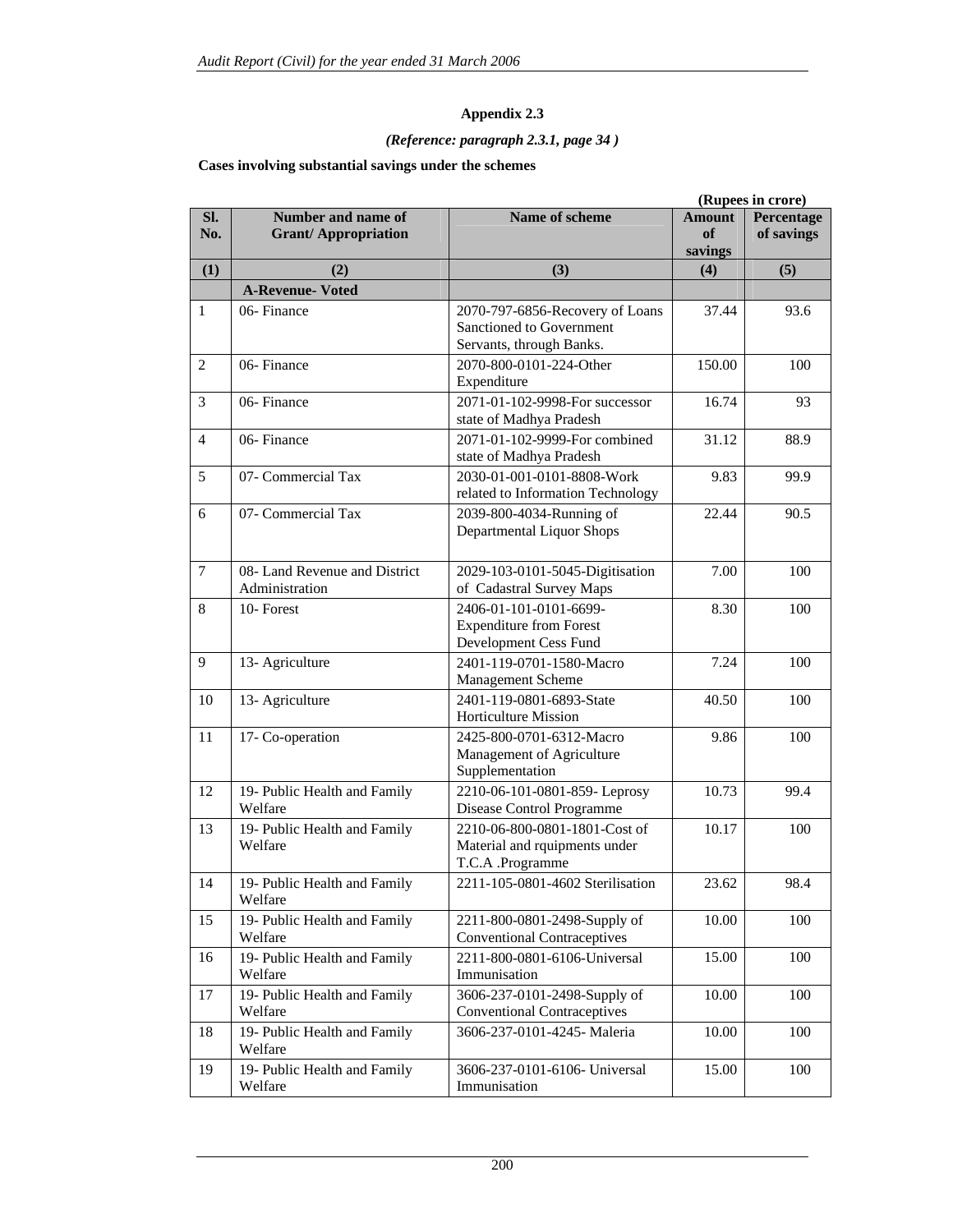| 20 | 20- Public Health Engineering                              | 2215-01-799-001-Stock                                                                                                                           | 6.43   | 80.4 |
|----|------------------------------------------------------------|-------------------------------------------------------------------------------------------------------------------------------------------------|--------|------|
| 21 | 21- Housing and Environment                                | 2216-02-103-0101-6908-<br>Assistance to Madhya Pradesh<br>Housing Board for Construction<br>of Houses for Gujrat Flood<br>Victims               | 5.00   | 100  |
| 22 | 29- Law and Legislative Affairs                            | 2015-105-4311-Charges for<br>conduct of elections to Parliament                                                                                 | 20.12  | 95.8 |
| 23 | 29- Law and Legislative Affairs                            | 2015-108-9503- Issue of Photo<br><b>Identity Cards to voters</b>                                                                                | 8.69   | 80.8 |
| 24 | 30- Rural Development                                      | 2515-800-0801-7886-<br>Transportation of Mid-day meal<br>material                                                                               | 45.66  | 97.9 |
| 25 | 39- Food, Civil Supplies and<br><b>Consumer Protection</b> | 2408-01-102-3248-Recoupment of<br>losses to M.P.State Co-operative<br>Marketing Federation for<br>procurement of food grains                    | 6.90   | 86.3 |
| 26 | 41- Tribal Areas Sub-plan                                  | 07- Revenue Department-<br>2029-796-800-0102-8850- Scheme<br>for purchase of private land to allot<br>the landless on lease                     | 9.58   | 95.8 |
| 27 | 41- Tribal Areas Sub-plan                                  | 14-Agriculture Department-<br>2401-796-110-0102-8792-<br>National Agriculture Insurance<br>Scheme                                               | 8.00   | 86.8 |
| 28 | 41- Tribal Areas Sub-plan                                  | 17-Public Health and Family<br>Welfare Department-<br>2210-01-796-110-0102-7892-<br>Medical Guarantee Scheme                                    | 10.50  | 100  |
| 29 | 41- Tribal Areas Sub-plan                                  | 17-Public Health and Family<br>Welfare Department-<br>2210-03-796-103-0102-2779-<br>Primary Health Centres                                      | 14.42  | 100  |
| 30 | 41- Tribal Areas Sub-plan                                  | 25-Tribal Welfare Department-<br>2225-02-796-800-0102-8849-<br>Lump-sum provision for<br>Scheduled Tribe Areas Schemes                          | 18.12  | 90.6 |
| 31 | 41- Tribal Areas Sub-plan                                  | 50-Women and Child<br><b>Development Department-</b><br>2236-02-796-101-0702-414-<br>Special Nutrition Programme in<br><b>Tribal Areas</b>      | 15.58  | 100  |
| 32 | 48- Narmada Valley<br>Development                          | 2801-01-001-0101-6818-Sardar<br>Sarovar Project-Sales, operation<br>and maintenance expenditure to<br>M P Electricity Board                     | 15.00  | 100  |
| 33 | 48- Narmada Valley<br>Development                          | 2801-80-800-6811-Generation of<br>electricity by Indira Sagar Project -<br>Sale of electricity of M.P. State<br>(N.V.D.A.) to Electricity Board | 516.66 | 100  |
| 34 | 55- Women and Child<br>Development                         | 2236-02-101-0801-8743- Pradhan<br>Mantri Gramodaya Yojna                                                                                        | 60.00  | 100  |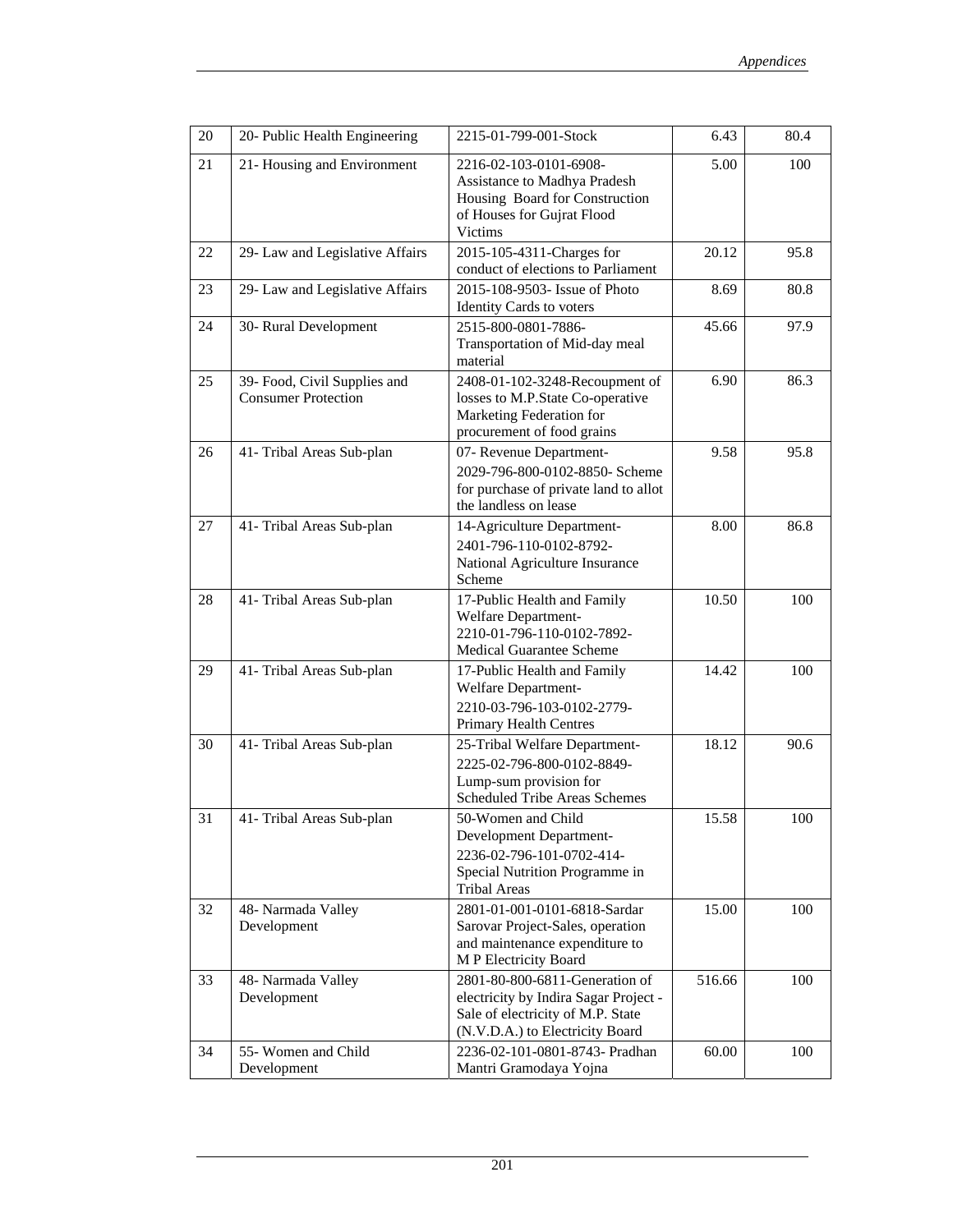| 35 | 58- Expenditure on relief on<br><b>Account of Natural Calamities</b><br>and Scarcity.         | 2215-01-102-4379-Drinking Water<br>Supply in problem Villages                                                                                  | 5.00    | 100  |
|----|-----------------------------------------------------------------------------------------------|------------------------------------------------------------------------------------------------------------------------------------------------|---------|------|
| 36 | 58- Expenditure on relief on<br><b>Account of Natural Calamities</b><br>and Scarcity.         | 2245-01-102-2661-Drinking Water<br>Supply                                                                                                      | 40.13   | 80.3 |
| 37 | 64- Special Component Plan for<br><b>Scheduled Castes</b>                                     | 07-Revenue Department-<br>2029-789-800-0103-8850- Scheme<br>for purchase of Private land for<br>allotment to the landless on lease             | 9.70    | 97.0 |
| 38 | 64- Special Component Plan for<br><b>Scheduled Castes</b>                                     | 14-Agriculture Department-<br>2401-789-119-0803-6893-State<br><b>Horticulture Mission</b>                                                      | 7.33    | 100  |
| 39 | 64- Special Component Plan for<br><b>Scheduled Castes</b>                                     | 17-Public Health and Family<br>Welfare Department-<br>2210-01-789-110-0103-7892-<br>Medical Guarantee Scheme                                   | 7.34    | 100  |
| 40 | 64- Special Component Plan for<br><b>Scheduled Castes</b>                                     | 17-Public Health and Family<br>Welfare Department-<br>2210-03-789-103-0103-1228-Rural<br>Health Centres and Dispensaries                       | 5.25    | 100  |
| 41 | 64- Special Component Plan for<br><b>Scheduled Castes</b>                                     | 17-Public Health and Family<br>Welfare Department-<br>2210-03-789-103-0103-2779-<br>Primary Health Centres                                     | 5.00    | 100  |
| 42 | 64- Special Component Plan for<br><b>Scheduled Castes</b>                                     | 17-Public Health and Family<br>Welfare Department-<br>2210-03-789-103-0103-6159-<br><b>Establishment of Community</b><br><b>Health Centres</b> | 5.49    | 100  |
| 43 | 64- Special Component Plan for<br><b>Scheduled Castes</b>                                     | 20-School Education Department-<br>2202-01-789-101-0703-7420-<br><b>Continual Education Programme</b>                                          | 5.90    | 93.9 |
| 44 | 64- Special Component Plan for<br><b>Scheduled Castes</b>                                     | 50-Women and Child<br>Development Department-<br>2236-02-789-101-0703-2179-<br>Special Nutrition Programme for<br>Urban Slums                  | 24.00   | 100  |
| 45 | 82- Financial assistance to Tribal<br>Area Sub-Plan-Three Tier<br>Panchayati Raj Institutions | 58-Rural Development<br>Department-<br>2216-03-796-102-0102-8743-<br>Pradhan Mantri Gramoday Yojna                                             | 6.54    | 100  |
|    |                                                                                               | Total (A)                                                                                                                                      | 1327.33 |      |
|    | <b>B- Revenue Charged</b>                                                                     |                                                                                                                                                |         |      |
| 46 | -- Interest Payments and<br>Servicing of Debt                                                 | 2049-01-101-7887-5.85% Madhya<br>Pradesh State Development Loan-<br>2017                                                                       | 46.80   | 100  |
| 47 | -- Interest Payments and<br>Servicing of Debt                                                 | 2049-01-200-3087-Interest on<br>Loans from the Life Insurance<br>Corporation of India                                                          | 59.94   | 93.7 |
| 48 | -- Interest Payments and<br>Servicing of Debt                                                 | 2049-01-200-3089-Interest on<br>Ways and Means advances to meet<br>short fall in cash balance received<br>from the Reserve Bank of India       | 20.00   | 100  |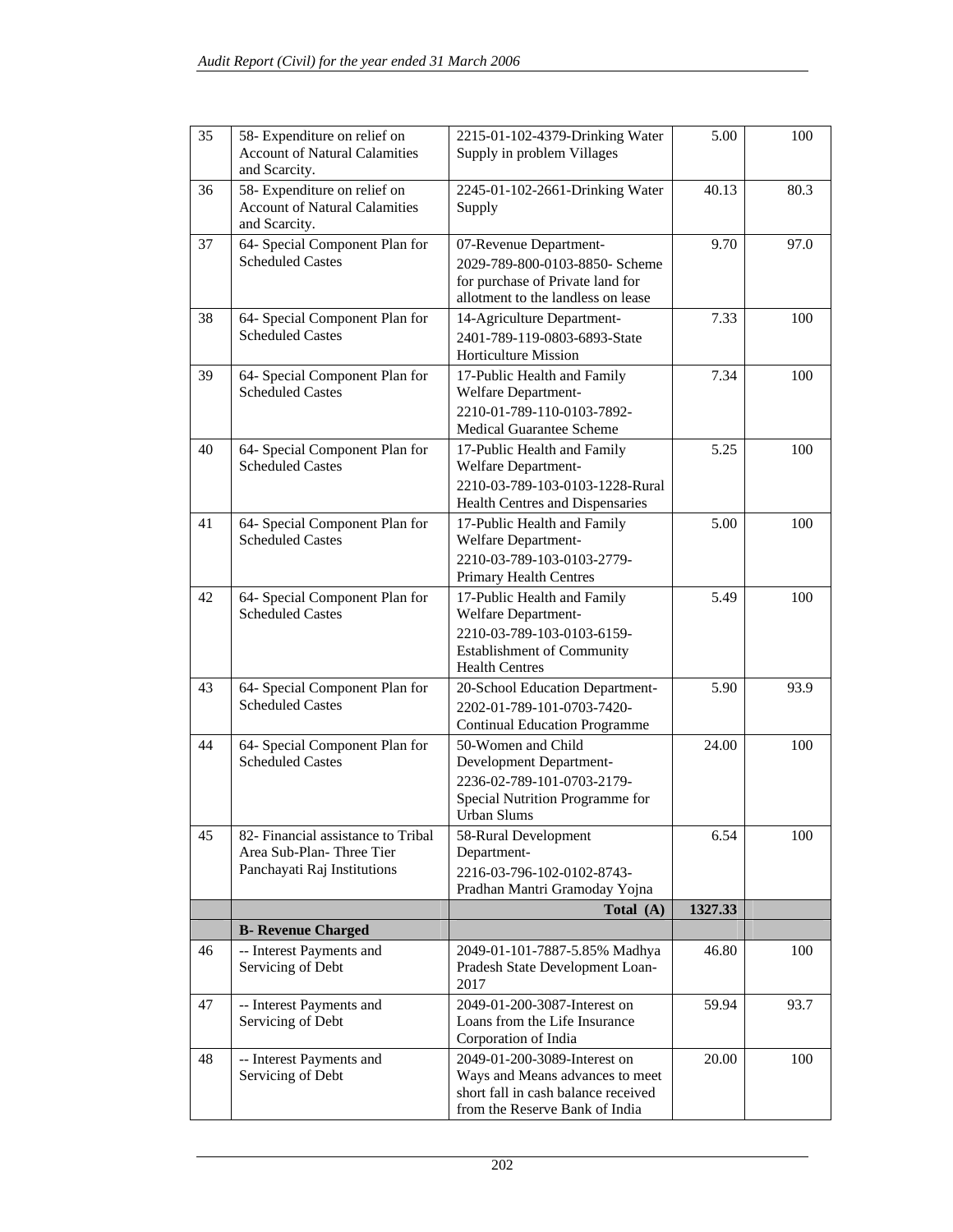| 49 | -- Interest Payments and<br>Servicing of Debt              | 2049-01-200-6848-Interest on P.D.<br>Accounts of Corporation/ Board                                                                                            | 10.00 | 100    |
|----|------------------------------------------------------------|----------------------------------------------------------------------------------------------------------------------------------------------------------------|-------|--------|
| 50 | -- Interest Payments and<br>Servicing of Debt              | 2049-03-104-4033-Interest on<br>Departmental Provident funds                                                                                                   | 16.09 | 91.9   |
| 51 | -- Interest Payments and<br>Servicing of Debt              | 2049-03-104-807- Interest on<br>Workmen's Contributory<br>Provident funds                                                                                      | 5.67  | 88.7   |
|    |                                                            | Total $-$ (B)                                                                                                                                                  | 158.5 |        |
|    | <b>C-Capital-Voted</b>                                     |                                                                                                                                                                |       |        |
| 52 | 01- General Administration                                 | 4059-01-051-0101-6925-<br>Construction of proposed<br>Madhyanchal Bhawan in New<br>Delhi                                                                       | 6.00  | 100    |
| 53 | 06 Finance                                                 | 6075-800-6788-Provision for<br>settlement of S.L.R. Bonds Issued<br>by Government Undertakings and<br>Subordinate Institutions                                 | 5.00  | 100    |
| 54 | 12- Energy                                                 | 4801-06-190-0701-6869-Rajiv<br>Gandhi Rural Electrification<br>Scheme                                                                                          | 32.40 | 100    |
| 55 | 12- Energy                                                 | 6801-800-0101-6454-Rural<br>Electrification Programme (M.N.P)                                                                                                  | 8.00  | 100    |
| 56 | 12- Energy                                                 | 6801-800-0101-8743-Pradhan<br>Mantri Gramoday Yojna                                                                                                            | 10.50 | 100    |
| 57 | 17- Co-operation                                           | 4425-107-0101-2753-Investment<br>in Share Capital of Primary<br><b>Agriculture Credit/Farmer</b><br>Service/Large Scale Multipurpose<br>Co-operative Societies | 9.97  | 373.4* |
| 58 | 21- Housing and Environment                                | 6217-02-001-0900-5244-<br>Assistance by Ministry of Urban<br>Development under Counter<br><b>Magnet Scheme</b>                                                 | 32.00 | 100    |
| 59 | 22- Urban Administration and<br>Development - Urban Bodies | 4217-04-052-1201-7905-<br>Development of Basic Facilities in<br>four Municipal Corporations                                                                    | 30.00 | 100    |
| 60 | 23- Water Resources                                        | 4701-03-800-0101-2304-Direction<br>and Administration                                                                                                          | 22.06 | 100    |
| 61 | 24- Public Works- Roads and<br><b>Bridges</b>              | 5054-03-101-0101-4149-<br><b>Constrution of Major Bridges</b>                                                                                                  | 8.61  | 86.1   |
| 62 | 24- Public Works- Roads and<br><b>Bridges</b>              | 5054-03-337-0101-4090-Special<br>Repairs                                                                                                                       | 10.30 | 100    |
| 63 | 24- Public Works- Roads and<br><b>Bridges</b>              | 5054-04-337-0101-4090- Special<br>Repairs                                                                                                                      | 23.09 | 100    |
| 64 | 24- Public Works- Roads and<br><b>Bridges</b>              | 5054-04-800-0101-7087-<br>Upgradation, Bitumenisation and<br>Renovation                                                                                        | 25.00 | 100    |
| 65 | 24- Public Works- Roads and<br><b>Bridges</b>              | 5054-80-800-0101-6841-<br>Constrution of Roads through<br>Madhya Pradesh Road<br><b>Development Corporation</b>                                                | 6.00  | 100    |

\* Due to minus expenditure.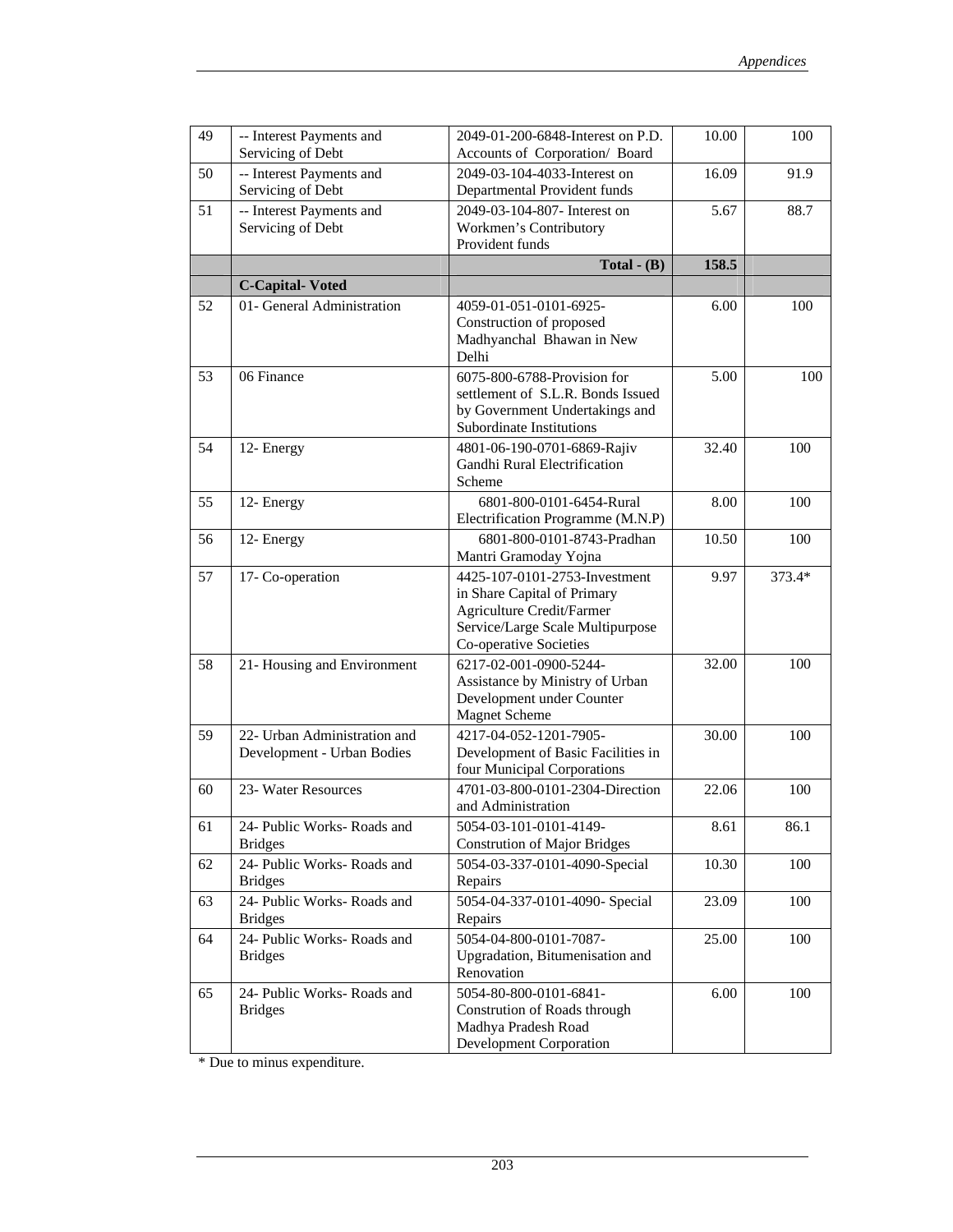| 66 | 41- Tribal Areas Sub-plan                                                         | 25-Tribal Welfare Department-<br>4225-02-794-102-0602-5211-<br>Local Development Programme in<br><b>Integrated Tribal Development</b><br>Projects           | 9.26   | 91.8 |
|----|-----------------------------------------------------------------------------------|-------------------------------------------------------------------------------------------------------------------------------------------------------------|--------|------|
| 67 | 41- Tribal Areas Sub-plan                                                         | 25-Tribal Welfare Department-<br>4225-02-796-277-0102-6859-<br>Construction of buildings for<br><b>Educational Institutes (NABARD)</b>                      | 8.23   | 100  |
| 68 | 41- Tribal Areas Sub-plan                                                         | 27-Narmada Valley Development<br>Department-<br>4701-01-796-235-0102-9091-<br>Omkareshwar Project                                                           | 116.13 | 96.3 |
| 69 | 41- Tribal Areas Sub-plan                                                         | 27-Narmada Valley Development<br>Department-<br>4701-01-796-800-0102-5091-<br>Lower Goi Project                                                             | 8.13   | 87.0 |
| 70 | 42- Public Works relating to<br>Tribal Areas Sub-Plan-Roads and<br><b>Bridges</b> | 19- Public Works Department-<br>5054-03-796-101-0102-4149-<br>Major Construction works                                                                      | 5.12   | 94.3 |
| 71 | 42- Public Works relating to<br>Tribal Areas Sub-Plan-Roads and<br><b>Bridges</b> | 19- Public Works Department-<br>5054-04-796-800-0102-7081-<br>Renovation, Upgradation and<br><b>Bitumenisation of State</b><br>Highways/Main District Roads | 10.00  | 100  |
| 72 | 45-Minor Irrigation Works                                                         | 4702-101-0701-3803-Minor and<br>Micro minor Irrigation Schemes                                                                                              | 12.42  | 100  |
| 73 | 45-Minor Irrigation Works                                                         | 4702-800-0101-2304-Direction<br>and Administration                                                                                                          | 19.25  | 100  |
| 74 | 48- Narmada Valley<br>Development                                                 | 4701-80-800-0101-6399-Indira<br>Sagar Project Unit-1                                                                                                        | 8.28   | 100  |
| 75 | 55- Women and Child<br>Development                                                | 4235-02-102-0701-5360-<br>Construction of Buildings for<br>Anganwadi Centers (Externally<br>Aided)                                                          | 17.16  | 95.0 |
| 76 | 55- Women and Child<br>Development                                                | 4235-02-102-0801-5357-<br>Construction of C.D.P.O. Office<br>cum Godowns (Externally Aided)                                                                 | 6.28   | 100  |
| 77 | 57- Externally Aided Projects<br>pertaining to Water Resources<br>Department      | 4701-01-253-1201-6825-Service<br>Providing Irrigation and Water<br>Drainage Institutes-Water<br><b>Resources Department</b>                                 | 12.35  | 96.1 |
| 78 | 57- Externally Aided Projects<br>pertaining to Water Resources<br>Department      | 4701-01-253-1201-6826-<br>Improvement in Productivity of<br>Pre constructed Irrigation Schemes<br>of 5-Basins -Agriculture<br>Department                    | 6.25   | 98.2 |
| 79 | 57- Externally Aided Projects<br>pertaining to Water Resources<br>Department      | 4701-01-253-1201-6831-<br>Improvement in Productivity of<br>Pre Constructed Irrigation Scheme<br>of 5-Basins-Water Resources<br>Department                  | 80.83  | 90.1 |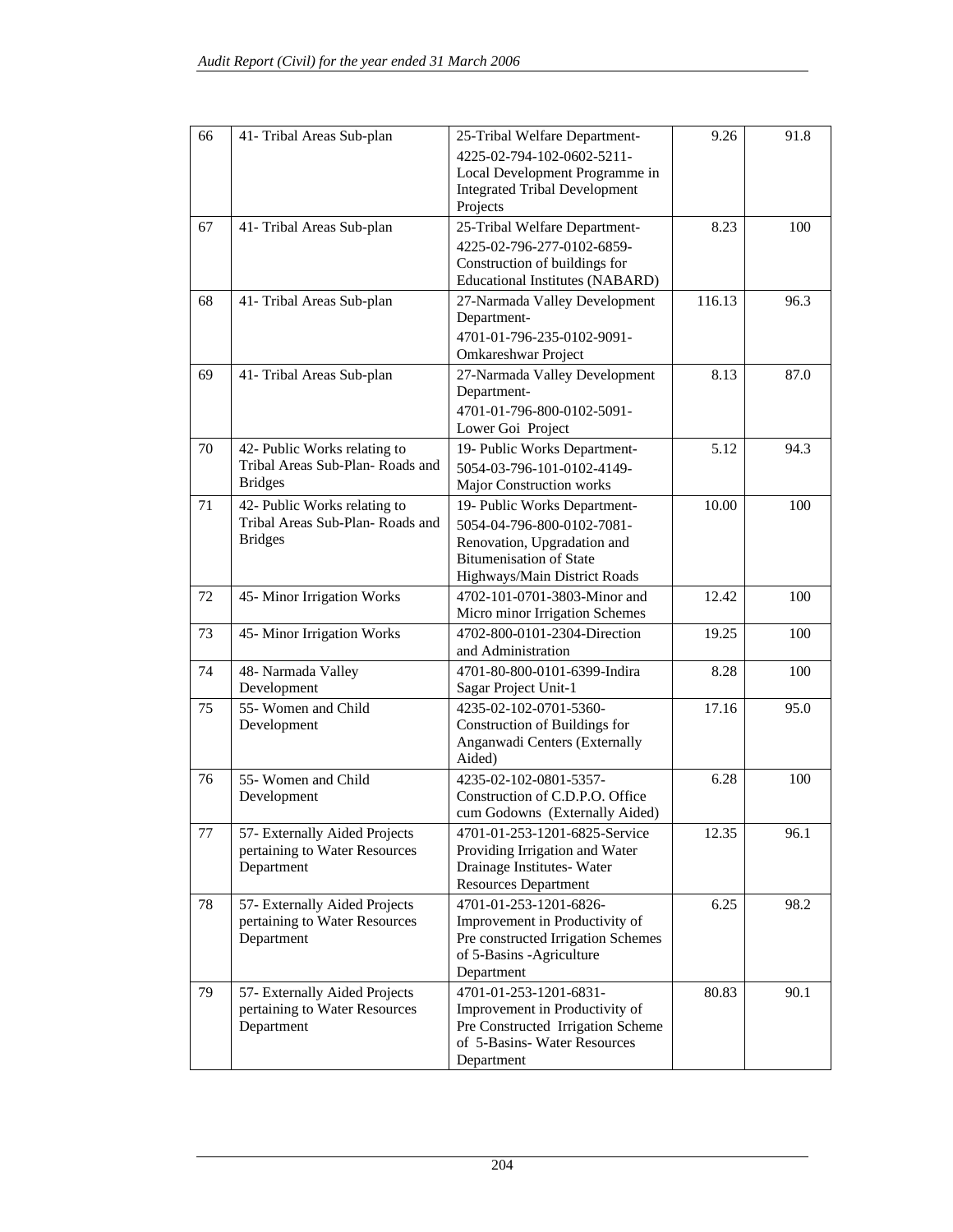| 80 | 64- Special Component Plan for | 19-Public Works Department-       | 5.00    | 100  |
|----|--------------------------------|-----------------------------------|---------|------|
|    | <b>Scheduled Castes</b>        | 5054-04-789-800-0103-7081-        |         |      |
|    |                                | Renewal, Upgradation and          |         |      |
|    |                                | <b>Bitumenisation of State</b>    |         |      |
|    |                                | Highways/Main District Roads      |         |      |
| 81 | 67- Public Works- Building     | 4059-01-051-0101-7094-            | 28.04   | 100  |
|    |                                | Construction Work under the       |         |      |
|    |                                | Scheme of Jail Improvements       |         |      |
| 82 | 75- NABARD Aided Projects      | 4702-101-0101-2304 Direction and  | 9.14    | 100  |
|    | pertaining to Water Resources  | Administratione                   |         |      |
|    | Department                     |                                   |         |      |
| 83 | 76- NABARD and Externally      | 5054-04-800-0101-6657-            | 12.75   | 100  |
|    | Aided Projects pertaining to   | Bitumenisation of district W.B.M. |         |      |
|    | <b>Public Works Department</b> | Roads under Nabard Loan           |         |      |
|    |                                | Assistance                        |         |      |
| 84 | 78- NABARD Aided Projects      | 4801-01-203-0101-6401-Indira      | 24.93   | 99.7 |
|    | pertaining to Narmada Valley   | Sagar Canal Bed Power House       |         |      |
|    | Development                    |                                   |         |      |
|    |                                | Total $(C)$                       | 628.48  |      |
|    | <b>D-Capital-Charged</b>       |                                   |         |      |
| 85 | -Public Debt-                  | 6003-110-637-Ways and Means       | 5000.00 | 100  |
|    |                                | Advances                          |         |      |
| 86 | -Public Debt-                  | 6003-110-779-Advance to meet      | 2500.00 | 100  |
|    |                                | shortfall                         |         |      |
|    |                                | Total $(D)$                       | 7500.00 |      |
|    |                                | Grand Total $(A+B+C+D)$           | 9614.31 |      |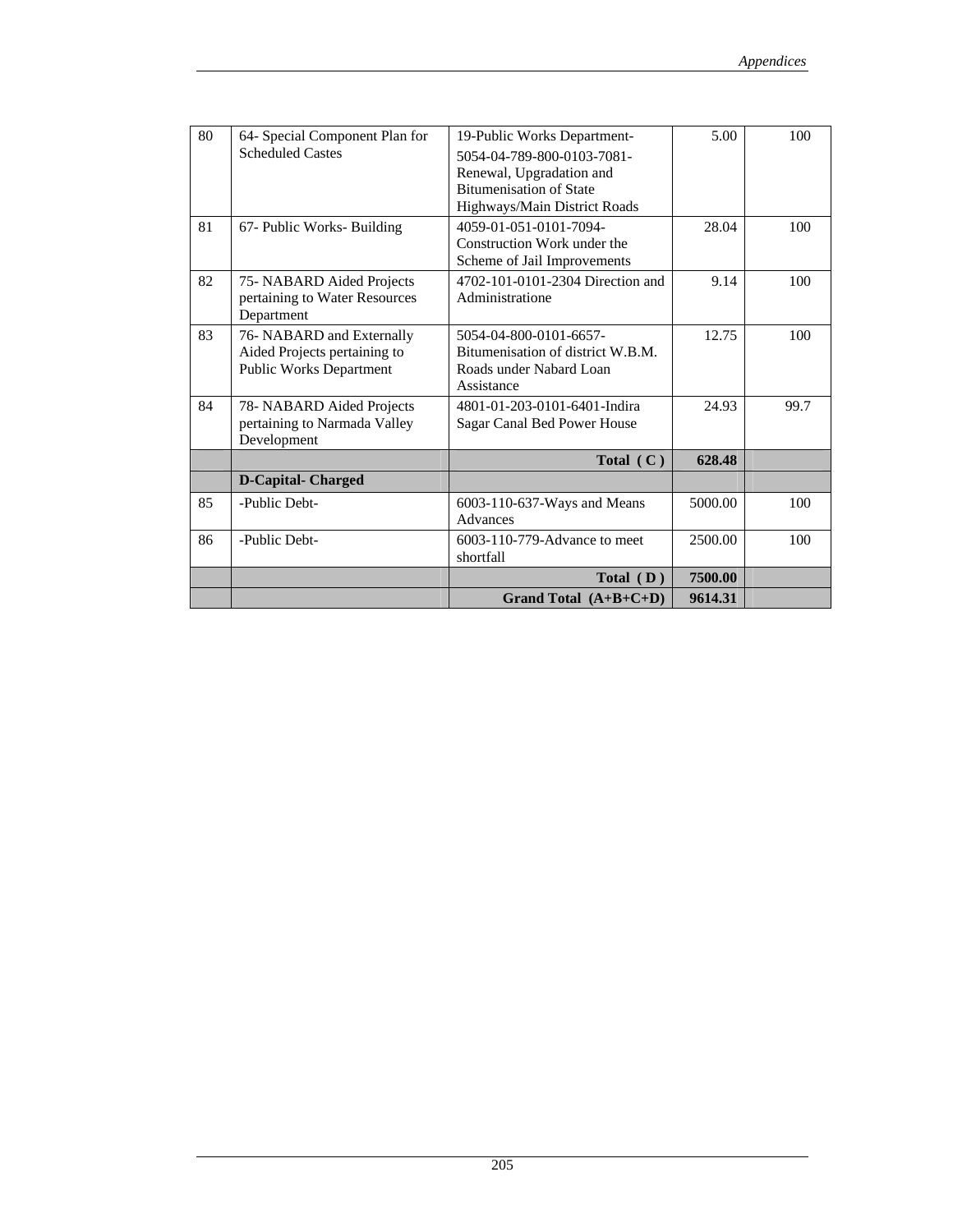### *(Reference : Paragraph 2.3.2, page 34 )*

#### **Cases of persistent savings**

|                |                                                                                                     | (Rupees in crore)                                             |                  |               |  |
|----------------|-----------------------------------------------------------------------------------------------------|---------------------------------------------------------------|------------------|---------------|--|
| SI.            | Number and name of                                                                                  | <b>Amount of saving</b><br>(percentage of saving in brackets) |                  |               |  |
| No.            | <b>Grant/Appropriation</b>                                                                          |                                                               |                  |               |  |
|                |                                                                                                     | 2003-04                                                       | 2004-05          | 2005-06       |  |
| (1)            | (2)                                                                                                 | (3)                                                           | (4)              | (5)           |  |
|                | <b>A-Revenue Voted</b>                                                                              |                                                               |                  |               |  |
| 1.             | 01- General Administration                                                                          | 18.38 (21.8)                                                  | 28.52 (23.2)     | 23.52 (23.7)  |  |
| 2              | 17- Co-operation                                                                                    | 16.90(34.3)                                                   | 10.74(23.1)      | 18.79 (35.2)  |  |
| 3              | 21- Housing and Environment                                                                         | 22.13(42.5)                                                   | 11.63(26.3)      | 10.60(22.7)   |  |
| $\overline{4}$ | 25- Mineral Resources                                                                               | 2.80(29)                                                      | 2.59(24.9)       | 2.88(26.2)    |  |
| 5              | 29- Law and Legislative Affairs                                                                     | 60.11(32.3)                                                   | 79.24 (35.5)     | 63.50(33.5)   |  |
| 6              | 48- Narmada Valley Development                                                                      | 3.97(43.1)                                                    | 7.03(63.7)       | 538.57 (99.6) |  |
| 7              | 51- Religious Trusts and Endowments                                                                 | 2.10(20.8)                                                    | 2.08(21.2)       | 2.38(23.2)    |  |
| 8              | 55- Women and Child Development                                                                     | 89.74 (27.9)                                                  | 102.36<br>(30.7) | 140.50 (37.2) |  |
| 9              | 64- Special Component Plan for Scheduled<br>Castes                                                  | 118.07 (29.4)                                                 | 82.96 (22.6)     | 135.30 (26.5) |  |
| 10             | 71- Biodiversity and Biotechnology                                                                  | 4.61(92.2)                                                    | 1.39(63.2)       | 3.37(69.1)    |  |
| 11             | 74- Externally Aided Projects pertaining to<br><b>Finance Department</b>                            | 22.17 (100)                                                   | 5.00(100)        | 2.00(100)     |  |
| 12             | 93- Expenditure pertaining to Accelerated<br><b>Energy Development</b>                              | 28.98 (55.2)                                                  | 69.07 (93.2)     | 62.39(73.5)   |  |
|                | <b>B- Revenue Charged</b>                                                                           |                                                               |                  |               |  |
| 13             | 06-Finance                                                                                          | 1.51(88.8)                                                    | 2.18(82.3)       | 2.56(91.8)    |  |
|                | <b>C-Capital Voted</b>                                                                              |                                                               |                  |               |  |
| 14             | 07- Commercial Tax                                                                                  | 6.38(62.9)                                                    | 1.23(81.5)       | 1.34(61.2)    |  |
| 15             | 17- Co-operation                                                                                    | $\overline{53.53}$ (48.3)                                     | 18.30 (45.5)     | 15.67(34.3)   |  |
| 16             | 27- School Education (Primary Education)                                                            | 14.13 (100)                                                   | 3.69(36.7)       | 7.20(51.9)    |  |
| 17             | 42- Public Works relating to Tribal Areas<br>Sub-Plan-Roads and Bridges                             | 34.85 (36.1)                                                  | 48.75 (47.3)     | 51.70 (28)    |  |
| 18             | 45- Minor Irrigation Works                                                                          | 19.61(53.2)                                                   | 20.02 (52.4)     | 24.14 (30.5)  |  |
| 19             | 55- Women and Child Development                                                                     | 14.42(55.7)                                                   | 11.46(46.6)      | 23.74 (96)    |  |
| 20             | 64- Special Component Plan for Scheduled<br>Castes                                                  | 39.88 (21.3)                                                  | 83.57 (35.1)     | 80.75 (26)    |  |
| 21             | 67- Public Works-Buildings                                                                          | 29.94 (54.6)                                                  | 32.14(46.1)      | 35.38 (44.7)  |  |
| 22             | 87- Externally Aided Project pertaining to<br><b>Technical Education and Training</b><br>Department | 7.75(81.6)                                                    | 3.24(48.7)       | 4.67(46.4)    |  |
| 23             | 93- Expenditure pertaining to Accelerated<br><b>Energy Development</b>                              | 28.98 (55.2)                                                  | 69.07 (93.2)     | 62.39(73.5)   |  |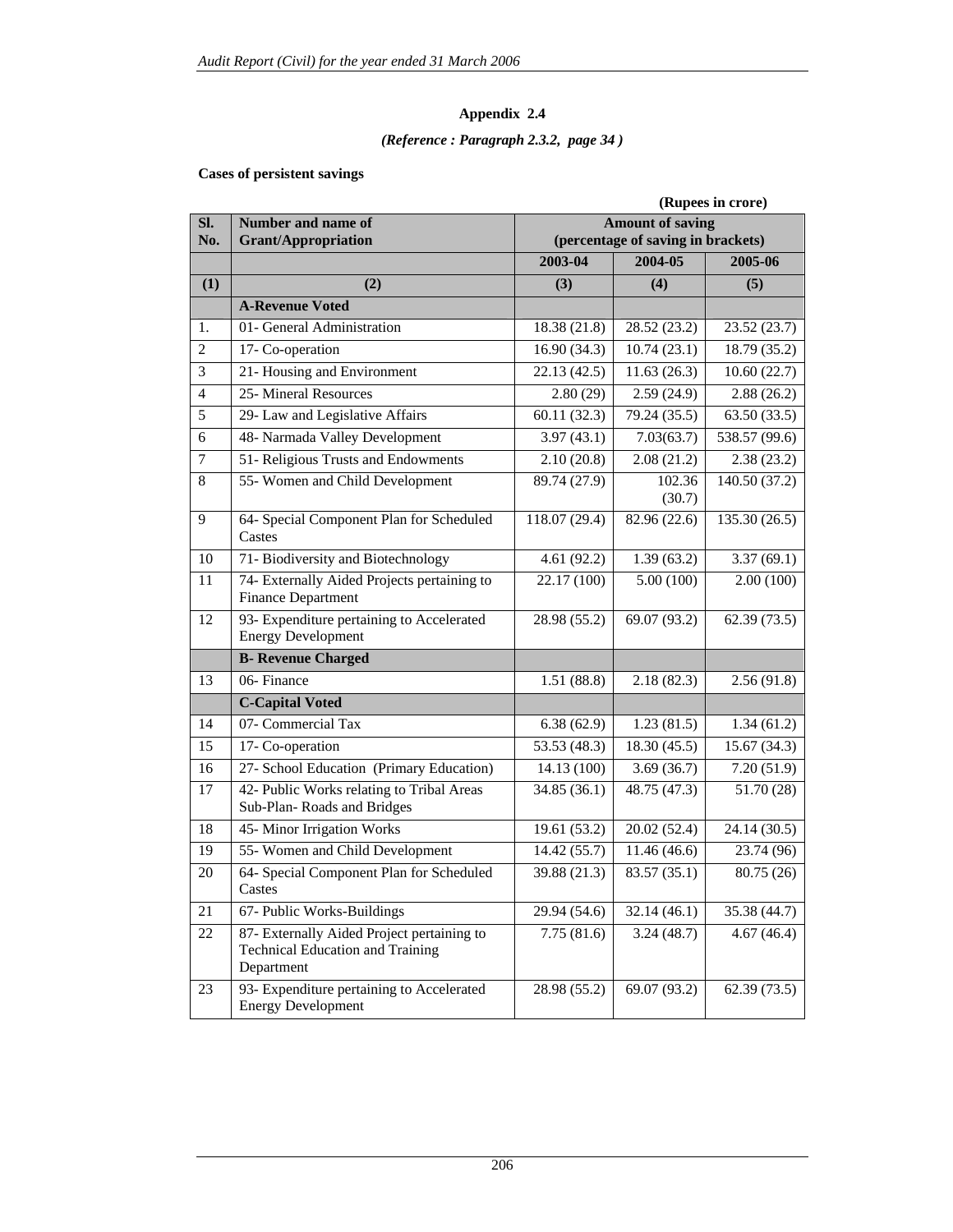| Appendix 2.5                                           |  |
|--------------------------------------------------------|--|
| (Reference: paragraph 2.3.5, page 35)                  |  |
| Cases where supplementary provision proved unnecessary |  |

|                  |                                                                             |                                     |                                                 | (Rupees in crore)            |               |  |  |
|------------------|-----------------------------------------------------------------------------|-------------------------------------|-------------------------------------------------|------------------------------|---------------|--|--|
| SI.<br>No.       | Number and name of grant/<br>appropriation                                  | Original<br>grant/<br>appropriation | <b>Supplementary</b><br>grant/<br>appropriation | <b>Actual</b><br>expenditure | <b>Saving</b> |  |  |
| (1)              | (2)                                                                         | (3)                                 | (4)                                             | (5)                          | (6)           |  |  |
|                  | <b>A- Revenue- Voted</b>                                                    |                                     |                                                 |                              |               |  |  |
| 1.               | 01- General Administration                                                  | 90.75                               | 8.69                                            | 75.92                        | 23.52         |  |  |
| $\overline{2}$ . | 02- Other Expenditure pertaining<br>to General Administration<br>Department | 17.52                               | 0.50                                            | 14.77                        | 3.25          |  |  |
| 3.               | 04- Other expenditure pertaining<br>to Home Department                      | 10.49                               | 0.27                                            | 9.44                         | 1.32          |  |  |
| 4.               | 05- Jail                                                                    | 67.41                               | 3.60                                            | 67.01                        | 4.00          |  |  |
| 5.               | 06-Finance                                                                  | 1786.72                             | 100.06                                          | 1713.86                      | 172.92        |  |  |
| 6.               | 08- Land Revenue and District<br>Administration                             | 332.79                              | 10.88                                           | 299.49                       | 44.18         |  |  |
| $\tau$           | 09- Expenditure pertaining to<br><b>Revenue Department</b>                  | 23.38                               | 0.50                                            | 19.49                        | 4.39          |  |  |
| 8.               | 11- Commerce and Industry                                                   | 40.71                               | 8.32                                            | 38.56                        | 10.47         |  |  |
| 9.               | 13- Agriculture                                                             | 298.75                              | 43.44                                           | 230.42                       | 111.77        |  |  |
| 10.              | 14- Animal Husbandry                                                        | 157.19                              | 9.20                                            | 146.89                       | 19.50         |  |  |
| 11.              | 16- Fisheries                                                               | 11.93                               | 0.48                                            | 10.33                        | 2.08          |  |  |
| 12.              | 17- Co-operation                                                            | 49.06                               | 4.37                                            | 34.64                        | 18.79         |  |  |
| 13               | 19- Public Health and Family<br>Welfare                                     | 607.68                              | 72.92                                           | 600.85.                      | 79.75         |  |  |
| 14.              | 20- Public Health Engineering                                               | 253.47                              | 8.51                                            | 235.61                       | 26.37         |  |  |
| 15               | 21- Housing and Environment                                                 | 37.13                               | 9.60                                            | 36.13                        | 10.60         |  |  |
| 16.              | 23- Water Resources Department                                              | 281.87                              | 18.20                                           | 276.97                       | 23.10         |  |  |
| 17.              | 25- Mineral Resources                                                       | 10.35                               | 0.64                                            | 8.11                         | 2.88          |  |  |
| 18.              | 28- State Legislature                                                       | 24.99                               | 2.09                                            | 22.57                        | 4.51          |  |  |
| 19.              | 29- Law and Legislative Affairs                                             | 187.10                              | 2.50                                            | 126.09                       | 63.51         |  |  |
| 20.              | 31- Planning, Economics and<br><b>Statistics</b>                            | 25.45                               | 0.67                                            | 18.80                        | 7.32          |  |  |
| 21.              | 34- Social Welfare                                                          | 27.85                               | 0.28                                            | 25.07                        | 3.06          |  |  |
| 22.              | 39- Food, Civil Supplies and<br><b>Consumer Protection</b>                  | 65.10                               | 10.30                                           | 57.66                        | 17.74         |  |  |
| 23.              | 44- Higher Education                                                        | 336.41                              | 4.17                                            | 304.87                       | 35.71         |  |  |
| 24.              | 45- Minor Irrigation Works                                                  | 58.45                               | 0.05                                            | 51.82                        | 6.68          |  |  |
| 25               | 47- Technical Education and<br>Training                                     | 118.16                              | 2.67                                            | 96.94                        | 23.89         |  |  |
| 26.              | 48- Narmada Valley<br>Development                                           | 540.63                              | 0.04                                            | 2.11                         | 538.56        |  |  |
| 27.              | 49- Scheduled Caste Welfare                                                 | 44.43                               | 0.52                                            | 41.64                        | 3.31          |  |  |
| 28.              | 55- Women and Child<br>Development                                          | 367.69                              | 2.83                                            | 230.02                       | 140.50        |  |  |
| 29.              | 62- Panchayat                                                               | 46.97                               | 0.56                                            | 45.15                        | 2.38          |  |  |
| 30               | 64- Special Component Plan for<br><b>Scheduled Castes</b>                   | 445.47                              | 64.46                                           | 374.63                       | 135.30        |  |  |
| 31.              | 72- Gas Tragedy Relief and<br>Rehabilitation                                | 25.30                               | 0.46                                            | 22.66                        | 3.10          |  |  |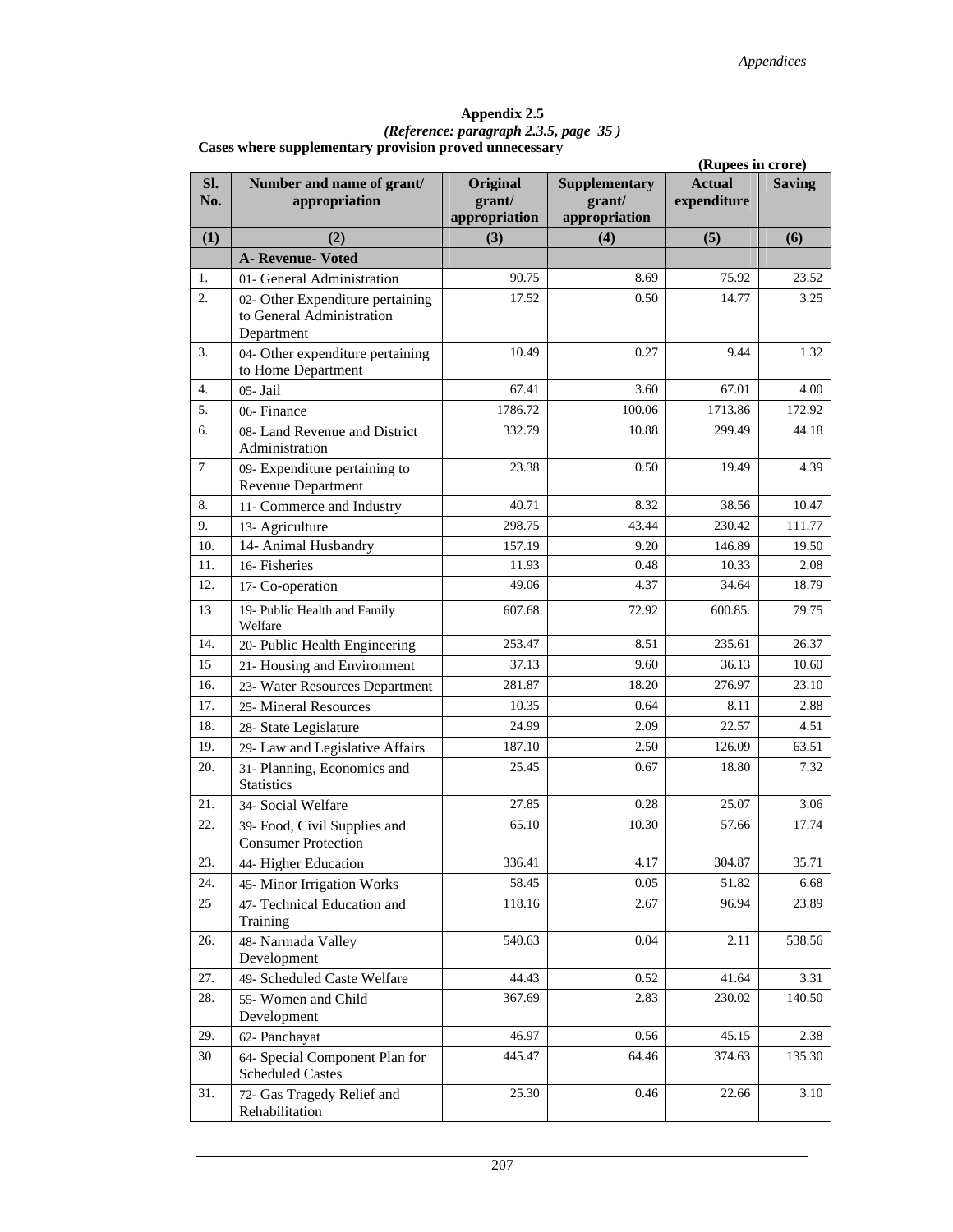| 32 | 79- Medical Education<br>Department                                                        | 186.27  | 6.34   | 181.44  | 11.17   |
|----|--------------------------------------------------------------------------------------------|---------|--------|---------|---------|
|    | Total (A)                                                                                  | 6577.47 | 398.12 | 5419.96 | 1555.63 |
|    | <b>B- Revenue- Charged</b>                                                                 |         |        |         |         |
| 33 | 01- General Administration                                                                 | 6.54    | 0.68   | 6.24    | 0.98    |
| 34 | 06-Finance                                                                                 | 2.77    | 0.02   | 0.23    | 2.56    |
| 35 | 10-Forest                                                                                  | 13.29   | 1.00   | 13.19   | 1.10    |
| 36 | 13- Agriculture                                                                            | 0.25    | 0.06   | 0.18    | 0.13    |
| 37 | 29- Law and Legislative Affairs                                                            | 21.48   | 1.29   | 20.40   | 2.37    |
|    | Total $(B)$                                                                                | 44.33   | 3.05   | 40.24   | 7.14    |
|    | <b>C</b> - Capital-Voted                                                                   |         |        |         |         |
| 38 | 01- General Administration                                                                 | 0.10    | 6.00   | -Nil-   | 6.10    |
| 39 | 07- Commercial Tax                                                                         | 1.35    | 0.84   | 0.85    | 1.34    |
| 40 | 16- Fisheries                                                                              | -Nil-   | 4.82   | $-Nil-$ | 4.82    |
| 41 | 19- Public Health and Family<br>Welfare                                                    | 32.80   | 1.50   | 32.14   | 2.16    |
| 42 | 21- Housing and Environment                                                                | 51.03   | 11.01  | 29.74   | 32.30   |
| 43 | 23- Water Resources Department                                                             | 504.47  | 2.87   | 400.89  | 106.45  |
| 44 | 24- Public Works- Roads and<br><b>Bridges</b>                                              | 417.32  | 21.00  | 383.19  | 55.13   |
| 45 | 27- School Education (Primary<br>Education)                                                | 12.06   | 1.82   | 6.68    | 7.20    |
| 46 | 41- Tribal Areas Sub-plan                                                                  | 578.30  | 88.67  | 474.67  | 192.30  |
| 47 | 42- Public Works relating to<br>Tribal Areas Sub-Plan-Roads<br>and Bridges                 | 174.11  | 10.51  | 132.92  | 51.70   |
| 48 | 45- Minor Irrigation Works                                                                 | 55.79   | 23.45  | 55.10   | 24.14   |
| 49 | 57- Externally Aided Projects<br>pertaining to Water Resources<br>Department               | 166.74  | 3.49   | 120.54  | 49.69   |
| 50 | 58- Expenditure on relief on<br><b>Account of Natural Calamities</b><br>and Scarcity.      | 0.66    | 15.64  | -Nil-   | 16.30   |
| 51 | 64- Special Component Plan for<br>Scheduled Castes284.31                                   | 284.31  | 26.43  | 229.99  | 80.75   |
| 52 | 67- Public Works - Buildings                                                               | 46.29   | 32.91  | 43.82   | 35.38   |
| 53 | 72- Gas Tragedy Relief and<br>Rehabilitation                                               | 3.51    | 2.00   | 2.17    | 3.34    |
| 54 | 75- NABARD Aided Projects<br>pertaining to Water Resources<br>Department                   | 169.14  | 0.40   | 123.58  | 45.96   |
| 55 | 76-NABARD and Externally<br>Aided Projects pertaining to<br><b>Public Works Department</b> | 257.02  | 4.50   | 243.06  | 18.46   |
| 56 | 78- NABARD Aided Projects<br>pertaining to Narmada Valley<br>Development                   | 171.28  | 71.47  | 160.50  | 82.25   |
| 57 | 81- Financial assistance to Urban<br><b>Bodies</b>                                         | 16.23   | 0.35   | 4.30    | 12.28   |
|    | Total $(C)$                                                                                | 2942.51 | 329.68 | 2444.14 | 828.05  |
|    | Grand Total $(A+B+C)$                                                                      | 9564.31 | 730.85 | 7904.34 | 2390.82 |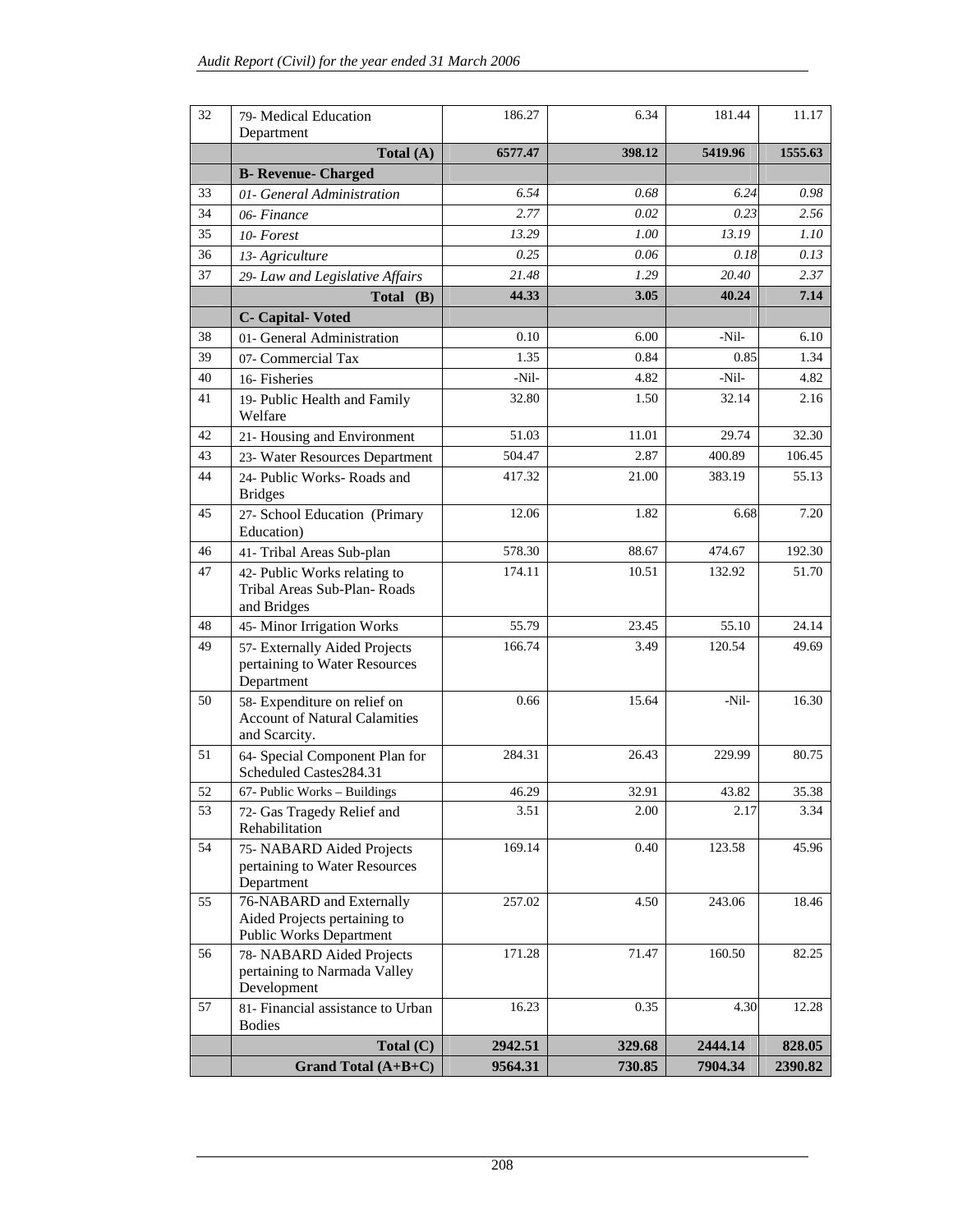### **(Reference: paragraph 2.3.5, page 35 )**

#### **Cases where supplementary provision proved excessive**

|            | (Rupees in crore)                                                                                                           |                                            |                                                   |                                          |               |
|------------|-----------------------------------------------------------------------------------------------------------------------------|--------------------------------------------|---------------------------------------------------|------------------------------------------|---------------|
| SI.<br>No. | Number and name of Grant/<br><b>Appropriation</b>                                                                           | Original<br>Grant/<br><b>Appropriation</b> | Supplemen-<br>tary grant/<br><b>Appropriation</b> | <b>Actual</b><br><b>Expen-</b><br>diture | <b>Saving</b> |
| (1)        | (2)                                                                                                                         | (3)                                        | (4)                                               | (5)                                      | (6)           |
|            | <b>A- Revenue- Voted</b>                                                                                                    |                                            |                                                   |                                          |               |
| 1.         | 03-Police                                                                                                                   | 979.17                                     | 51.57                                             | 987.51                                   | 43.23         |
| 2.         | 07- Commercial Tax                                                                                                          | 368.00                                     | 34.81                                             | 378.20                                   | 24.61         |
| 3.         | 10-Forest                                                                                                                   | 487.04                                     | 60.49                                             | 501.32                                   | 46.21         |
| 4.         | 12- Energy                                                                                                                  | 1616.76                                    | 509.01                                            | 1929.01                                  | 196.76        |
| 5.         | 15- Financial assistance to Three Tier<br>Panchayti Raj Institutions under<br>Special Component Plan for Schedule<br>Castes | 254.49                                     | 63.45                                             | 272.67                                   | 45.27         |
| 6.         | 18-Labour                                                                                                                   | 43.59                                      | 6.48                                              | 44.27                                    | 5.80          |
| 7.         | 26- Culture                                                                                                                 | 17.65                                      | 3.84                                              | 19.86                                    | 1.63          |
| 8          | 27- School Education (Primary<br>Education)                                                                                 | 1478.32                                    | 151.28                                            | 1556.65                                  | 72.95         |
| 9          | 30- Rural Development                                                                                                       | 255.16                                     | 48.86                                             | 268.31                                   | 35.71         |
| 10         | 32- Public Relations                                                                                                        | 42.82                                      | 3.09                                              | 43.21                                    | 2.70          |
| 11         | 36-Transport                                                                                                                | 26.50                                      | 8.33                                              | 29.00                                    | 5.83          |
| 12         | 37- Tourism                                                                                                                 | 5.23                                       | 1.15                                              | 5.79                                     | 0.59          |
| 13         | 41- Tribal Areas Sub-plan                                                                                                   | 665.33                                     | 163.67                                            | 700.50                                   | 128.50        |
| 14         | 43- Sports and youth Welfare                                                                                                | 8.48                                       | 2.96                                              | 10.00                                    | 1.44          |
| 15         | 52- Externally Aided Projects,<br>pertaining to Agriculture Department                                                      | 3.58                                       | 1.62                                              | 4.68                                     | 0.52          |
| 16         | 53- Financial Assistance to Urban<br>Bodies under Special Component Plan<br>for Schedule Castes                             | 16.15                                      | 12.41                                             | 25.89                                    | 2.67          |
| 17         | 56- Rural Industries                                                                                                        | 19.12                                      | 5.81                                              | 23.50                                    | 1.43          |
| 18         | 58- Expenditure on relief on Account<br>of Natural Calamities and Scarcity                                                  | 241.71                                     | 295.95                                            | 421.81                                   | 115.85        |
| 19         | 59- Externally Aided Projects<br>pertaining to Rural Development<br>Department                                              | 2.28                                       | 12.42                                             | 14.25                                    | 0.45          |
| 20         | 65-Aviation                                                                                                                 | 5.13                                       | 0.51                                              | 5.43                                     | 0.21          |
| 21         | 66- Welfare of Backward Classes                                                                                             | 86.02                                      | 37.69                                             | 119.88                                   | 3.83          |
| 22         | 69- Information Technology                                                                                                  | 0.84                                       | 34.17                                             | 34.66                                    | 0.35          |
| 23         | 80- Financial assistance to Three Tier<br>Panchayti Raj Institutions                                                        | 874.91                                     | 201.53                                            | 1036.03                                  | 40.41         |
| 24         | 81- Financial assistance to Urban<br><b>Bodies</b>                                                                          | 994.63                                     | 119.86                                            | 1077.86                                  | 36.63         |
| 25         | 82- Financial assistance to Three Tier<br>Panchayati Raj Institutions under<br>Tribal Area Sub-Plan                         | 365.85                                     | 143.44                                            | 478.84                                   | 30.45         |
| 26         | 83- Financial assistance to Urban<br>Bodies under Tribal Area Sub-Plan                                                      | 10.08                                      | 9.94                                              | 17.80                                    | 2.22          |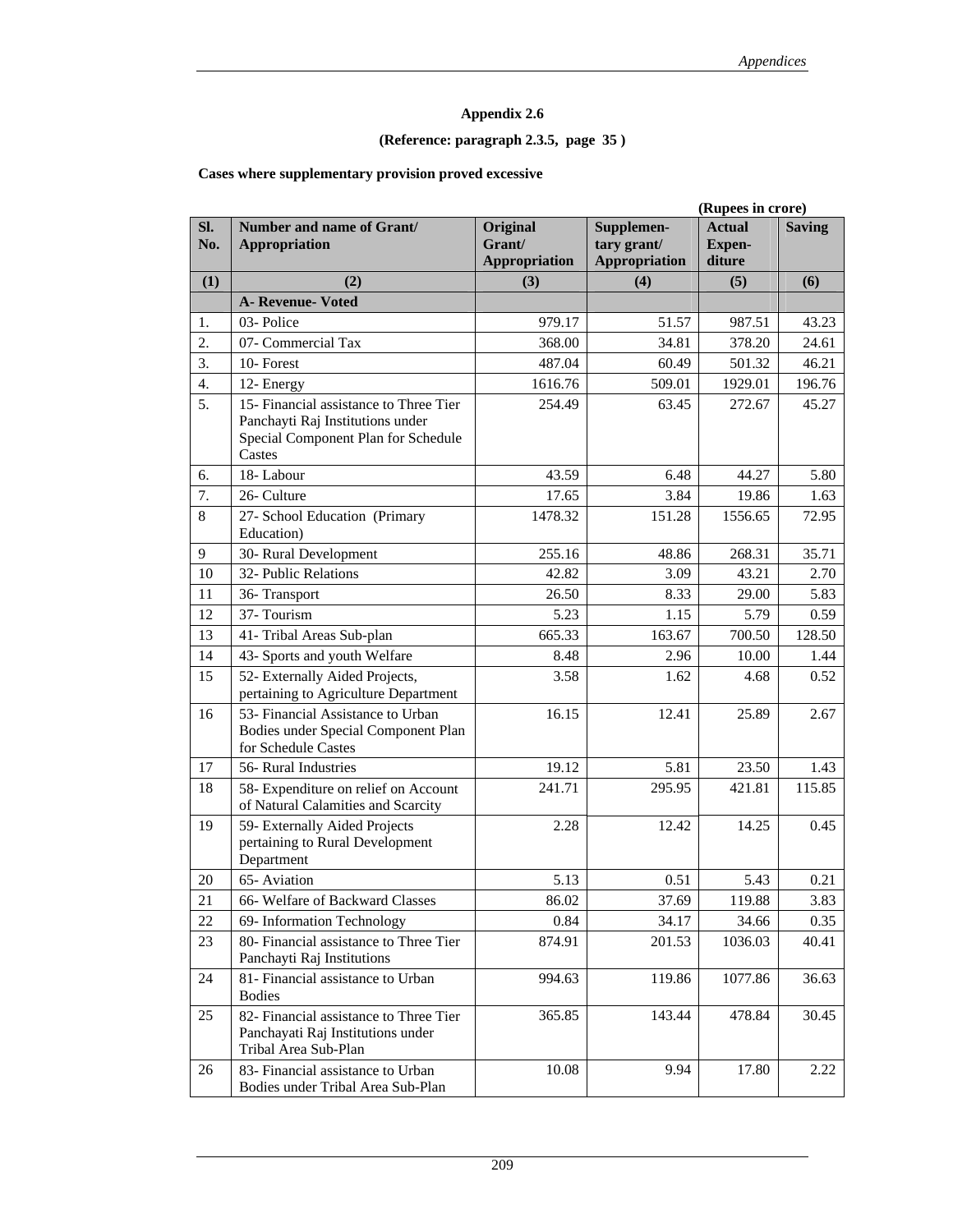| 27 | 95- Other Expenditure pertaining to  | 371.22   | 26.74   | 385.46   | 12.50   |
|----|--------------------------------------|----------|---------|----------|---------|
|    | <b>School Education Department</b>   |          |         |          |         |
|    | (excluding Primary Education)        |          |         |          |         |
| 28 | 96- Expenditure pertaining to Forest | $-Nil-$  | 23.00   | 19.29    | 3.71    |
|    | Department under recommendation of   |          |         |          |         |
|    | <b>Twelfth Finance Commission</b>    |          |         |          |         |
|    | <b>-Total</b> $(A)$                  | 9240.06  | 2034.08 | 10411.68 | 862.46  |
|    | <b>B-Capital-Voted</b>               |          |         |          |         |
| 29 | 08- Land Revenue and District        | 0.92     | 21.56   | 20.01    | 2.47    |
|    | Administration                       |          |         |          |         |
| 30 | 11- Commerce and Industry            | 11.91    | 103.22  | 112.22   | 2.91    |
| 31 | 12- Energy                           | 998.82   | 3845.00 | 4726.56  | 117.26  |
| 32 | 17- Co-operation                     | 28.36    | 17.27   | 29.95    | 15.68   |
| 33 | 20- Public Health Engineering        | 144.32   | 100.27  | 237.72   | 6.87    |
| 34 | 26- Culture                          | $-Nil-$  | 1.35    | 1.20     | 0.15    |
| 35 | 37-Tourism                           | 21.53    | 5.20    | 25.02    | 1.71    |
| 36 | 48- Narmada Valley Development       | 733.37   | 524.99  | 942.51   | 315.85  |
| 37 | 66- Welfare of Backward Classes      | 2.70     | 7.20    | 4.81     | 5.09    |
| 38 | 96- Expenditure pertaining to Forest | $-Nil-$  | 4.60    | 2.48     | 2.12    |
|    | Department under recommendation of   |          |         |          |         |
|    | <b>Twelfth Finance Commission</b>    |          |         |          |         |
|    | Total (B)                            | 1941.93  | 4630.66 | 6102.48  | 470.11  |
|    | Grand Total $(A+B)$                  | 11181.99 | 6664.74 | 16514.16 | 1332.57 |

Additional requirement: - Rs.16514.16 crore (-) Rs.11181.99. crore = Rs.5332.17 crore.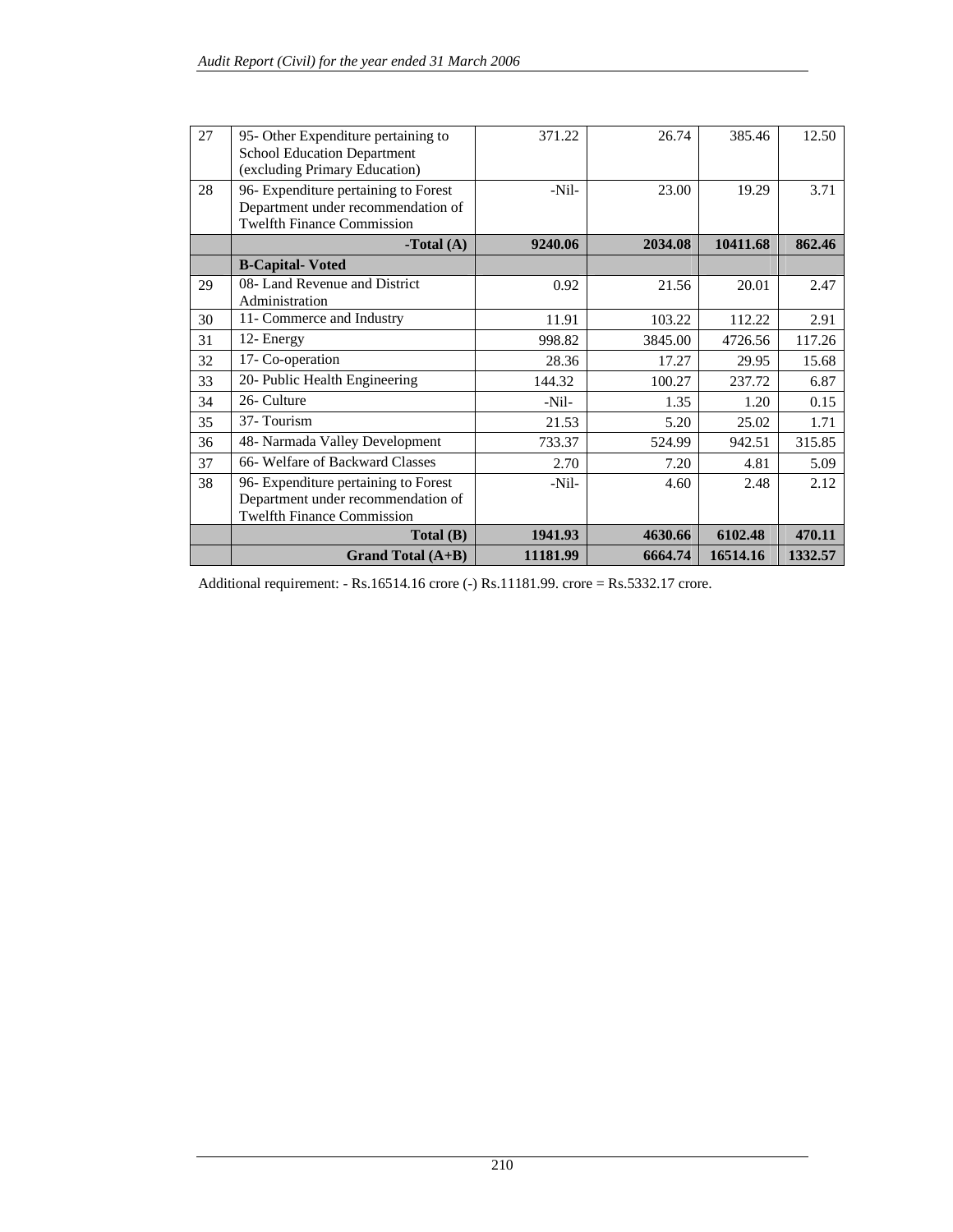# *(Reference: paragraph 2.3.5, page 35 )*

**Cases where supplementary provision was insufficient** 

|              | (Rupees in crore)                             |                                            |                                                        |                       |                        |
|--------------|-----------------------------------------------|--------------------------------------------|--------------------------------------------------------|-----------------------|------------------------|
| Sl.<br>No.   | Number and name of Grant/<br>Appropriation    | Original<br>Grant/<br><b>Appropriation</b> | <b>Supplementary</b><br>Grant/<br><b>Appropriation</b> | Actual<br>expenditure | Final<br><b>Excess</b> |
| (1)          | (2)                                           | (3)                                        | (4)                                                    | (5)                   | (6)                    |
|              | <b>A</b> - Revenue Voted                      |                                            |                                                        |                       |                        |
| $\mathbf{1}$ | 24- Public Works- Roads and<br><b>Bridges</b> | 140.07                                     | 147.59                                                 | 295.41                | 7.75                   |
| 2.           | 67- Public Works- Building                    | 202.01                                     | 6.04                                                   | 208.65                | 0.60                   |
|              | Total $(A)$                                   | 342.08                                     | 153.63                                                 | 504.06                | 8.35                   |
|              | <b>B-Capital-Voted</b>                        |                                            |                                                        |                       |                        |
| 3            | 06-Finance                                    | 267.47                                     | 264.00                                                 | 558.43                | 26.96                  |
|              | Total(B)                                      | 267.47                                     | 264.00                                                 | 558.43                | 26.96                  |
|              | Grand Total $(A+B)$                           | 609.55                                     | 417.63                                                 | 1062.49               | 35.31                  |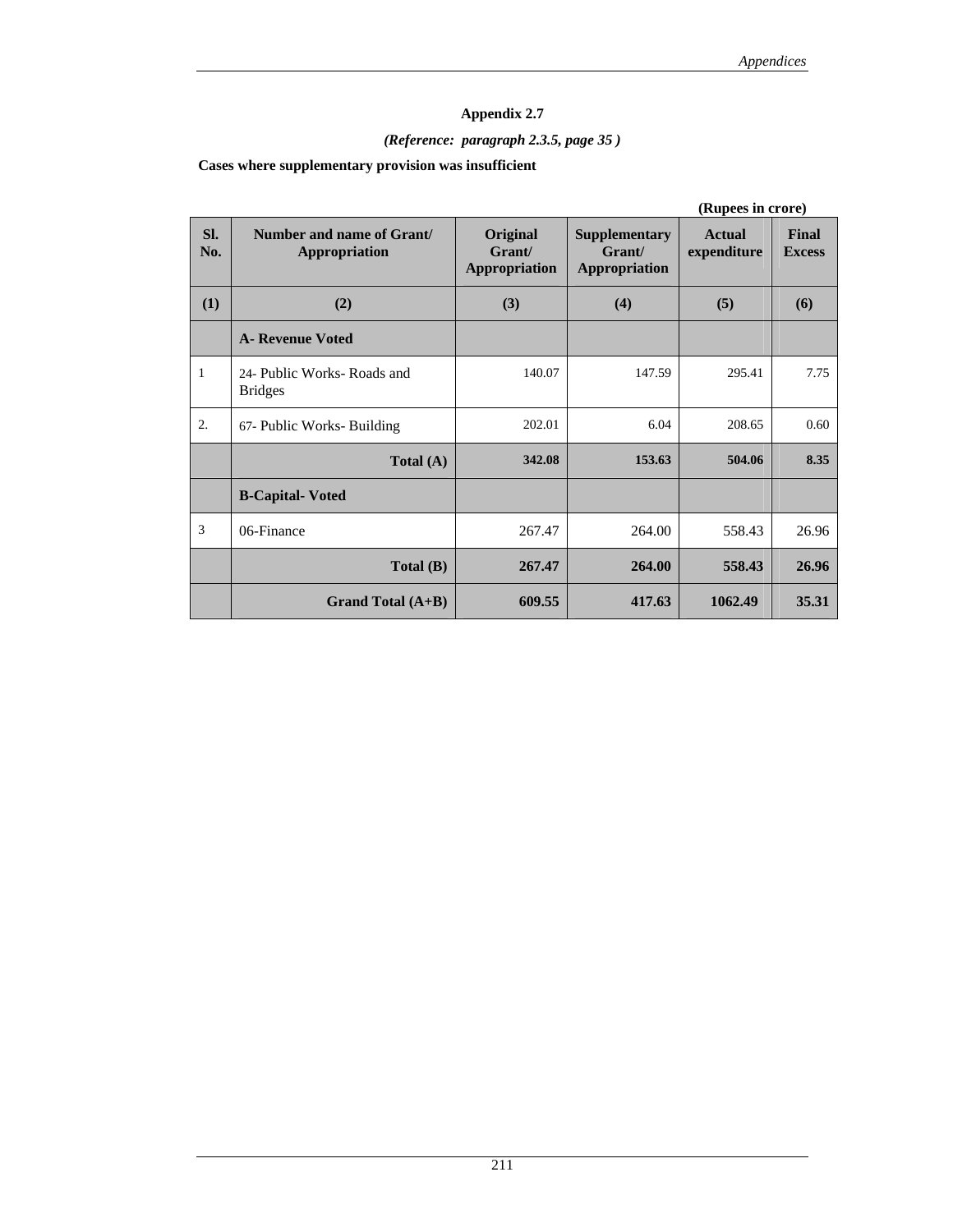#### *(Reference: paragraph 2.3.6, page 35 )*

#### **Injudicious/ Irregular/ Incorrect Re-appropriations/ Surrenders**

#### **(a) Some of the cases in which funds were injudiciously withdrawn by re-appropriation/ surrender, although accounts already showed excess over provision**

|                |                                                                                                                                                        |                                                          |                                   |                                                             | (Rupees in crore)                            |                        |
|----------------|--------------------------------------------------------------------------------------------------------------------------------------------------------|----------------------------------------------------------|-----------------------------------|-------------------------------------------------------------|----------------------------------------------|------------------------|
| SI.<br>No.     | <b>Description of Grant and Head of Account</b>                                                                                                        | <b>Original plus</b><br>supple-<br>mentary<br>provi-sion | <b>Actual</b><br>expen-<br>diture | <b>Excess</b><br><b>before</b><br>re-<br>approp<br>-riation | Re-<br>appro-<br>priation/<br>surren-<br>der | <b>Final</b><br>excess |
| (1)            | (2)                                                                                                                                                    | (3)                                                      | (4)                               | (5)                                                         | (6)                                          | (7)                    |
| $\mathbf{1}$   | 07- Commercial Tax-<br>2030-02-102-2455-Expenses on sale of<br>Non-judicial Stamps                                                                     | 6.00                                                     | 12.14                             | 6.14                                                        | 1.64                                         | 7.78                   |
| 2.             | 07- Commercial Tax-<br>2039-104-4173-Purchase of Sprits                                                                                                | 26.00                                                    | 33.66                             | 7.66                                                        | 1.36                                         | 9.02                   |
| 3.             | 19- Public Health and Family Welfare-<br>2210-03-103-0101-2777 Primary Health<br>Centres                                                               | 76.46                                                    | 103.32                            | 26.86                                                       | 2.04                                         | 28.90                  |
| $\overline{4}$ | 23- Water Resources-<br>2701-80-799-0101-1051-Stock                                                                                                    | 4.50                                                     | 6.22                              | 1.72                                                        | 1.96                                         | 3.68                   |
| 5              | 41- Tribal Areas Sub-plan-<br>50-Women and Child Development<br>Department-<br>2236-02-796-101-0102-414-Special<br>Nutrition Programme in Tribal Areas | 16.37                                                    | 21.77                             | 5.40                                                        | 2.28                                         | 7.68                   |
| 6              | 81- Financial assistance to Urban Bodies-<br>2202-01-103-0101-2669-Maintenance<br>Grant to Local Bodies-Rural and Urban                                | 27.06                                                    | 36.27                             | 9.21                                                        | 10.64                                        | 19.85                  |

#### **(b) Some of the cases, in which funds were withdrawn by re-appropriation/surrender, in excess of available saving, resulting in final excess of more than Rs.10 lakh**

|                  |                                                                                                                                                                                                                          |                                               |                                   |                          | (Rupees in crore)                              |                 |
|------------------|--------------------------------------------------------------------------------------------------------------------------------------------------------------------------------------------------------------------------|-----------------------------------------------|-----------------------------------|--------------------------|------------------------------------------------|-----------------|
| SI.<br>No.       | <b>Description of Grant and Head of Account</b>                                                                                                                                                                          | Original plus<br>supplementa<br>ry provi-sion | <b>Actual</b><br>expen-<br>diture | Avail-<br>able<br>saving | $Re-$<br>approp-<br>riation/<br>surren-<br>der | Final<br>excess |
| (1)              | (2)                                                                                                                                                                                                                      | (3)                                           | (4)                               | (5)                      | (6)                                            | (7)             |
| 1                | 06-Finance-<br>2047-103-2696-Publicity                                                                                                                                                                                   | 32.79                                         | 21.07                             | 11.72                    | 13.90                                          | 2.18            |
| 2.               | 06-Finance-<br>6075-800-6842-Loan Assistance for<br>restoration of State Government<br>Undertakings                                                                                                                      | 450.00                                        | 449.54                            | 0.46                     | 30.00                                          | 29.54           |
| 3.               | 12- Energy-<br>2801-02-800-7023-Financial Assistance to<br>M.P.State Electricity Board/ Succeeding<br>Companies                                                                                                          | 661.00                                        | 473.34                            | 187.66                   | 187.81                                         | 0.15            |
| $\overline{4}$ . | 15- Financial assistance to Three Tier<br>Panchayti Raj Institutions under Special<br>Component Plan for Schedule Castes-<br>20- School Education Department-<br>2202-01-789-101-0103-4398-Government<br>Primary Schools | 15.53                                         | 8.82                              | 6.71                     | 6.94                                           | 0.23            |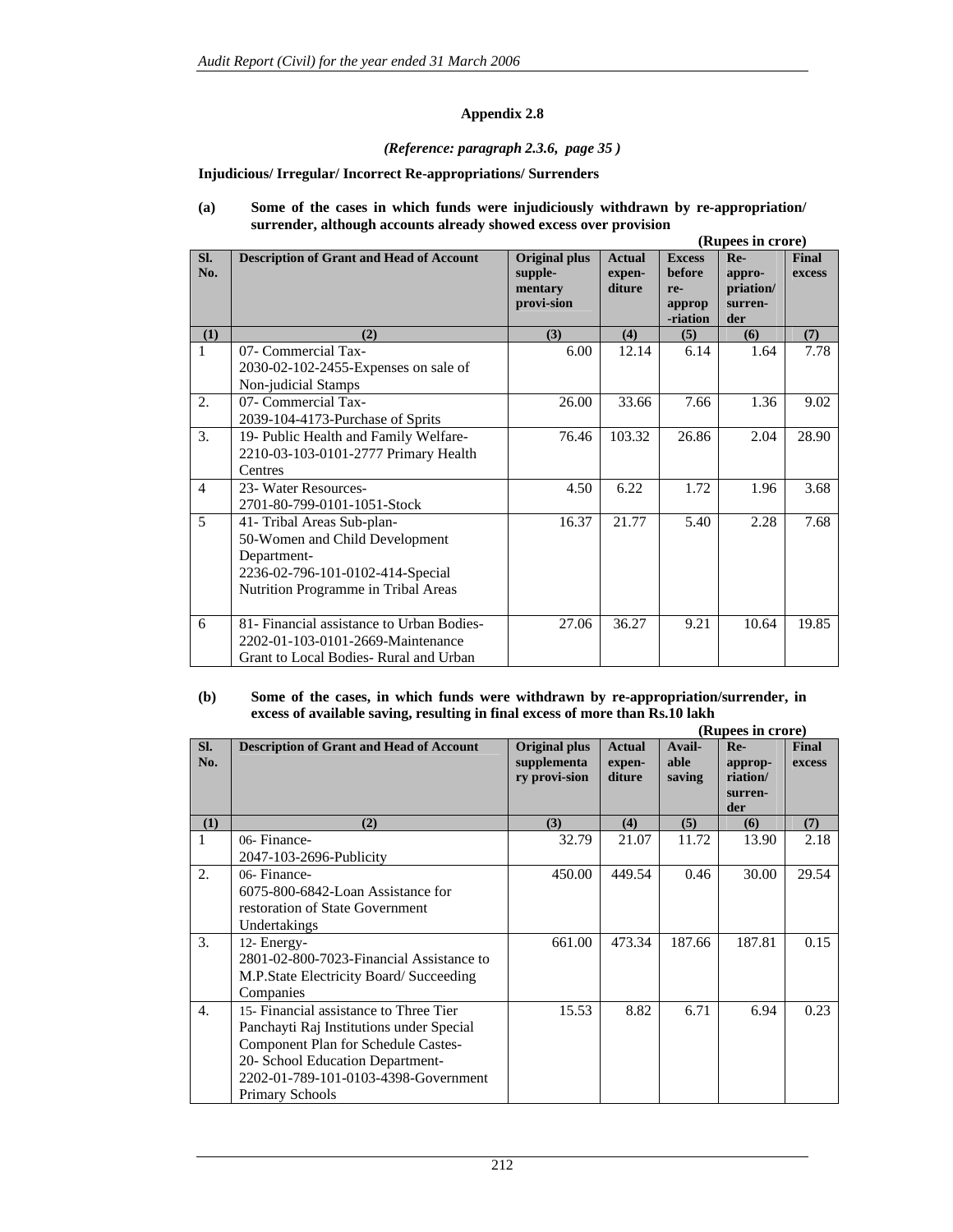| 5   | 19- Public Health and Family Welfare-<br>2210-01-110-7892-Medical Guarantee<br>Scheme                                                                                          | 17.84  | 11.73  | 6.11   | 15.37  | 9.26  |
|-----|--------------------------------------------------------------------------------------------------------------------------------------------------------------------------------|--------|--------|--------|--------|-------|
| 6.  | 19- Public Health and Family Welfare-<br>2210-03-103-2779-Primary Health Centre                                                                                                | 19.42  | 16.34  | 3.08   | 14.51  | 11.43 |
| 7.  | 19- Public Health and Family Welfare-<br>2211-101-0801-621-Additional Sub Health<br>Centres                                                                                    | 78.70  | 62.3   | 16.38  | 17.24  | 0.86  |
| 8.  | 19- Public Health and Family Welfare-<br>2211-105-0801-4602-Sterilisation                                                                                                      | 24.00  | 0.1    | 23.62  | 24.00  | 0.38  |
| 9.  | 19- Public Health and Family Welfare-<br>4210-01-110-0101-7648-Construction of<br>Buildings for Hospitals and Dispensaries                                                     | 20.00  | 12.    | 7.69   | 10.00  | 2.31  |
| 10. | 21- Housing and Environment-<br>2217-01-001-0101-6755-<br>Rennovation/Beautification of Ponds                                                                                  | 5.01   | 2.50   | 2.51   | 4.86   | 2.35  |
| 11. | 23- Water Resources Department -<br>2701-01-800-5422-Barrage Safety Works                                                                                                      | 2.00   | 0.42   | 1.58   | 1.75   | 0.17  |
| 12. | 24- Public Works- Roads and Bridges-<br>5054-04-800-0101-1513-Construction of<br>Major Roads of District                                                                       | 9.15   | 7.95   | 1.20   | 3.49   | 2.29  |
| 13. | 24- Public Works- Roads and Bridges-<br>5054-04-800-0101-2457-Minimum Needs<br>Programme (Including Rural Roads)                                                               | 10.00  | 3.99   | 6.01   | 6.62   | 0.61  |
| 14. | 27- School Education (Primary Education)-<br>2202-02-110-0101-3491-Middle Schools                                                                                              | 17.51  | 15.43  | 2.08   | 2.42   | 0.34  |
| 15. | 39- Food, Civil Supplies and Consumer<br>Protection-<br>2408-01-001-1471-District Offices                                                                                      | 8.47   | 7.18   | 1.29   | 1.72   | 0.43  |
| 16. | 39- Food, Civil Supplies and Consumer<br>Protection-<br>3475-106-6112-Headquarter and Divisional<br>Offices                                                                    | 5.31   | 3.66   | 1.65   | 1.84   | 0.19  |
| 17. | 41- Tribal Areas Sub-plan-<br>17-Public Health and Family Welfare<br>Department-<br>4210-02-796-103-0102-1209- Construction<br>of Primary Health Centres under Rural<br>Scheme | 8.07   | 6.18   | 1.89   | 4.00   | 2.11  |
| 18. | 41- Tribal Areas Sub-plan-<br>25- Tribal Welfare Department-<br>2225-02-796-800-0802-6500-Development<br>of Special Backward Tribes                                            | 3.28   | 2.64   | 0.64   | 1.05   | 0.41  |
| 19  | 41- Tribal Areas Sub-plan-<br>25- Tribal Welfare Department-<br>4225-02-794-800-0602-5211-Local<br>Development Programme in Integrated<br><b>Tribal Development Projects</b>   | 13.48  | 10.15  | 3.33   | 12.61  | 9.28  |
| 20  | 41- Tribal Areas Sub-plan-<br>27-Narmada Valley Development<br>Department-<br>4701-01-796-235-0102-9091-Omkareshwar<br>Project                                                 | 120.59 | 4.45   | 116.14 | 119.37 | 3.23  |
| 21  | 48- Narmada Valley Development-<br>4801-80-800-0101-4406-Expenditure for<br>Land acquisition and other works in<br>submerged areas of Sardar Sarovar                           | 215.83 | 143.33 | 72.50  | 92.75  | 20.25 |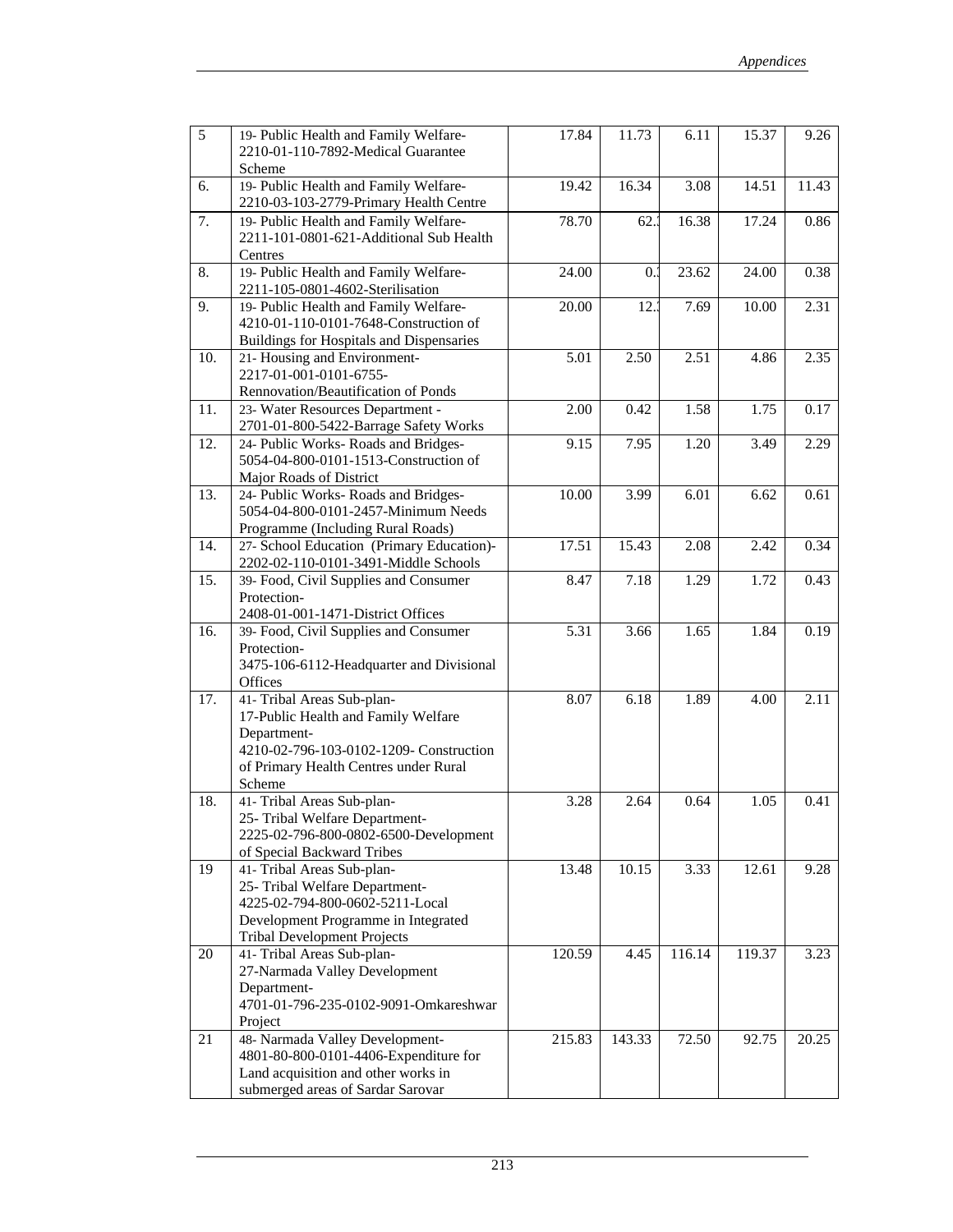| 22  | 55- Women and Child Development-<br>2235-02-102-0801-5354-Integrated Service<br>Scheme (Externally Aided Scheme)                                                                                         | 94.68  | 70.76  | 23.92 | 24.05 | 0.13 |
|-----|----------------------------------------------------------------------------------------------------------------------------------------------------------------------------------------------------------|--------|--------|-------|-------|------|
| 23. | 55- Women and Child Development-<br>2235-02-102-0801-5355-Training to<br>Anganwadi Workers under Integrated<br>Child Development Programme (Externally<br>Aided Scheme)                                  | 8.69   | 3.60   | 5.09  | 5.72  | 0.63 |
| 24. | 55- Women and Child Development-<br>2236-02-101-0101-9050-Minimum Needs<br>Programmes Special Nutrition Programme                                                                                        | 72.12  | 61.83  | 10.29 | 12.20 | 1.91 |
| 25  | 58- Expenditure on relief on Account of<br>Natural Calamities and Scarcity.-<br>2245-01-101-8874-Additional Provision for<br>Drought Relief and Employment                                               | 90.00  | 73.28  | 16.72 | 22.94 | 6.22 |
| 26  | 58- Expenditure on relief on Account of<br>Natural Calamities and Scarcity.-<br>2245-02-101-747-Relief to Hailstorm<br><b>Sufferers</b>                                                                  | 25.00  | 22.28  | 2.72  | 9.03  | 6.31 |
| 27  | 64- Special Component Plan for Scheduled<br>Castes-<br>20-School Education Department-<br>2202-01-789-101-0703-7420-Continual<br><b>Education Programme</b>                                              | 6.28   | 0.38   | 5.90  | 6.01  | 0.11 |
| 28  | 64- Special Component Plan for Scheduled<br>Castes-<br>50-Women and Child Development<br>Department-<br>2236-02-789-101-0103-2179- Special<br>Nutrition Programme for Scheduled Castes<br>in Urban Slums | 24.00  | 12.96  | 11.04 | 11.34 | 0.30 |
| 29  | 64- Special Component Plan for Scheduled<br>Castes-<br>55-Scheduled Caste Wefare Department-<br>2225-01-789-800-0103-7560-Lumpsum<br>provision for Special Component plan                                | 15.00  | 6.28   | 8.72  | 8.83  | 0.11 |
| 30  | 64- Special Component Plan for Scheduled<br>Castes-<br>55-Scheduled Caste Wefare Department-<br>4225-01-789-800-0703-1400-Ashram and<br>Hostel Buildings                                                 | 24.05  | 11.99  | 12.06 | 12.22 | 0.16 |
| 31  | 76- NABARD and Externally Aided<br>Projects pertaining to Public Works<br>Department-<br>5054-03-101-0101-6589-Construction of<br>Major Bridges under NABARD Loan<br>Assistance                          | 33.69  | 27.11  | 6.58  | 8.19  | 1.61 |
| 32  | 80- Financial assistance to Three Tier<br>Panchayti Raj Institutions-<br>2202-01-103-0101-8403-Grant for Salary of<br>Shiksha Karmees                                                                    | 230.61 | 228.90 | 1.71  | 6.28  | 4.57 |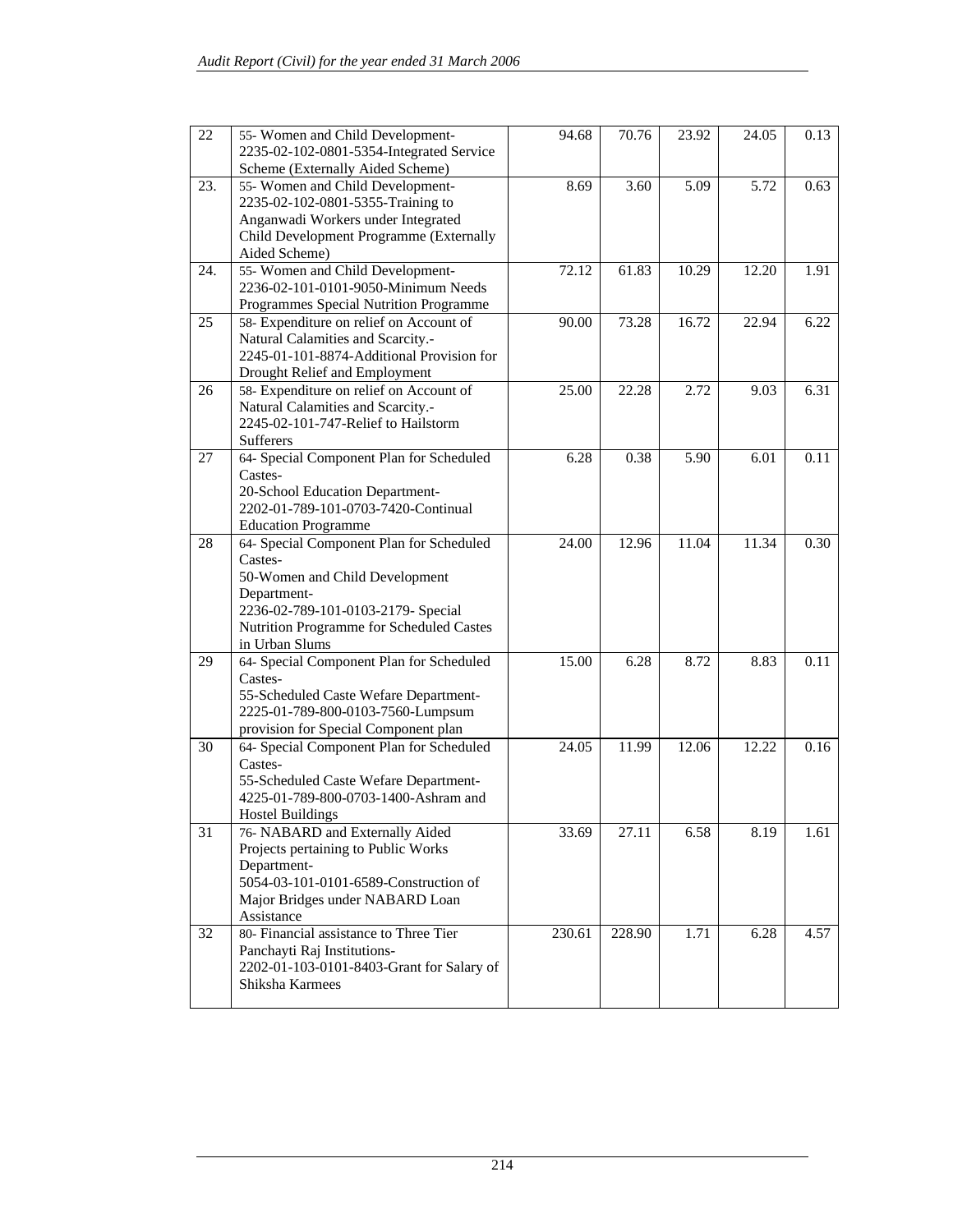|                |                                                 |                                                          |                                   |                                 | (Rupees in crore)         |                        |
|----------------|-------------------------------------------------|----------------------------------------------------------|-----------------------------------|---------------------------------|---------------------------|------------------------|
| SI.<br>No.     | <b>Description of Grant and Head of account</b> | <b>Original plus</b><br>supple-<br>mentary<br>provi-sion | <b>Actual</b><br>expen-<br>diture | Avail-<br>able<br><b>Saving</b> | Re-<br>approp-<br>riation | Final<br><b>Saving</b> |
| (1)            | (2)                                             | (3)                                                      | (4)                               | (5)                             | (6)                       | (7)                    |
|                | 58- Expenditure on relief on Account of         | 25.00                                                    | 18.80                             | 6.20                            | 14.00                     | 20.20                  |
|                | Natural Calamities and Scarcity.-               |                                                          |                                   |                                 |                           |                        |
|                | 2245-02-101-2018-Cash Doles                     |                                                          |                                   |                                 |                           |                        |
| $\mathfrak{D}$ | 58- Expenditure on relief on Account of         | 13.29                                                    | 3.01                              | 10.28                           | 45.00                     | 55.28                  |
|                | Natural Calamities and Scarcity.-               |                                                          |                                   |                                 |                           |                        |
|                | 2245-80-800-8030-Assistance for                 |                                                          |                                   |                                 |                           |                        |
|                | <b>Restoration of other Works</b>               |                                                          |                                   |                                 |                           |                        |

#### **(c) Unnecessary augmentation of funds, despite available saving.**

#### **(d) Funds augmented by re-appropriation, more than the amount required to cover the excess.**

|                |                                                                                                                                                                                 |                                                                 |                                   |                                                     | (Rupees in crore)         |                        |
|----------------|---------------------------------------------------------------------------------------------------------------------------------------------------------------------------------|-----------------------------------------------------------------|-----------------------------------|-----------------------------------------------------|---------------------------|------------------------|
| SI.<br>No.     | <b>Description of Grant and Head of account</b>                                                                                                                                 | <b>Original</b><br>plus<br>supple-<br>mentary<br>provi-<br>sion | <b>Actual</b><br>expen-<br>diture | <b>Excess</b><br>before<br>re-<br>approp<br>riation | Re-<br>approp-<br>riation | <b>Final</b><br>saving |
| (1)            | (2)                                                                                                                                                                             | (3)                                                             | (4)                               | (5)                                                 | (6)                       | (7)                    |
| $\mathbf{1}$   | -Interest Payments and Servicing of Debts-<br>2049-01-200-6235-Interest on Loan from<br>National Capital Region Planning Board                                                  | 4.85                                                            | 5.75                              | 0.90                                                | 3.45                      | 2.55                   |
| $\overline{2}$ | -Interest Payments and Servicing of Debts-<br>2049-01-200-6973-Interest Payable on Local<br><b>Fund Deposits</b>                                                                | Token                                                           | 0.86                              | 0.86                                                | 6.00                      | 5.14                   |
| $\overline{3}$ | -Public Debt-<br>6003-108-3751-Loans from the National<br>Cooperative Development Corporation                                                                                   | 25.00                                                           | 43.01                             | 18.01                                               | 20.28                     | 2.27                   |
| $\overline{4}$ | 07- Commercial Tax-<br>2039-001-123-Superintendence                                                                                                                             | 213.10                                                          | 227.20                            | 14.10                                               | 45.42                     | 31.32                  |
| $\overline{5}$ | 13- Agriculture-<br>2401-109-0701-6891-State Level Agriculture<br><b>Extension and Training Institutes</b>                                                                      | Token                                                           | 0.95                              | 0.95                                                | 1.11                      | 0.16                   |
| 6              | 19- Public Health and Family Welfare-<br>2210-01-001-2283-Direction and Administration                                                                                          | 11.20                                                           | 13.83                             | 2.63                                                | 4.72                      | 2.09                   |
| $\overline{7}$ | 19- Public Health and Family Welfare-<br>2210-01-110-1473-District Hospital                                                                                                     | 96.57                                                           | 134.29                            | 37.72                                               | 41.34                     | 3.62                   |
| 8              | 19- Public Health and Family Welfare-<br>4210-02-103-0101-7871-Construction of<br>Primary Health Centres, Sub Health Centres and<br>Community Health Centres for basic services | 8.00                                                            | 12.92                             | 4.92                                                | 10.00                     | 5.08                   |
| $\overline{9}$ | 20-Public Health Engineering-<br>2215-01-101-545-Establishment and<br>Maintenance of Water Works of the State                                                                   | 33.58                                                           | 35.35                             | 1.77                                                | 2.04                      | 0.27                   |
| 10             | 23-Water Resources Department-<br>2701-01-203-2894-Barrage and Canals                                                                                                           | 8.48                                                            | 9.26                              | 0.78                                                | 1.33                      | 0.55                   |
| 11             | 23- Water Resources Department-<br>4701-01-203-0101-2884-Canal and Appurtenent<br>Works                                                                                         | 75.59                                                           | 83.82                             | 8.23                                                | 12.50                     | 4.27                   |
| 12             | 24- Public Works- Roads and Bridges-<br>5054-03-101-0101-6651-Construction of<br>Railway Over Bridge                                                                            | 1.28                                                            | 2.27                              | 0.99                                                | 2.00                      | 1.01                   |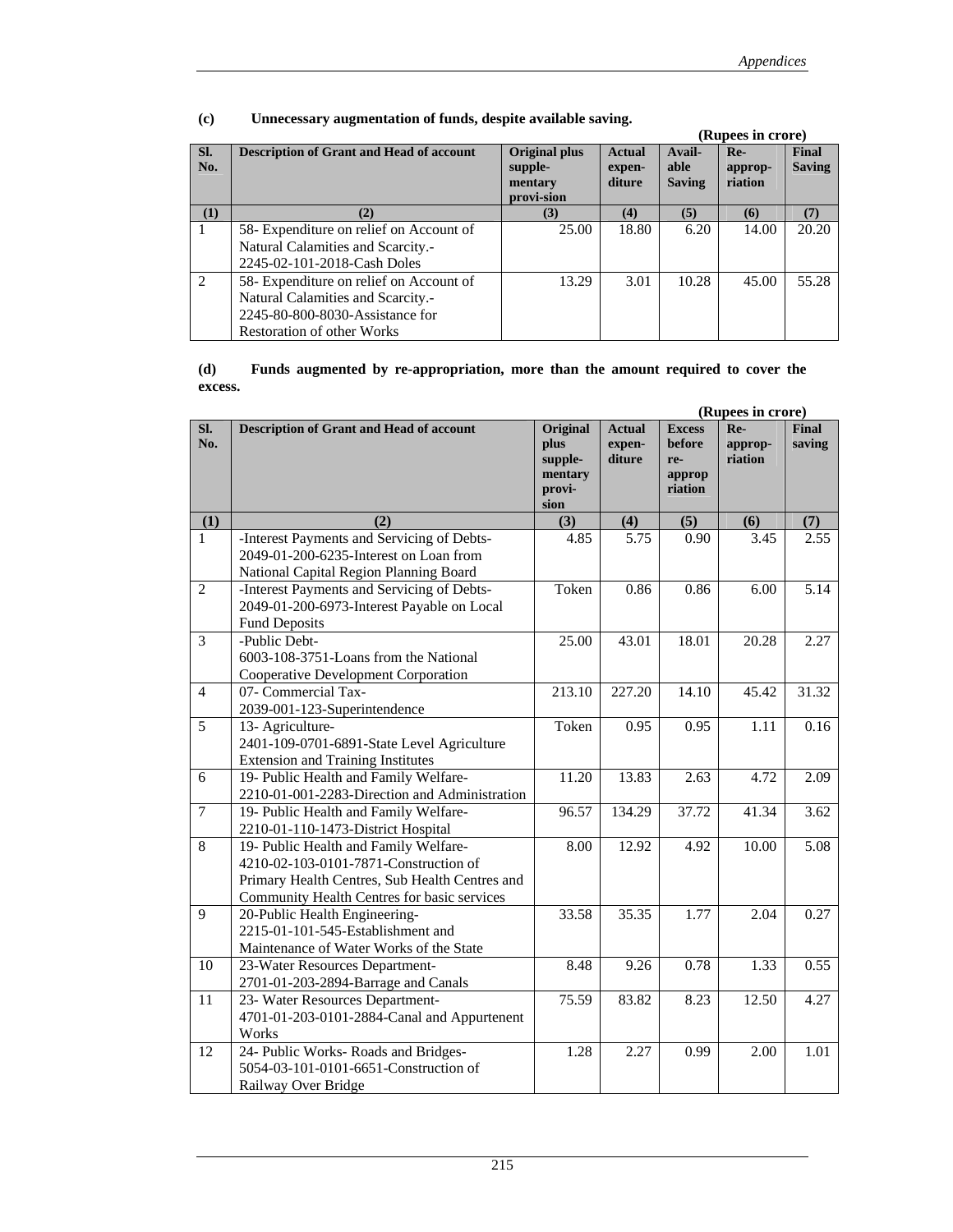| 13              | 41- Tribal Areas Sub-plan-                     | Token             | 1.19  | 1.19  | 4.00              | 2.81 |
|-----------------|------------------------------------------------|-------------------|-------|-------|-------------------|------|
|                 | 17-Public Health and Family Welfare            |                   |       |       |                   |      |
|                 | Department-                                    |                   |       |       |                   |      |
|                 | 4210-02-796-104-0102-5056-Construction of      |                   |       |       |                   |      |
|                 | building of Community Health/Sub               |                   |       |       |                   |      |
|                 | Health/Primary Health Centers                  |                   |       |       |                   |      |
| 14              | 41- Tribal Areas Sub-plan-                     | 33.28             | 37.80 | 4.52  | 5.47              | 0.95 |
|                 | 25-Tribal Welfare Department-                  |                   |       |       |                   |      |
|                 | 2225-02-796-277-0102-2773-Primary Schools      |                   |       |       |                   |      |
| 15              | 41- Tribal Areas Sub-plan-                     | 6.00              | 22.08 | 16.08 | 16.48             | 0.40 |
|                 | 25-Tribal Welfare Department-                  |                   |       |       |                   |      |
|                 | 2225-02-796-277-0102-8832-Strengthening of     |                   |       |       |                   |      |
|                 | Ashrams/Hostels                                |                   |       |       |                   |      |
| 16              | 41- Tribal Areas Sub-plan-                     | 1.72              | 3.41  | 1.69  | 2.11              | 0.42 |
|                 | 27-Narmada Valley Development Department-      |                   |       |       |                   |      |
|                 | 4701-03-796-201-0102-5223-Man Project          |                   |       |       |                   |      |
|                 | (NABARD)                                       |                   |       |       |                   |      |
| 17              | 41- Tribal Areas Sub-plan-                     | 16.80             | 21.61 | 4.81  | 4.97              | 0.16 |
|                 | 27-Narmada Valley Development Department-      |                   |       |       |                   |      |
|                 | 4701-03-796-202-0102-4647-Jobat Project        |                   |       |       |                   |      |
|                 | (NABARD)                                       |                   |       |       |                   |      |
| 18              | 44- Higher Education-                          | 2.20              | 2.95  | 0.75  | 1.30              | 0.55 |
|                 | 2202-03-102-0101-1565-Chitrakut Gramodaya      |                   |       |       |                   |      |
|                 | University                                     |                   |       |       |                   |      |
| 19              | 44- Higher Education-                          | 6.88              | 7.71  | 0.83  | 1.51              | 0.68 |
|                 | 2202-03-102-1437-Jabalpur University           |                   |       |       |                   |      |
| 20              | 44- Higher Education-                          | 6.95              | 7.82  | 0.87  | 1.57              | 0.70 |
|                 | 2202-03-102-1561-Indore University             |                   |       |       |                   |      |
| 21              | 44- Higher Education-                          | 7.00              | 7.71  | 0.71  | 1.41              | 0.70 |
|                 | 2202-03-102-3939-Vikram University Ujjain      |                   |       |       |                   |      |
| 22              | 44- Higher Education-                          | 13.10             | 15.33 | 2.23  | $\overline{3.54}$ | 1.31 |
|                 | 2202-03-102-4460-Sagar University              |                   |       |       |                   |      |
| 23              | 79- Medical Education-                         | 41.14             | 41.69 | 0.55  | 2.30              | 1.75 |
|                 | 2210-01-110-0101-1353-Medical Colleges and     |                   |       |       |                   |      |
|                 | <b>Attached Hospitals</b>                      |                   |       |       |                   |      |
| 24              | 82- Financial assistance to Three Tier         | 8.50              | 12.21 | 3.71  | 3.85              | 0.14 |
|                 | Panchayati Raj Institutions under Tribal Area  |                   |       |       |                   |      |
|                 | Sub-Plan                                       |                   |       |       |                   |      |
|                 | 25-Tribal Welfare Department-                  |                   |       |       |                   |      |
|                 | 2225-02-796-277-0102-1392-Scholarship and      |                   |       |       |                   |      |
|                 | <b>Stipends</b>                                |                   |       |       |                   |      |
| $\overline{25}$ | 95- Other Expenditure pertaining to School     | $\overline{3.00}$ | 19.47 | 16.47 | 17.00             | 0.53 |
|                 | <b>Education Department (Excluding Primary</b> |                   |       |       |                   |      |
|                 | Education)-                                    |                   |       |       |                   |      |
|                 | 2202-02-109-6866-Maintenance of High School    |                   |       |       |                   |      |
|                 | and Higher Secondary School Buildings          |                   |       |       |                   |      |
|                 |                                                |                   |       |       |                   |      |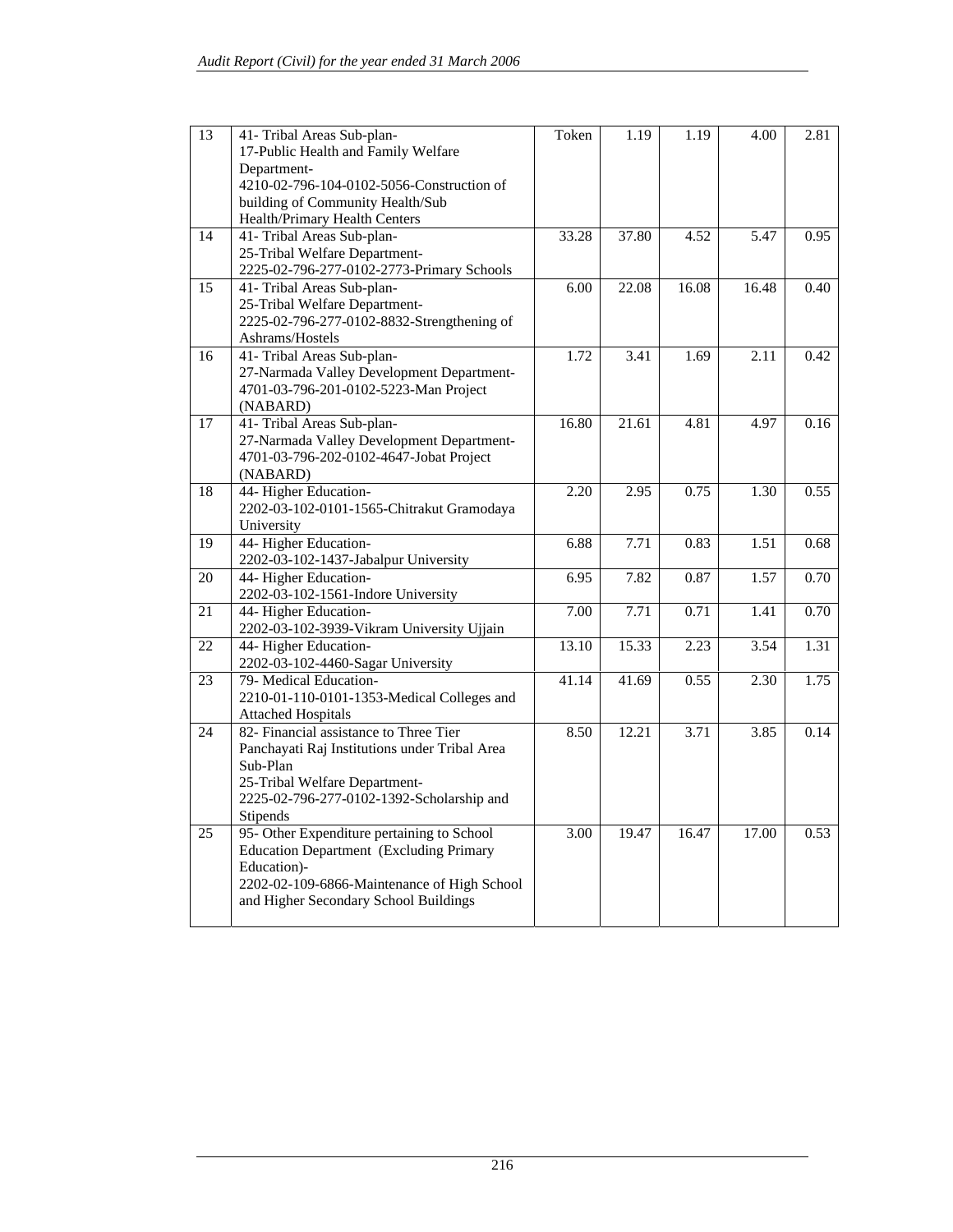# *(Reference : Paragraph 2.3.7 (a), page 35 )*

#### **Non-surrender of significant savings (Rs. 5 crore and above)**

|                  |                                                                                                                                 |                                     | (Rupees in crore)                                                               |
|------------------|---------------------------------------------------------------------------------------------------------------------------------|-------------------------------------|---------------------------------------------------------------------------------|
| SI.<br>No.       | Number and name of Grant/Appropriation                                                                                          | <b>Total</b><br>available<br>saving | <b>Amount not</b><br>surrendered<br>(percentage to total<br>saving in brackets) |
| (1)              | (2)                                                                                                                             | (3)                                 | (4)                                                                             |
|                  | A - Revenue- Voted                                                                                                              |                                     |                                                                                 |
| 1.               | 01- General Administration                                                                                                      | 23.52                               | 12.90 (54.9)                                                                    |
| 2.               | $\overline{0}$ 6- Finance                                                                                                       | 172.92                              | 158.83 (91.9)                                                                   |
| $\overline{3}$ . | 07- Commercial Tax                                                                                                              | 24.61                               | 22.61 (91.9)                                                                    |
| $\overline{4}$   | 08- Land Revenue and District Administration                                                                                    | 44.18                               | 44.10 (99.8)                                                                    |
| 5                | 10-Forest                                                                                                                       | 46.21                               | 26.39(57.1)                                                                     |
| 6.               | 11- Commerce and Industry                                                                                                       | 10.47                               | 10.47 (100)                                                                     |
| 7.               | 13- Agriculture                                                                                                                 | 111.77                              | 111.77 (100)                                                                    |
| 8.               | 14- Animal Husbandry                                                                                                            | 19.50                               | 9.01(46.2)                                                                      |
| 9                | 15- Financial assistance to Three Tier Panchayti Raj<br>Institutions under Special Component Plan for<br><b>Schedule Castes</b> | 45.27                               | 15.18(33.5)                                                                     |
| 10               | 17- Co-operation                                                                                                                | 18.79                               | 18.79 (100)                                                                     |
| 11               | 19- Public Health and Family Welfare                                                                                            | 79.76                               | 28.73 (36)                                                                      |
| 12.              | 20- Public Health Engineering                                                                                                   | 26.37                               | 26.37 (100)                                                                     |
| 13               | 21- Housing and Environment                                                                                                     | 10.60                               | 5.79 (54.6)                                                                     |
| 14               | 23- Water Resources Department                                                                                                  | 23.10                               | 18.67 (80.8)                                                                    |
| 15               | 27- School Education (Primary Education)                                                                                        | 72.95                               | 21.95 (30.1)                                                                    |
| 16.              | 29- Law and Legislative Affairs                                                                                                 | 63.50                               | 25.21 (39.7)                                                                    |
| 17.              | 31- Planning, Economics and Statistics                                                                                          | 7.32                                | 7.32 (100)                                                                      |
| 18.              | 33- Tribal Welfare                                                                                                              | 17.37                               | 13.17 (75.8)                                                                    |
| 19.              | 36-Transport                                                                                                                    | 5.83                                | 5.83(100)                                                                       |
| 20.              | 41- Tribal Areas Sub-plan                                                                                                       | 128.50                              | 54.00 (42)                                                                      |
| 21               | 44- Higher Education                                                                                                            | 35.71                               | 35.71 (100)                                                                     |
| 22               | 47- Technical Education and Training                                                                                            | 23.90                               | 9.36(39.2)                                                                      |
| 23.              | 58- Expenditure on relief on Account of Natural<br>Calamities and Scarcity                                                      | 115.85                              | 115.85 (100)                                                                    |
| 24.              | 64- Special Component Plan for Scheduled Castes                                                                                 | 135.30                              | 40.36 (29.8)                                                                    |
| 25.              | 79- Medical Education Department                                                                                                | 11.18                               | 5.40(48.3)                                                                      |
| 26.              | 80- Financial assistance to Three Tier Panchayti Raj<br>Institutions                                                            | 40.41                               | 16.44(40.7)                                                                     |
| 27               | 82- Financial assistance to Three Tier Panchayati Raj<br>Institutions under Tribal Area Sub-Plan                                | 30.46                               | 16.88(55.4)                                                                     |
|                  | Total $(A)$                                                                                                                     | 1345.35                             | 877.09 (65.2)                                                                   |
|                  | <b>B-</b> Revenue- Charged                                                                                                      |                                     |                                                                                 |
| 28               | - Interest Payments and Servicing of Debt                                                                                       | 781.03                              | 781.01 (100)                                                                    |
|                  | Total (B)                                                                                                                       | 781.03                              | 781.01 (100)                                                                    |
|                  | <b>C</b> - Capital-Voted                                                                                                        |                                     |                                                                                 |
| 29               | 03- Police                                                                                                                      | 72.81                               | 46.08 (63.3)                                                                    |
| 30               | 17- Co-operation                                                                                                                | 15.67                               | 15.67 (100)                                                                     |
| 31               | 20- Public Health Engineering                                                                                                   | 6.87                                | 6.87(100)                                                                       |
| 32               | 23- Water Resources Department                                                                                                  | 106.45                              | 62.64 (58.9)                                                                    |
| 33               | 27- School Education (Primary Education)                                                                                        | 7.20                                | 7.20 (100)                                                                      |
| 34               | 36-Transport                                                                                                                    | 22.52                               | 22.52 (100)                                                                     |
| 35               | 41- Tribal Areas Sub-plan                                                                                                       | 192.30                              | 42.55 (22.1)                                                                    |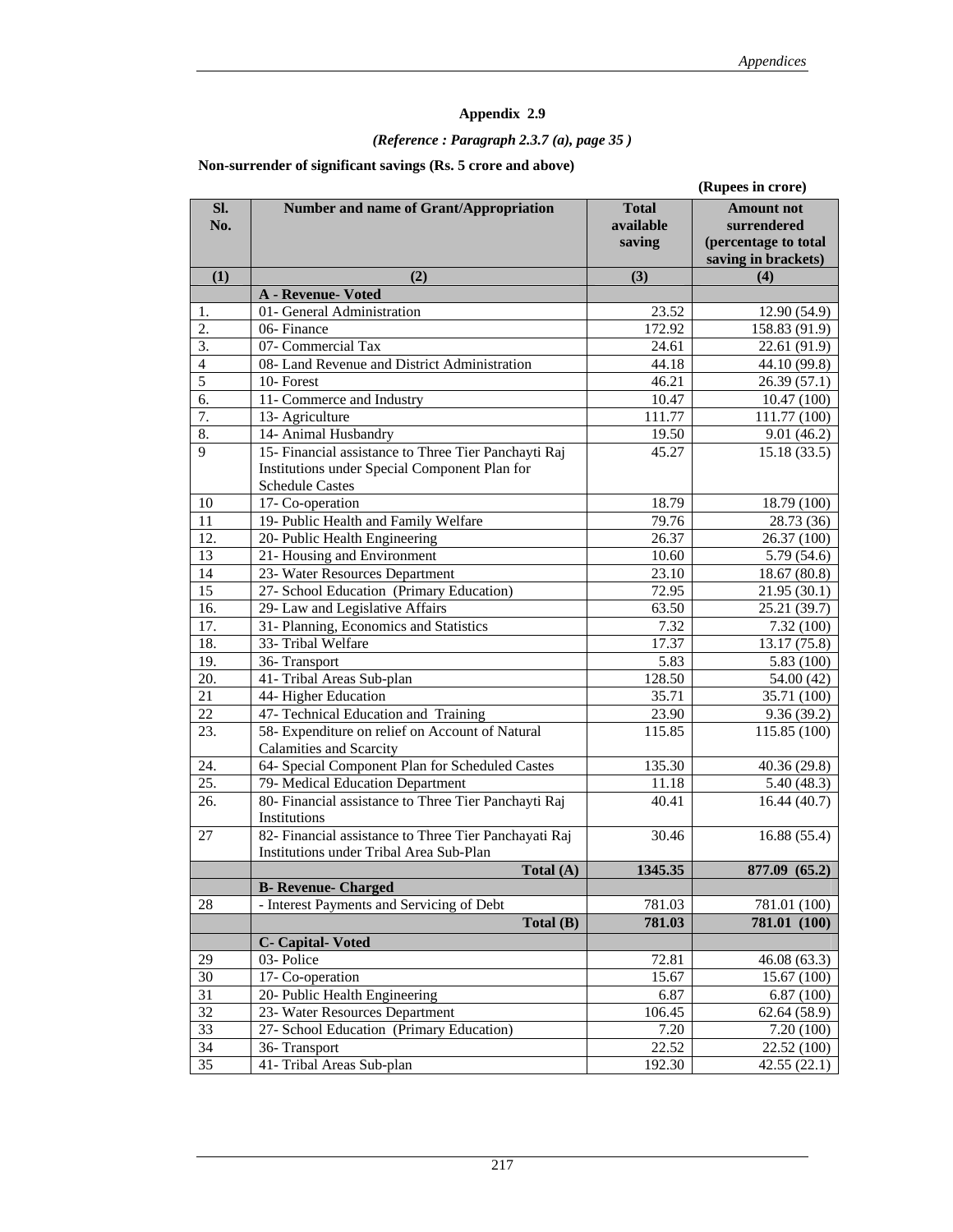| 36 | 42- Public Works relating to Tribal Areas Sub-Plan- | 51.70    | 41.13 (79.6)   |
|----|-----------------------------------------------------|----------|----------------|
|    | Roads and Bridges                                   |          |                |
|    |                                                     |          |                |
| 37 | 45-Minor Irrigation Works                           | 24.14    | 21.38(88.6)    |
| 38 | 57- Externally Aided Projects pertaining to Water   | 49.70    | 47.61 (95.8)   |
|    | <b>Resources Department</b>                         |          |                |
| 39 | 58- Expenditure on relief on Account of Natural     | 16.30    | 16.30(100)     |
|    | Calamities and Scarcity.                            |          |                |
| 40 | 64- Special Component Plan for Scheduled Castes     | 80.75    | 24.77 (30.7)   |
| 41 | 66- Welfare of Backward Classes                     | 5.09     | 5.09(100)      |
| 42 | 67- Public Works- Building                          | 35.38    | 35.38 (100)    |
| 43 | 75- NABARD Aided Projects pertaining to Water       | 45.96    | 32.53 (70.8)   |
|    | <b>Resources Department</b>                         |          |                |
|    | Total (C)                                           | 732.84   | 427.72 (58.4)  |
|    | <b>D</b> - Capital Charged                          |          |                |
| 44 | -Public Debt                                        | 7577.46  | 7577.46 (100)  |
|    | Total (D)                                           | 7577.46  | 7577.46 (100)  |
|    | Grand Total $(A+B+C+D)$                             | 10436.68 | 9663.28 (92.6) |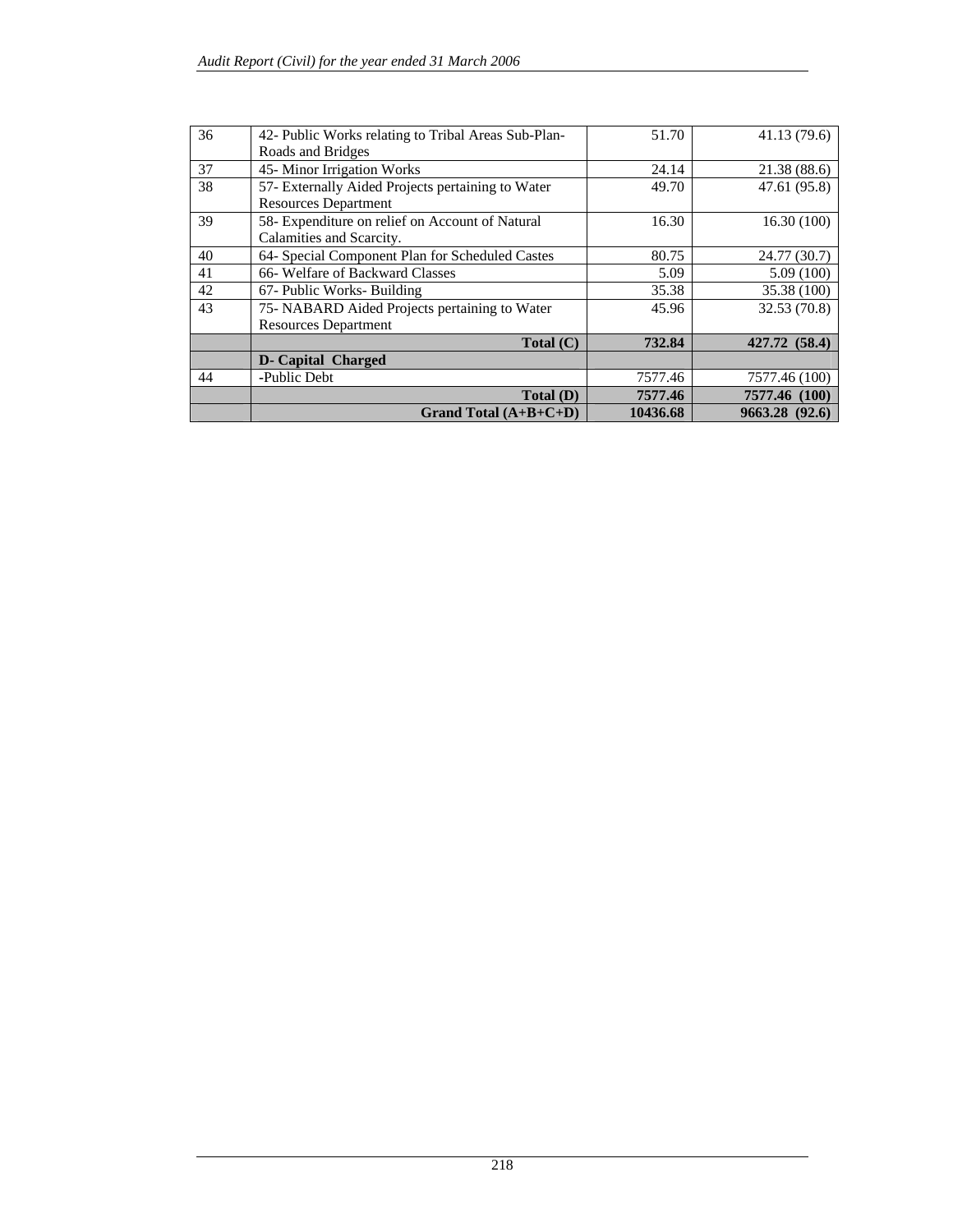#### *(Reference: Paragraph 2.3.8 page 36 )*

**Cases of injudicious/ unrealistic surrender** 

|                |                                                  |                  | (Rupees in crore)  |
|----------------|--------------------------------------------------|------------------|--------------------|
| SI.            | <b>Number and name of Grant/Appropriation</b>    | <b>Available</b> | <b>Amount</b>      |
| No.            |                                                  | <b>Saving</b>    | <b>Surrendered</b> |
|                | <b>A-Revenue Voted</b>                           |                  |                    |
| 1              | 03-Police                                        | 43.23            | 47.75              |
| $\overline{2}$ | 12- Energy                                       | 196.76           | 196.91             |
| 3              | 22- Urban Administration and Development - Urban | 4.04             | 4.06               |
|                | <b>Bodies</b>                                    |                  |                    |
| $\overline{4}$ | 30- Rural Development                            | 35.71            | 37.88              |
| 5              | 39- Food, Civil Supplies and Consumer Protection | 17.74            | 18.13              |
| 6              | 49- Scheduled Caste Welfare                      | 3.31             | 4.58               |
| $\overline{7}$ | 50-20 Point Implementation                       | 0.70             | 0.74               |
| 8              | 55- Women and Child Development                  | 140.50           | 142.09             |
| 9              | 81- Financial assistance to Urban Bodies         | 36.63            | 38.32              |
| 10             | 95- Other Expenditure pertaining to School       | 12.50            | 13.24              |
|                | <b>Education Department</b> (excluding Primary   |                  |                    |
|                | Education)                                       |                  |                    |
|                | Total $(A)$                                      | 491.12           | 503.70             |
|                | <b>B-Capital Voted</b>                           |                  |                    |
| 11             | 24- Public Works- Roads and Bridges              | 55.13            | 74.22              |
| 12             | 48- Narmada Valley Development                   | 315.85           | 325.58             |
| 13             | 76- NABARD and Externally Aided Projects         | 18.46            | 19.94              |
|                | pertaining to Public Works Department            |                  |                    |
|                | Total (B)                                        | 389.44           | 419.74             |
|                | <b>C-Capital-Charged</b>                         |                  |                    |
| 14             | 41- Tribal Areas Sub-plan                        | 0.07             | 0.10               |
|                | Total (C)                                        | 0.07             | 0.10               |
|                | Grand Total $(A+B+C)$                            | 880.63           | 923.54             |

#### **(a) Cases where amount surrendered more than available saving**.

**(b) Cases where amount surrendered even after excess over provision.** 

|     |                                                  |                    | (Rupees in crore)  |
|-----|--------------------------------------------------|--------------------|--------------------|
| SI. | Number and name of Grant/Appropriation           | <b>Excess over</b> | Amount             |
| No. |                                                  | provision          | <b>Surrendered</b> |
|     | <b>A-Revenue- Voted</b>                          |                    |                    |
|     | 67- Public Works- Building                       | 0.60               | 28.14              |
|     | $Total-(A)$                                      | 0.60               | 28.14              |
|     | <b>B-Capital - Voted</b>                         |                    |                    |
|     | 39- Food, Civil Supplies and Consumer Protection | 2.27               | 3.33               |
|     |                                                  |                    |                    |
|     |                                                  |                    |                    |
|     | Total(B)                                         | 2.27               | 3.33               |
|     | Grand Total $(A+B)$                              | 2.87               | 31.47              |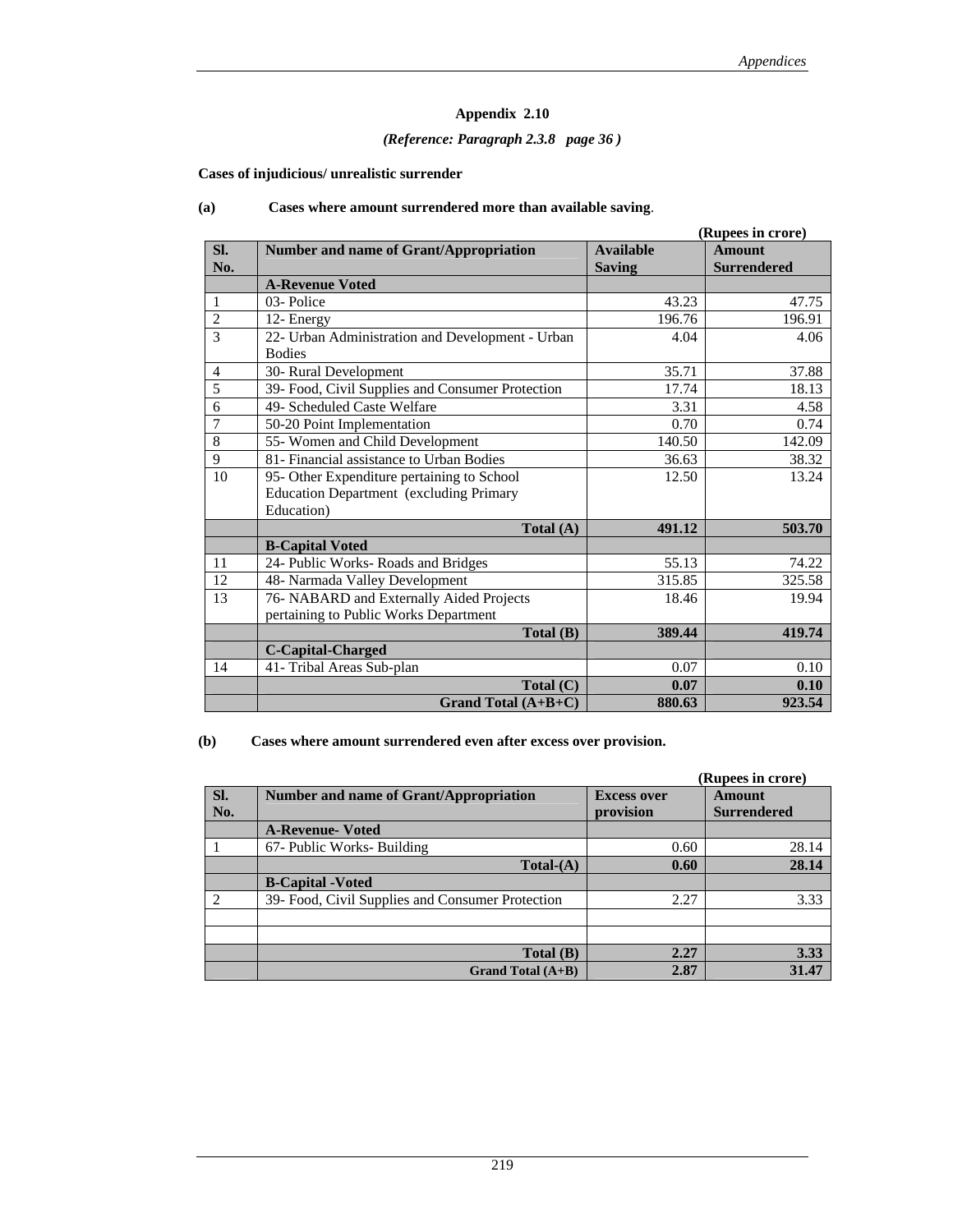# *(Reference : Paragraph 2.3.9, page 36 )*

#### **Expenditure incurred without budget provision**

|            |                                               |                                                            | (Rupees in lakh)                |
|------------|-----------------------------------------------|------------------------------------------------------------|---------------------------------|
| SI.<br>No. | No. and name of<br><b>Grant/Appropriation</b> | <b>Head of Account</b>                                     | <b>Amount of</b><br>expenditure |
|            |                                               | Total- $(A)$                                               |                                 |
|            | <b>A-Capital-Voted</b>                        |                                                            |                                 |
|            | 06-Finance                                    | 7610-202-5297-Loans to Other Government<br><b>Servants</b> | 0.13                            |
|            | 06-finance                                    | 7610-202-9085-Loans to Other Government<br>Servants        | 0.35                            |
|            |                                               |                                                            |                                 |
|            |                                               | $Total-(A)$                                                | 0.48                            |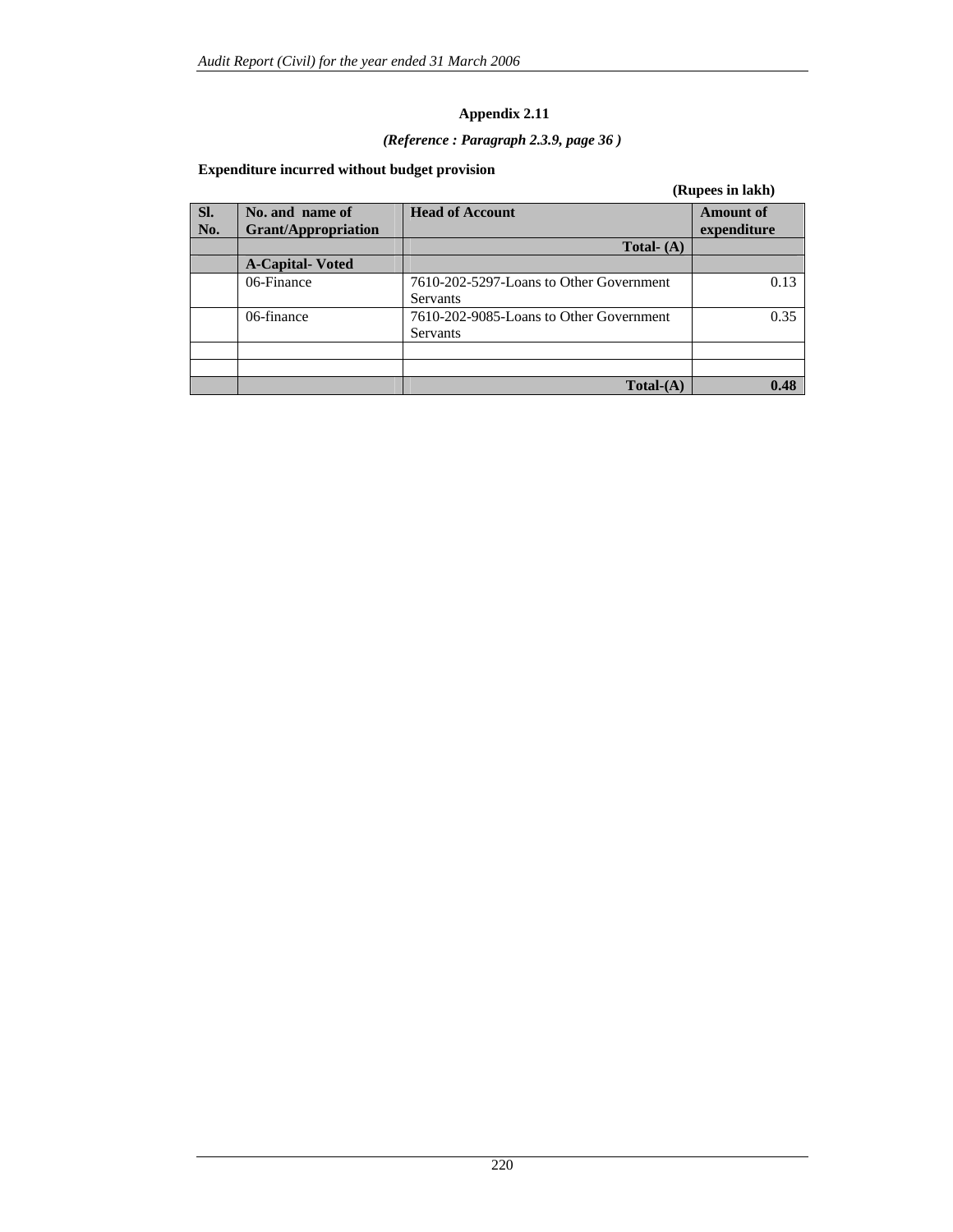#### *(Reference Paragraph 2.4, page 36 )*

**Non-reconciliation of expenditure figures for 2005-06** 

|              |                                  |                      | (Rupees in crore)                                                 |
|--------------|----------------------------------|----------------------|-------------------------------------------------------------------|
| Sl. No.      | <b>Head of</b><br><b>Account</b> | <b>Grant Numbers</b> | <b>Amount of expenditure</b><br>not reconciled during the<br>year |
| 1.           | 2.                               | 3.                   | 4.                                                                |
| 1.           | 2053                             | 8,50                 | 4.33                                                              |
| 2.           | 2202                             | 27, 95               | 1044.52                                                           |
| 3.           | 2211                             | 19, 41, 64           | 256.19                                                            |
| 4.           | 2217                             | 53, 81               | 9.88                                                              |
| 5.           | 2029                             | 08                   | 48.18                                                             |
| 6.           | 2235                             | 02                   | 2.81                                                              |
| 7.           | 2245                             | 58                   | 305.82                                                            |
| 8.           | 2406                             | 10, 41, 64, 96       | 32.13                                                             |
| 9.           | 2425                             | 17, 41, 64           | 8.85                                                              |
| 10.          | 4885                             | 06                   | 4.00                                                              |
| <b>Total</b> | <b>Major</b><br>Heads -10        | Grants-15            | 1716.71<br>5.50 % of total expenditure                            |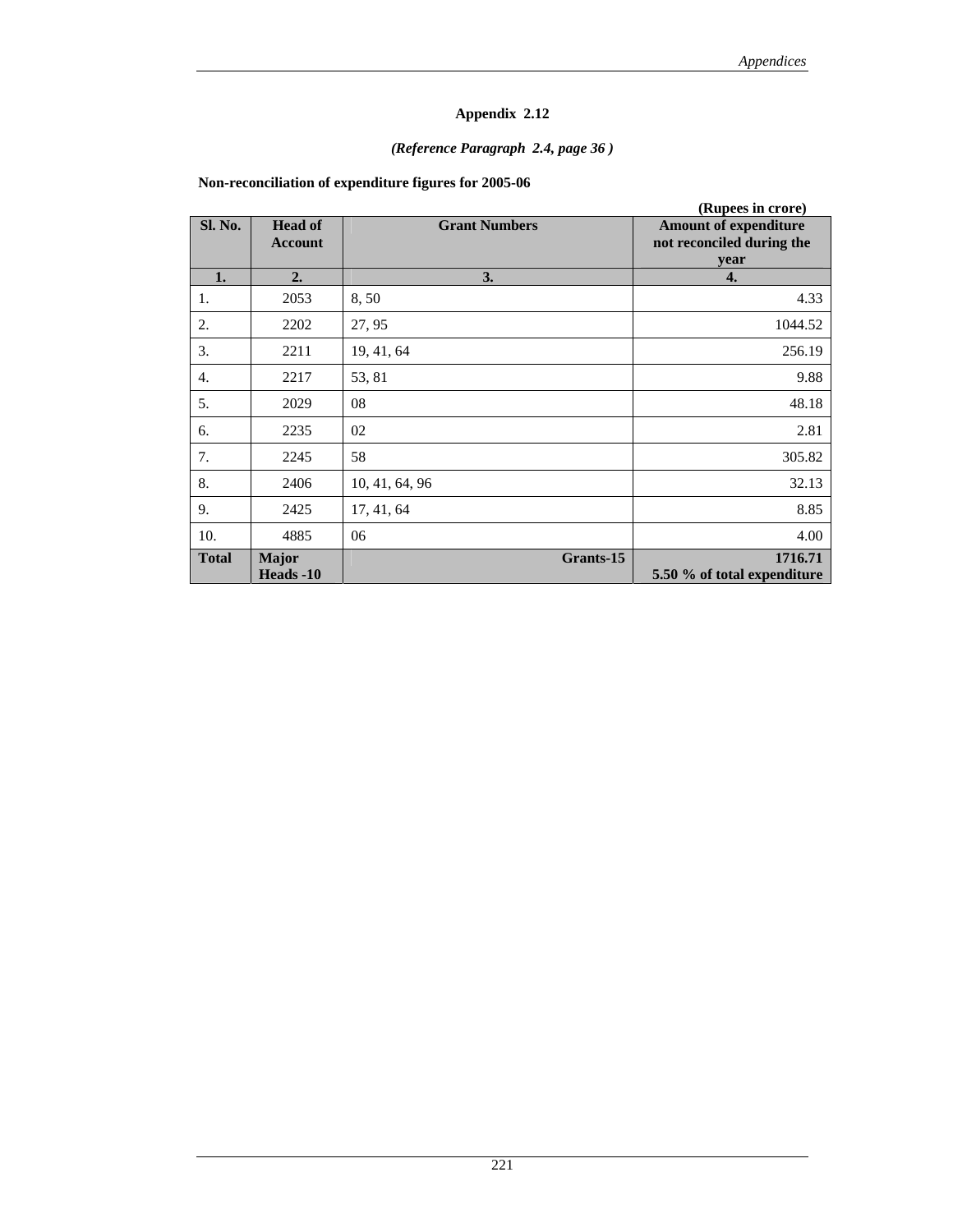#### *(Reference: paragraph 2. 5, page 36 )*

#### **Defective sanctions for re-appropriations/ surrenders**

|                |                        |                                                                                   |               | (Rupees in crore)                                                                                                         |
|----------------|------------------------|-----------------------------------------------------------------------------------|---------------|---------------------------------------------------------------------------------------------------------------------------|
| SI.<br>No.     | Number of<br>sanctions | Grant No.                                                                         | <b>Amount</b> | <b>Particulars of irregularities</b>                                                                                      |
| 1              | 25                     | 04,08,09,11,<br>13, 15, 18, 22,<br>26, 36, 41, 45,<br>51, 52, 57, 62,<br>64,80,82 | 248.35        | Sanctions were issued after close of financial year<br>2005-06                                                            |
| $\mathfrak{D}$ | 9                      | 05,06,15,20,<br>21,66,82,95                                                       | 34.59         | Delayed receipt of sanctions in Accountant General<br>$(A&E)$ office, i.e. after closing and finalization of<br>Accounts. |
| $\mathcal{E}$  | 1                      | 80                                                                                | 7.57          | Surrender without provisions in the concerned head<br>of budget                                                           |
| $\overline{4}$ | $\mathcal{F}$          | 72,70.                                                                            | 0.07          | Funds, to the Head "Office expenses" increased by<br>re-appropriation.                                                    |
| 5              | 1                      | $-I$ $P$                                                                          | 3.60          | Re-appropriation from one Grant to another Grant.                                                                         |
| 6              | 3                      | 41,64,3                                                                           | 1.49          | Surrender without the availability of savings.                                                                            |
| 7              | 3                      | 3,4,13                                                                            | 10.45         | Re-appropriation sanction are not in order.                                                                               |
| <b>Total</b>   | 47                     | 27                                                                                | 306.12        |                                                                                                                           |

222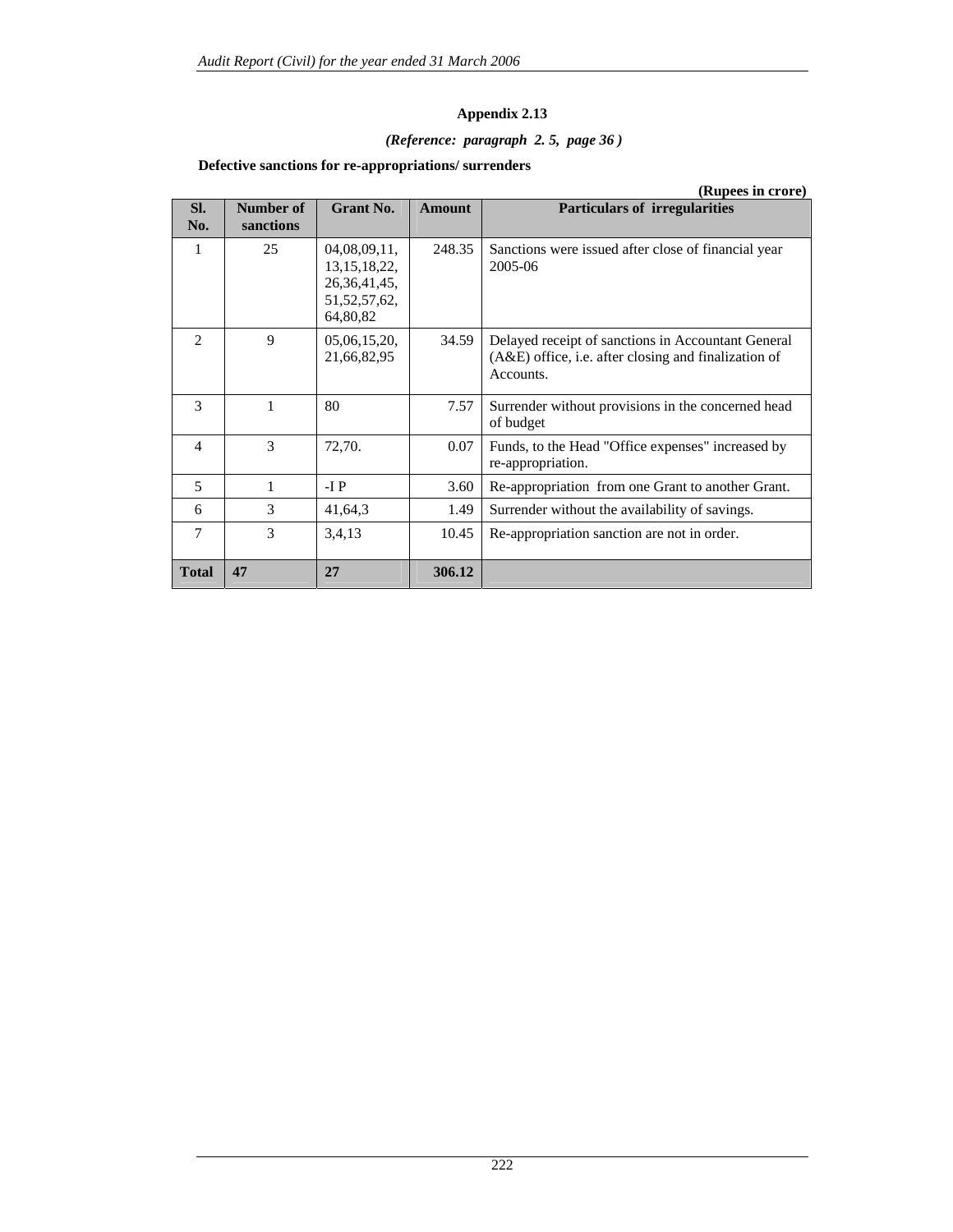#### *(Reference: Paragraph 2.6, page 36 )*

#### **Rush of Expenditure during March 2006**

|                         |                                                                                                                           | (Rupees in crore)                |                          |           |         |                                                                          |                                                   |                                                                                          |
|-------------------------|---------------------------------------------------------------------------------------------------------------------------|----------------------------------|--------------------------|-----------|---------|--------------------------------------------------------------------------|---------------------------------------------------|------------------------------------------------------------------------------------------|
| Sr.<br>No.              | No. and name of<br><b>Grant/Appropriation</b>                                                                             | <b>Total</b><br><b>Provision</b> | <b>Expenditure up to</b> |           |         | <b>Total</b><br><b>Expen-</b><br>diture<br>up to<br><b>March</b><br>2006 | <b>Expend</b><br>iture in<br><b>March</b><br>2006 | Percenta<br>ge of<br>expendi-<br>ture in<br><b>March</b> to<br>total<br>expendi-<br>ture |
|                         |                                                                                                                           |                                  | 6/2005                   | 9/2005    | 12/2005 |                                                                          |                                                   |                                                                                          |
| (1)                     | (2)                                                                                                                       | (3)                              | (4)                      | (5)       | (6)     | (7)                                                                      | (8)                                               | (9)                                                                                      |
| 1                       | 11- Commerce and<br>Industry                                                                                              | 164.27                           | 7.34                     | 19.27     | 29.45   | 150.85                                                                   | 113.00                                            | 74.9                                                                                     |
| $\sqrt{2}$              | 12- Energy                                                                                                                | 7221.60                          | 1100.73                  | 1219.37   | 2008.09 | 6892.91                                                                  | 3675.48                                           | 53.3                                                                                     |
| $\overline{\mathbf{3}}$ | 37- Tourism                                                                                                               | 33.11                            | 0.04                     | 1.17      | 2.87    | 30.80                                                                    | 26.74                                             | 86.8                                                                                     |
| $\overline{4}$          | 58- Expenditure on<br>relief on Account of<br>Natural Calamities and<br>Scarcity.                                         | 554.46                           | 21.10                    | 104.07    | 115.96  | 421.81                                                                   | 291.99                                            | 69.2                                                                                     |
| 5                       | 61- Externally Aided<br>Projects pertaining to<br>Public Health and<br>Family Welfare                                     | 58.37                            | 0.03                     | 0,03      | 8.03    | 23.03                                                                    | 15.00                                             | 65.1                                                                                     |
| 6                       | 69- Information<br>Technology                                                                                             | 35.01                            | $-Nil-$                  | 2.93      | 3.82    | 34.66                                                                    | 30.84                                             | 89                                                                                       |
| $\overline{7}$          | 71- Biodiversity and<br>Biotechnology                                                                                     | 4.88                             | -Nil-                    | -Nil-     | 0.56    | 1.51                                                                     | 0.95                                              | 62.9                                                                                     |
| 8                       | 87- Externally Aided<br>Projects pertaining to<br><b>Technical Education</b><br>and Training<br>Department                | 14.86                            | 0.11                     | 0.76      | 2.76    | 8.03                                                                     | 4.99                                              | 62.1                                                                                     |
| 9                       | 94- Expenditure<br>pertaining to Simhasth<br>Mela, 2004                                                                   | 9.00                             | 0.06                     | $(-)0.06$ | 4.42    | $\overline{8.96}$                                                        | 4.28                                              | 47.8                                                                                     |
| 10                      | 96- Expenditure<br>pertaining to Forest<br>Department under<br>recommendations of<br><b>Twelfth Finance</b><br>Commission | 27.60                            | -Nil-                    | -Nil-     | 2.16    | 21.78                                                                    | 12.92                                             | 59.3                                                                                     |

Note:- The expenditure shown in column (7) of grant no.11 and 96 includes amounts of Rs.0.65 crore and Rs.4.00 crore respectively aggregating to Rs.4.65 crore, which were credited to the Major Head 8443- Civil Deposit- 800- Other Deposit, on 31<sup>st</sup> March 2006.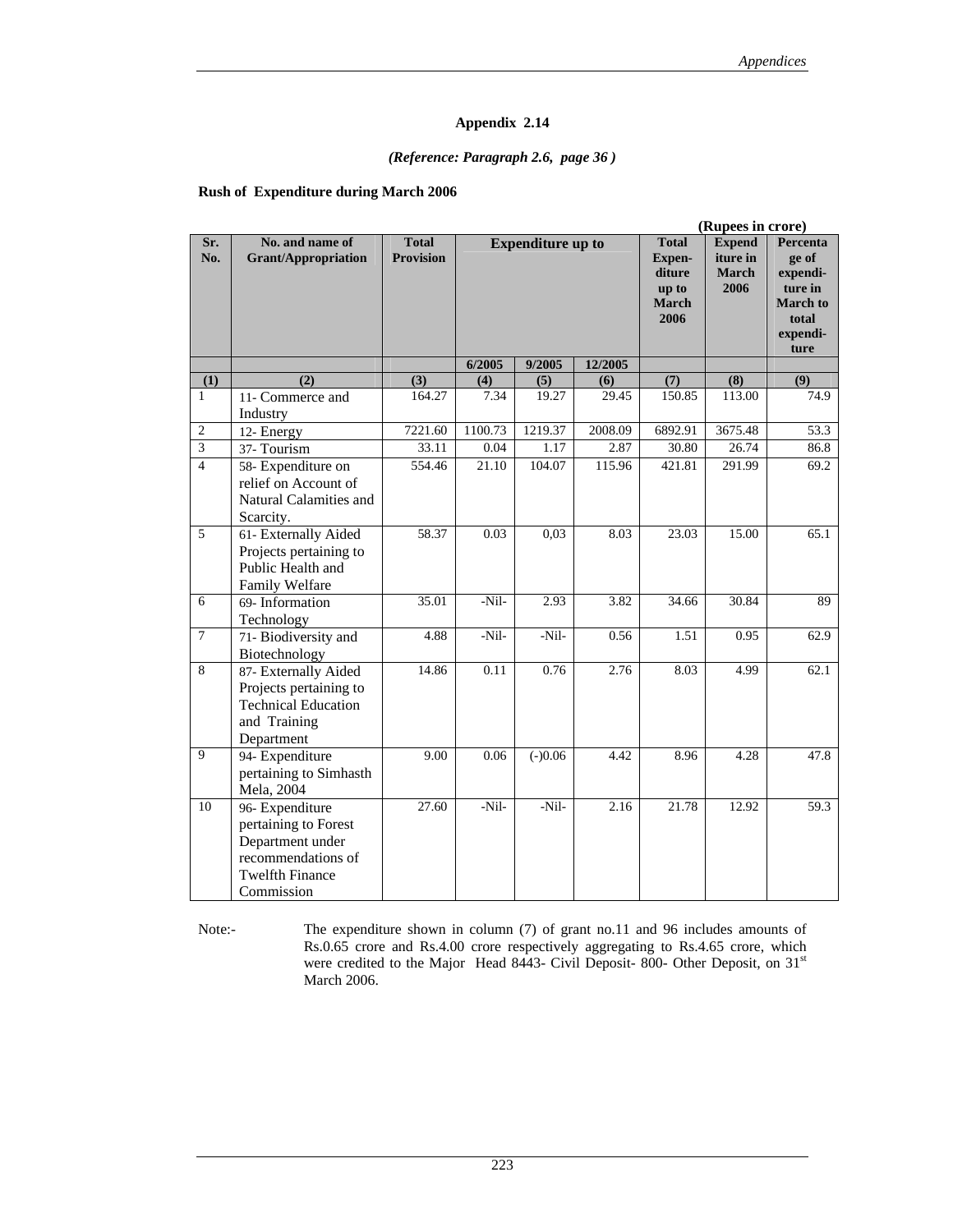#### *(Reference: Paragraph 2.7.2, page 37 )*

#### **Substantial savings under Schemes of selected grants**

|                |                                                                                             |                            |                          | (Rupees in crore)                                   |
|----------------|---------------------------------------------------------------------------------------------|----------------------------|--------------------------|-----------------------------------------------------|
| SI.            |                                                                                             | <b>Saving (Percentage)</b> |                          |                                                     |
| N <sub>0</sub> | Grant number and name of scheme                                                             | 2005-06                    | 2004-05                  | 2003-04                                             |
|                | 06-Finance                                                                                  |                            |                          |                                                     |
| 1.             | 2047-103-2696 Publicity                                                                     | 11.72(35.7)                | 9.79(32.5)               | 2.44(10.0)                                          |
| 2.             | 2070-797-6856 Recovery of Loans Sanctioned to                                               | 37.44(93.6)                |                          |                                                     |
|                | Government Servants through Banks                                                           |                            |                          |                                                     |
| 3.             | 2070-800-0101-224 Other Expenditure                                                         | 150.00 (100)               |                          | $-$                                                 |
| 4.             | 2071-01-102-9998 For successor state of Madhya                                              | 16.74(93.0)                | 24.35(93.6)              |                                                     |
|                | Pradesh                                                                                     |                            |                          |                                                     |
| 5.             | 2071-01-102-9999 For combined state of Madhya                                               | 31.12 (88.9)               | 95.68 (95.7)             | $- -$                                               |
|                | Pradesh                                                                                     |                            |                          |                                                     |
| 6.             | 2071-01-105-9998 For successor state of Madhya                                              | 10.09(20.0)                | 7.31                     | $\mathord{\hspace{1pt}\text{--}\hspace{1pt}}$       |
|                | Pradesh                                                                                     |                            | (15.3)                   |                                                     |
| 7.             | 2071-01-111-9999 For combined state of Madhya                                               | 2.90(54.3)                 | 3.32                     | $-$                                                 |
|                | Pradesh                                                                                     |                            | (62.2)                   |                                                     |
|                | 15-Financial Assistance to Three Tier Panchayati Raj Institutions under                     |                            |                          |                                                     |
|                | <b>Special component Plan for Scheduled Castes</b>                                          |                            |                          |                                                     |
| 8.             | 2202-01-789-101-0103-4398 Government Primary                                                | 6.71(43.1)                 | 3.51(25.0)               | 2.95(38.2)                                          |
|                | Schools                                                                                     |                            |                          |                                                     |
| 9.             | 2215-02-789-107-0703-5206 Rural Cleanliness                                                 | 8.87(67.0)                 | 7.37                     | 0.22                                                |
|                | Programme                                                                                   |                            | (59.9)                   | (14.7)                                              |
| 10.            | 2225-01-789-277-0103-2952 School Uniform to girls                                           | 3.88(82.7)                 | 0.52(11.6)               | 0.32                                                |
|                |                                                                                             |                            |                          | (7.1)                                               |
| 11.            | 2216-03-789-102-0103-8743 Pradhan Mantri                                                    | 2.20(100)                  | 1.05(47.8)               |                                                     |
|                | Gramodaya Yojana                                                                            |                            |                          |                                                     |
| 12.            | 2505-01-789-702-0703-6800 Food for Work Scheme                                              | 4.56(55.1)                 | 0.32                     | $-$                                                 |
|                |                                                                                             |                            | (10.7)                   |                                                     |
|                | 19-Public Health and Family Welfare                                                         |                            |                          |                                                     |
| 13.            | 2210-01-110-7892 Medical Guarantee Scheme                                                   | 6.11(34.2)                 | $\overline{a}$           |                                                     |
| 14.            | 2210-01-110-0101-1493 Improvement and                                                       | 2.65(23.2)                 | Excess                   | Excess                                              |
|                | Development of medical facilities in hospitals other                                        |                            |                          |                                                     |
|                | than district headquarter                                                                   |                            |                          |                                                     |
| 15.            | 2210-06-101-0701-4245 Malaria                                                               | 2.16(44.1)                 | 1.35(35.0)               | 2.41 (54.0)                                         |
| 16.            | 2210-06-101-0801-859 Leprosy Disease Control                                                | 10.73 (99.4)               | 1.39(13.5)               | 1.01                                                |
|                | Programme                                                                                   |                            |                          | (11.5)                                              |
| 17.            | 2210-06-800-0801-1801 Cost of Material and                                                  | 10.17(100)                 | 10.17(100)               | 9.73(100)                                           |
| 18.            | Equipments under TCA Programme                                                              |                            |                          |                                                     |
| 19.            | 2211-001-0801-1508 District level Staff<br>2211-003-0801-336 Training of Family Planning to | 3.82(21.3)<br>3.24(45.8)   | 2.93(16.1)<br>2.24(27.3) | Excess<br>1.48(24.3)                                |
|                | Auxiliary Nurse, Midwives and Health visitors                                               |                            |                          |                                                     |
| 20.            | 2211-101-0801-621 Additional Sub-Health Centres                                             | 16.38(20.8)                | Excess                   | 20.13                                               |
|                |                                                                                             |                            |                          | (35.3)                                              |
| 21.            | 2211-105-0801-4602 Sterilisation                                                            | 23.62 (98.4)               | 3.08(19.3)               | 1.29(12.3)                                          |
| 22.            | 2211-800-0801-2498 Supply of Conventional                                                   | 10.00(100)                 | 10.00(100)               | 7.00(100)                                           |
|                | Contraceptives                                                                              |                            |                          |                                                     |
| 23.            | 2211-800-0801-6106 Universal Immunisation                                                   | 15.00 (100)                | 15.00 (100)              | 10.00(100)                                          |
| 24.            | 3606-237-0101-2498 Supply of Conventional                                                   | 10.00(100)                 | 10.00(100)               |                                                     |
|                | Contraceptives                                                                              |                            |                          |                                                     |
| 25.            | 3606-237-0101-4245 Malaria                                                                  | 10.00 (100)                | 10.00 (100)              | $- -$                                               |
| 26.            | 3606-237-0101-6106-Universal Immunisation                                                   | 15.00 (100)                | 15.00 (100)              | $\hspace{0.05cm} -\hspace{0.05cm} -\hspace{0.05cm}$ |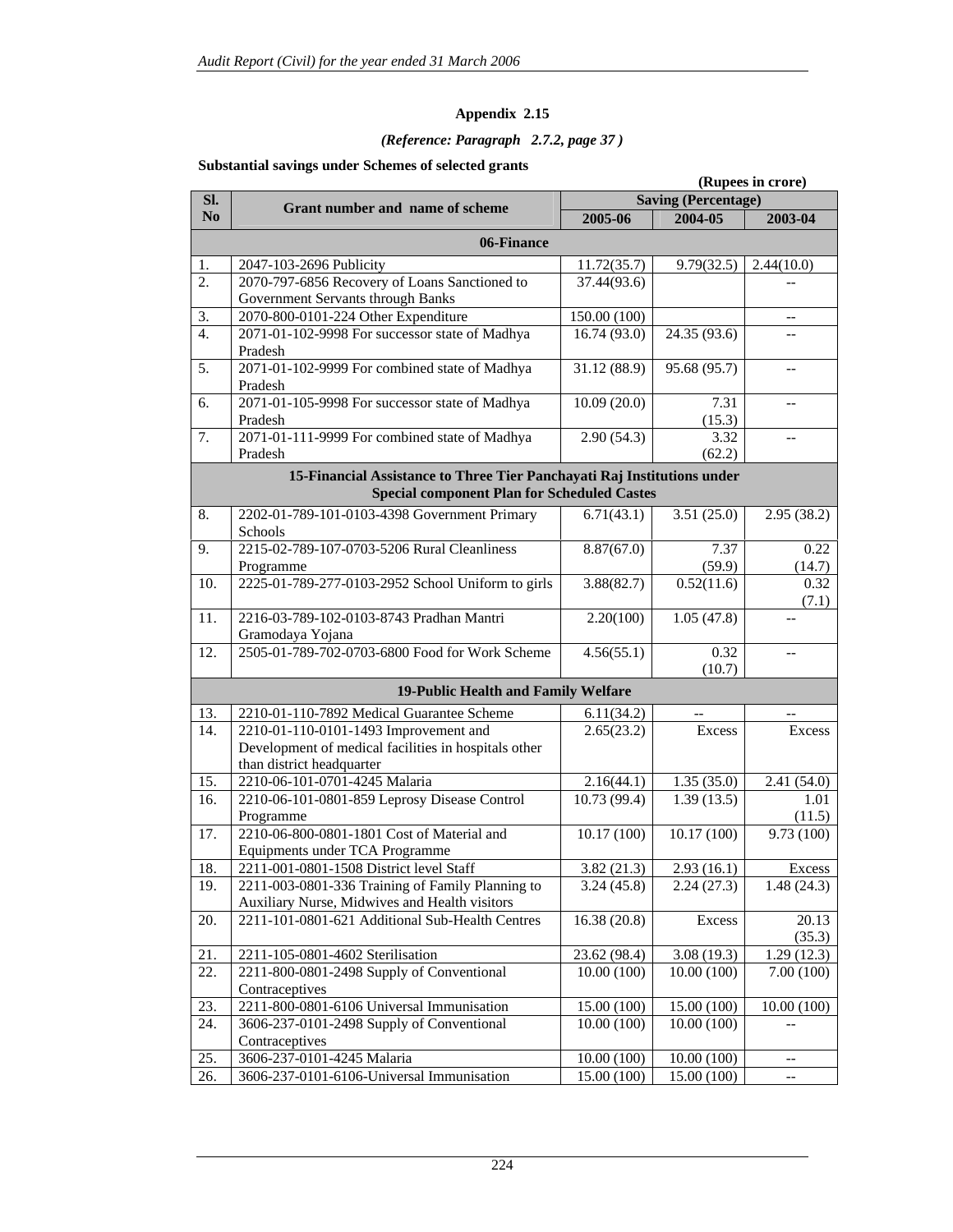|     | 24-Public Works-Roads and Bridges                                                                                          |               |                |                         |
|-----|----------------------------------------------------------------------------------------------------------------------------|---------------|----------------|-------------------------|
| 27. | 5054-03-101-0101-4149 Construction of Major<br><b>Bridges</b>                                                              | 8.62(86.2)    | <b>Excess</b>  |                         |
| 28. | 5054-03-337-0101-4090 Special Repairs                                                                                      | 10.30(100)    | 1.89(62.9)     |                         |
| 39. | 5054-04-337-0101-4090 Special Repairs                                                                                      | 23.09 (100)   | 0.84(16.8)     |                         |
| 30. | 5054-04-800-0101-2457 Minimum Needs<br>Programme (Including Rural Roads)                                                   | 6.01(60.1)    | Excess         | 1.25<br>(26.0)          |
| 31. | 5054-04-800-0101-7087 Upgradation,<br><b>Bituminisation and Renovation</b>                                                 | 25.00(100)    | 25.72(25.7)    | 62.02(47.7)             |
| 32  | 5054-80-800-0101-6841-Construction of Roads<br>through Madhya Pradesh Road Development<br>Corporation                      | 6.00<br>(100) |                |                         |
|     | <b>27-School Education (Primary Education)</b>                                                                             |               |                |                         |
| 33. | 4202-01-201-0101-7901 Pradhan Mantri Gramodaya<br>Yojana - Mid Day Meal                                                    | 6.38(63.4)    | 3.69(36.7)     | $\overline{5.76}$ (100) |
|     | 29-Law and Legislative Affairs                                                                                             |               |                |                         |
| 34. | 2014-114-3572 Mofussil Establishment and Village<br>Court                                                                  | 5.96(33.3)    | 6.31(35.1)     |                         |
| 35. | 2015-102-2409 Election Officer                                                                                             | 2.07(37.9)    | 8.83(75.4)     | 3.24(47.1)              |
| 36. | 2015-103-3307 Preparation and Printing of<br><b>Electoral Rolls</b>                                                        | 7.04(64.2)    | 5.79(61.4)     | 7.54(51.5)              |
| 37. | 2015-105-4311 Charges for conduct of elections to<br>Parliament                                                            | 20.12(95.8)   | 32.96(74.4)    | 3.80(76.5)              |
| 38. | 2015-106-4006 Charges for conduct of elections to<br>State Legislature                                                     | 2.53(68.9)    | 4.21(66.0)     | 19.78 (50.9)            |
| 39. | 2015-108-9503 Issue of Photo Identify Cards to<br>voters                                                                   | 8.69(80.8)    | 8.32 (73.6)    | 12.32(77.0)             |
|     | 75-NABARD Aided Projects pertaining to Water Resources Department                                                          |               |                |                         |
| 40. | 4701-03-243-0101-7076 Machak Canal Extension                                                                               | 7.72(64.3)    | 4.82(60.2)     | 5.80(62.4)              |
| 41. | 4701-03-252-0101-2897 Dam and Appurtenant<br>work                                                                          | 8.16(60.9)    | 0.68<br>(13.6) |                         |
| 42. | 4701-03-800-0101-2304 Direction and<br>Administration                                                                      | 2.45(100)     | 2.50(100)      |                         |
| 43. | 4702-101-0101-2304 Direction and Administration                                                                            | 9.14(100)     | 9.30(100)      |                         |
|     | 93-Expenditure pertaining to Accelerated Energy Development                                                                |               |                |                         |
| 44. | 2801-02-800-0101-8729 Assistance to MP State<br><b>Electricity Board under Accelerated Energy</b><br>Development Programme | 62.39(73.5)   | 69.1(93.3)     | 28.98 (55.2)            |
| 45. | 6801-800-0101-8729 Assistance to MP State<br><b>Electricity Board under Accelerated Energy</b><br>Development Programme    | 62.39(73.5)   | 69.1(93.3)     | 28.98 (55.2)            |
|     | <b>Total-</b>                                                                                                              | 709.17        | 488.44         | 238.45                  |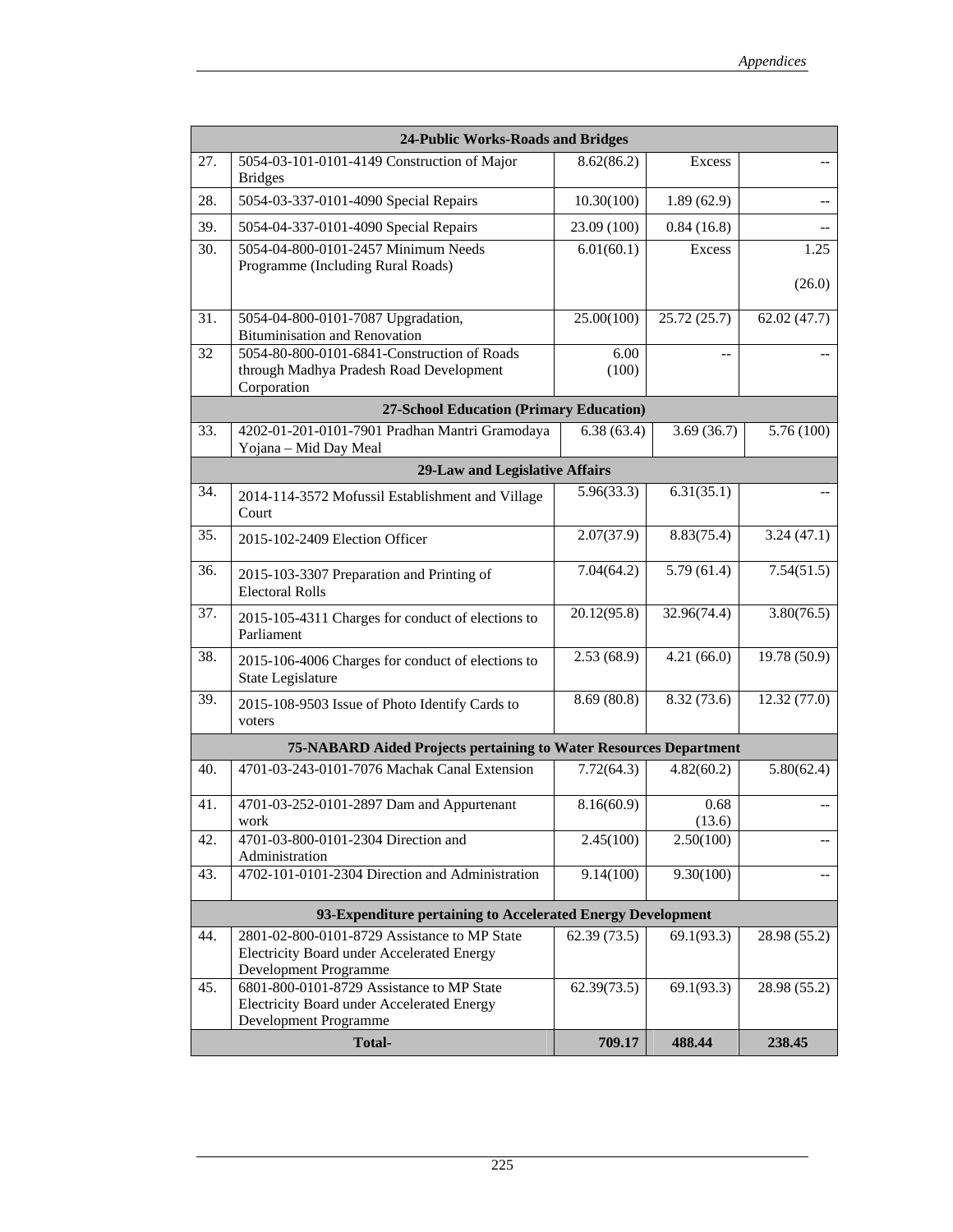#### *(Reference: Paragraph 2.7.2, page 37 )*

#### **Substantial excesses under Schemes of selected grants**

|                  |                                                                         |              |                            | (Rupees in crore)       |
|------------------|-------------------------------------------------------------------------|--------------|----------------------------|-------------------------|
| SI.              | <b>Grant Number and name of scheme</b>                                  |              | <b>Excess (Percentage)</b> |                         |
| No.              |                                                                         | 2005-06      | 2004-05                    | 2003-04                 |
|                  | 06-Finance                                                              |              |                            |                         |
| 1.               | 2071-01-101-9998 For successor state of Madhya                          | 15.08(10.4)  | 5.31(4.0)                  |                         |
| 2.               | Pradesh<br>2071-01-101-9999 For combined state of Madhya                | 107.23(13.9) | 39.95 (5.8)                |                         |
|                  | Pradesh                                                                 |              |                            |                         |
| 3.               | 2071-01-105-9999 For combined state of Madhya<br>Pradesh                | 13.65(13.5)  | 7.46(8.8)                  |                         |
| $\overline{4}$ . | 2071-01-115-9999 For combined state of Madhya                           | 3.78(6.2)    | 0.73(1.3)                  |                         |
|                  | Pradesh                                                                 |              |                            |                         |
|                  | 15-Financial Assistance to Three Tier Panchayati Raj Institutions under |              |                            |                         |
|                  | <b>Special Component Plan for Scheduled Castes</b>                      |              |                            |                         |
| 5.               | 2515-789-101-1303-6907 For Minimum Basic                                | 1.57(6.4)    | $\sim$                     |                         |
|                  | Need to Gram Panchayats                                                 |              |                            |                         |
| 6.               | 2225-01-789-277-0103-8805 Scholarships to girls                         | 1.40(13.1)   | Saving                     | Saving                  |
|                  | and boys on Primary level                                               |              |                            |                         |
| 7.               | 2501-01-789-101-0103-7118 National Parallel                             | 7.78(74.1)   | $-$                        |                         |
|                  | Development Scheme                                                      |              |                            |                         |
|                  | 19-Public Health and Family Welfare                                     |              |                            |                         |
| 8.               | 2210-01-001-2283 Direction and administration                           | 2.63(23.5)   | $\overline{a}$             |                         |
| 9.               | 2210-01-110-1473 District hospital                                      | 37.71 (39.1) | 1.64(2.0)                  | 6.94(16.0)              |
| 10.              | 2210-01-110-748 Dispensaries                                            | 11.70(166.4) | Saving                     | 1.27(6.6)               |
| 11.              | 2210-03-103-0101-2777 Primary Health Centres                            | 26.86(35.1)  | 2.06(2.2)                  | 12.22 (14.9)            |
| 12.              | 2210-06-101-859 Leprosy Disease Control                                 | 9.95 (122.8) | $0.28(3.9)$ --             | 1.81(26.7)              |
|                  | Programme                                                               |              |                            |                         |
|                  | 24-Public Works-Roads and Bridges                                       |              |                            |                         |
| 13.              | 5054-03-337-0101-4336 Construction of Roads in                          | 5.18(20.7)   | 41.69                      | 0.49(3.0)               |
|                  | States - State Highways                                                 |              | (416.9)                    |                         |
| 14.              | 5054-03-337-0101-948 Central Road Fund                                  | 11.37 (21.9) | Saving                     |                         |
| 15.              | 5054-04-800-0101-7088 Survey Work                                       | 2.21(147.3)  | Saving                     | Saving                  |
| 16.              | 5054-04-800-0701-1924 Construction of Roads and                         | 1.77(708.0)  | 0.19(13.3)                 | $\overline{1.68(33.6)}$ |
|                  | <b>Bridges in Dacoity Affected Areas</b>                                |              |                            |                         |
| 17.              | 5054-05-337-0701-6331 Construction of Roads of                          | 7.04(87.5)   | Saving                     |                         |
|                  | Inter State Economic Importance                                         |              |                            |                         |
|                  | <b>Total-</b>                                                           | 266.91       | 99.31                      | 24.41                   |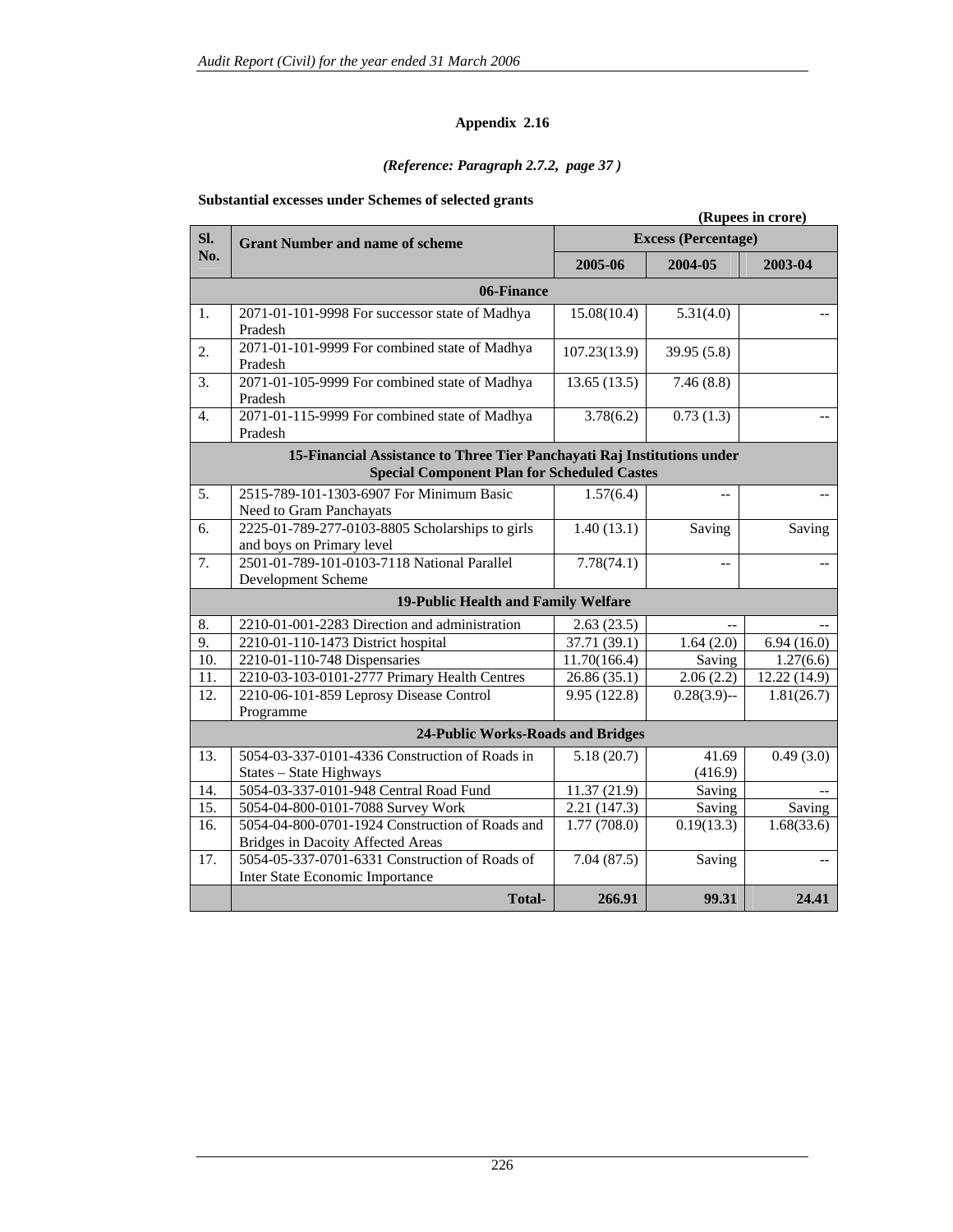#### *(Reference: Paragraph 2.7.3, page 38 )*

**(A) Cases where supplementary provision under schemes proved unnecessary in respect of selected grants.** 

|         |                                                                                                                         | (Rupees in crore)           |  |  |
|---------|-------------------------------------------------------------------------------------------------------------------------|-----------------------------|--|--|
| Sr. No. | <b>Description of grant and scheme</b>                                                                                  | <b>Amount of unutilized</b> |  |  |
|         |                                                                                                                         | supplementary provision     |  |  |
| (1)     | (2)                                                                                                                     | (3)                         |  |  |
|         | 15- Financial Assistance to Three Tier Panchayati Raj Institutions<br>under Special Component Plan for Scheduled Castes |                             |  |  |
| 1.      | 2505-01-789-702-0703-6800 Food for Work Scheme                                                                          | 4.05                        |  |  |
|         | 19- Public Health and Family Welfare                                                                                    |                             |  |  |
| 2.      | 2210-02-104-8743 Pradhan Mantri Gramodaya Yojana                                                                        | 0.95                        |  |  |
| 3.      | 2210-05-105-2502 Training of Staff Nurses                                                                               | 0.03                        |  |  |
| 4.      | 2210-06-101-8150 Multipurpose workers scheme                                                                            | 0.52                        |  |  |
| 5.      | 2211-001-0801-1508 District level Staff                                                                                 | 0.41                        |  |  |
|         | 24-Public Works-Roads and Bridges                                                                                       |                             |  |  |
| 6.      | 5054-80-800-0101-6841 Construction of Roads through Madhya<br>Pradesh Road Development Corporation                      | 6.00                        |  |  |
|         | 29-Law and Legislative Affairs                                                                                          |                             |  |  |
| 7.      | 2014-105-4497 General Establishment                                                                                     | 2.50                        |  |  |
|         | 75-NABARD Aided Projects pertaining to Water Resources Department                                                       |                             |  |  |
| 8.      | 4702-101-0101-9469 Under Loan Assistance from NABARD                                                                    | 0.40                        |  |  |
|         | <b>Total-</b>                                                                                                           | 14.86                       |  |  |

#### **(B) Cases where supplementary provision proved excessive under schemes of selected grants.**

|                  |                                           |          |         |                | (Rupees in crore) |
|------------------|-------------------------------------------|----------|---------|----------------|-------------------|
| Sr.              | <b>Description of Grants and Schemes.</b> | Original | Supple- | <b>Expendi</b> | Saving $(-)$      |
| No.              |                                           |          | mentary | -ture          |                   |
|                  | 19-Public Health and Family Welfare       |          |         |                |                   |
| 1.               | 2210-01-110-7892 Medical Guarantee        |          | 17.84   | 11.73          | 6.11              |
|                  | Scheme                                    |          |         |                |                   |
| $\overline{2}$ . | 2210-01-110-0101-1491 Strengthening and   | 4.80     | 2.33    | 6.06           | 1.07              |
|                  | improvement of Blood Banks Medical and    |          |         |                |                   |
|                  | <b>Health Services at District</b>        |          |         |                |                   |
| 3.               | 2210-03-103-2779 Primary Health Centre    | --       | 19.42   | 16.34          | 3.08              |
| $\overline{4}$ . | 2210-03-103-8743 Pradhan Mantri           |          | 2.50    | 0.87           | 1.63              |
|                  | Gramodaya Yojana                          |          |         |                |                   |
| 5.               | 2210-03-103-0101-5998 Community Health    | 3.37     | 1.90    | 3.57           | 1.70              |
|                  | Centres                                   |          |         |                |                   |
| 6.               | 2210-06-003-8796 Training Programme       | --       | 1.60    | 0.37           | 1.23              |
|                  | 27-School Education (Primary Education)   |          |         |                |                   |
| 7.               | 4202-01-201-0801-6865 Construction of     | 2.00     | 1.82    | 3.00           | 0.82              |
|                  | New DIET Building                         |          |         |                |                   |
|                  | <b>Total</b>                              | 10.17    | 47.41   | 41.94          | 15.64             |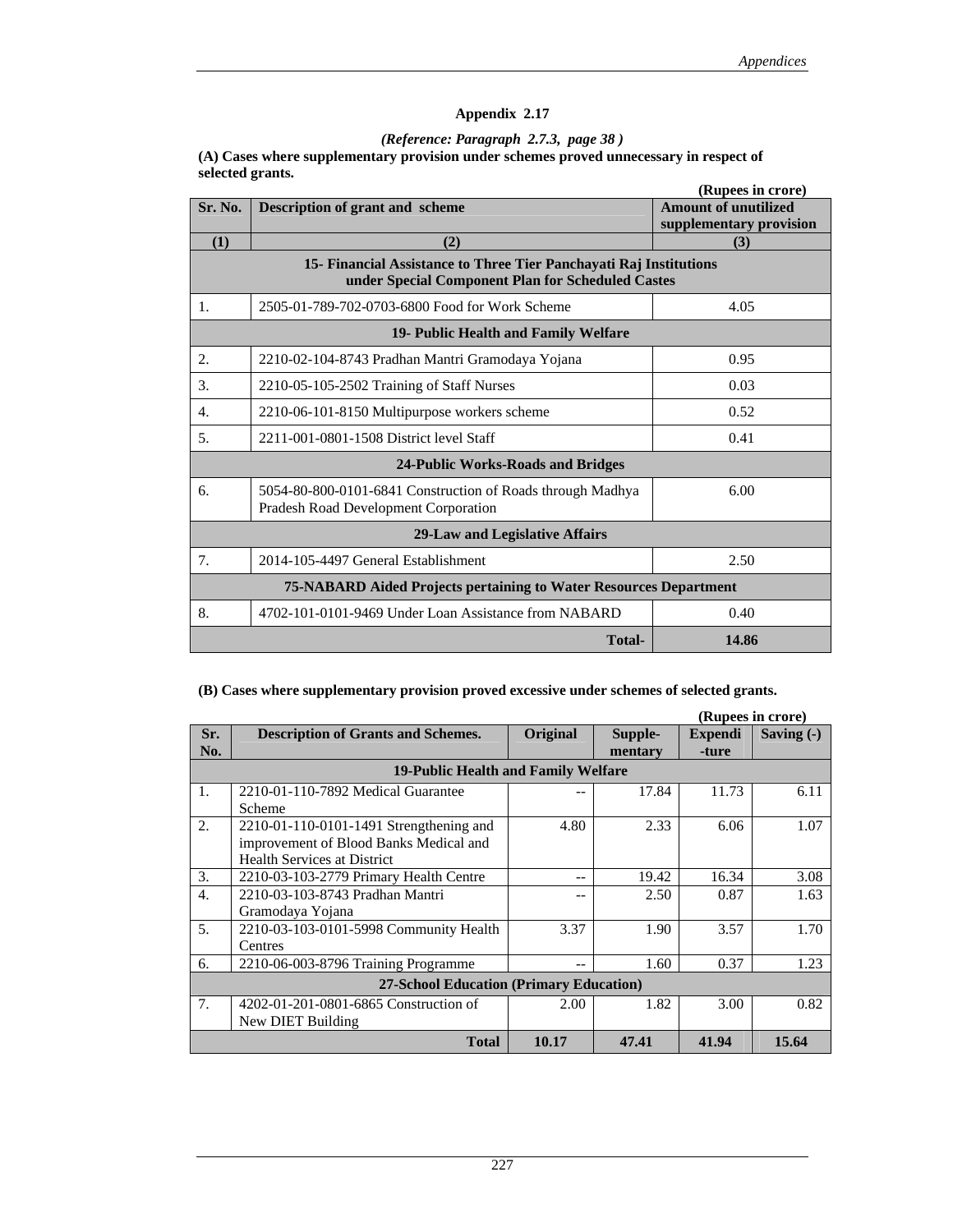|         |                                                      |           |                      |                    | (Rupees in crore) |
|---------|------------------------------------------------------|-----------|----------------------|--------------------|-------------------|
| Sr. No. | <b>Description of Grants and</b><br>Schemes.         | Original  | <b>Supplementary</b> | <b>Expenditure</b> | Excess $(+)$      |
|         |                                                      | 6-Finance |                      |                    |                   |
| 1.      | 2052-091-5338 State Finance<br>Commission            |           | 0.01                 | 0.49               | 0.48              |
|         | 19-Public Health and Family Welfare                  |           |                      |                    |                   |
| 2.      | 2210-01-001-2283 Direction<br>and administration     | 11.00     | 0.20                 | 13.83              | 2.63              |
| 3.      | 2210-01-110-1473 District<br>hospital                | 95.16     | 1.42                 | 134.29             | 37.71             |
| 4.      | 2210-01-110-748 Dispensaries                         | 6.91      | 0.12                 | 18.73              | 11.70             |
| 5.      | 2210-06-101-859 Leprosy<br>Disease Control Programme | 7.97      | 0.13                 | 18.05              | 9.95              |
|         | Total-                                               | 121.04    | 1.88                 | 185.39             | 62.47             |

#### **(C) Cases where supplementary provision proved inadequate under schemes of selected grants.**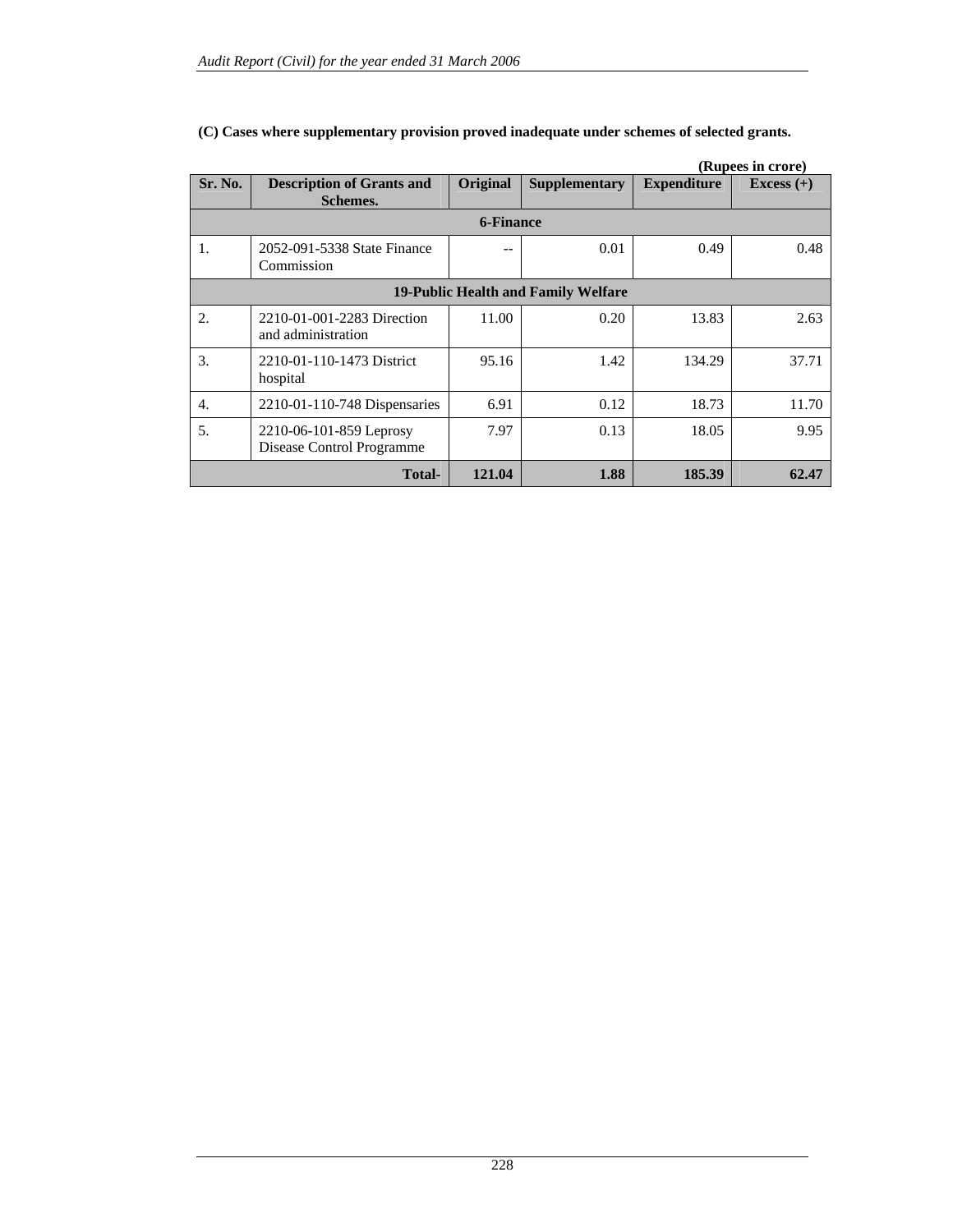#### **Appendix 3.1**  *(Reference: paragraph 3.1.4 page 43 )*  **Sampling Plan (Design and Estimation Procedure)**

#### **Sampling Methodology**

A stratified multi-stage design was adopted for the survey. The first stage units (FSU) were the villages in the rural sector and Urban Frame Survey (UFS) blocks in the urban sector.

Within each district of a State/Union Territory, two basic strata were formed. (i) rural stratum comprising of all rural areas of the district and (ii) urban stratum comprising of all the urban areas of the district. However, if there were one or more towns with population 10 lakh or more as per population census 2001 in a district, each were considered as another basic stratum.

Selection of Primary Sampling Units

Rural Units: The villages for each district were selected through Probability Proportion to Size With Replacement (PPS) from the sampling frames.

Urban Units: The list of blocks for each district was then selected through Simple Random Sampling Without Replacement (SRSWOR) from the sampling frames.

Sampling Design: Rural Sampling

Selection of hamlet groups

The first task was to ascertain the exact boundaries of the PSU, by discussing the layout of the village with the key informants of the village. After identifying the boundaries and layout of the village, if the population of the village was found be more than 600, it was divided into suitable number of "hamlet groups". The number of hamlet groups formed, based on the population of the village, was as follows:

| <b>Village population</b> | Number of hamlet groups formed |
|---------------------------|--------------------------------|
| Less than 600             |                                |
| 600-1199                  |                                |
| 1200-1799                 |                                |
| 1800-2399                 | 6 and so on                    |

The hamlet groups thus formed had more or less an equal population size (i.e., the population across hamlets stays more or less same)

Sampling Design: Urban Sampling

Selection of sub-blocks

The first task was to ascertain the exact boundaries of the UFS Block as per the NSS Maps. After identifying the boundaries and layout of the block, if the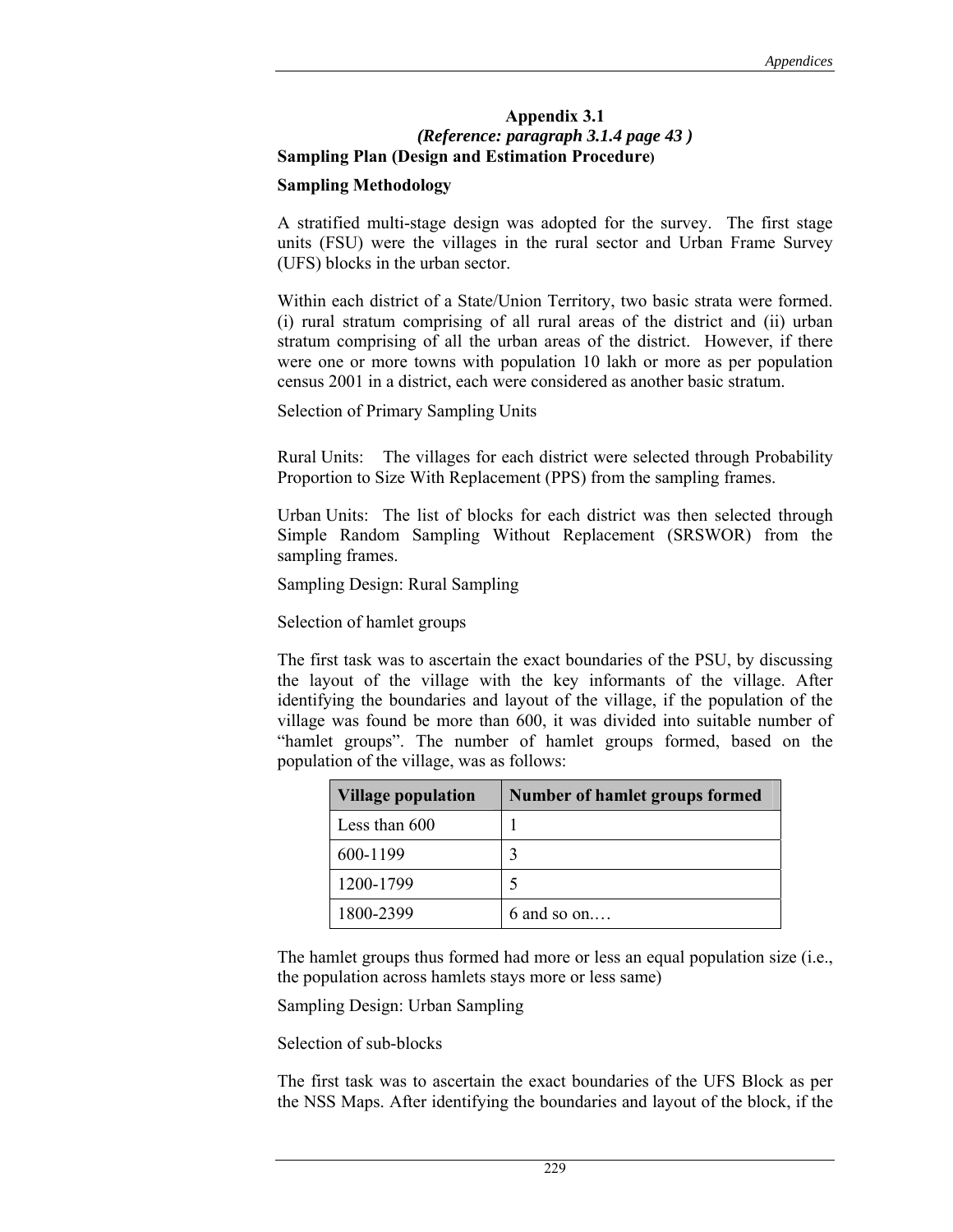population of the block was found be more than 600, it was divided into suitable number of "hamlet groups". Else, the entire block was listed. The number of sub-blocks framed, based on the population of the village, was as follows:

| <b>PSU</b> population | Number of hamlet groups formed |
|-----------------------|--------------------------------|
| Less than 600         |                                |
| 600-1199              | 3                              |
| 1200-1799             |                                |
| 1800-2399             | $6$ and so on                  |

The sub-blocks thus, formed had more or less equal the population. Preference was given to sub-blocks having slum areas. If there were more than one slum sub-blocks, then the second sub-block was selected on a random basis. In a case where there was some slum clusters in the selected UFS (which incidentally was not a slum UFS), a minimum of 50 per cent of the household interviews were conducted in these clusters (subject to the availability of eligible households).

Sampling Design: Sampling of Schools

The government schools (with primary/upper primary sections) in the selected UFS blocks/villages were identified. However, if there were no sufficient number in such areas, then the schools that were accessed by the children living in the selected UFS blocks/villages were selected through random sampling.

Estimation Procedure (Rural)

Notation:

i= subscript for i-th PSU [Village (Panchayat Ward)/Block]

j= subscript for j-th USU [Household]

Z= Population of Rural areas in district

H= Total number of listed households in the village/block

h= Number of eligible households in the village/block

z= Size of the sampled village used for selection

n= Number of sampled villages in a district

 $B^*$ = Number of hamlet groups formed in a village;  $B^*$ = 1 if the number of hamlet groups formed is 1 and  $B^* = B/2$  if the number of hamlet groups is greater than 1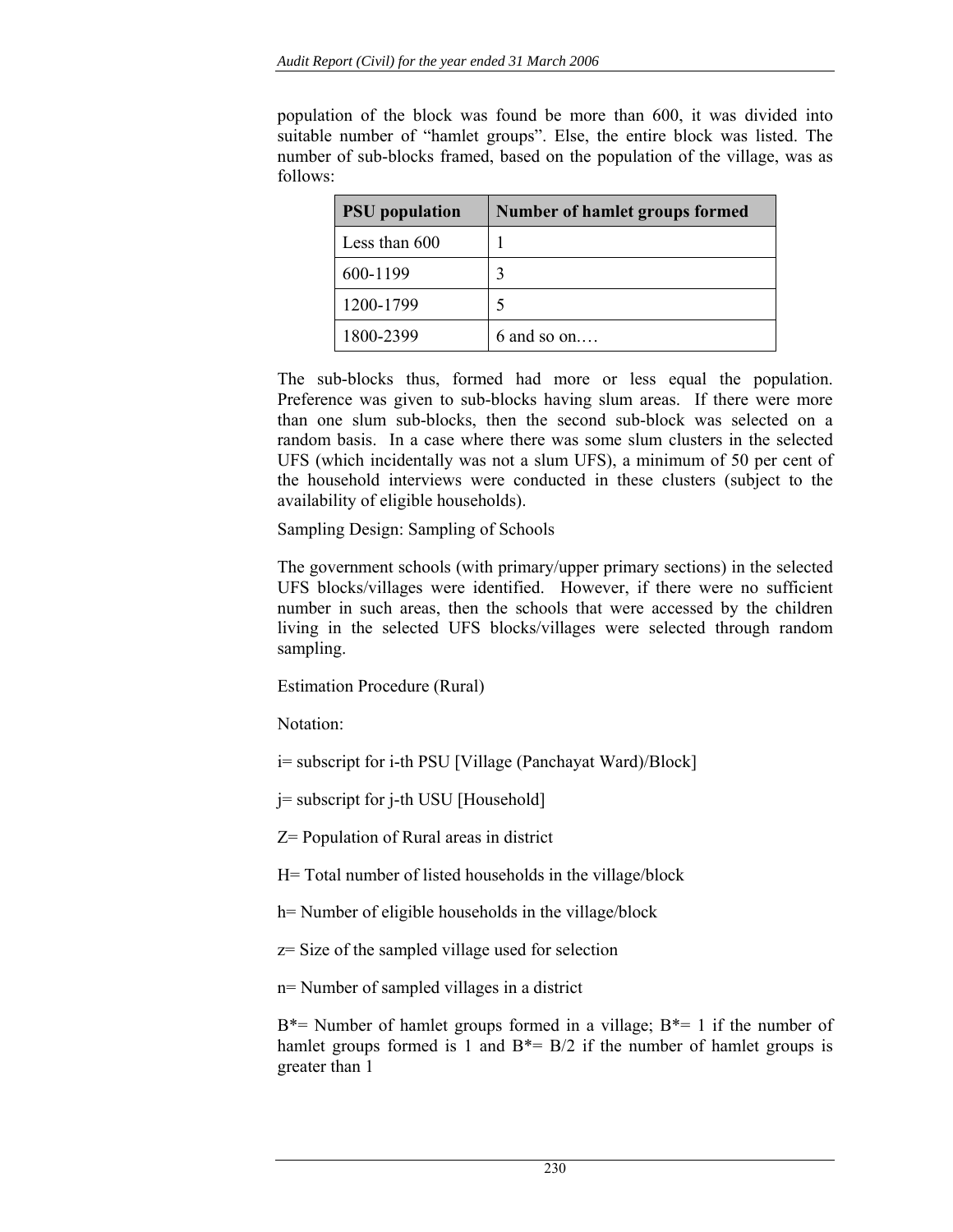$\wedge$ 

 $Y =$  Estimate of population total Y for the characteristics y Formula for Estimation of aggregates at Stratum Level for Rural

$$
Y = Z \quad 1 \quad \sum_{r=1}^{n} \qquad H_j B_{*i} \sum_{j=1}^{h} y_{ij}
$$
  
n  $z_i$   $h_{jz}$ 

Estimation Procedure – Urban

Notation:

i= subscript fort i-th PSU [Village (Panchayat Ward)/Block]

j= subscript for j-th USU [Household]

N = Number of NSSO blocks in district

n= Number of sampled blocks in district

H= Total number of listed households in the village/block

h= Number of eligible households in the village/block

 $B^*$ = Number of sub blocks formed;  $B^*$ = 1 if the number of sub blocks formed is 1 and  $B^* = B/2$  if the number of sub blocks formed is greater than 1

Y= Estimate of population total Y for the characteristics y

Formula for Estimation of aggregates at Stratum Level for Rural

$$
\stackrel{\wedge}{Y} = N \sum_{\substack{\longrightarrow \\ n}}^{n} \qquad \qquad H_j \ B_{*_i} \ y_{ij} \ \sum_{\substack{\longrightarrow \\ h_j}}^{h}
$$

The overall estimate for the State obtained by summing the stratum estimates over all the strata.

#### Estimates of Error

The estimated variance of the above estimates would be

$$
Var(Y) = \sum_{S} \widehat{Var(Y_s)} = \sum_{S} \sum_{1} Var(Y_{si})
$$

Relative Standard Error  $\begin{matrix} \wedge \hspace{1.5cm} \wedge \hspace{1.5cm} \wedge \hspace{1.5cm} \wedge \hspace{1.5cm} \wedge \hspace{1.5cm} \wedge \hspace{1.5cm} \wedge \hspace{1.5cm} \wedge \hspace{1.5cm} \wedge \hspace{1.5cm} \wedge \hspace{1.5cm} \wedge \hspace{1.5cm} \wedge \hspace{1.5cm} \wedge \hspace{1.5cm} \wedge \hspace{1.5cm} \wedge \hspace{1.5cm} \wedge \hspace{1.5cm} \wedge \hspace{1.5cm} \wedge \hspace{1.5cm$ 

$$
RSE (Y) = \sqrt{Var (Y)/Y \times 100}
$$

Separate variances would be calculated for strata with PPSWR selection for first stage and SRSWOR**.**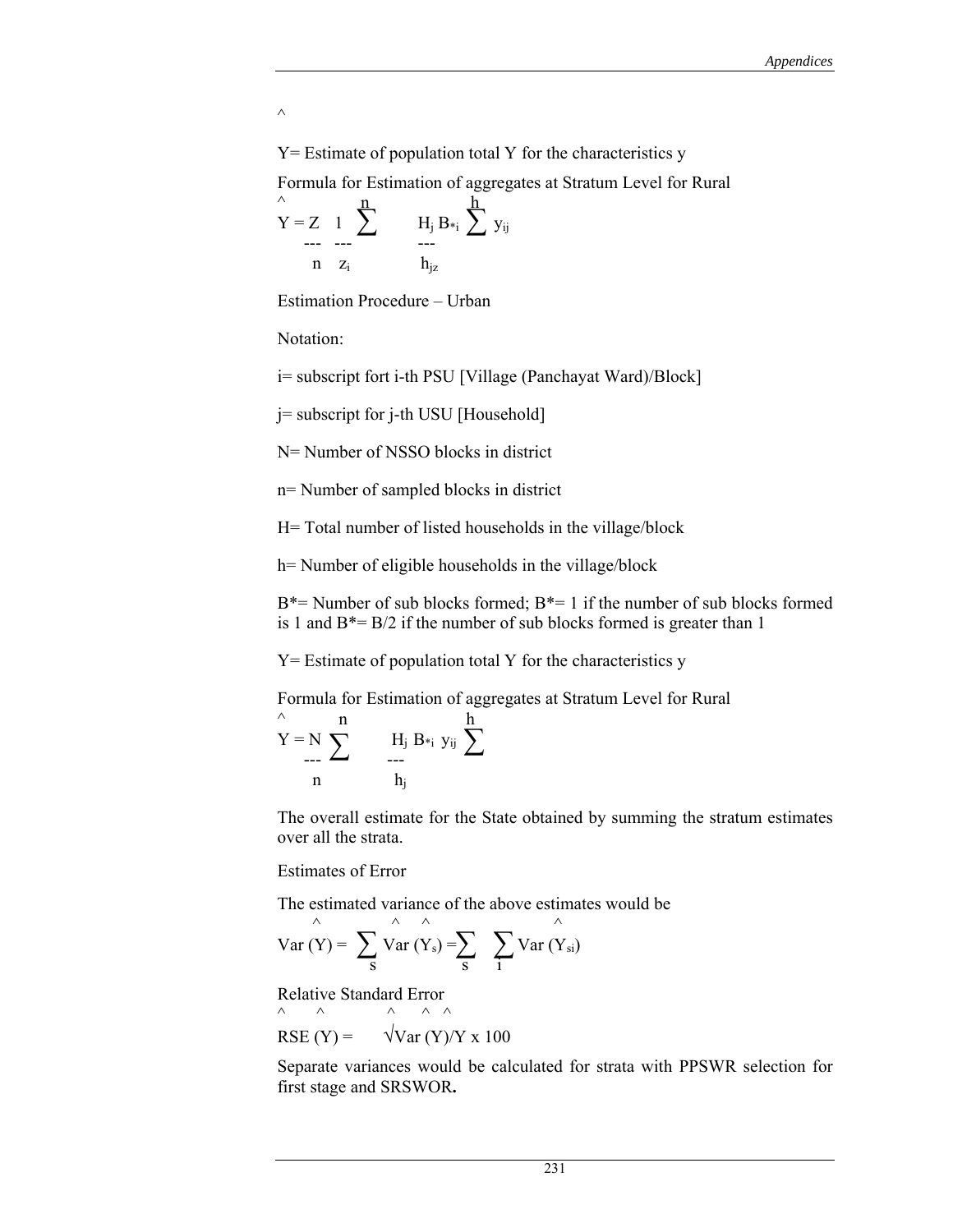# **Appendix 3.2**  *(Reference: paragraph 3.1.4, page 43 )*

# **Summary of findings of SRI**

# **(i) School Survey**

- Among the schools covered, 67.5 percent were PS, 26.5 percent were UPS, 3.7 percent were high school with upper primary schools (HS). Education guarantee schools constituted about 2.2 percent. Out of schools covered in the state, 97.7 percent of PS, 95.4 percent of UPS and 100 percent of the HS were aided.
- Of all schools covered 17.5 percent of PS, 23.4 percent of UPS and 21.4 percent of HS were exclusively for boys, 19.2 percent of PS, 23.1 percent of UPS and 26.2 percent of HS were exclusively for girls and 63.1 percent of PS, 52.8 percent of UPS and 52.4 percent of HS were co-educational.

# **Grants and schemes under SSA**

- Provisions have been made for various grants under SSA to schools and teachers for procurement as well as replacement of teaching equipment, preparation of teaching learning material, assisting schools upgraded from EGS to PS to buy equipment and also in order to integrate disabled children with the mainstream education. It was found that about 94.7 percent of PS, 95.5 percent of UPS and 92.7 percent of HS had availed of the school grant.
- Almost 94.2 percent of PS, 95.5 percent of UPS and 95.1 percent of HS had received the teachers grant and about 4.4 percent of PS, 9.3 percent of UPS and 9.8 percent of HS had availed of the grant under provisions for disabled children.
- Among these schools covered under the study, reportedly about 94.4 percent PS, 96 percent of UPS and 97.6 percent of HS had received grants under SSA. Among these 98.4 percent of PS, 99.3 percent of UPS and 95.5 percent of HS in urban areas and 91.7 percent of PS. 93.3 percent of UPS and 100 percent of HS in rural areas reported receiving grants/aid under SSA.

## **School Committee**

• Community involvement is one of the important aspect with respect to monitoring of school activities and participatory development of the schools. It was found that about 61.2 percent of PS, 25.1 percent of UPS and 3.6 percent of HS had education committee formed in the locality. Reportedly, in about 88.5 percent of schools the community members have also been trained under SSA.

## **Joint Bank Accounts**

In about 60.7 percent of PS, 24.7 percent of UPS and 3.5 percent of HS, the committees had also started joint bank accounts with the headmasters of the schools. This was to bring accountability to the expenditures incurred for the development of the school.

## **Mid-day Meal**

- Mid-day meal is reportedly implemented in 94.6 percent of PS, 42.2 percent of UPS and 45.2 percent of HS of the government schools.
- Among the funded programmes, 13.5 percent of PS, 13.2 percent of UPS and 16.7 percent of HS reported implementation of Janshalas, which is basically a UNICEF assisted initiative to enhance the learning experience in government schools.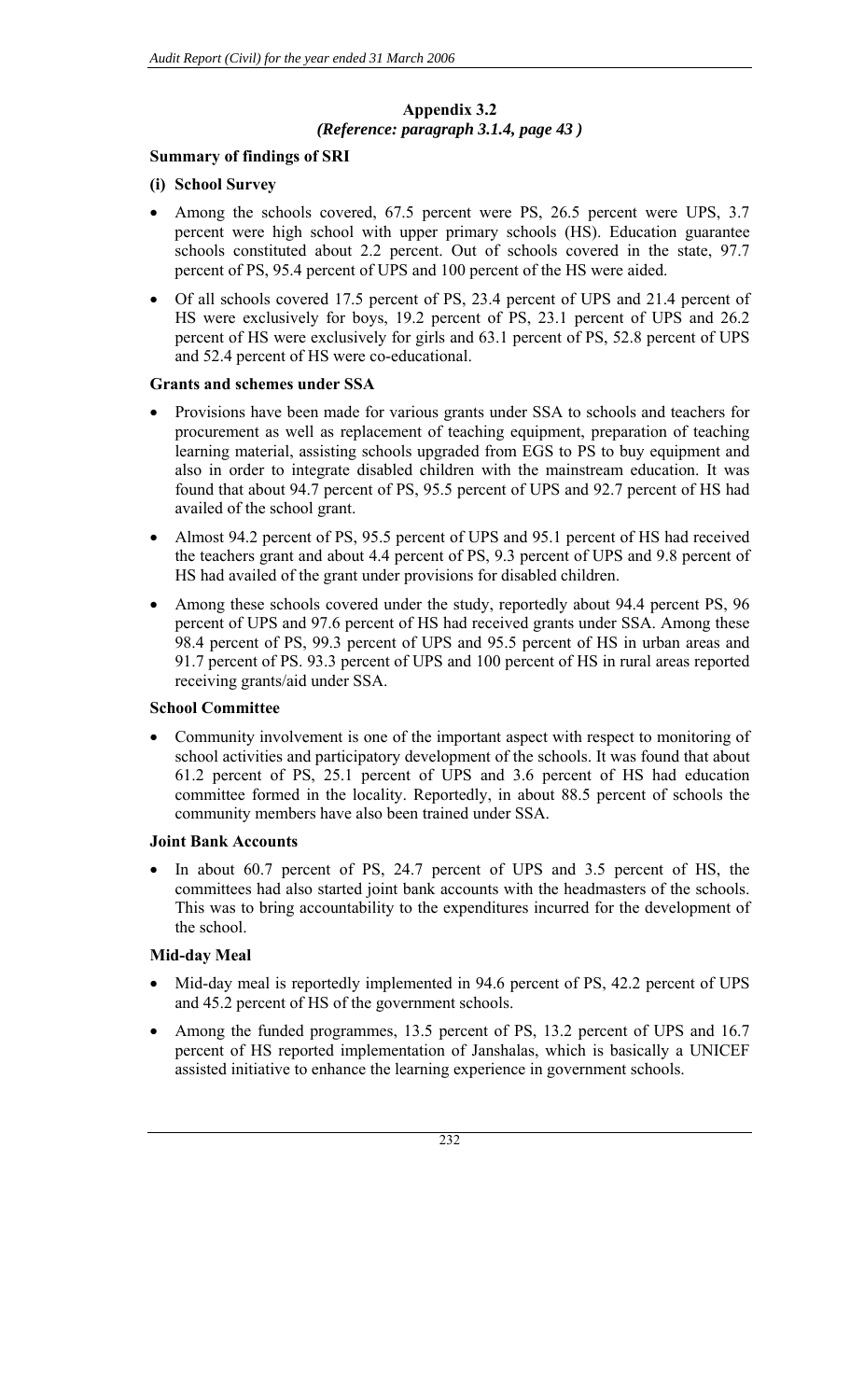• The most important of all schemes implemented in government schools is mid-day meal scheme to attract children from lower socio-economic strata of the population. About 58.5 percent of the children reported that mid-day meals are being served in their schools. This was 70.6 percent in rural areas and 40.6 percent in urban areas.

# **NPEGEL**

- In order to cater to special education needs of girls education, NPEGEL is being implemented in about 7.8 percent of PS, 7.6 percent of UPS and 7.1 percent of HS.
- Innovative schemes are also being implemented to bring back those children who have dropped out, by conducting back to school camps. About 6.4 percent of PS, 10.6 percent of UPS and 11.9 percent of HS reported that back to school camps are being conducted.

# **Free Text Books**

• Apart from above government has also implemented schemes which to some extent act as incentives for parents to send their children to schools. But the proper reach of such schemes must be ensured so that the targeted beneficiaries actually realise the benefits of these schemes. In this regard, about 63.3 percent of the children said that they received free text books on time. When segregated by type of locality, 96.8 percent of children in rural area said that they received all the free text books on time as against 97.6 percent in urban areas.

# **Activities undertaken under SSA**

• The position of civil works and other facilities undertaken revealed the following.

|                                   |             | <b>Figures in percentage</b> |           |
|-----------------------------------|-------------|------------------------------|-----------|
|                                   | <b>P.S.</b> | <b>U.P.S.</b>                | <b>HS</b> |
| Construction of New Building      | 21.4        | 26.1                         | 31.00     |
| Repairing existing structures     | 48.8        | 53.5                         | 57.1      |
| <b>Construction of Toilets</b>    | 21.4        | 9.5                          | 1.2       |
| Separate Toilets for girls        | 12.3        | 6.1                          | 1.4       |
| Construction of Compound wall     | 9.3         | 4.4                          | 1.1       |
| Repairs in compound walls         | 9.1         | 5.1                          | 0.8       |
| Installation of gates             | 10.3        | 5.6                          | 0.7       |
| Water supply installation         | 28.4        | 12.1                         | 1.5       |
| Construction of Library           | 7.0         | 4.4                          | 1.0       |
| Construction of Staff room<br>for | 11.8        | 7.8                          | 1.8       |
| teachers                          |             |                              |           |
| Separate room for Head Master     | 10.1        | 8.6                          | 1.2       |
| Library books                     | 28.4        | 15.3                         | 2.2       |
| Reference book                    | 32.7        | 13.9                         | 2.5       |
| Computers                         | 4.8         | 4.6                          | 0.6       |

## **Teaching aids**

• For generating interest in the child to learn, teaching learning materials are made available in the schools. In this regard about 94.3 percent of PS, 94.1 percent of UPS and 100 percent of HS reported that teaching learning material (TLM) have been given to all the classes and about 4.2 percent of PS and 4.3 percent of UPS reported that TLM have been given to some of the classes. About 1.6 percent of PS and 1.7 percent of UPS reported that no TLM have been provided.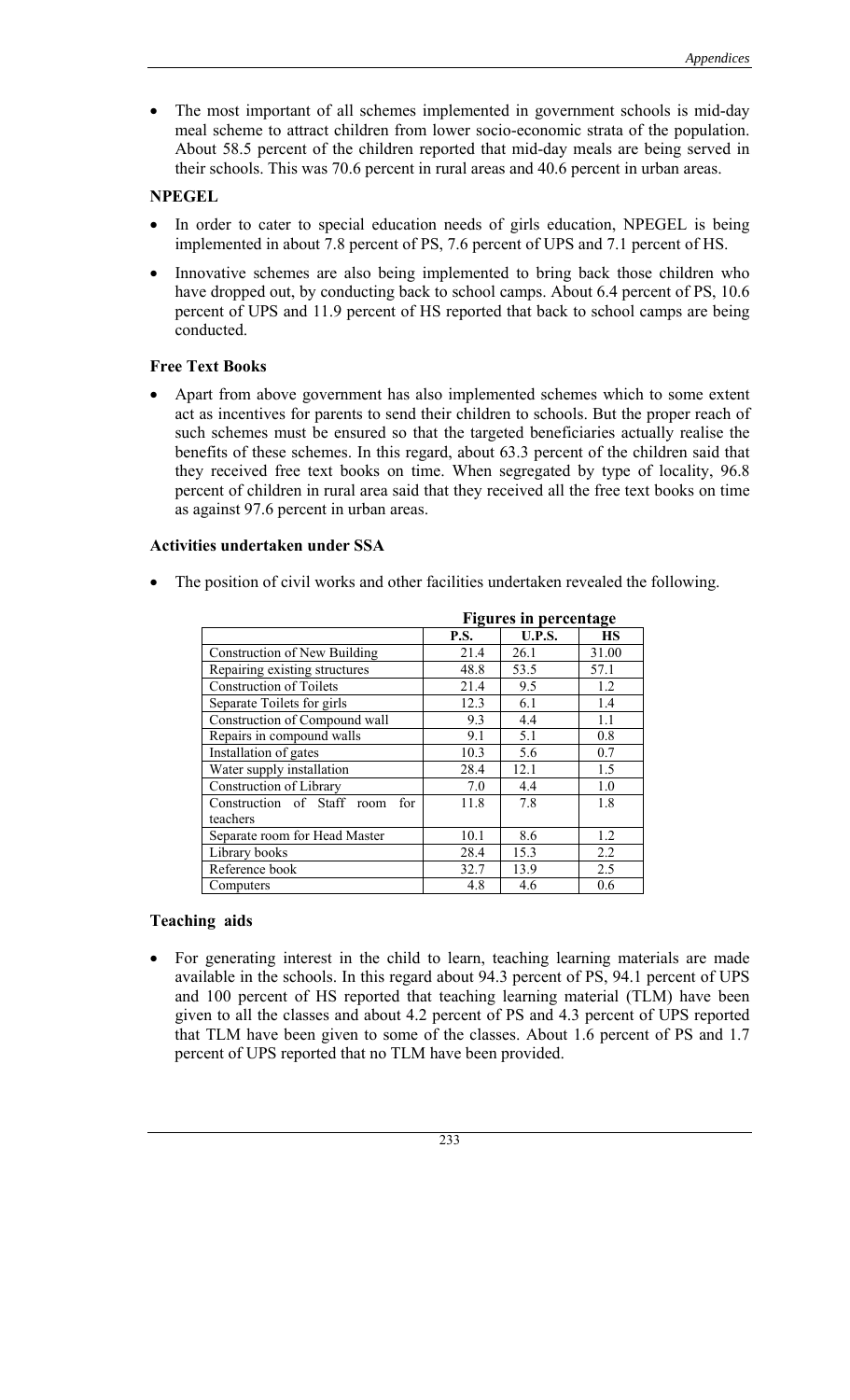## **(ii) Household Survey**

## **Out of School Children**

- The total number of children estimated in the age group of 6-14 years is 15073511, out of which 8388600 are males and 6684911 are females. Among these children it is estimated that a total of 1438487 children are out of school, out of which 785469 are males and 653018 are females.
- About 21 percent of the households belonged to Scheduled Caste and 13.4 percent to Scheduled Tribes. While close to 42.8 percent were from backward and other backward castes, 20.7 percent belonged to the general category.
- A major proportion of the heads of the HH (24.4 percent) were involved in casual or other forms of labour. While 16.9 percent were agriculture labourers some of the other key occupations were small cultivation/animal husbandry (16.8 percent) and small business (11.4 percent).

## **Coverage of SSA**

• When a village or an urban area does not have a PS within a radius of 1 km it is defined as not covered by a PS and hence not covered by SSA. It emerged that about 7.7 percent of the rural areas and 20.7 percent of the urban blocks were not covered by schools.

## **Reasons for non-enrolment and non-attendance**

- It was observed that affordability was the main reason for children not being enrolled in schools cited by 19.9 percent of parents. Apart from that some of the other important reasons cited were lack of transportation to schools (11.2 percent) and lack of consent by the parents (11.2 percent). Across the gender divide, it was found that affordability was the main reason for not enrolling the girl child as well as the male child and was cited by 16.4 percent and 23.5 percent of parents respectively. The reasons remained the same across the type of locality as well with 24.3 percent of the parents from urban areas and 17.7 percent of parents in rural areas citing affordability as the main reason for not enrolling their children in schools.
- Among these children who attend school, nearly 0.9 percent said that their school does not open on time, while about 0.4 percent of children in urban areas said so, the proportion was higher in rural areas as 1.3 percent of children in rural areas said that their schools do not open on time. It was interesting to note that about 1 percent reported that their school is not open on all days. This means that unscheduled holidays are being given, which finally affect the total number of days for which the child is supposed to come to school in a year.
- About 0.3 percent of the children reported that teachers are very irregular and about 1.3 percent reported that teachers are not so regular to the schools.
- About 2 percent of children said that teachers do not take classes for the full duration for which the classes are meant to be taken. This was reported by 2.3 percent of children in rural areas and 1.5percent in urban areas.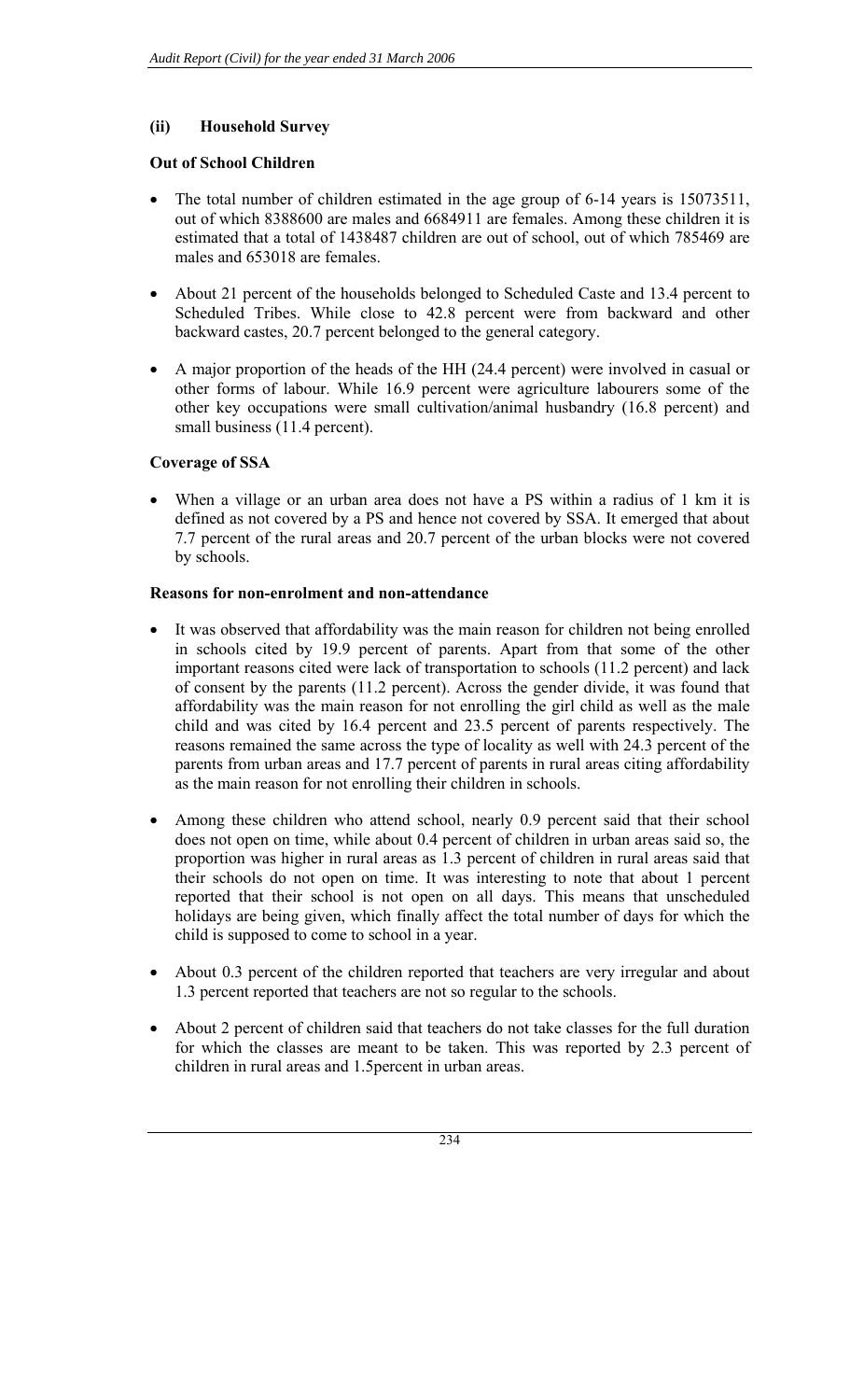# **Quality of Education**

• On the whole about 36.4 percent of the parents said that they were extremely satisfied as compared to 2.8 percent who said that they were not satisfied with the quality education that their children are getting in the schools.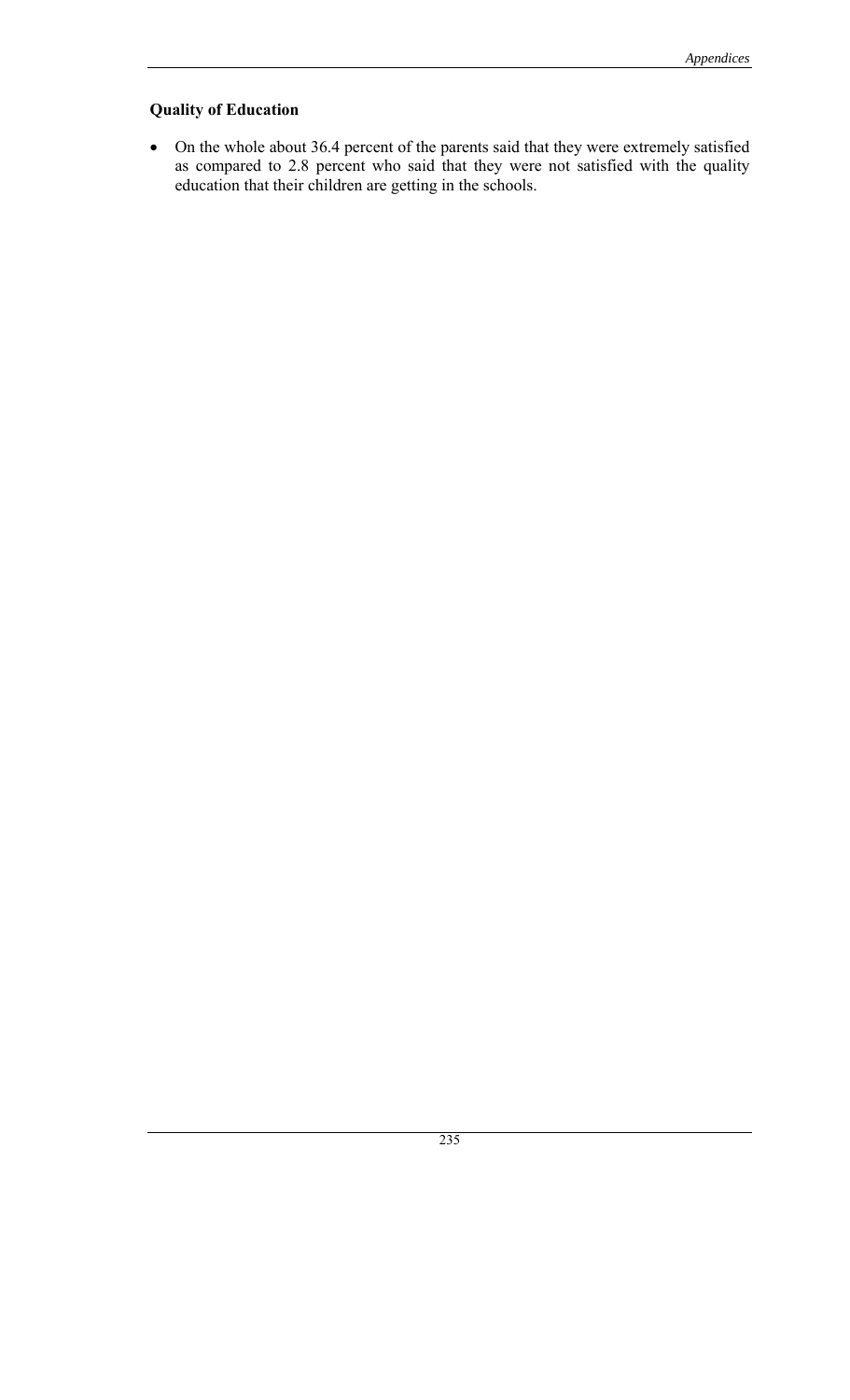| SI.<br>N <sub>0</sub> | Year    | No. of<br>cards<br>$BPL+$<br><b>AAY</b> | Require-<br>ment | Wheat<br>distribu-<br>ted | <b>Rice</b><br>distribu-<br>ted | <b>Total</b> | Less<br>distribu-<br>tion | Percen-<br>tage |
|-----------------------|---------|-----------------------------------------|------------------|---------------------------|---------------------------------|--------------|---------------------------|-----------------|
| $\mathbf{1}$          | 2001-02 | 5669247                                 | 1615735          | 472506                    | 144447                          | 616953       | 998782                    | 62              |
| $\overline{2}$        | 2002-03 | 5853814                                 | 2458602          | 725894                    | 175082                          | 900976       | 1557626                   | 63              |
| $\overline{3}$        | 2003-04 | 6260703                                 | 2629495          | 890163                    | 160919                          | 1051082      | 1578413                   | 60              |
| $\overline{4}$        | 2004-05 | 6314692                                 | 2652171          | 1059216                   | 189448                          | 1248664      | 1403507                   | 53              |
| 5                     | 2005-06 | 6425209                                 | 2698588          | 980099                    | 240023                          | 1220122      | 1478466                   | 55              |

### **Appendix 3.3**  *(Reference: paragraph 3.2.6.3; page 64 )*  **Distribution of foodgrains below the prescribed scale**

## **Note: Rate of distribution**

 April 2000 to June 2001-@ 20 Kg per card per month July 2001 to March 2002- @ 25 kg per card per month April 2002 to March 2005 -  $\omega$  35 kg per card per month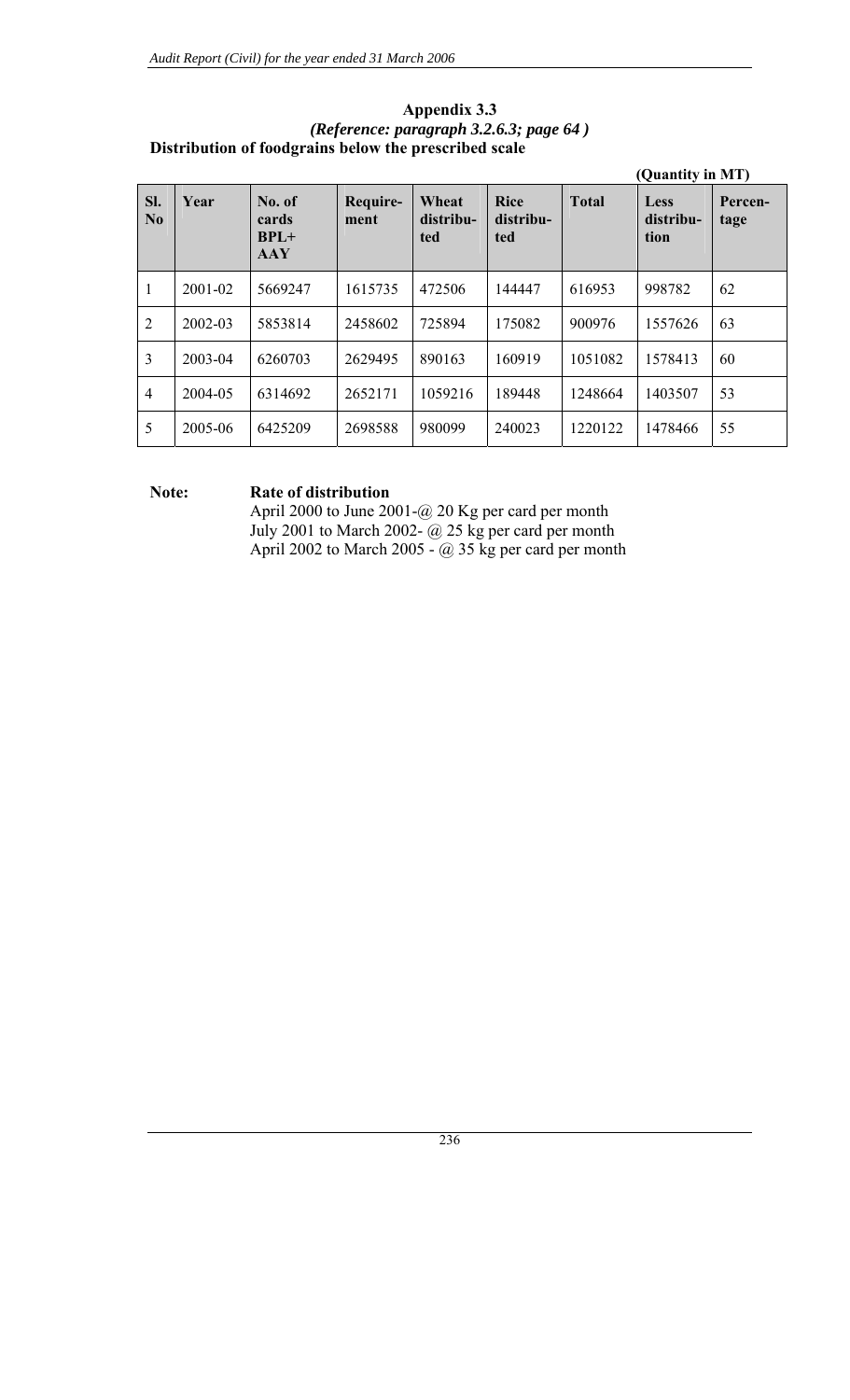# *(Reference: Paragraph 3.2.6.4, page 64 )*

**Inspection of Government Fair Price shops**

| SL.<br>No.      | <b>Name of Distt.</b> | <b>Total</b><br>No. FPS | <b>Total</b><br><b>Inspected</b><br>F.P.S | <b>FPS</b><br>without<br><b>Ration</b><br>Card<br>register | <b>F.P.S.</b><br>Without<br>beneficiary<br>ledgers | No. of FPS<br>in which<br>food grains<br>found short | F.P.S in<br>which<br>display<br>board was<br>not found | No. of FPS in<br>which food<br>grains were<br>not lifted in<br>time | No. of FPS in<br>which inspection<br>were not<br>recorded by<br>DFO/ AFO/<br>inspection Note<br><b>Book</b> | <b>Quantity</b><br>distributed    |
|-----------------|-----------------------|-------------------------|-------------------------------------------|------------------------------------------------------------|----------------------------------------------------|------------------------------------------------------|--------------------------------------------------------|---------------------------------------------------------------------|-------------------------------------------------------------------------------------------------------------|-----------------------------------|
| $\bm{l}$        | $\overline{2}$        | $\mathfrak{z}$          | $\overline{4}$                            | $5\overline{)}$                                            | 6                                                  | $\overline{7}$                                       | 8                                                      | $\boldsymbol{g}$                                                    | 10                                                                                                          | 11                                |
|                 | Betul                 | 528                     | 55                                        | 55                                                         | 55                                                 | 27                                                   | 16                                                     | 55                                                                  | 55                                                                                                          | 19 kg to 25<br>kg                 |
| 2               | Khargone              | 452                     | 46                                        | 46                                                         | 46                                                 | $\overline{\phantom{a}}$                             | $\overline{\phantom{a}}$                               | 46                                                                  | 46                                                                                                          | 15 kg to 25<br>kg                 |
| $\mathfrak{Z}$  | Dhar                  | 587                     | 60                                        | 60                                                         | 60                                                 | 14                                                   | 41                                                     | 60                                                                  | 60                                                                                                          | 15 kg to 25<br>kg                 |
| $\overline{4}$  | Katni                 | 390                     | 41                                        | 41                                                         | 41                                                 | $\overline{a}$                                       | $\mathbf{u}$                                           | 41                                                                  | 41                                                                                                          | 15 kg to 20<br>kg                 |
| 5               | Bhopal                | 415                     | 41                                        | 31                                                         | 41                                                 | 8                                                    | 24                                                     | 41                                                                  | 41                                                                                                          | $\overline{a}$                    |
| 6               | Khandwa               | 320                     | 32                                        | 32                                                         | 32                                                 | --                                                   | $\overline{\phantom{m}}$                               | 32                                                                  | 32                                                                                                          | 23<br>kg<br>on<br><b>BPL</b> card |
| $7\phantom{.0}$ | Balaghat              | 460                     | 43                                        | 43                                                         | 43                                                 |                                                      | $-$                                                    | $\overline{\phantom{a}}$                                            | $\mathbf{u}$                                                                                                | 20 kg BPL                         |
|                 | <b>Total</b>          | 3152                    | 318                                       | 308                                                        | 318                                                | 50                                                   | 81                                                     | 275                                                                 | 275                                                                                                         |                                   |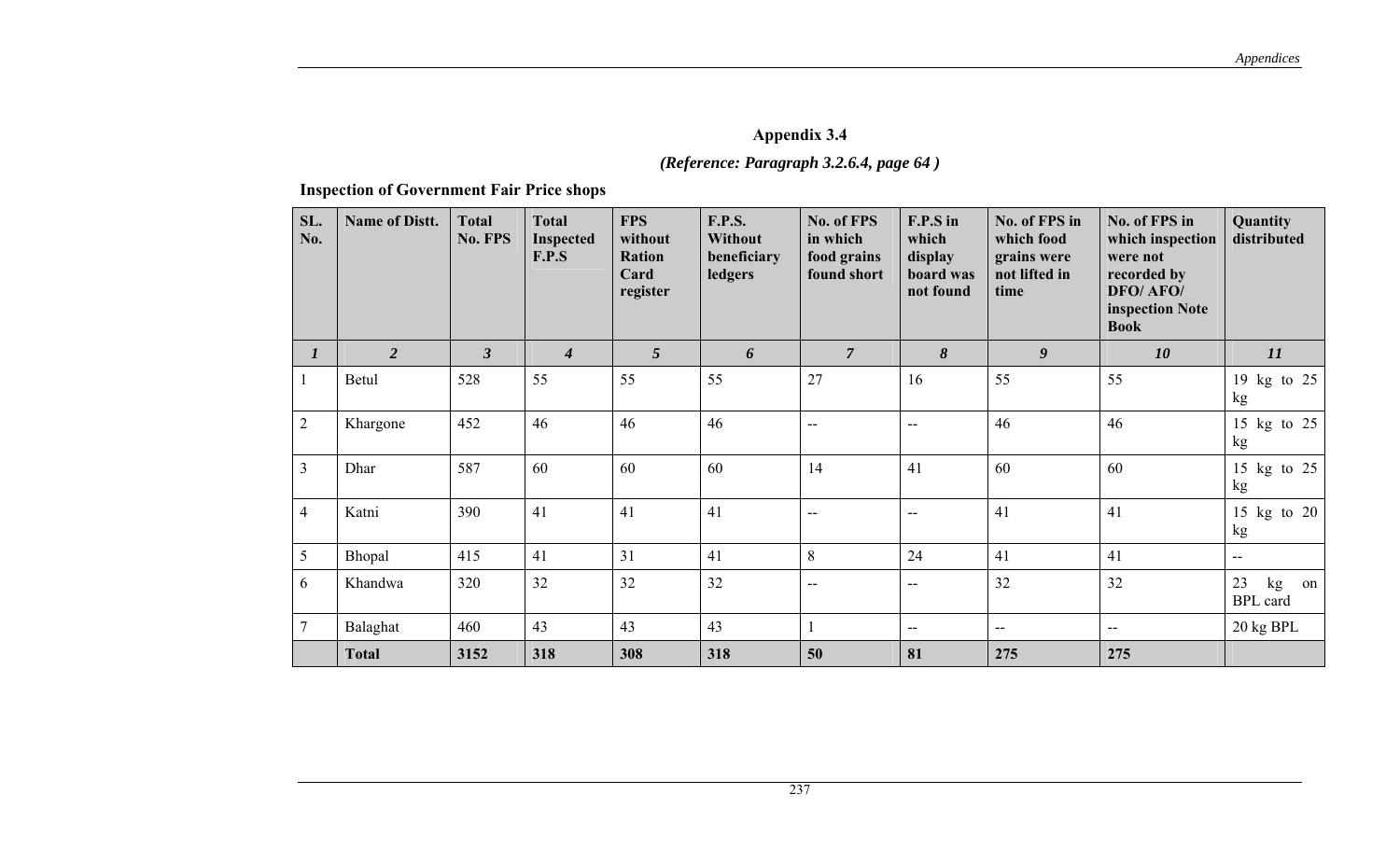# **Appendix 3.5**  *(Reference: Paragraph 3.3.6.4 page 73 )* **Statement showing non achievement of physical targets**

| Year      | <b>Name of Tiger</b><br><b>Reserve</b> | <b>Details of activity</b>                                   | <b>Sanctioned</b><br><b>Target Fixed</b> | G.O.I.<br>by             | <b>Target achieved</b>   |                             | <b>Shortfall</b>         |                             |
|-----------|----------------------------------------|--------------------------------------------------------------|------------------------------------------|--------------------------|--------------------------|-----------------------------|--------------------------|-----------------------------|
|           |                                        |                                                              | Physical                                 | Financial<br>Rs. in lakh | Physical                 | Financial<br>Rs. in<br>lakh | Physi-<br>cal            | Financial<br>Rs. in<br>lakh |
| 1.        | 2.                                     | 3.                                                           | 4.                                       | 5.                       | 6.                       | 7.                          | 8.                       | 9.                          |
| 2000-2001 | 1. Kanha T.R.<br>Mandla                | Monitoring and evaluation                                    | $\overline{a}$                           | 0.75                     | $\blacksquare$           | $\overline{a}$              | $\overline{a}$           | 0.75                        |
|           | 2. Panna T.R.<br>Panna                 | Water supply to Bhadar<br>Tank from ken river                | $\mathbf{1}$                             | 4.00                     | $\blacksquare$           | $\blacksquare$              | $\mathbf{1}$             | 4.00                        |
|           | 3. Satpura TR                          | Development of grass land                                    | 500 ha                                   | 2.50                     | 240ha                    | 1.20                        | 260                      | 1.30                        |
|           |                                        | Creation of new water<br>resources                           | $\overline{4}$<br>stop<br>dam            | 8.00                     |                          | 1.30                        | $\mathfrak{Z}$           | 6.70                        |
| 2001-2002 | 1. Kanha T.R.<br>Mandla                | Purchase of ammunition                                       | ÷,                                       | 0.50                     | $\overline{\phantom{a}}$ | ÷,                          | $\overline{\phantom{a}}$ | 0.50                        |
|           | 2. Pench T.R.<br>Seoni                 | Procurement of Tractor,<br>Trolly and Water Tankers          | $\mathbf{1}$                             | 4.00                     | $\blacksquare$           | $\overline{a}$              | 1                        | 4.00                        |
|           | 3. Bandhargarh                         | Anti Poaching Squad                                          |                                          |                          |                          |                             |                          |                             |
|           | T.R. Umaria                            | (i) Wireless hand sets                                       | $\overline{a}$                           | 3.20                     | $\overline{\phantom{a}}$ | $\overline{\phantom{a}}$    | $\overline{\phantom{a}}$ | 3.20                        |
|           |                                        | (ii) Chargers                                                | $\overline{a}$                           | 0.12                     | $\overline{a}$           | $\Box$                      | $\overline{\phantom{a}}$ | 0.12                        |
|           |                                        | (iii) Mobile wireless sets                                   | $\blacksquare$                           | 0.20                     | $\blacksquare$           | $\Box$                      | $\Box$                   | 0.20                        |
|           |                                        | Intelligence net work                                        | $\overline{a}$                           | 0.50                     | $\overline{a}$           | $\overline{a}$              | $\overline{a}$           | 0.50                        |
|           | 4. Satpura T.R.                        | Construction of elephant<br>shed                             | $\mathbf{1}$                             | 2.00                     | $\overline{\phantom{a}}$ | ÷,                          | 1                        | 2.00                        |
|           |                                        | Construction boat shed                                       | $\mathbf{1}$                             | 1.50                     | $\overline{\phantom{a}}$ | $\overline{\phantom{a}}$    | $\mathbf{1}$             | 1.50                        |
|           |                                        | Water development Anicut                                     | 3                                        | 3.50                     | $\overline{2}$           | 2.00                        | $\mathbf{1}$             | 1.50                        |
|           |                                        | Tractor with trolley                                         | $\overline{a}$                           | 6.00                     | $\frac{1}{2}$            | $\Box$                      | $\overline{\phantom{a}}$ | 6.00                        |
|           |                                        | Motor cycle                                                  | 5                                        | 2.50                     | $\blacksquare$           | $\overline{\phantom{a}}$    | 5                        | 2.50                        |
| 2002-2003 | 1. Kanha T.R.<br>Mandla                | Procurement of new motor<br>cycles                           | 5                                        | 2.00                     | $\overline{\phantom{a}}$ | L,                          | 5                        | 2.00                        |
|           | 2. Bandhavgarh<br>T.R. Umaria          | Immunization of cattle                                       | 8000<br>heads                            | 5.00                     | $\overline{\phantom{a}}$ | $\overline{a}$              | 8000<br>heads            | 5.00                        |
|           | 3. Panna T.R.                          | Patrolling camps                                             | $\overline{7}$                           | 6.00                     | $\overline{4}$           | 6.00                        | 3                        | $\mathbf{r}$                |
|           | Panna                                  | Eradication of lantana,<br>vantulsi and cassia tora          | 650 HC                                   | 1.00                     | 176 HC                   | 0.99                        | 474 HC                   | 0.01                        |
|           |                                        | Maintenance of roads                                         | 500 km                                   | 3.00                     | 78 km                    | 2.50                        | 422 km                   | 0.50                        |
|           | 4. Satpura TR                          | Fencing Electric & Water<br>supply                           | $\Box$                                   | 2.00                     | $\Box$                   | ÷,                          | $\Box$                   | 2.00                        |
| 2003-2004 | 1. Kanha T.R.<br>Mandla                | Services of G.I.S. analysist                                 | $\mathbf{1}$                             | 0.84                     | $\blacksquare$           | $\overline{\phantom{a}}$    | $\mathbf{1}$             | 0.84                        |
|           | 2. Pench T.R.<br>Seoni                 | Drinking water facility for<br>patrolling camps              | $\blacksquare$                           | 6.00                     | $\blacksquare$           | $\overline{\phantom{a}}$    | $\Box$                   | 6.00                        |
|           |                                        | Development of natural<br>water holes and water<br>facility. | $\Box$                                   | 6.00                     | $\blacksquare$           | $\blacksquare$              | $\overline{\phantom{a}}$ | 6.00                        |
|           | 3. Panna T.R.<br>Panna                 | Eradication brush wood in<br>meadows.                        | 100 HC                                   | 1.00                     | 69 HC                    | 1.00                        | 31 Hc                    | $\overline{\phantom{a}}$    |
|           |                                        | Eradication<br>lantana,<br>vantulsi and cassia tora          | 300 HC                                   | 1.00                     | 146.5 HC                 | 1.00                        | 153.5<br>Hc              | $\omega$                    |
|           | 4. Satpura T.R.                        | Purchase of vehicle                                          | $\mathbf{1}$                             | 5.00                     | $\Box$                   | $\mathbb{Z}^2$              | $\mathbf{1}$             | 5.00                        |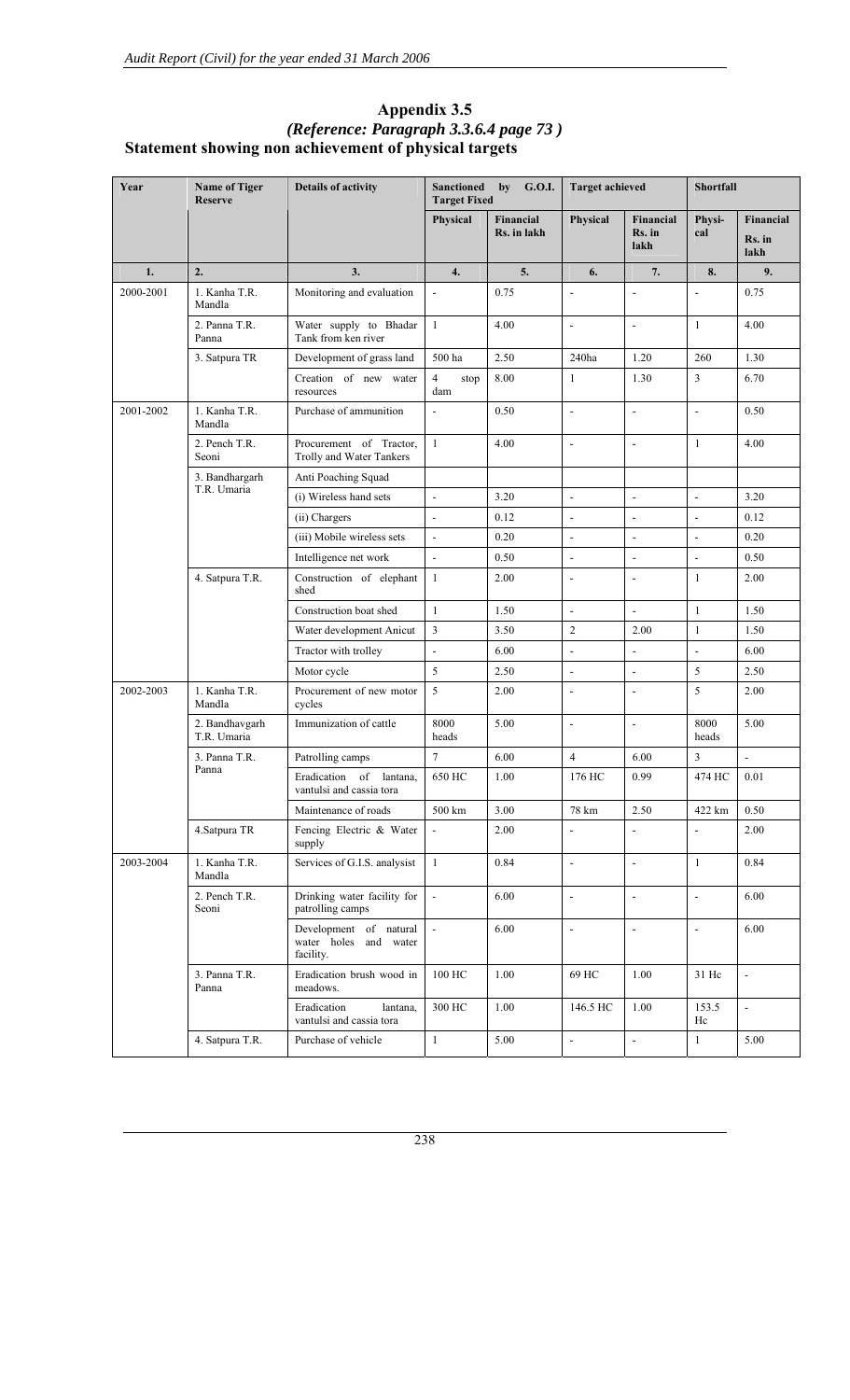| 1.        | 2.                              | 3.                                                                             | 4.                       | 5.     | 6.                       | 7.                       | 8.                       | 9.    |
|-----------|---------------------------------|--------------------------------------------------------------------------------|--------------------------|--------|--------------------------|--------------------------|--------------------------|-------|
| 2004-2005 | 1. Pench T.R.<br>Seoni          | Prophylactic immunization<br>of 86 villages to cover<br>foot and mouth disease | $\overline{\phantom{a}}$ | 15.00  | $\overline{\phantom{a}}$ | 9.69                     | $\overline{\phantom{a}}$ | 5.31  |
|           |                                 | Eradication<br>of<br>lantana.                                                  | 300 HC                   | 4.50   | ٠                        | $\overline{\phantom{a}}$ | 300 HC                   | 4.50  |
|           | Alikatta beat & Rukhad<br>beat. |                                                                                | 200 HC                   | 3.00   | ٠                        | $\overline{\phantom{a}}$ | 200 HC                   | 3.00  |
|           | 4. Satpura T.R.                 | of<br>Construction<br>stop<br>damcum rapta                                     |                          | 4.50   | ۰                        | 1.79                     | $\overline{\phantom{a}}$ | 2.71  |
|           |                                 | Relocation of villages                                                         |                          | 103.00 |                          | 62.27                    | $\overline{\phantom{a}}$ | 40.73 |

# **(Reference : Paragraph 3.4.5.2 and 3.4.6.1, page 86 and 88 )**

# **Statement showing project sanctioned loan realised and expenditure disallowed**

**(Rupees in crore)** 

| Tranche /<br>year | Project | <b>Sanctioned</b><br>cost | <b>NABARD</b><br>loan | Loan<br>released | <b>Expendit</b><br>ure | Amount<br>disallowed | <b>Designed</b><br>irrigation |
|-------------------|---------|---------------------------|-----------------------|------------------|------------------------|----------------------|-------------------------------|
|                   |         |                           |                       |                  |                        | by                   | <b>Potential</b>              |
|                   |         |                           |                       |                  |                        | <b>NABARD</b>        |                               |
| WRD               |         |                           |                       |                  |                        |                      | $0.71$ lakh                   |
| $I/1995-96$       | 114     | 167.95                    | 158.65                | 137.11           | 184.28                 | 46.02                |                               |
| II / 1996-97      | 60      | 152.72                    | 138.77                | 134.10           | 176.11                 | 39.29                | 0.36                          |
| III /1997-98      | 76      | 137.24                    | 121.52                | 111.66           | 150.16                 | 31.17                | 0.24                          |
| IV / 1998-99      | 66      | 111.01                    | 88.44                 | 75.22            | 116.46                 | 39.26                | 0.25                          |
| V/1999-2000       | 08      | 17.67                     | 16.93                 | 14.39            | 19.34                  | 4.47                 | 0.08                          |
| VI / 2000-01      | 19      | 12.00                     | 10.60                 | 7.52             | 9.23                   | 1.55                 | 0.04                          |
| VII/2001-02       | 25      | 85.93                     | 73.70                 | 64.72            | 82.25                  | 16.48                | 0.22                          |
| VIII/2002-03      | 55      | 171.81                    | 142.04                | 109.71           | 144.30                 | 30.66                | 0.31                          |
| IX/2003-04        | 73      | 201.96                    | 175.97                | 104.32           | 121.42                 | 30.44                | 0.26                          |
| X/2004-05         | 83      | 159.12                    | 143.66                | 66.21            | 71.03                  | 9.52                 | 0.21                          |
| XI /<br>$2005 -$  | 48      | 200.76                    | 176.08                | 18.80            | 13.17                  | 0.84                 | 0.30                          |
| 06                |         |                           |                       |                  |                        |                      |                               |
| Total WRD         | 627     | 1418.17                   | 1246.36               | 843.76           | 1087.75                | 249.70               | 2.98                          |
| <b>NVDA</b>       |         |                           |                       |                  |                        |                      |                               |
| II / 1996-97      | 04      | 119.14                    | 101.73                | 98.93            | 139.67                 | 35.92                | 0.49                          |
| V/1999-2000       | 05      | 89.40                     | 87.61                 | 81.30            | 90.68                  | 8.49                 | 0.22                          |
| $VI / 2000 - 01$  | 08      | 208.07                    | 188.17                | 144.91           | 158.93                 | 6.92                 | 0.37                          |
| VII/2001-02       | 02      | 135.49                    | 119.69                | 79.56            | 90.96                  | 00.18                | 0.04                          |
| Power             | 01      | 41.77                     | 37.71                 | 37.33            | 43.81                  | 4.59                 | 10 MW                         |
| VIII/2002-03      | 09      | 298.97                    | 251.55                | 152.72           | 200.81                 | 26.35                | 0.95                          |
| Power             | 01      | 61.98                     | 35.10                 | 7.02             | 00.15                  | 00.00                | 15 MW                         |
| IX/2003-04        | 01      | 68.56                     | 58.35                 | 29.19            | 35.60                  | 00.70                | 0.10                          |
| X/2004-05         | 04      | 139.87                    | 132.87                | 33.70            | 26.62                  | 0.76                 | 0.34                          |
| <b>NVDA</b>       | 33      | 1059.50                   | 939.97                | 620.31           | 743.27                 | 79.32                | 2.51                          |
| Power             | 02      | 103.75                    | 72.81                 | 44.35            | 43.96                  | 4.59                 | 25 MW                         |
| <b>Total NVDA</b> | 35      | 1163.25                   | 1012.78               | 664.66           | 787.23                 | 83.91                |                               |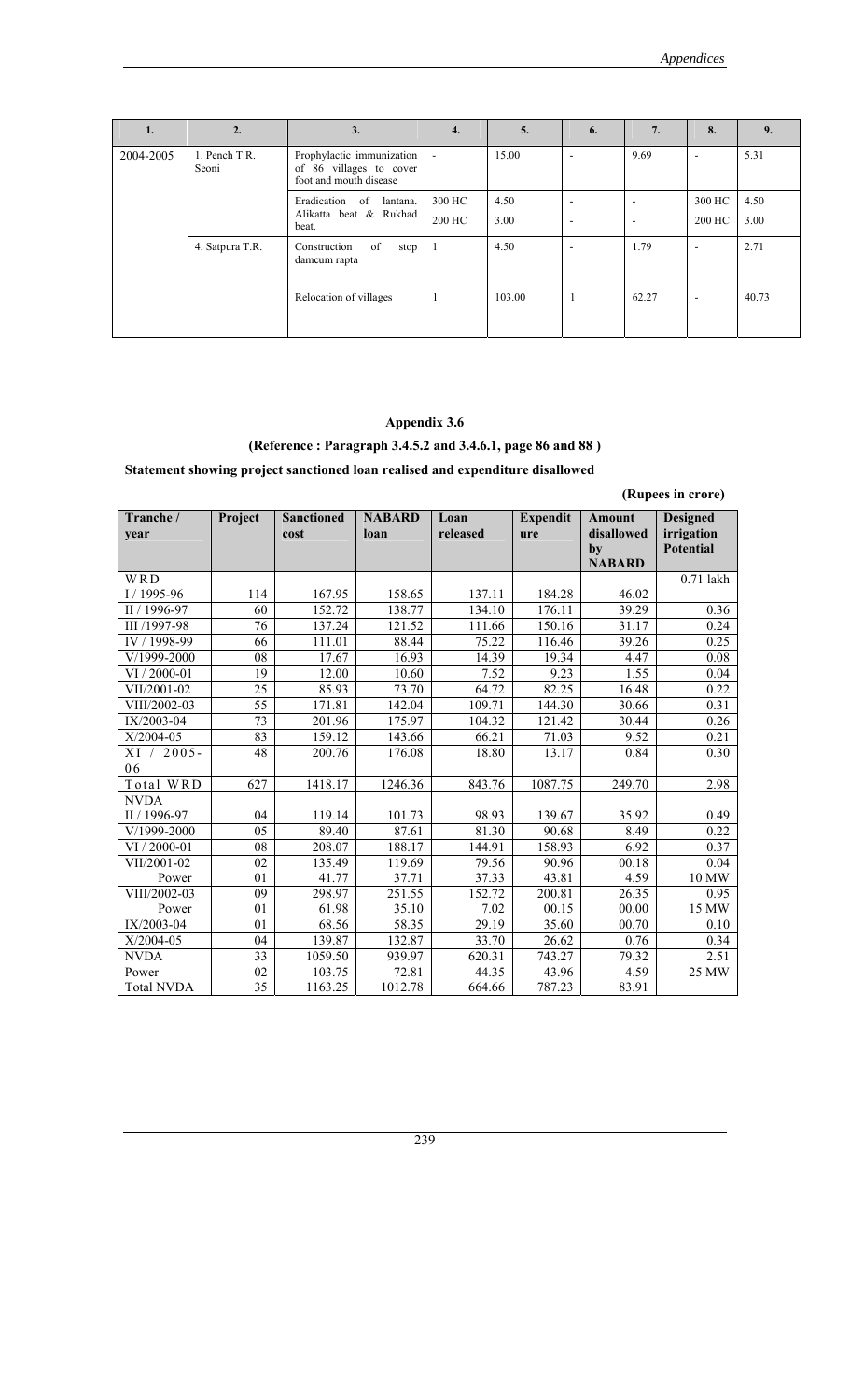# **Appendix 3.7**  *(Reference: Paragraph 3.4.6.5 Page 89 )*

# **Statement Showing cases in which cost of construction exceeded the prescribed ceiling**

|                         | (Rupees in Lakh)    |                 |                             |                |                    |                  |                  |
|-------------------------|---------------------|-----------------|-----------------------------|----------------|--------------------|------------------|------------------|
| SI                      | Name of             | <b>District</b> | <b>Trench</b>               | <b>Sanctio</b> | <b>Total</b>       | <b>Potential</b> | Cost per         |
| NO.                     | Project             |                 |                             | ned cost       | <b>Expenditure</b> | Hactare          | Hactare          |
| $\mathbf{1}$            | Kuwar pura          | Guna            | $\mathbf{I}$                | 106.9          | 111.09             | 97               | 1.14             |
| $\overline{2}$          | Fudra               | Sehore          | $\overline{\mathbf{I}}$     | 155.89         | 308.8              | $\overline{220}$ | 1.4              |
| $\overline{\mathbf{3}}$ | Semrikala           | Bhopal          | $\overline{\mathbf{I}}$     | 398.53         | 376.24             | 313              | $\overline{1.2}$ |
| $\overline{4}$          | Sarwatkhera         | Ujjain          | $\overline{\mathbf{I}}$     | 287.86         | 283.12             | 257              | 1.10             |
| $\overline{5}$          | Amaha               | Panna           | $\overline{\mathbf{I}}$     | 647.8          | 595.05             | 526              | 1.13             |
| 6                       | Rupdirupda          | Sehore          | $\overline{\mathbf{I}}$     | 264.96         | 352.31             | 255              | 1.38             |
| $\overline{7}$          | Jamdar              | Khandwa         | $\overline{\text{II}}$      | 43.46          | 47.92              | 40               | 1.20             |
| $\overline{8}$          | Kheri               | Khargone        | III                         | 125            | 119.73             | $\overline{62}$  | 1.93             |
| $\overline{9}$          | Paudijaitgarh       | Damoh           | III                         | 144.86         | 233.10             | 193              | 1.21             |
| 10                      | Gujri               | Kasrawat        | III                         | 65.29          | 62.52              | 49               | 1.28             |
| 11                      | <b>Bither</b>       | Khargone        | III                         | 192.69         | 176.28             | 150              | 1.18             |
| 12                      | Aahirkhera          | Khargone        | III                         | 119.36         | 138.45             | 130              | 1.07             |
| $\overline{13}$         | Bilwani             | badwani         | $\mathop{\rm III}\nolimits$ | 137.98         | 137.98             | 120              | 1.07             |
| 14                      | Varsalai            | Khargone        | IV                          | 54.56          | 65.65              | 40               | 1.64             |
| $\overline{15}$         | Karanpur            | Dhar            | IV                          | 44.27          | 50.21              | 46               | 1.09             |
| 16                      | Bhatkheri           | Indore          | IV                          | 50.16          | 144.56             | 103              | 1.15             |
| 17                      | Pagra               | Sehore          | IV                          | 94.66          | 159.22             | 107              | 1.49             |
| 18                      | Jagdhar             | Betul           | IV                          | 163.87         | 249.84             | 199              | 1.26             |
| 19                      | Phuleri             | Dhar            | IV                          | 238.39         | 272.02             | 240              | 1.13             |
| 20                      | Chainpura           | Sehore          | $\overline{\mathbf{V}}$     | 247.98         | 415.6              | 372              | 1.12             |
| 21                      | Madrawal            | Rewa            | VI                          | 257.71         | 307.10             | 139              | 2.21             |
| 22                      | KakaSahib<br>Gadgil | Mansaur         | <b>VII</b>                  | 2736.31        | 3795.08            | 3400             | 1.12             |
| 23                      | Semlipura           | Dhar            | <b>VII</b>                  | 72.72          | 83.71              | 75               | 1.12             |
| $\overline{24}$         | Bharsakhedi         | Dewas           | <b>VIII</b>                 | 383.96         | 493.58             | 403              | 1.22             |
| $\overline{25}$         | Chainamaina         | Dewas           | <b>VIII</b>                 | 189.20         | 264.05             | 245              | 1.08             |
| 26                      | Orni                | Dewas           | <b>VIII</b>                 | 153.08         | 166.34             | 153              | 1.09             |
| $\overline{27}$         | Semrol              | Shajapur        | <b>VIII</b>                 | 344.57         | 410.48             | 405              | 1.01             |
| 28                      | Temerni             | Khargone        | <b>VIII</b>                 | 81.59          | 97.17              | $\overline{82}$  | 1.18             |
| 29                      | Dhavli              | Khargone        | <b>VIII</b>                 | 79.30          | 96.1               | 80               | 1.20             |
| 30                      | Mahavir<br>pavitra  | Dhar            | <b>VIII</b>                 | 540.52         | 591.88             | 542              | 1.09             |
| 31                      | Hanmantya           | Mansaur         | <b>VIII</b>                 | 126            | 138.44             | 129              | 1.07             |
| 32                      | Janakpura           | Indore          | IX                          | 142.44         | 171.91             | 144              | 1.19             |
| $\overline{33}$         | Ghenghi             | Sehore          | IX                          | 209.62         | 289.98             | 262              | 1.11             |
| 34                      | Suagaon             | Shajapur        | IX                          | 129.32         | 146.34             | 130              | 1.13             |
| 35                      | Gujari              | Khargone        | IX                          | 62.76          | 91.01              | 65               | 1.40             |
| 36                      | Kevlari             | Raisen          | IX                          | 380.30         | 481.33             | 392              | 1.23             |
| 37                      | Russalisahu         | Vidisha         | IX                          | 117.08         | 149.93             | 146              | 1.03             |
| 38                      | Nimoni              | Khargone        | X                           | 41.09          | 0.52               | 43               | $2.67*$          |
| 39                      | Dhablamano          | Mandsaur        | X                           | 107.3          | 134.95             | 110              | 1.23             |
|                         | har                 |                 |                             |                |                    |                  |                  |
| 40                      | Vinayakpura         | Sehore          | $\mathbf X$                 | 187.39         | 204.11             | 192              | 1.06             |
| 41                      | Ashapuri            | Raisen          | X                           | 318.97         | 392.25             | 324              | 1.21             |
|                         | <b>Total</b>        |                 |                             |                | 12805.95           |                  |                  |

**\*Due to project cost revised to Rs.114.65 Lakh.**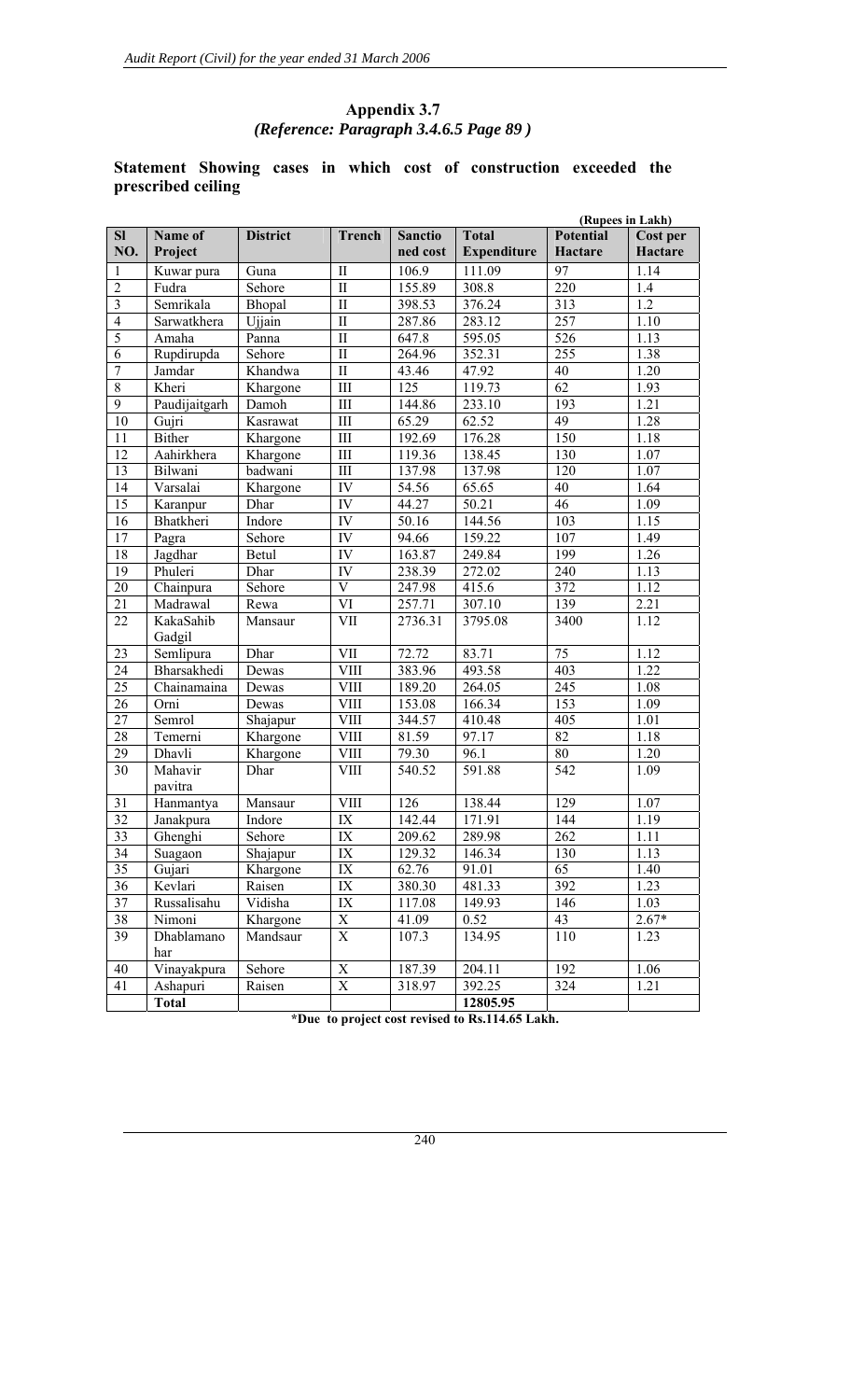# **(Reference: Paragraph 3.4.6.8, page 90 )**

# **Statement of Forest affected projects**

|                |                   |                 |                |                   |          |                    | (Rs. in Lakh)     |
|----------------|-------------------|-----------------|----------------|-------------------|----------|--------------------|-------------------|
| S.N            | Project           | <b>District</b> | <b>Tranche</b> | <b>Sanctioned</b> | Expendi- | Physical           | <b>Irrigation</b> |
|                |                   |                 |                | cost              | ture     | progress           | potential         |
|                |                   |                 |                |                   |          | H/W<br>Canal       |                   |
|                |                   |                 |                |                   |          |                    |                   |
| 1              | Kalmoda           | Jhabua          | Ш              | 115.22            | 75.50    | $30\%$<br>$100\%$  | 200 ha            |
| $\overline{2}$ | Nirandarpur       | Sagar           | Ш              | 263.69            | 184.72   | 86%<br>95%         | 532               |
| $\overline{3}$ | Amarpura          | Neemuch         | Ш              | 447.95            | 498.85   | 98%<br>$100\%$     | 543               |
| $\overline{4}$ | Semalipura        | Dhar            | VII            | 68.99             | 84.70    | $100\%$<br>$100\%$ | 75                |
| 5              | <b>Basantpura</b> | Khargone        | VIII           | 465.60            | 325.44   | 70%<br>50%         | 700               |
| 6              | Umaria            | Khargone        | IX             | 38.41             | 25.91    | $5\%$<br>Nil       | 46                |
| 7              | Nimoni            | Khargone        | IX             | 42.42             | 0.21     | Nil<br>Nil         | 43                |
| 8              | Kiradiya          | Dhar            | IX             | 226.53            | 120.58   | 33%<br>Nil         | 267               |
| 9              | Kekadiva          | Badwani         | IX             | 65.84             | --       |                    | 86                |
| 10             | Shantinagar       | Katni           | X              | 343.25            | 70.66    |                    | 405               |
| 11             | Jalyapani         | Barwani         | VIII           | 475.54            | 543.13   | 95%<br>90%         | 635               |
| 12             | Dehari No.2       | Khargone        | IX             | 652.14            | 442.82   | $100\%$ 35%        | 850               |
|                | <b>Total</b>      |                 |                | 3205.58           | 2372.52  |                    | 4382              |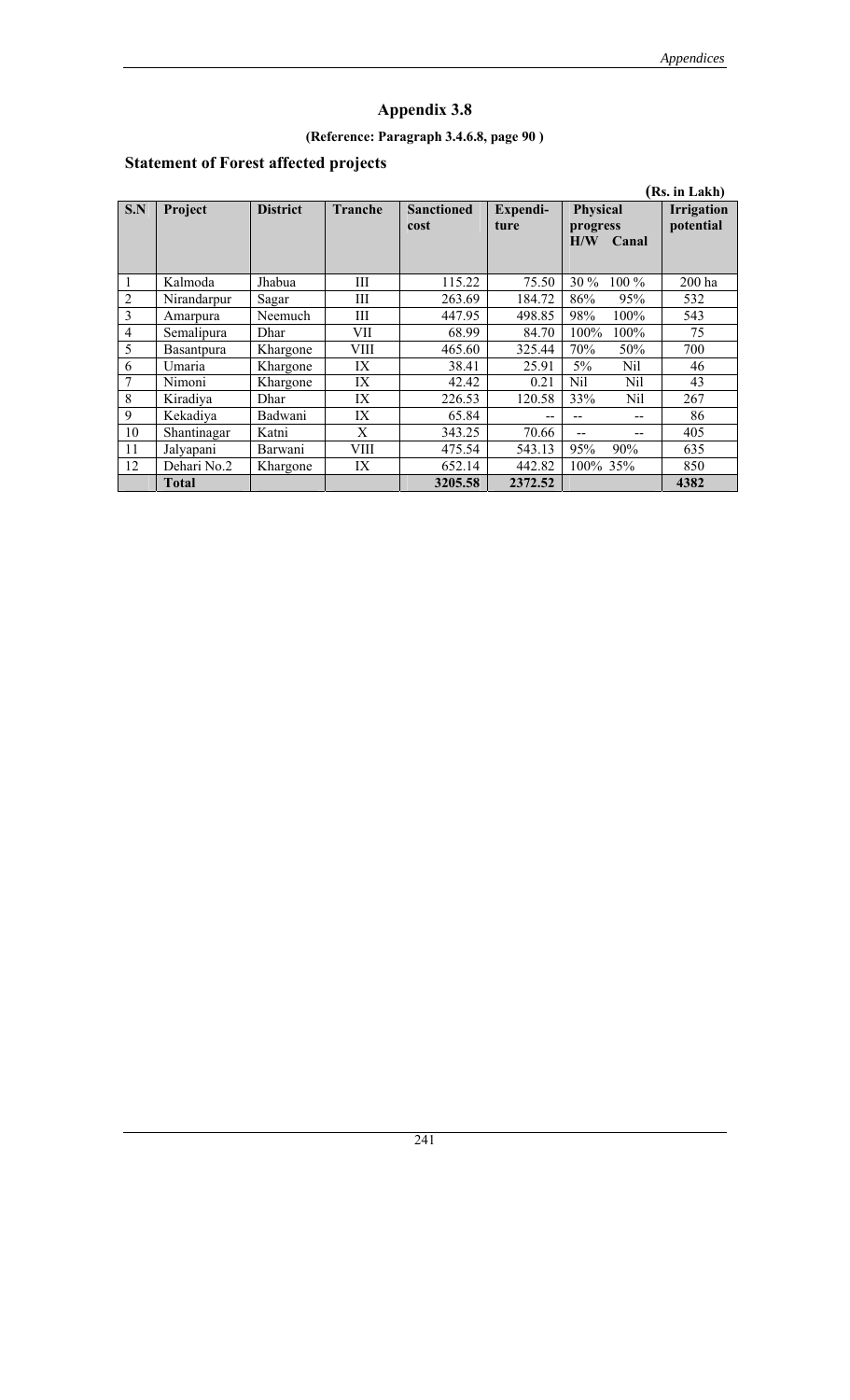### **Appendix 3.9**  *(Reference: Pragraph 3.5.3.1, page 100 )*  **Statement showing completed buildings not handed over to the department**

(Rupees in lakh)

| Sl.             | Name of         | <b>Thana Bhavans</b> |               |               |                          | <b>Admn. Buildings</b> |                 | <b>Residential Buildings</b> |               |               |
|-----------------|-----------------|----------------------|---------------|---------------|--------------------------|------------------------|-----------------|------------------------------|---------------|---------------|
| No.             | <b>District</b> |                      |               |               |                          |                        |                 |                              |               |               |
|                 |                 | No.                  | <b>Amount</b> | Date of Comp. | No.                      | <b>Amount</b>          | Date of Comp.   | No.                          | <b>Amount</b> | Date of Comp. |
| 1.              | 2.              | 3.                   | 4.            | 5.            | 6.                       | 7.                     | 8.              | 9.                           | 10.           | 11.           |
|                 | Indore          |                      | 12.96         | 8/05          | $\overline{2}$           | 32.00                  | 8/04            | --                           |               |               |
| $\overline{2}$  | Jhabua          |                      | 10.84         | 8/05          |                          |                        |                 | $-$                          |               |               |
| 3               | Bhopal          |                      | 9.80          | 8/05          | $\overline{2}$           | 60.00                  | 8/04            | 54                           | 148.00        | 8/04 to 2/05  |
| $\overline{4}$  | Hoshangabad     |                      | 11.72         | 8/05          |                          |                        |                 | $-$                          |               |               |
| 5               | Balaghat        | 3                    | 33.08         | 8/05          |                          |                        |                 | $-$                          |               |               |
| 6               | Dindori         | 3                    | 34.78         | 8/05          |                          | 8.63                   | 8/05            | $- -$                        |               |               |
| $\overline{7}$  | Seoni           |                      | 12.00         | 8/05          |                          |                        |                 | $-$                          |               |               |
| 8               | Narsinghpur     | $\overline{2}$       | 24.11         | 8/05          |                          |                        |                 | --                           |               |               |
| 9               | Mandla          | 3                    | 29.81         | 8/05          | $\overline{\phantom{a}}$ |                        |                 | 18                           | 37.55         | 8/05          |
| 10              | Katni           |                      | 9.33          | 8/05          |                          |                        |                 | $- -$                        |               |               |
| 11              | Jabalpur        |                      | 11.75         | 8/05          |                          | 12.00                  | 2/04            | 54                           | 150.80        | 2/04 to 12/04 |
| 12              | Chhindwara      | 3                    | 35.44         | 8/05          |                          |                        |                 | $-$                          |               |               |
| 13              | Dewas           |                      | 11.31         | 8/05          |                          |                        |                 | $-$                          |               |               |
| 14              | Shajapur        | 3                    | 35.80         | 8/05          |                          |                        |                 | $-$                          |               |               |
| 15              | Mandsaur        | $\overline{2}$       | 24.09         | 8/05          |                          | 12.00                  | 4/04            | $-$                          |               |               |
| 16              | Ujjain          | $\overline{7}$       | 79.79         | 8/05          |                          | 12.00                  | 5/05            | 54                           | 148.20        | 11/04         |
| 17              | Rewa            | $\overline{2}$       | 21.18         | 3/05, 8/05    | $\overline{3}$           | 52.00                  | 3/05, 8/05      | $\overline{a}$               |               |               |
| 18              | Gwalior         | $\overline{2}$       | 21.75         | 4/05, 8/05    | $\overline{2}$           | 24.35                  | $4/05$ , $8/05$ | $\rightarrow$                |               |               |
| 19              | <b>Bhind</b>    | $\overline{2}$       | 22.72         | 8/05          |                          |                        |                 | $-$                          |               |               |
| 20              | Chhatarpur      |                      | 12.02         | 8/05          |                          |                        |                 | 26                           | 77.01         | 9/04          |
| $\overline{21}$ | Sagar           |                      | 12.50         | 8/05          |                          | 36.00                  | 10/04           | $-$                          |               |               |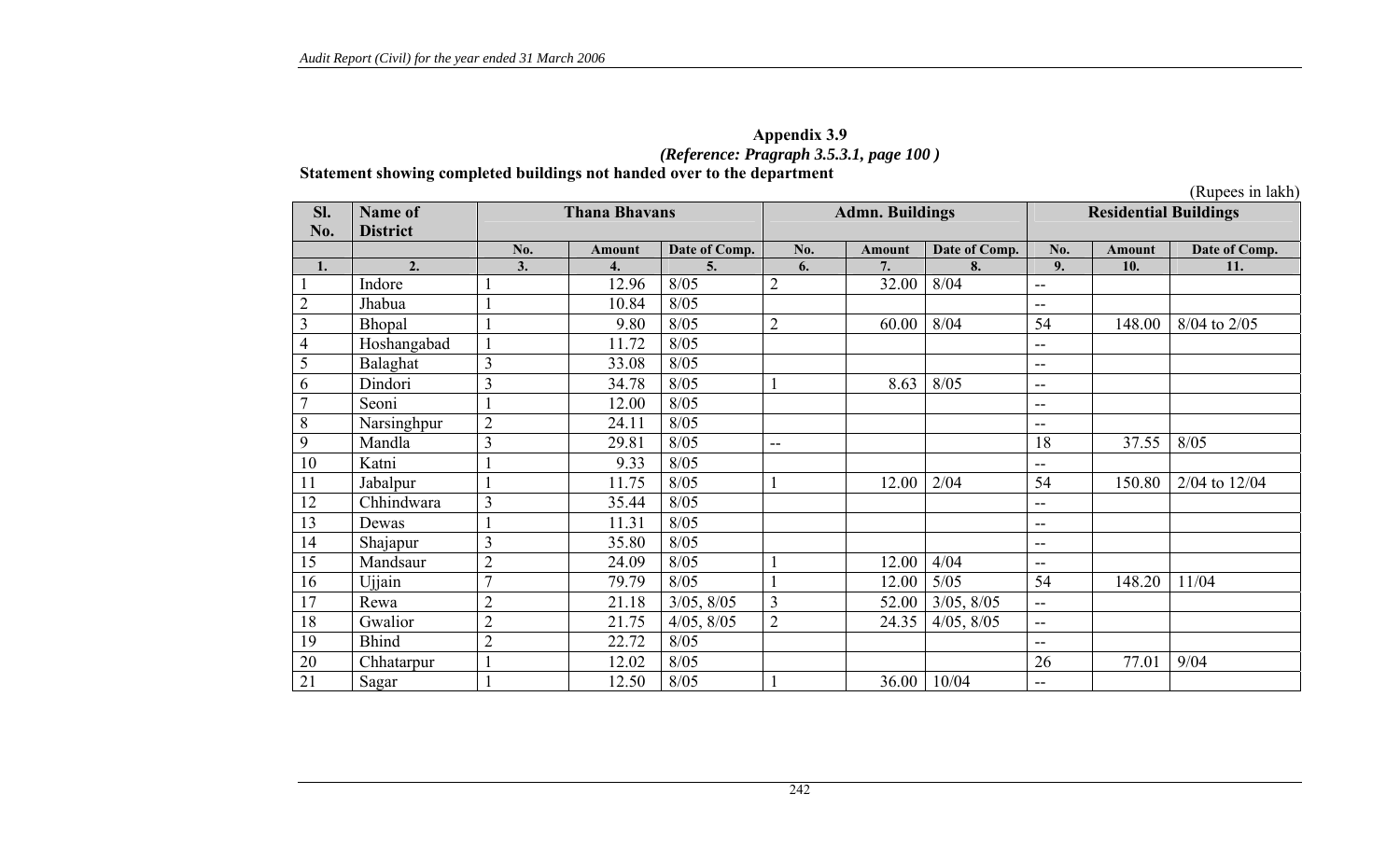| $\mathbf{I}$ . |          | J.                                    |        |      | O.    | $\mathbf{L}$ | o.    | 9.    | <b>10.</b> | 11.              |
|----------------|----------|---------------------------------------|--------|------|-------|--------------|-------|-------|------------|------------------|
| 22             | Barwani  |                                       | 13.80  | 8/05 |       |              |       | $- -$ |            |                  |
| 23             | Raisen   |                                       | 7.43   | 8/05 |       |              |       | $- -$ |            |                  |
| 24             | Dhar     | $- -$                                 |        |      |       | 12.00        | 11/04 | $- -$ |            |                  |
| 25             | Khandwa  | $\hspace{0.05cm}$ – $\hspace{0.05cm}$ |        |      |       | 11.50        | 7/05  | $- -$ |            |                  |
| 26             | Umaria   | $- -$                                 |        |      |       | 9.00         | 6/04  | 27    | 73.70      | $6/04$ to $4/05$ |
| 27             | Satna    | $- -$                                 |        |      | $- -$ |              |       | 18    | 48.00      | 5/05             |
| 28             | Guna     | $- -$                                 |        |      | $- -$ |              |       | 05    | 13.00      | 4/05             |
| 29             | Shivpuri | $\overline{\phantom{a}}$              |        |      | $- -$ |              |       | 28    | 77.00      | 2/05             |
| 30             | Morena   | $\overline{\phantom{a}}$              |        |      |       |              |       | 09    | 23.00      | 10/04            |
|                |          | 44                                    | 498.01 |      | 18    | 281.48       |       | 293   | 796.26     |                  |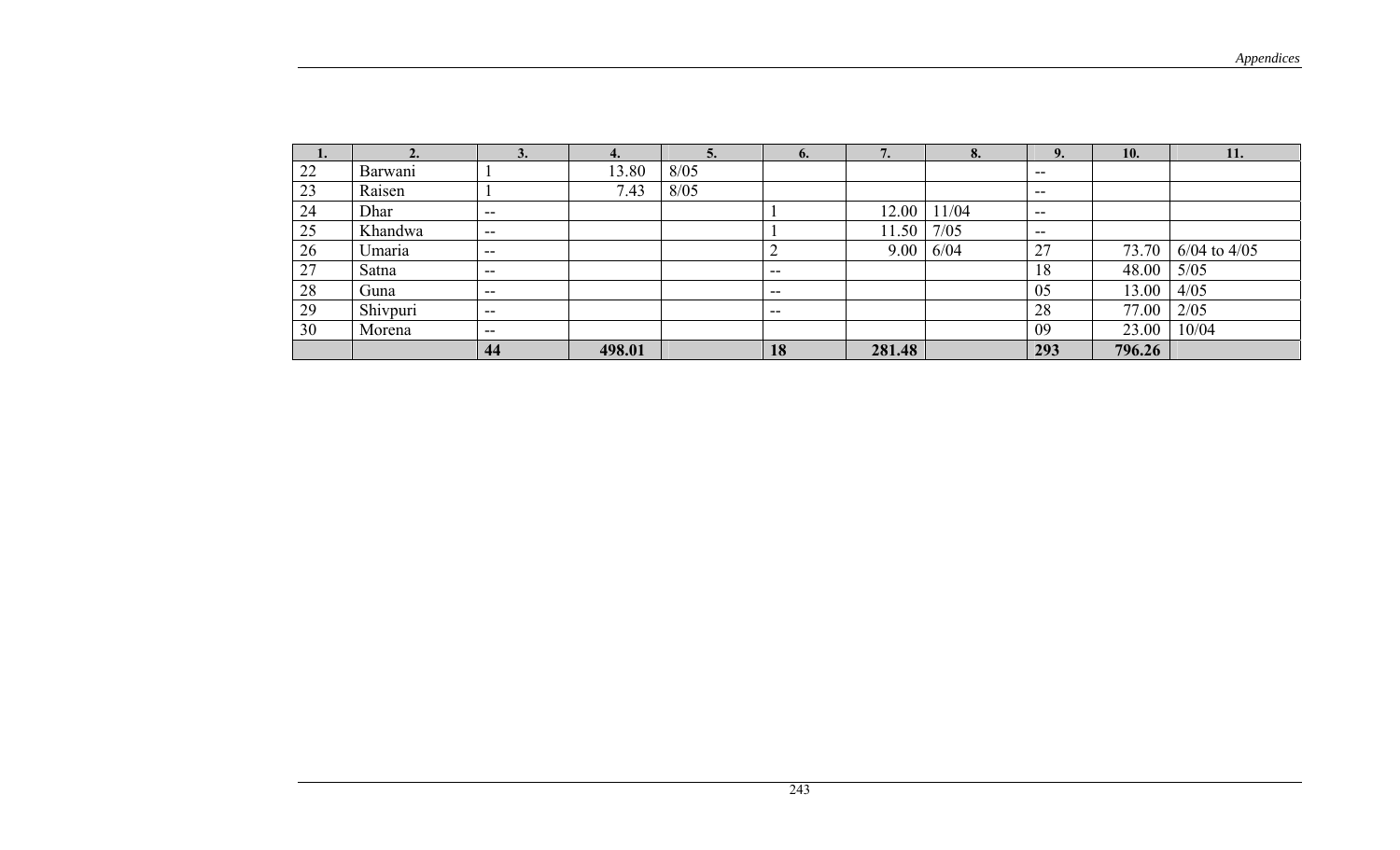*(Reference: Paragraph 3.6.7.3, page 109 )*

# **Statement showing non achievement of physical targets**

| Sl. No.            | <b>Name of Districts</b> | No of subdivisions      |
|--------------------|--------------------------|-------------------------|
| 1.                 | Jabalpur                 | $\overline{\mathbf{4}}$ |
| 2.                 | Katni                    | $\overline{\mathbf{4}}$ |
| 3.                 | Balaghat                 | $\overline{\mathbf{4}}$ |
| $\boldsymbol{4}$ . | Chhindwara               | 5                       |
| 5.                 | Seoni                    | $\overline{\mathbf{4}}$ |
| 6.                 | Mandla                   | $\overline{\mathbf{3}}$ |
| 7.                 | Dindori                  | $\overline{2}$          |
| 8.                 | Narsinghpur              | 3                       |
| 9.                 | Rewa                     | 5                       |
| 10.                | Sidhi                    | 5                       |
| 11.                | Satna                    | 6                       |
| 12.                | Sahdol                   | $\overline{2}$          |
| 13.                | Anooppur                 | $\overline{\mathbf{3}}$ |
| 14.                | Umariya                  | $\mathbf{1}$            |
| 15.                | Indore                   | $\overline{\mathbf{4}}$ |
| 16.                | Dhar                     | $\overline{\mathbf{4}}$ |
| 17.                | Jhabua                   | 5                       |
| 18.                | Khargone                 | 5                       |
| 19.                | Badwani                  | $\overline{2}$          |
| 20.                | Khandwa                  | $\overline{\mathbf{3}}$ |
| 21.                | Burhanpur                | $\mathbf{1}$            |
| 22.                | Raisen                   | 5                       |
| 23.                | Vidhsha                  | $\overline{7}$          |
| 24.                | Rajgarh                  | 5                       |
| 25.                | Hoshangabad              | 5                       |
|                    | <b>Total</b>             | 97                      |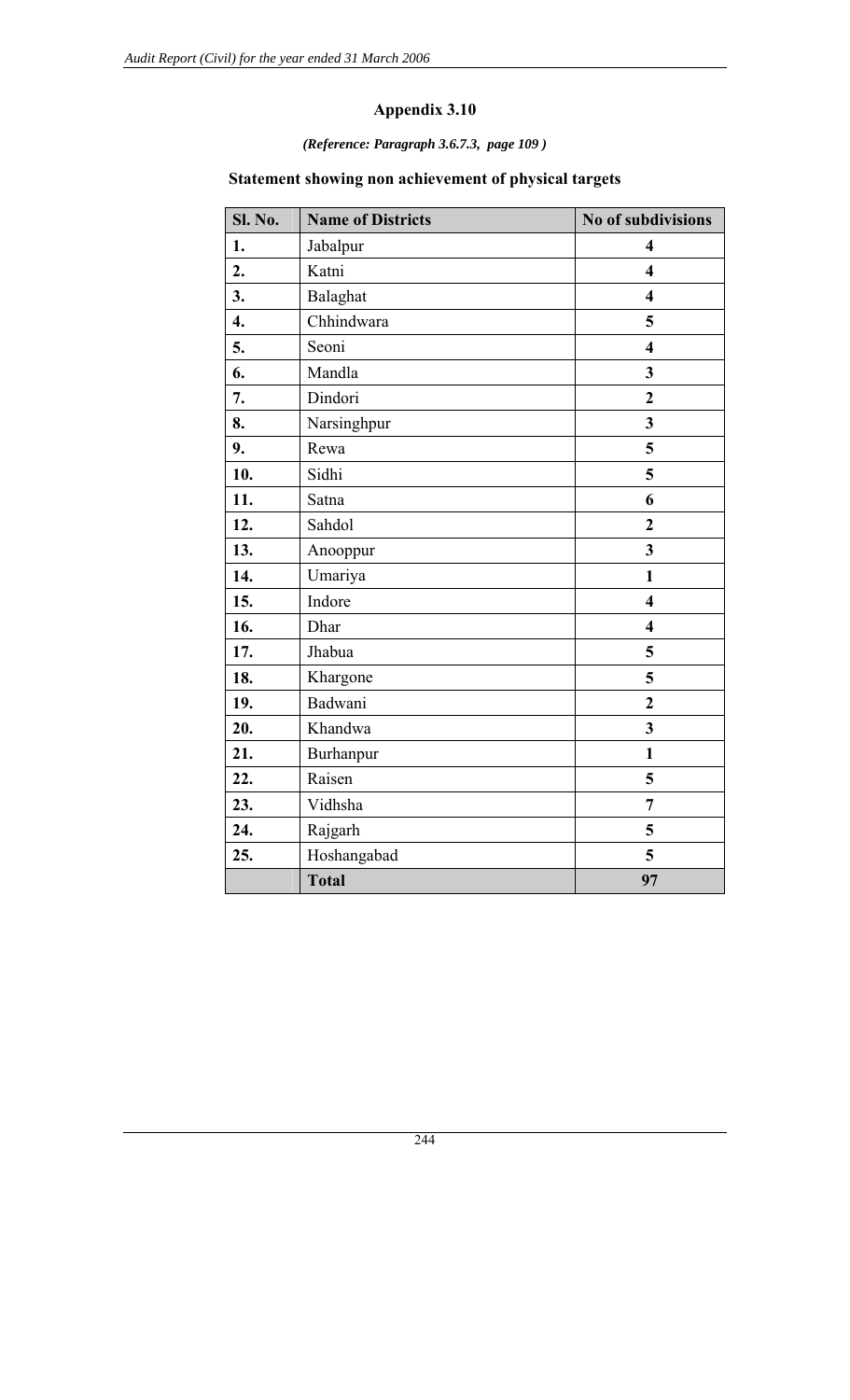# *(Reference: Paragraph 3.6.7.6, page 111 )*

# **Details of unspent amount of data entry kept by District.**

|                |                     |                      |                                       |                             | (Rs. in lakh)            |
|----------------|---------------------|----------------------|---------------------------------------|-----------------------------|--------------------------|
| SI.<br>No.     | Name of<br>district | Year                 | Amount<br>allotted to the<br>district | <b>Total</b><br>expenditure | <b>Balance</b><br>amount |
| 1              | Hoshangabad         | 1994-95 to 2001-02   | 50.00                                 | 47.96                       | 2.04                     |
| $\overline{2}$ | Raisen              | 1991-92 to 1992-93   | 4.12                                  | 1.01                        | 3.11                     |
| 3              | Satna               | 1999-2000 to 2001-02 | 4.31                                  | 2.13                        | 2.18                     |
| 4              | Katni               | 2001-02              | 1.50                                  | 0.77                        | 0.73                     |
| 5              | <b>Betul</b>        | 1999-2000 to 2002-03 | 9.38                                  | 9.22                        | 0.16                     |
| 6              | Sidhi               | 1994-95 to 2001-02   | 48.84                                 | 46.69                       | 2.15                     |
| $\overline{7}$ | Indore              | 1994-95              | 30.00                                 | 29.89                       | 0.11                     |
| 8              | Rajgarh             | Up to 2005-06        | 22.30                                 | 21.67                       | 0.63                     |
| 9              | Tikamgarh           | 2002-03              | 10.00                                 | 9.13                        | 0.87                     |
|                |                     |                      | <b>Total</b>                          |                             | 11.98                    |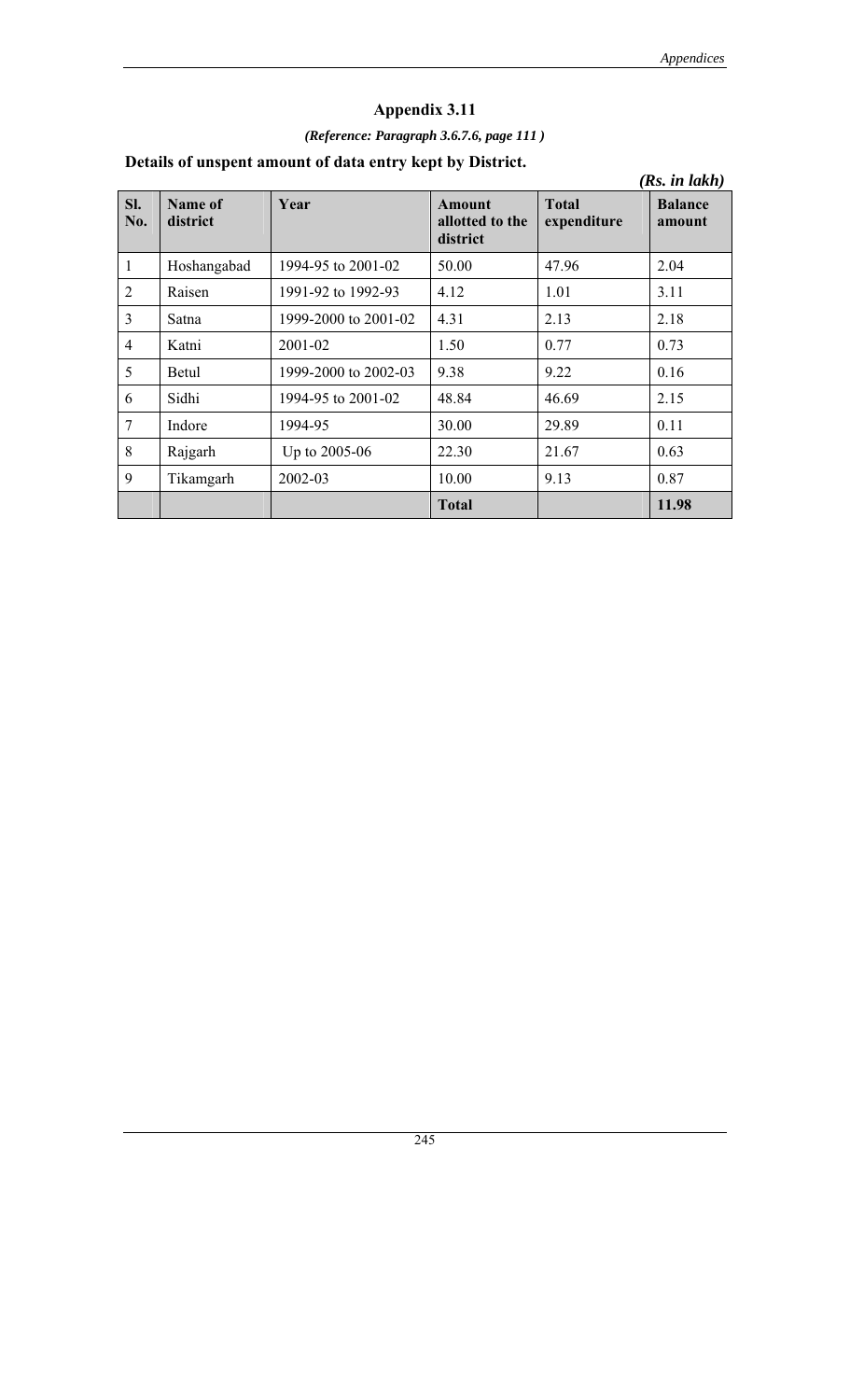|                  |                       |                          |                    |            |                                                           |                                      |                   |                 |                                        |                          | (Rs. in lakh)       |
|------------------|-----------------------|--------------------------|--------------------|------------|-----------------------------------------------------------|--------------------------------------|-------------------|-----------------|----------------------------------------|--------------------------|---------------------|
| SI.<br>No        | <b>District</b>       | <b>Scheme</b>            | Agt. No.<br>dt.    | <b>PAC</b> | <b>Stipulated</b><br>date of<br>completio<br>$\mathbf{n}$ | Actual<br>date of<br>comple-<br>tion | Delay in<br>weeks | L D as per Agt. | <b>LD</b> imposed Percentage<br>/ Amt. |                          | Short levy of<br>LD |
| 1                | Sehore                | <b>CRF</b>               | $10/02 - 03$       | 193.34     | 20.3.03                                                   | 30.9.03                              | 25                | 3.02            | $\overline{a}$                         | $\overline{a}$           | 3.02                |
| 2.               | Bhopal                | <b>CRF</b>               | 64/04-05           | 789.39     | 14.8.05                                                   | In prog.                             | 23                | 11.35           | $\overline{a}$                         | $\overline{a}$           | 11.35               |
|                  |                       | <b>CRF</b>               | 65/04-05           | 812.23     | 07.2.06                                                   | --do--                               | 23                | 11.67           |                                        |                          | 11.67               |
| 3.               | Jabalpu               | <b>CRF</b>               | $01/01 - 02$       | 928.00     | 05.11.02                                                  | 25.3.03                              | $\overline{21}$   | 5.75            | $\overline{a}$                         | 1.10                     | 4.65                |
| $\overline{4}$ . | Raisen                | <b>CRF</b>               | 70/01-02           | 350.00     | 11.6.02                                                   | 28.6.03                              | 55                | 12.03           | 1/16                                   | 0.91                     | 11.12               |
|                  |                       | <b>CRF</b>               | 107/01-02          | 642.43     | 07.8.03                                                   | 31.3.04                              | 34                | 13.65           | 2/16                                   | 0.80                     | 12.85               |
|                  |                       | <b>CRF</b>               | 97/01-02           | 1365.00    | 23.1.04                                                   | 29.7.04                              | 47                | 39.66           | 1                                      | 13.85                    | 25.81               |
|                  |                       | <b>CRF</b>               | 109/01-02          | 857.71     | 24.2.04                                                   | 31.3.06                              | 109               | 50.43           | $\overline{\phantom{a}}$               | $\overline{\phantom{a}}$ | 50.43               |
| 5.               | Indore-I              | <b>CRF</b>               | 111/04-05          | 399.00     | 25.6.05                                                   | 30.1.06                              | 32                | 7.98            | $\overline{a}$                         | $\overline{a}$           | 7.98                |
|                  |                       | <b>CRF</b>               | 147/01-02          | 450.48     | 25.4.02                                                   | 30.6.03                              | 62                | 17.46           | 2.90                                   | 13.06                    | 4.40                |
|                  |                       | <b>CRF</b>               | 148/01-02          | 234.00     | 25.4.02                                                   | 31.3.03                              | 44                | 6.44            | $\overline{a}$                         |                          | 6.44                |
|                  |                       | <b>CRF</b>               | 149/01-02          | 212.00     | 25.4.02                                                   | 22.7.03                              | 65                | 8.61            | $\overline{a}$                         | $\overline{a}$           | 8.61                |
| 6.               | Indore-<br>П          | <b>CRF</b>               | 28/01-02           | 349.00     | 25.8.02                                                   | 12.3.03                              | 28                | 6.46            | $\overline{a}$                         | $\overline{a}$           | 6.46                |
| 7.               | Dewas                 | <b>CRF</b>               | 19/04-05           | 489.26     | 25.3.06                                                   | 30.6.06                              | 14                | 4.28            | $\overline{a}$                         | $\overline{a}$           | 4.28                |
| 8.               | Rewa                  | <b>CRF</b>               | 243/01-02          | 149.00     | 21.1.03                                                   | 15.12.03                             | 47                | 4.38            | LS<br>Rs.500/-                         | 0.005                    | 4.375               |
| 9.               | Katni                 | <b>CRF</b>               | $\sqrt{6}/01 - 02$ | 477.00     | 27.4.02                                                   | 30.10.04                             | 131               | 28.62           |                                        | 2.39                     | 26.23               |
|                  |                       | <b>CRF</b>               | $160/00 - 01$      | 1300.00    | 26.9.02                                                   | 31.7.04                              | 96                | 78.00           | $\overline{a}$                         |                          | 78.00               |
|                  |                       | <b>CRF</b>               | 161/00-01          | 362.00     | 27.3.02                                                   | 31.12.04                             | 144               | 21.72           |                                        | 0.90                     | 20.82               |
|                  |                       | <b>CRF</b>               | $7/01 - 02$        | 824.00     | 28/7/02                                                   | 30.8.03                              | 52                | 26.78           |                                        | 2.06                     | 24.70               |
|                  |                       | <b>CRF</b>               | $1/01 - 02$        | 928.00     | 11.7.02                                                   | 30.6.03                              | 55                | 31.90           | $\overline{a}$                         | $\overline{\phantom{a}}$ | 31.90               |
|                  |                       | <b>CRF</b>               | $2/01 - 02$        | 1101.00    | 11.10.02                                                  | 30.6.03                              | 37                | 23.15           | $\overline{\phantom{a}}$               |                          | 23.15               |
|                  | <b>Total</b>          |                          |                    |            |                                                           |                                      |                   | 413.34          |                                        | 35.075                   | 378.245             |
| 1.               | Jabal-<br>pur         | <b>NABA</b><br><b>RD</b> |                    | 260.00     | 30.6.05                                                   | 31.3.06                              | 39                | 6.34            | $\overline{a}$                         | $\overline{\phantom{a}}$ | 6.34                |
|                  |                       | <b>NABA</b><br><b>RD</b> |                    | 72.55      | 26.12.03                                                  | 10.3.05                              | 63                | 3.75            |                                        | $\overline{\phantom{a}}$ | 3.75                |
| 2.               | Satna                 | <b>NABA</b><br><b>RD</b> | 87/01-02           | 90.00      | 21.8.02                                                   | 15.6.04                              | 88                | 4.95            |                                        | $\overline{a}$           | 4.95                |
|                  |                       | <b>NABA</b><br>RD        | $43/02 - 03$       | 68.08      | 11.2.02                                                   | 31.3.06                              | 150               | 4.08            | $\overline{a}$                         | $\overline{a}$           | 4.08                |
| 3.               | Bhopal                | <b>FTR</b>               | 23/03-04           | 147.18     | 25.11.03                                                  | 14.6.05                              | 75                | 8.98            | $\overline{\phantom{a}}$               | $\overline{\phantom{a}}$ | 8.98                |
|                  |                       | <b>FTR</b>               | 39/03-04           | 201.13     | 01.7.03                                                   | 28.2.06                              | 139               | 3.80            | $\overline{\phantom{a}}$               | $\overline{\phantom{a}}$ | 3.80                |
| 4.               | Indore-I              | <b>FTR</b>               | $5/03 - 04$        | 142.00     | 18.11.03                                                  | 28.2.05                              | 68                | 6.03            | $\overline{\phantom{a}}$               | $\overline{\phantom{a}}$ | 6.03                |
|                  |                       | <b>FTR</b>               | $3/03 - 04$        | 83.00      | 26.10.03                                                  | 30.4.06                              | 77                | 4.98            | $\overline{a}$                         | ÷,                       | 4.98                |
| 5.               | Indore-<br>П          | <b>FTR</b>               | $51/04 - 05$       | 98.14      | 2.5.05                                                    | 10.5.06<br>In prog.                  | 51                | 3.13            | $\frac{1}{2}$                          | $\overline{a}$           | 3.13                |
| 6.               | Dewas                 | <b>FTR</b>               | $5/03 - 04$        | 116.45     | 10.4.03                                                   | 30.6.06                              | 136               | 7.20            | $\overline{\phantom{a}}$               | $\overline{\phantom{a}}$ | 7.20                |
|                  |                       | <b>FTR</b>               | $3/03 - 04$        | 215.68     | 25.11.03                                                  | 17.1.05                              | 60                | 8.09            | $\overline{\phantom{a}}$               | $\overline{\phantom{a}}$ | 8.09                |
|                  |                       | <b>FTR</b>               | $2/03 - 04$        | 225.50     | 25.6.03                                                   | 19.12.03                             | 25                | 3.52            | $\overline{\phantom{a}}$               | $\overline{\phantom{a}}$ | 3.52                |
| 7.               | Satna                 | <b>FTR</b>               | $45/03 - 04$       | 51.30      | 17.10.03                                                  | 31.3.06                              | 79                | 2.53            | $\overline{\phantom{a}}$               | $\overline{a}$           | 2.53                |
| 8.               | Rewa                  | <b>FTR</b>               | $3/03 - 04$        | 149.00     | 1.7.03                                                    | 15.7.05                              | 106               | 8.94            | $\overline{a}$                         | $\overline{a}$           | 8.94                |
|                  | <b>Total</b>          |                          | $\overline{a}$     |            | $\overline{a}$                                            | $\overline{a}$                       |                   | 76.32           |                                        | --                       | 76.34               |
|                  | Grand<br><b>Total</b> |                          | $\overline{a}$     |            | L.                                                        | L,                                   |                   | 489.66          | $\overline{\phantom{a}}$               | 35.075                   | 454.585             |

#### **Appendix 3.12**  *(Reference: Paragraph 3.7.8.8, page 125 )* **Statement showing short levy of liquidated damage**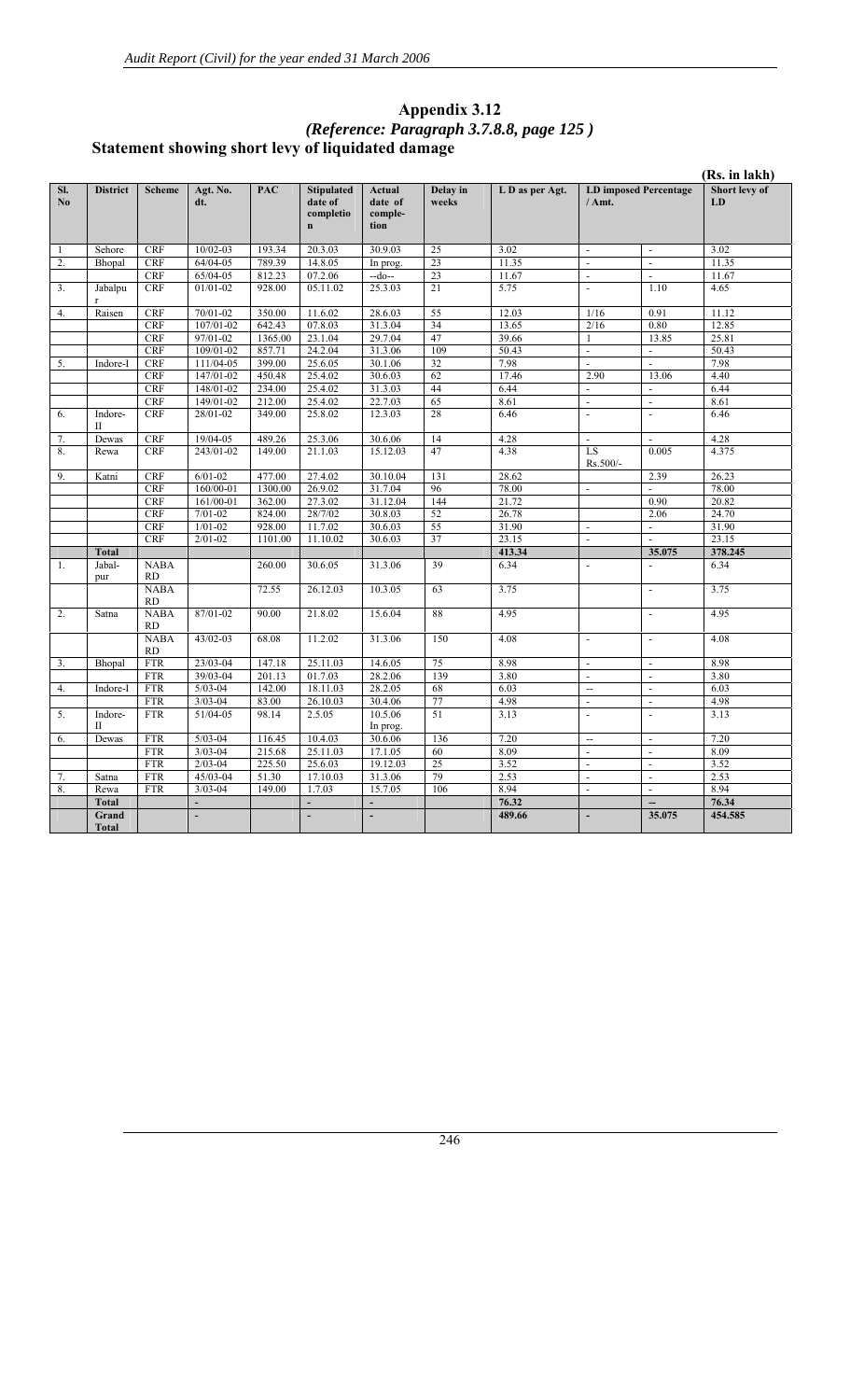## **Appendix 3.13**

# *(Reference: Paragraph 3.7.8.10 & 3.7.8.11, page 126 & 127 )*

## **Statement showing excess payment of price variation and extra bitumen of SDBC**

| <b>District</b>       | <b>Agreement</b><br>No. | <b>Scheme</b> | price variation Rs. in lakh) |       | Payment for extra bitumen/ | <b>Remarks</b>                                                                                                                                                                                                                                                   |
|-----------------------|-------------------------|---------------|------------------------------|-------|----------------------------|------------------------------------------------------------------------------------------------------------------------------------------------------------------------------------------------------------------------------------------------------------------|
|                       |                         |               | Quantity                     | Rate  | Amount                     |                                                                                                                                                                                                                                                                  |
| Raisen                | $70/01 - 02$            | <b>CRF</b>    |                              |       | 9.95                       | As per quality test, actual bitumen<br>consumed was 4 percent, yet extra<br>bitumen of 1 percent (5 percent in<br>job mix proposed- 4 percent in the<br>agreement was paid.                                                                                      |
| Katni                 | $6/01 - 02$             | <b>CRF</b>    | 51.36<br>MT                  | 10950 | 5.42<br>15.00              | Job mix of May 2002 required 4<br>percent bitumen and it was revised<br>October 2002 with 5 percent, liable<br>to prematured failure. Cost of repair<br>worked out Rs. 15 lakh. No weigh<br>bridge receipt provided and mix not<br>tested as per specifications. |
|                       | $7/01 - 02$             | <b>CRF</b>    | 72.72<br>MT                  | 10950 | 10.15                      | Job mix of May 2002 required 4<br>bitumen,<br>revised<br>percent<br>was<br>October 2002 with 5 percent Work<br>was done with job mix of May 2002<br>(bitumen 4 percent), No weigh<br>beidge receipt provided and mix not<br>tested as per specifications.        |
|                       | 160/01-02               | <b>CRF</b>    | 198.716<br>MT                | 10950 | 21.76<br>7.25              | No weigh bridge receipt provided<br>and mix not tested<br>as<br>per<br>specifications.                                                                                                                                                                           |
|                       | 161/01-02               | <b>CRF</b>    | 61.85<br>MT                  | 10950 | 6.77                       | No weigh bridge receipt provided<br>and<br>mix<br>not tested<br>as<br>per<br>specifications.                                                                                                                                                                     |
|                       | $1/01 - 02$             | <b>CRF</b>    | 97.73<br>MT                  | 10950 | 10.70                      | No weigh bridge receipt provided<br>mix not<br>and<br>tested<br>as<br>per<br>specifications.                                                                                                                                                                     |
|                       | $2/01 - 02$             | <b>CRF</b>    | 126.85                       | 10950 | 13.89                      | No weigh bridge receipt provided<br>mix<br>not<br>tested<br>and<br>as<br>per<br>specifications.                                                                                                                                                                  |
| Total                 |                         |               |                              |       | 100.89                     |                                                                                                                                                                                                                                                                  |
| Raisen                | 107/01-02               | <b>CRF</b>    |                              |       | 5.43                       | Variation in the cost of bitumen on<br>formula not given in the agreement.                                                                                                                                                                                       |
| Dewas                 | $\overline{34}$ A/04-05 | Nabard        |                              |       | 7.07                       | The period of completion was less<br>than 12 months, no price variation<br>payable.                                                                                                                                                                              |
| Sagar                 | 68/04-05                | <b>CRF</b>    | 1497.03<br>2                 |       | 94.32                      | As per agreement packed bitumen<br>only had to be used and price<br>variation admissible on material<br>used as per agreement. Contractor<br>used bulk bitumen for which no<br>price variation is payable.                                                       |
| Ashok<br>Nagar        | 55/04-05                | <b>CRF</b>    |                              |       | 26.40                      | Price variation paid on extra item<br>sanctioned at current market rates.                                                                                                                                                                                        |
| <b>Total</b>          |                         |               |                              |       | 133.72                     |                                                                                                                                                                                                                                                                  |
| Grand<br><b>Total</b> |                         |               |                              |       | 234.11                     |                                                                                                                                                                                                                                                                  |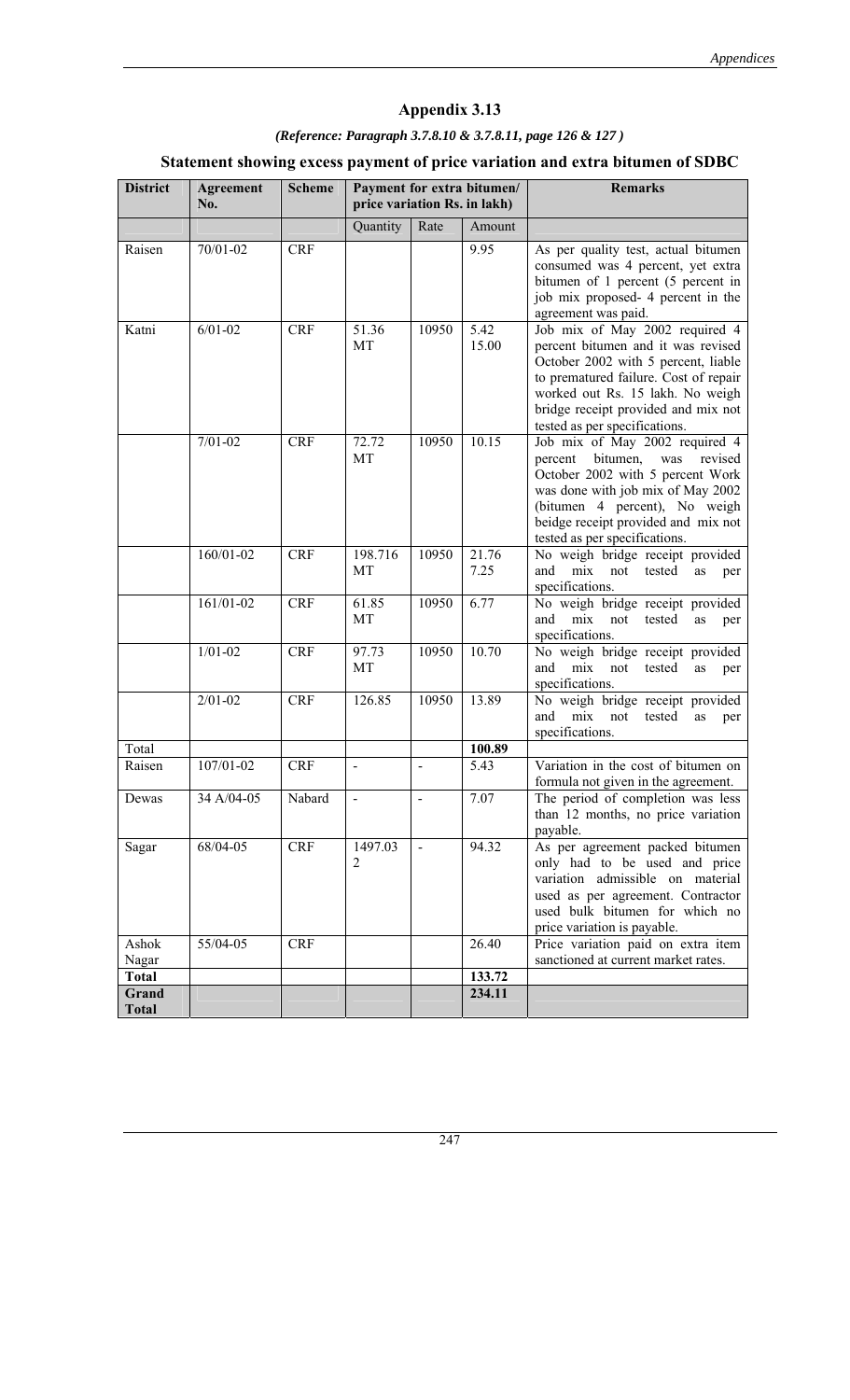## **Appendix 4.1**

#### *(Reference : Paragraph 4.1.3, page 133 )*

## **Excess drawals by manipulating cheque amounts in PHE Dn. Bhind**

|                             | <b>ISSUE DETAILS AS PER DIVISIONAL ACCOUNTS</b> |                                                     |                  |             |                                                            |                                   |                                | <b>ENCHASHMENT DETAILS AS PER TRY ACCOUNTS</b> |                                          |                                           |                                        |
|-----------------------------|-------------------------------------------------|-----------------------------------------------------|------------------|-------------|------------------------------------------------------------|-----------------------------------|--------------------------------|------------------------------------------------|------------------------------------------|-------------------------------------------|----------------------------------------|
| <b>Sr</b><br>$\mathbf{N}_0$ | <b>Month Of</b><br>Account                      | <b>Cheque</b><br><b>Drawing</b><br><b>Authority</b> | <b>Cheque No</b> | <b>Date</b> | <b>Amount of</b><br>cheque as per<br>divisional<br>Account | T <sub>0</sub><br>Whom<br>Pavable | Month of<br><b>Try Account</b> | <b>Cheque No</b>                               | Date of<br>encashment as<br>per Try list | <b>Amount enchased</b><br>as per try list | <b>Difference</b><br>(Excess drawn Amt |
|                             | $\mathfrak{D}$                                  | 3                                                   |                  | 5           |                                                            | $\overline{7}$                    | 8                              | $\boldsymbol{9}$                               | 10                                       | 11                                        | 12                                     |
| 1.                          | 10/1998                                         | E.E PHE Dn<br>Bhind                                 | A/15-766347      | 5/10/1998   | 20000.00                                                   | Self                              | 10/1998                        | A/15-766347                                    | 05/10/98                                 | 120000                                    | 100000                                 |
| 2.                          | 09/1998                                         | $\zeta$ $\zeta$                                     | A/15-766329      | 15/09/1998  | 30000.00                                                   | $\epsilon$ ,                      | 09/1998                        | A/15-766329                                    | 15/09/98                                 | 130000                                    | 100000                                 |
| 3.                          | 11/1998                                         | $\zeta\,\zeta$                                      | A/15-766389      | 03/11/1998  | 30000.00                                                   | $\epsilon$ ,                      | 11/1998                        | A/15-766389                                    | 05/11/98                                 | 230000                                    | 200000                                 |
| 4.                          | 12/1998                                         | $\zeta\,\zeta$                                      | A/15-766399      | 03/12/1998  | 20000.00                                                   | $\epsilon$ ,                      | 12/1998                        | A/15-766399                                    | 03/12/98                                 | 120000                                    | 100000                                 |
| 5.                          | 01/1999                                         | $\zeta\,\zeta$                                      | A/15-767741      | 04/1/1999   | 30000.00                                                   | $\epsilon$ ,                      | 01/1999                        | A/15-767741                                    | 04/01/99                                 | 130000                                    | 100000                                 |
| 6                           | 02/1999                                         | $\zeta\,\zeta$                                      | A/15767745       | 02/02/1999  | 50000.00                                                   | $\epsilon$ ,                      | 02/1999                        | A/15-767745                                    | 03/02/99                                 | 250000                                    | 200000                                 |
|                             | 03/1999                                         |                                                     | 791038           | 06/03/1999  | 50000.00                                                   | $\overline{\phantom{a}}$          | 03/1999                        | 791038                                         | N.A.                                     | 250000                                    | 200000                                 |
| 8                           | 05/1999                                         | $\zeta\,\zeta$                                      | A/15791329       | 07/05/1999  | 50000.00                                                   | $\epsilon$                        | 05/1999                        | A/15-791329                                    | 10/05/99                                 | 150000                                    | 100000                                 |
| 9                           | 06/1999                                         | $\epsilon\epsilon$                                  | A/15-791387      | 05/06/1999  | 20000.00                                                   | $\epsilon$                        | 06/1999                        | A/15-791387                                    | 07/06/98                                 | 220000                                    | 200000                                 |
| 10                          | 07/1999                                         | $\zeta\,\zeta$                                      | A/15-792018      | 02/07/1999  | 20000.00                                                   | $\epsilon$                        | 07/1999                        | A/15-792018                                    | 03/07/99                                 | 220000                                    | 200000                                 |
| 11                          | 08/1999                                         | $\zeta\,\zeta$                                      | A/15-792056      | 04/08/1999  | 20000.00                                                   | $\epsilon$ ,                      | 08/1999                        | A/15-792056                                    | 06/08/99                                 | 220000                                    | 200000                                 |
| 12                          | 09/1999                                         | $\zeta\,\zeta$                                      | A/15-792091      | 06/09/1999  | 15000.00                                                   | $\epsilon$                        | 09/1999                        | A/15-792091                                    | 06/09/99                                 | 215000                                    | 200000                                 |
| 13                          | 10/1999                                         | $\zeta\,\zeta$                                      | $A/15-102111$    | 5/10/1999   | 15000.00                                                   | $\epsilon$ ,                      | 10/1999                        | $A/15-102111$                                  | 06/10/99                                 | 215000                                    | 200000                                 |
| 14                          | 11/1999                                         | $\zeta\,\zeta$                                      | A/17-012122      | 22/11/1999  | 10000.00                                                   | $\epsilon$                        | 11/1999                        | A/17-012122                                    | 24/11/99                                 | 210000                                    | 200000                                 |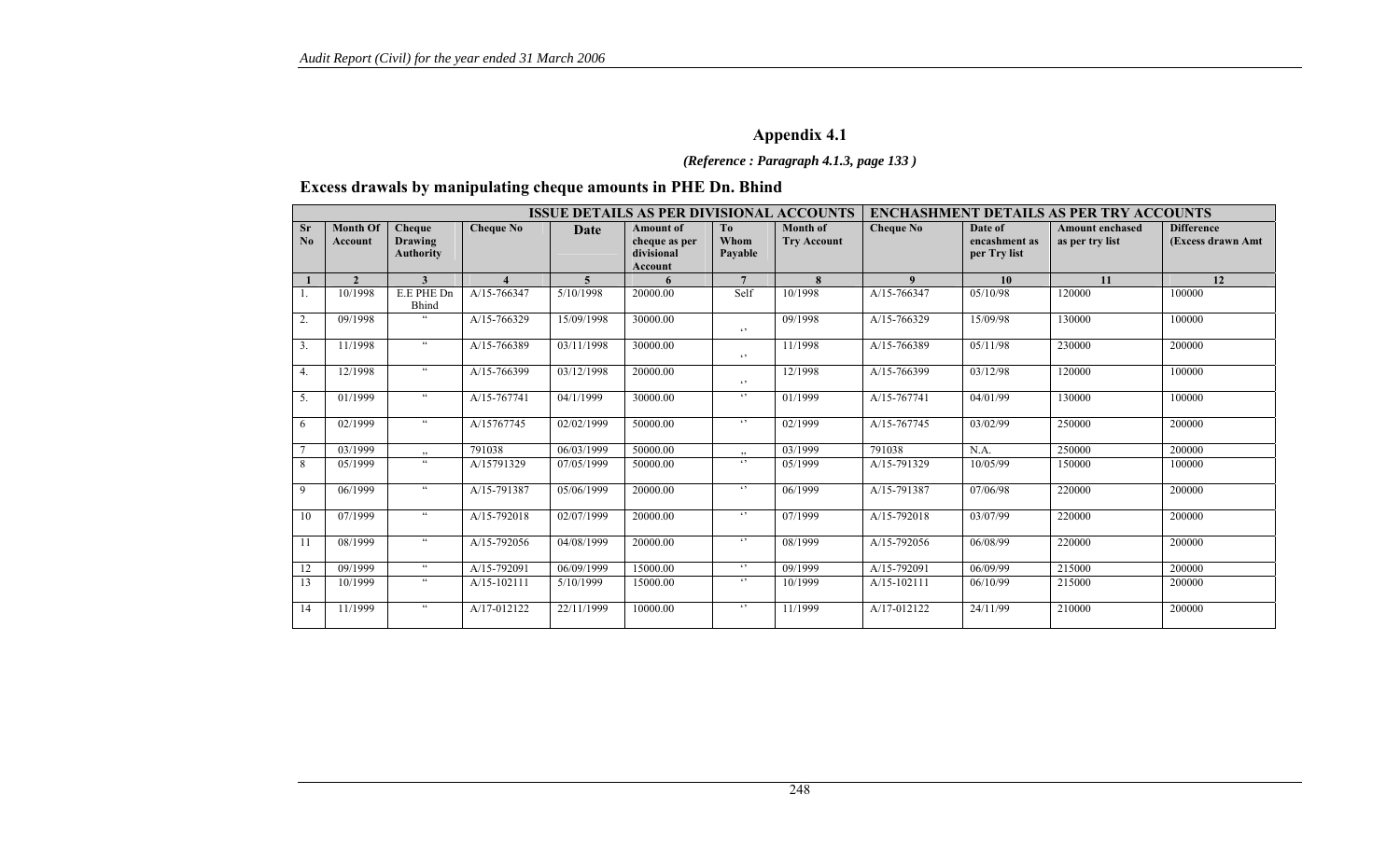| -1 | $\overline{2}$ | $\mathbf{3}$                                       | $\overline{\mathbf{4}}$ | 5 <sup>5</sup> | 6        | $7\phantom{.0}$            | 8       | 9 <sup>°</sup> | 10         | 11     | 12     |
|----|----------------|----------------------------------------------------|-------------------------|----------------|----------|----------------------------|---------|----------------|------------|--------|--------|
| 15 | 12/1999        | $\zeta\,\zeta$                                     | A/17-012123             | 17/12/1999     | 20000.00 | $\ddot{\phantom{0}}$       | 12/1999 | A/17-012123    | 30/12/99   | 220000 | 200000 |
| 16 | 02/2000        | $\boldsymbol{\varsigma} \, \boldsymbol{\varsigma}$ | A/17-012139             | 15/02/2000     | 15000.00 | $\ddot{\phantom{0}}$       | 02/2000 | A/17-012139    | 17/12/00   | 215000 | 200000 |
| 17 | 03/2000        |                                                    | 013635                  | 09/03/2000     | 30000.00 | , 2, 3                     | 03/2000 | 013635         | N.A.       | 230000 | 200000 |
| 18 | 05/2000        | $\epsilon\epsilon$                                 | A-17/13745              | 09/05/2000     | 15000.00 | $\mathfrak{c}\mathfrak{c}$ | 05/2000 | $A-17/13745$   | 10/05/2000 | 215000 | 200000 |
| 19 | 05/2000        | $\epsilon\,\epsilon$                               | A-17/13752              | 24/05/2000     | 15000.00 | $\zeta\,\zeta$             | 05/2000 | A-17/13752     | 24/05/2000 | 115000 | 100000 |
| 20 | 06/2000        | $\epsilon\epsilon$                                 | A-17/13770              | 16/06/2000     | 15000.00 | $\epsilon\epsilon$         | 06/2000 | A-17/13770     | 17/06/2000 | 115000 | 100000 |
| 21 | 06/2000        | $\mathsf{cc}$                                      | A-17/13784              | 29/06/2000     | 15000.00 | $\epsilon\epsilon$         | 06/2000 | A-17/13784     | 30/06/2000 | 115000 | 100000 |
| 22 | 07/2000        | $\boldsymbol{\varsigma}$                           | A-17/13794              | 10/07/2000     | 15000.00 | $\epsilon\epsilon$         | 07/2000 | A-17/13794     | 12/07/2000 | 215000 | 200000 |
| 23 | 07/2000        | $\frak{cc}$                                        | A-17/13799              | 21/07/2000     | 15000.00 | $\epsilon\epsilon$         | 07/2000 | A-17/13799     | 22/07/2000 | 115000 | 100000 |
| 24 | 08/2000        | $\epsilon\epsilon$                                 | A-17/697210             | 18/08/2000     | 15000.00 | $\epsilon\epsilon$         | 08/2000 | A-17/697210    | 22/08/2000 | 215000 | 200000 |
| 25 | 09/2000        | $\epsilon\epsilon$                                 | A-17/697224             | 12/09/2000     | 15000.00 | $\epsilon\epsilon$         | 09/2000 | A-17/697224    | 13/09/2000 | 115000 | 100000 |
| 26 | 09/2000        | $\mathsf{cc}$                                      | A-17/697231             | 21/09/2000     | 15000.00 | $\epsilon\epsilon$         | 09/2000 | A-17/697231    | 23/09/2000 | 215000 | 200000 |
| 27 | 11/2000        | $\epsilon$                                         | $C-420001$              | 10/11/2000     | 25000.00 | $\mathfrak{c}\mathfrak{c}$ | 11/2000 | $C-420001$     | 14/11/2000 | 225000 | 200000 |
| 28 | 12/2000        | $\boldsymbol{\varsigma}$                           | C-420038                | 11/12/2000     | 15000.00 | $\epsilon\epsilon$         | 12/2000 | C-420038       | 12/12/2000 | 215000 | 200000 |
| 29 | 01/2001        | $\mathsf{cc}$                                      | C-420055                | 12/01/2001     | 30000.00 | $\zeta\,\zeta$             | 01/2001 | C-42055        | 13/01/2001 | 230000 | 200000 |
| 30 | 02/2001        | $\mathsf{cc}$                                      | C-420072                | 09/02/2001     | 15000.00 | $\zeta\,\zeta$             | 02/2001 | C-420072       | 10/02/2001 | 215000 | 200000 |
| 31 | 03/2001        | $\epsilon\epsilon$                                 | C-6909313               | 08/03/2001     | 50000.00 | $\epsilon\epsilon$         | 03/2001 | C-6909313      | 09/03/2001 | 250000 | 200000 |
| 32 | 05/2001        | $\boldsymbol{\varsigma} \, \boldsymbol{\varsigma}$ | C-609359                | 11/05/2001     | 50000.00 | $\epsilon\epsilon$         | 05/2001 | C-609359       | 12/05/2001 | 350000 | 300000 |
| 33 | 06/2001        | $\boldsymbol{\varsigma} \, \boldsymbol{\varsigma}$ | C-609627                | 26/06/2001     | 20000.00 | $\epsilon\epsilon$         | 06/2001 | $C-609627$     | 28/06/2001 | 220000 | 200000 |
| 34 | 07/2001        | $\mathsf{cc}$                                      | C-609670                | 07/07/2001     | 50000.00 | $\epsilon\epsilon$         | 07/2001 | C-609670       | 09/07/2001 | 350000 | 300000 |
| 35 | 11/2001        | $\mathsf{cc}$                                      | C-424359                | 09/11/2001     | 10000.00 | $\mathsf{cc}$              | 11/2001 | C-424359       | 09/11/2001 | 210000 | 200000 |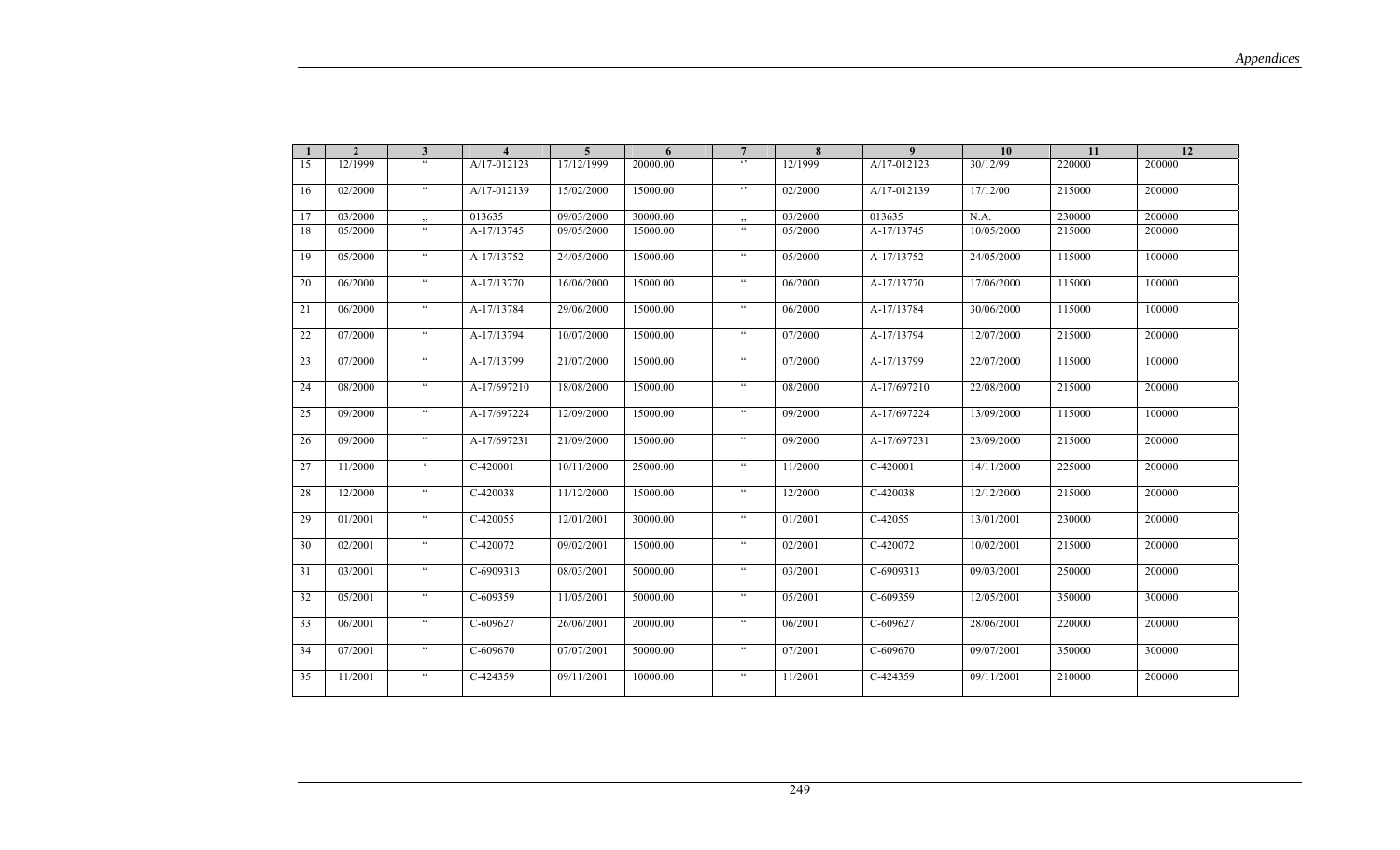|    | $\overline{2}$ | $\mathbf{3}$         | $\overline{4}$ | $\overline{5}$ | 6        | $\overline{7}$            | 8       | 9           | 10         | 11     | 12     |
|----|----------------|----------------------|----------------|----------------|----------|---------------------------|---------|-------------|------------|--------|--------|
| 36 | 12/2001        | $\epsilon\epsilon$   | C-424374       | 11/12/2001     | 10000.00 | $\epsilon\epsilon$        | 12/2001 | C-424374    | 11/12/2001 | 210000 | 200000 |
| 37 | 01/2002        | $\lq$ ,              | C-424388       | 10/01/2002     | 15000.00 | $\zeta\,\zeta$            | 01/2001 | C-424388    | 12/01/2002 | 215000 | 200000 |
| 38 | 02/2002        | $\ddot{\phantom{1}}$ | C-424935       | 07/02/2002     | 10000.00 | $\zeta\,\zeta$            | 02/2002 | C-424935    | 07/02/2002 | 210000 | 200000 |
| 39 | 02/2002        | $\ddots$             | C-424944       | 15/02/2002     | 10000.00 | $\zeta\,\zeta$            | 02/2002 | C-424944    | 15/02/2002 | 210000 | 200000 |
| 40 | 03/2002        |                      | A/19-424988    | 11/03/2002     | 17000.00 | $\ddot{\phantom{0}}$      | 03/2002 | A/19-424988 | 14/03/2002 | 217000 | 200000 |
| 41 | 05/2002        | $\epsilon$           | A/19-425281    | 10/05/02       | 10000.00 | $\epsilon\epsilon$        | 5/2002  | A/19-425281 | 15/05/02   | 210000 | 200000 |
| 42 | 06/2002        | $\epsilon$           | A/19-482024    | 27/06/02       | 5000.00  | $\zeta\,\zeta$            | 7/2002  | A/19-482024 | 01/07/02   | 305000 | 300000 |
| 43 | 07/2002        | $\epsilon$           | A/19-482034    | 06/07/02       | 10000.00 | $\epsilon\epsilon$        | 7/2002  | A/19-482034 | 08/07/02   | 210000 | 200000 |
| 44 | 07/2002        | $\epsilon$           | A/19-482040    | 18/07/02       | 10000.00 | $\zeta\,\zeta$            | 7/2002  | A/19-482040 | 20/07/02   | 210000 | 200000 |
| 45 | 09/2002        | $\epsilon$           | A/19-482069    | 10/09/02       | 15000.00 | $\zeta\,\zeta$            | 9/2002  | A/19-482069 | 16/09/02   | 315000 | 300000 |
| 46 | 10/2002        | $\epsilon$           | A/19-482081    | 03/10/02       | 10000.00 | $\overline{\mathfrak{c}}$ | 10/2002 | A/19-482081 | 12/10/02   | 210000 | 200000 |
| 47 | 11/2002        | $\epsilon$           | A/19-482092    | 06/11/02       | 15000.00 | $\zeta\,\zeta$            | 11/2002 | A/19-482092 | 09/11/02   | 415000 | 400000 |
| 48 | 12/2002        | $\epsilon$           | A/17-699105    | 04/12/02       | 25000.00 | $\overline{\mathfrak{c}}$ |         | A/17-699105 |            | 325000 | 300000 |
| 49 | 01/2003        | $\epsilon$           | A/17-699120    | 02/01/03       | 30000.00 | $\epsilon\epsilon$        | 01/2003 | A/17-699120 | 07/01/03   | 330000 | 300000 |
| 50 | 02/2003        | $\epsilon$           | A/17-699160    | 10/02/03       | 25000.00 | $\zeta\,\zeta$            | 02/2003 | A/17-699160 | 11/02/03   | 325000 | 300000 |
| 51 | 02/2003        |                      | 699162         | 21/02/2003     | 30000.00 | , ,                       | 02/2003 | C-930232    | 22/02/2003 | 430000 | 400000 |
| 52 | 03/2003        | $\epsilon$           | A/17-699184    | 10/03/03       | 40000.00 | $\epsilon\epsilon$        |         | A/17-699184 |            | 240000 | 200000 |
| 53 | 05/2003        | $\epsilon$           | C-929054       | 08/05/03       | 30000.00 | $\zeta\,\zeta$            | 05/2003 | C-929054    | 10/05/03   | 430000 | 400000 |
| 54 | 06/2003        | $\epsilon$           | C-929090       | 10/06/03       | 60000.00 | $\zeta\,\zeta$            | 06/2003 | C-929090    | 14/06/03   | 460000 | 400000 |
| 55 | 07/2003        | $\epsilon$           | C-929732       | 09/07/03       | 35000.00 | $\zeta\,\zeta$            | 07/2003 | C-929732    | 12/07/03   | 235000 | 200000 |
| 56 | 09/2003        | , ,                  | C-930232       | 01/09/2003     | 35000.00 | , 2, 3                    | 09/2003 | C-930232    | 02/09/2003 | 435000 | 400000 |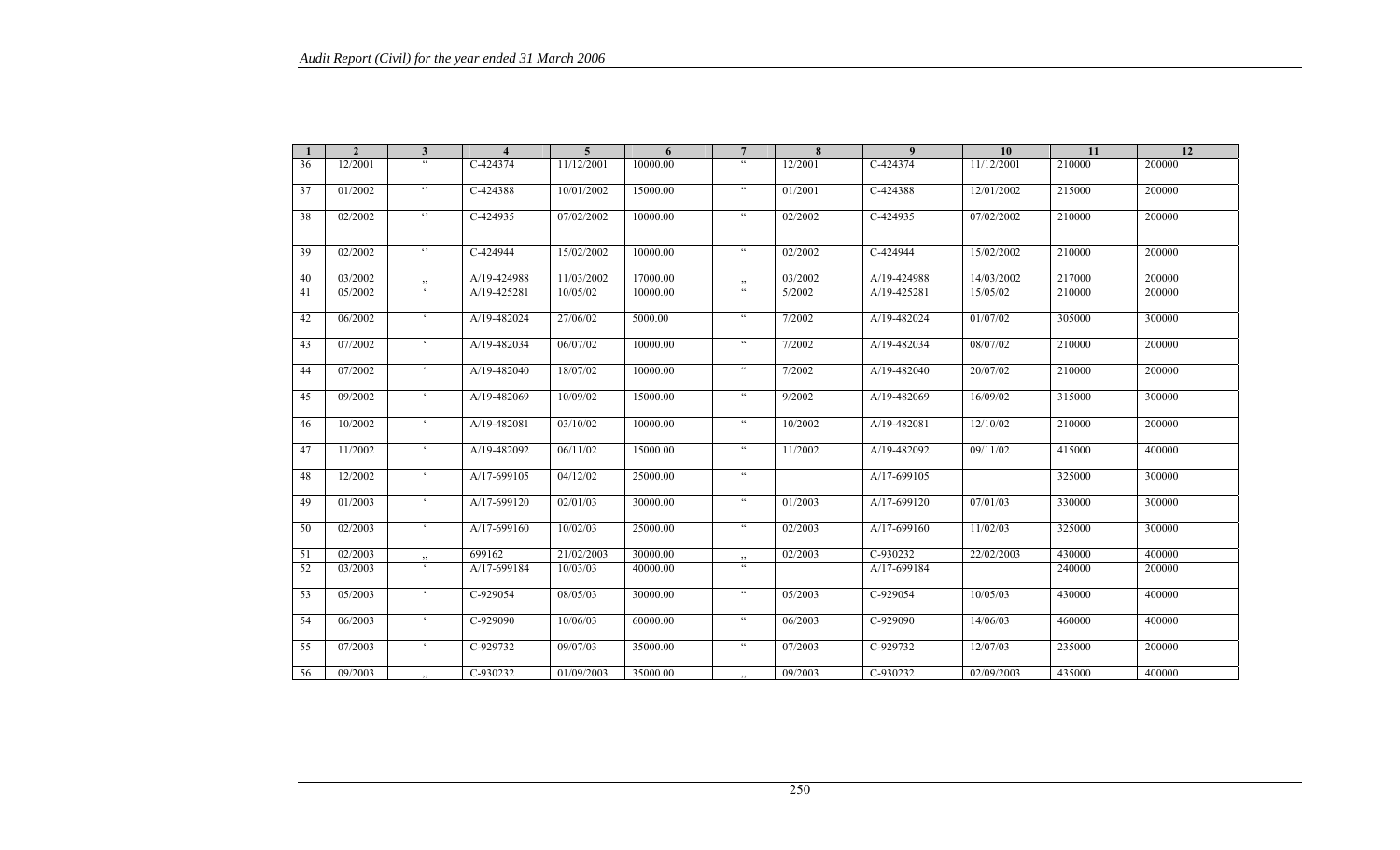|    | $\overline{\mathbf{c}}$ | 3                    |          | $\overline{5}$ | 6        | $\overline{7}$        | 8       | $\boldsymbol{9}$ | 10       | 11       | 12       |
|----|-------------------------|----------------------|----------|----------------|----------|-----------------------|---------|------------------|----------|----------|----------|
| 57 | 10/2003                 | $\epsilon$           | C-930296 | 17/10/03       | 30000.00 | $\zeta \, \zeta$      | 10/2003 | C-930296         | 18/10/03 | 430000   | 400000   |
| 58 | 11/2003                 | $\epsilon$           | C-930298 | 07/11/03       | 40000.00 | $\epsilon\epsilon$    | 11/2003 | C-930298         | 11/11/03 | 240000   | 200000   |
| 59 | 12/2003                 | $, \,$               | C-930619 | 16/12/03       | 35000.00 | $, \,$                | 12/2003 | C-930619         | 17/12/03 | 235000   | 200000   |
| 60 | 01/2004                 |                      | C-930623 | 06/01/04       | 45000.00 | $\epsilon\epsilon$    | 01/2004 | $C-930623$       | 08/01/04 | 245000   | 200000   |
| 61 | 02/2004                 | $\epsilon$           | C-946343 | 16/02/04       | 40000.00 | $\epsilon\,\epsilon$  | 02/2004 | C-946343         | 16/02/04 | 340000   | 300000   |
| 62 | 02//2004                | $\epsilon$ ,         | C-946346 | 26/02/04       | 20000.00 | $\epsilon$ $\epsilon$ | 03/2004 | C-946346         | 03/03/04 | 420000   | 400000   |
| 63 | 03/2004                 | $\epsilon$           | C-946373 | 11/03/04       | 50000.00 | $\epsilon\epsilon$    | 03/2004 | C-946373         | 12/03/04 | 250000   | 200000   |
| 64 | 06/2004                 | $\ddot{\phantom{0}}$ | C-962395 | 07/06/04       | 40000.00 | $\ddot{\phantom{0}}$  | 06/2004 | C-962395         | 09/06/04 | 640000   | 600000   |
| 65 | 06/2004                 | , ,                  | C-962924 | 24/06/04       | 40000.00 | , ,                   | 06/2004 | C-962924         | 25/06/04 | 340000   | 300000   |
| 66 | 08/2004                 |                      | C-962965 | 11/08/04       | 20000.00 | cc                    | 08/2004 | C-962965         | 14/08/04 | 620000   | 600000   |
| 67 | 09/2004                 | $\epsilon$           | C-962988 | 23/09/04       | 10000.00 | $\zeta\,\zeta$        | 10/2004 | C-962988         | 05/10/04 | 610000   | 600000   |
| 68 | 12/2004                 | $\epsilon$           | C-975519 | 08/12/04       | 25000.00 | $\epsilon\, \epsilon$ | 12/2005 | C-975519         | 14/12/04 | 625000   | 600000   |
| 69 | 01/2005                 |                      | C-975539 | 25/01/05       | 10000.00 | $\epsilon\,\epsilon$  | 01/2005 | C-975539         | 28/01/05 | 610000   | 600000   |
| 70 | 02/2005                 | $\epsilon$           | C-975553 | 25/02/05       | 30000.00 | $\epsilon\,\epsilon$  | 03/2005 | C-975553         | 01/03/05 | 630000   | 600000   |
| 71 | 05/2005                 | $\epsilon$           | C-975578 | 09/05/05       | 50000.00 | $\epsilon\, \epsilon$ | 05/2005 | C-975578         | 14/05/05 | 650000   | 600000   |
| 72 | 06/2005                 | $\epsilon$           | D-501812 | 10/06/05       | 60000.00 | $\epsilon\epsilon$    | 06/2005 | D-501812         | 10/06/05 | 660000   | 600000   |
|    | <b>TOTAL</b>            |                      |          |                | 1837000  |                       |         |                  |          | 20737000 | 18900000 |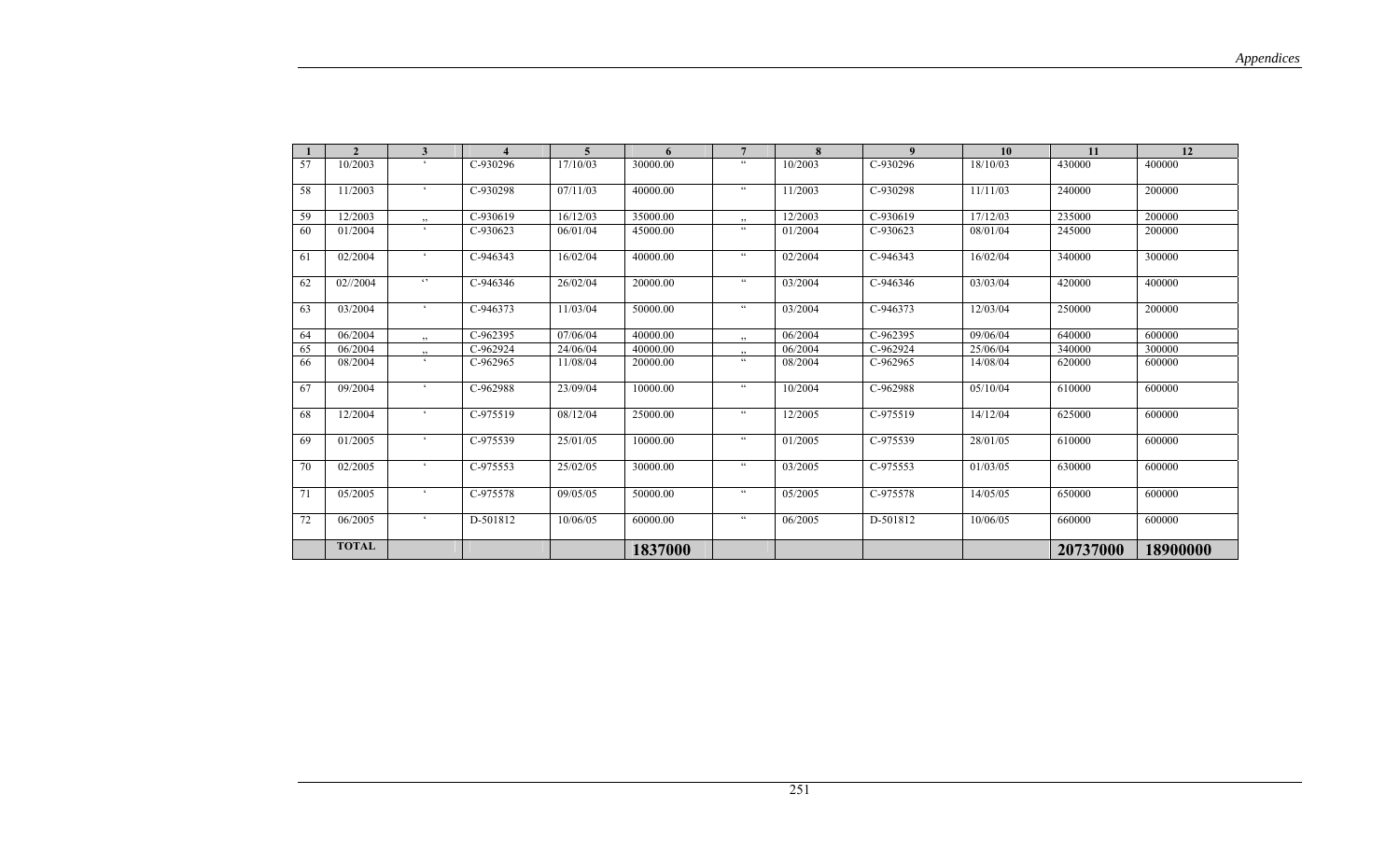#### **Appendix 4.2**

## *(Reference :Paragraph 4.3.1, page 146 )*

| SI<br>No.        | <b>Items</b> of<br>work | <b>Estimated</b><br>Qty | <b>Executed Qty</b>     | <b>Quoted</b><br><b>Rates</b><br>(Rs) | <b>Rates</b><br>Payable<br>(i/c tender | <b>Difference</b><br>$(5-6)$ | <b>Amount of</b><br>Addl. S.D.<br><b>Required</b> |
|------------------|-------------------------|-------------------------|-------------------------|---------------------------------------|----------------------------------------|------------------------------|---------------------------------------------------|
|                  |                         |                         |                         |                                       | $\%$ )                                 |                              | (4 x 7)                                           |
| $\mathbf{1}$     | $\overline{2}$          | $\overline{3}$          | $\overline{\mathbf{4}}$ | 5                                     | 6                                      | $\overline{7}$               | 8                                                 |
| $\mathbf{1}$     | Dry & wet               | 1775304.30              | 1096219.39              | 28.00                                 | 25.73                                  | 2.27                         | 24,88,418.00                                      |
|                  | Excavation              | cum                     | cum                     |                                       |                                        |                              |                                                   |
| $\overline{2}$   | Filter                  | 24439.09                | 1331.85 cum             | 170.00                                | 167.14                                 | 2.86                         | 3809.10                                           |
|                  | Materials               | cum                     |                         |                                       |                                        |                              |                                                   |
| $\overline{3}$   | 160mm                   | 28662.86 m              | 1580.26 m               | 255.00                                | 240.55                                 | 14.45                        | 22,834.75                                         |
|                  | perforated              |                         |                         |                                       |                                        |                              |                                                   |
|                  | PVC pipe                |                         |                         |                                       |                                        |                              |                                                   |
| $\overline{4}$   | CC 1:3:6                | 13122.01                | 4875.21 cum             | 1097.00                               | 1031.41                                | 65.59                        | 3,19,765.00                                       |
|                  | with 40 mm              | cum                     |                         |                                       |                                        |                              |                                                   |
|                  | metal                   |                         |                         |                                       |                                        |                              |                                                   |
| 5                | CC 1:3:6                | 10244.06                | 2158,08 cum             | 1393.00                               | 1313.24                                | 79.76                        | 1,72,128.45                                       |
|                  | Cast-in-situ            | cum                     |                         |                                       |                                        |                              |                                                   |
| 6                | <b>RCC</b>              | 154.62 cum              | 54.00 cum               | 2025.00                               | 1909.38                                | 115.62                       | 6243.50                                           |
|                  | $1:1.5:3$ with          |                         |                         |                                       |                                        |                              |                                                   |
|                  | $20 \text{ mm}$         |                         |                         |                                       |                                        |                              |                                                   |
|                  | metal                   |                         |                         |                                       |                                        |                              |                                                   |
| $\boldsymbol{7}$ | CC 1:1.5:3              | 182.88 cum              | 17.40 cum               | 2100.00                               | 1981.31                                | 118.69                       | 2065.20                                           |
| $\overline{8}$   | Cast-in-situ            | 10641.26                | 3092.84 cum             | 2000.00                               | 1807.42                                | 192.58                       | 5,95,638.40                                       |
|                  | Controlled              | cum                     |                         |                                       |                                        |                              |                                                   |
|                  | Concrete                |                         |                         |                                       |                                        |                              |                                                   |
| 9                | RCC 1:2:4               | 110.53 cum              | 42.64 cum               | 1868.00                               | 1761.21                                | 106.79                       | 4553.52                                           |
| 10               | Steel work              | 877.04 MT               | 318.22 MT               | 20000                                 | 19699.85                               | 300.15                       | 95513.75                                          |
| 11               | Pre-                    | 449.97 sqm              | 197.555 sqm             | 620.00                                | 586.45                                 | 33.55                        | 6627.95                                           |
|                  | moulded                 |                         |                         |                                       |                                        |                              |                                                   |
|                  | fillers                 |                         |                         |                                       |                                        |                              |                                                   |
| <b>TOTAL</b>     |                         |                         |                         |                                       |                                        |                              | 37, 17, 597. 62                                   |

## **Statement showing loss due to non-retaining additional security deposit for unbalanced rates**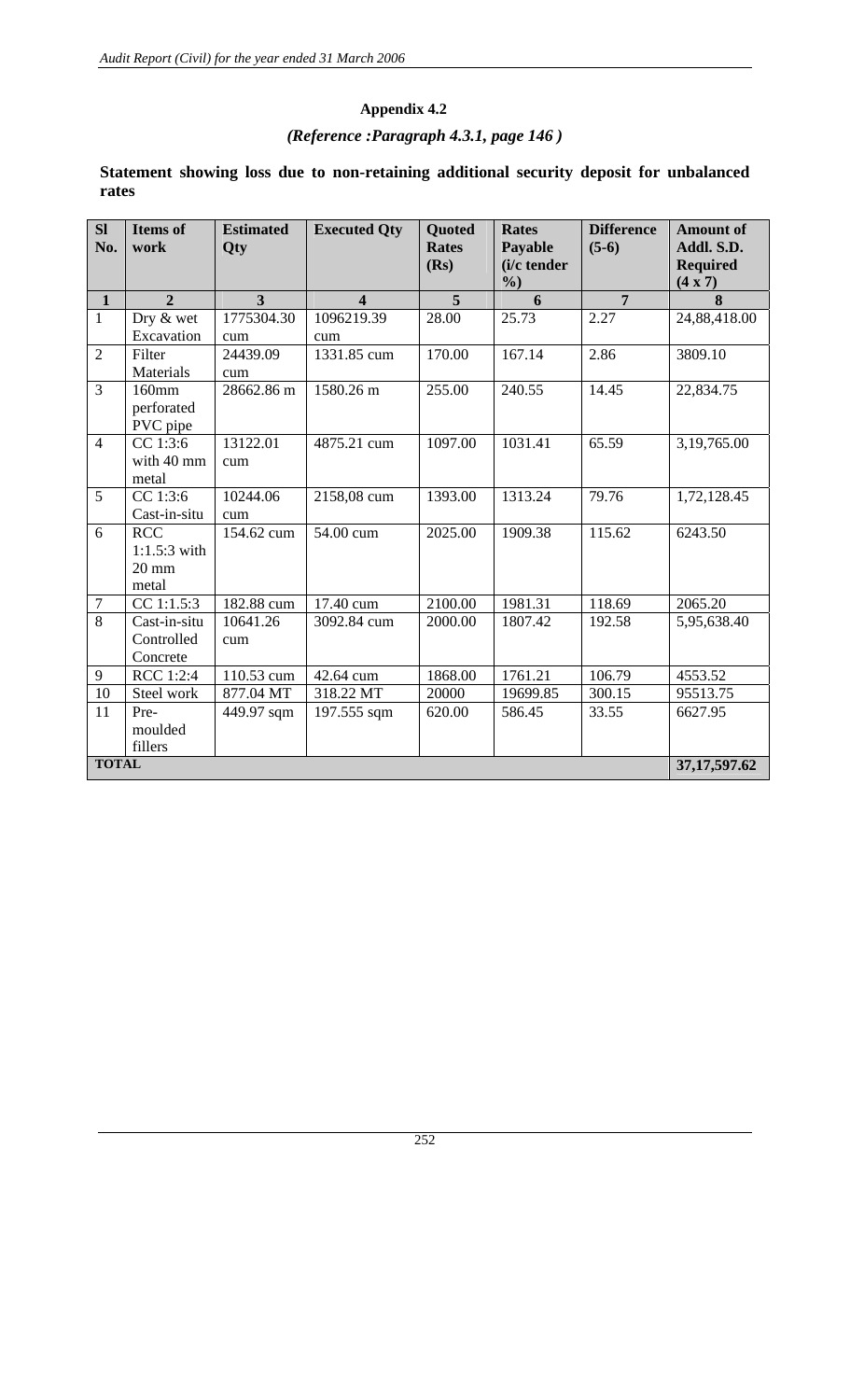# **Appendix 4.3**  *(Reference :Paragraph 4.3.2, page 147 )*  **Statement showing non-recovery of additional security deposit**

| <b>S. No.</b> | <b>Name of Division</b> | <b>Agreement No.</b> | <b>No. of Items</b><br>(Unbalanced<br><b>Rates</b> ) | <b>Amount of Addl.</b><br><b>Security Deposit</b><br>(Rs.) |
|---------------|-------------------------|----------------------|------------------------------------------------------|------------------------------------------------------------|
|               | N.D. 21 Sanawad         | 02/2000-01           |                                                      | 62, 48, 553. 00                                            |
| 2.            | N.D. 21 Sanawad         | $05/03 - 04$         | 6                                                    | 35,75,791.00                                               |
| 3.            | N.D. 21 Sanawad         | $01/03 - 04$         | 11                                                   | 2,08,93,132.00                                             |
| 4.            | N.D. 32 Barwaha         | $01/03 - 04$         | 10                                                   | 1,12,39,840.00                                             |
|               | N.D. 8 Sanawad          | $01/03 - 04$         | 11                                                   | 57, 67, 228.00                                             |
|               |                         |                      | <b>Total</b>                                         | 4,77,24,544.00                                             |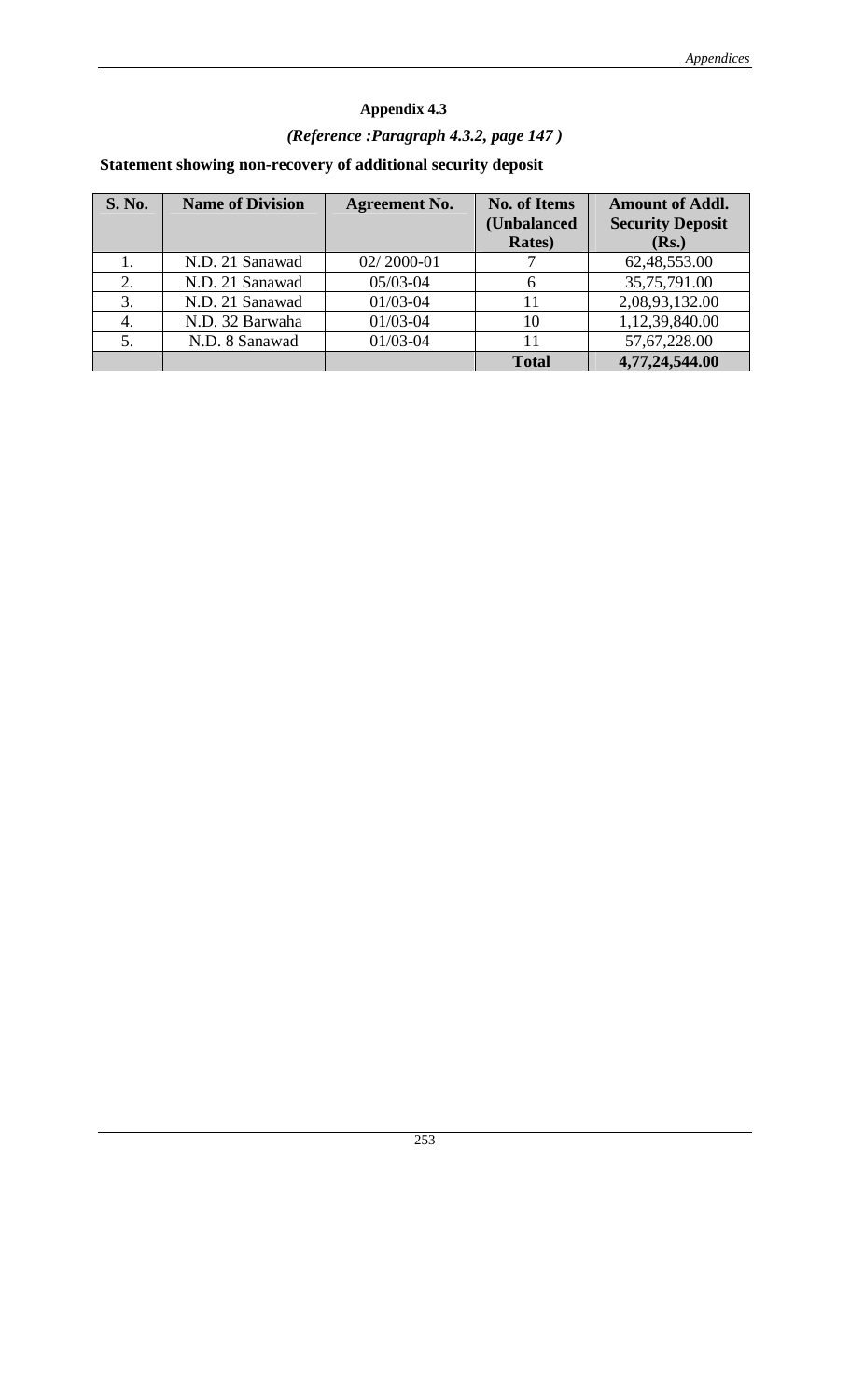#### **Appendix 4.4**

#### *(Reference :Paragraph 4.6.6, page 160 )*

#### **Statement showing outstanding Inspection Reports and Paragraphs in respect of selected departments as on 30th September 2006**

| Sl. No. | <b>Name of the Department</b> | <b>No. of Inspection</b> | No. of pending paragraphs |
|---------|-------------------------------|--------------------------|---------------------------|
|         |                               | <b>Reports pending</b>   |                           |
|         | Industries                    | 127                      | 356                       |
| 2.      | Handloom                      | 57                       | 132                       |
| 3.      | Archaeology                   | 38                       | 75                        |
| 4.      | Law & Justice                 | 204                      | 319                       |
| 5.      | Jail                          | 93                       | 194                       |
| 6.      | Police                        | 195                      | 352                       |
| 7.      | Sericulture                   | 48                       | 109                       |
| 8.      | Polytechnic                   | 105                      | 310                       |
| 9.      | Education                     | 617                      | 1340                      |
| 10.     | Mining                        | 14                       | 33                        |
| 11.     | <b>NCC</b>                    | 43                       | 61                        |
| 12.     | Home guard                    | 57                       | 96                        |
|         | <b>Total</b>                  | 1598                     | 3377                      |

#### **Appendix 4.5**

#### *(Reference :Paragraph 4.6.6, page 160 )*

**Statement showing year wise position of outstanding IRs and Paragraphs in respect of selected departments as on 30th September 2006** 

| Year         | <b>No. of Inspection Reports</b> | No. of paragraphs |
|--------------|----------------------------------|-------------------|
| Upto 1993-94 | 252                              | 471               |
| 1994-95      | 49                               | 76                |
| 1995-96      | 86                               | 155               |
| 1996-97      | 77                               | 145               |
| 1997-98      | 47                               | 88                |
| 1998-99      | 164                              | 279               |
| 1999-2000    | 38                               | 38                |
| 2000-01      | 71                               | 71                |
| 2001-02      | 225                              | 452               |
| 2002-03      | 155                              | 264               |
| 2003-04      | 105                              | 233               |
| 2004-05      | 162                              | 460               |
| 2005-06      | 167                              | 645               |
| <b>Total</b> | 1598                             | 3377              |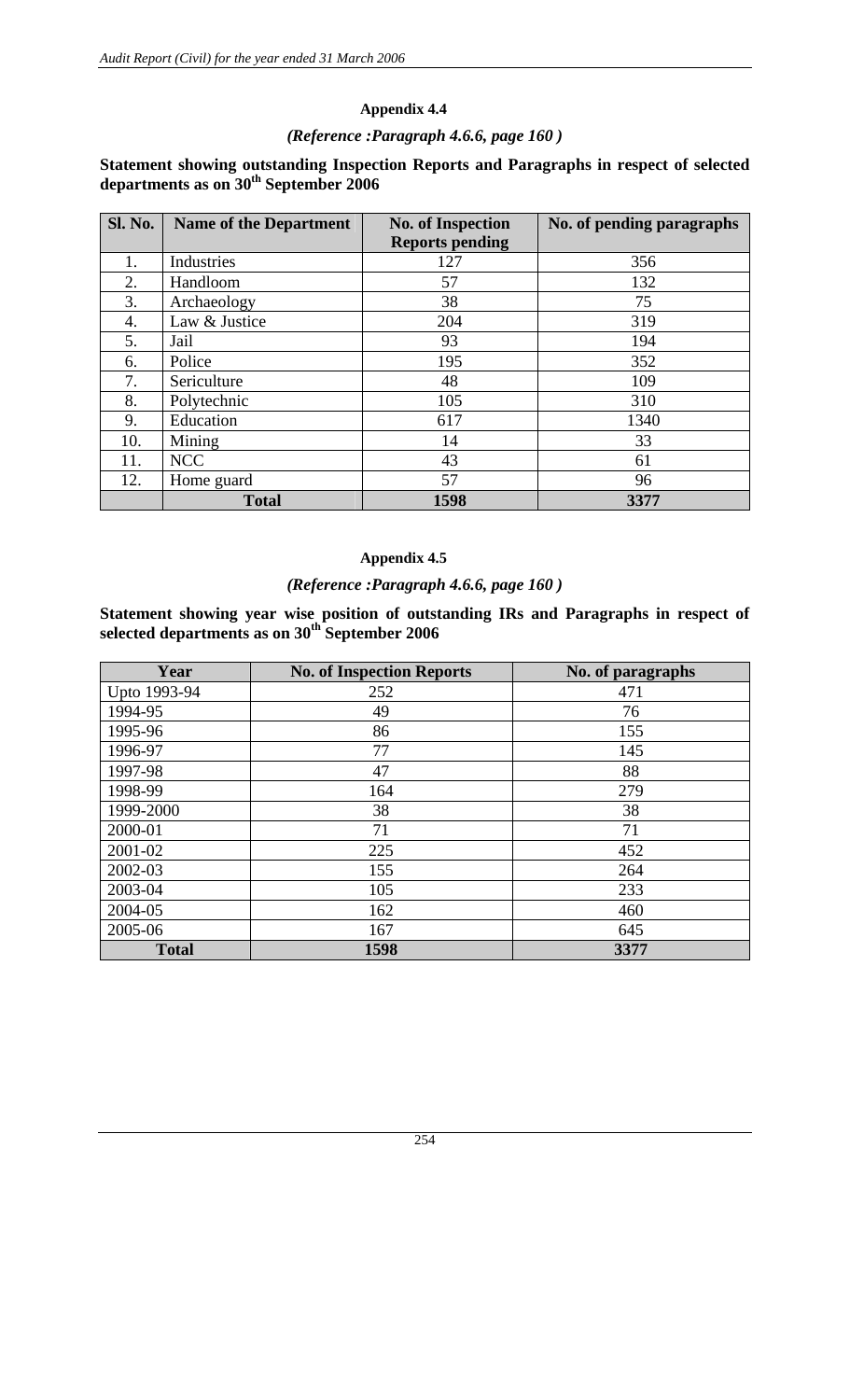## **Appendix 5.1**

# *(Reference: Paragraph 5.1.8.4, page 167 )*

# **Statement showing the functioning of hospital and dispensaries without VAS and AVFOs**

|                |                      |                                       |                                            |                               |                  |                          | (Rs. in lakh)            |
|----------------|----------------------|---------------------------------------|--------------------------------------------|-------------------------------|------------------|--------------------------|--------------------------|
| Sl.<br>No      | Name of DDO          | <b>Type of</b><br><b>Institutions</b> | No. of hospital/<br>dispensaries<br>vacant | Pay and<br><b>Allow. Paid</b> | <b>Medicine</b>  | <b>Instrument</b>        | <b>Total</b>             |
| $\mathbf 1$    | $\overline{2}$       | $\overline{\mathbf{3}}$               | $\overline{\mathbf{4}}$                    | 5                             | $\boldsymbol{6}$ | $\overline{7}$           | 8                        |
| $\,1\,$        | <b>DDVS</b> Balaghat | Hospital                              | 5                                          | 25.21                         | 3.81             | 0.42                     | 29.44                    |
|                |                      | Dispensaries                          | $\boldsymbol{7}$                           | 10.41                         | 1.72             | 0.19                     | 12.32                    |
| $\overline{2}$ | <b>DDVS</b> Betul    | Hospital                              | $\mathbf{1}$                               | 0.99                          | 0.25             | 0.05                     | 1.29                     |
|                |                      | Dispensaries                          | 12                                         | 10.11                         | 4.07             | 1.26                     | 15.44                    |
| 3              | <b>DDVS</b> Bhind    | Hospital                              | $\overline{c}$                             | 4.88                          | 0.54             | 0.10                     | 5.52                     |
|                |                      | Dispensaries                          | $\overline{2}$                             | 1.19                          | 0.49             | 0.09                     | 1.77                     |
| $\overline{4}$ | <b>JDVS</b> Bhopal   | Hospital                              |                                            |                               |                  |                          |                          |
|                |                      | Dispensaries                          |                                            |                               |                  |                          |                          |
| 5              | <b>DDVS</b>          | Hospital                              | 9                                          | 63.26                         | 4.60             | 0.41                     | 68.27                    |
|                | Chhattarpur          | Dispensaries                          | 19                                         | 39.73                         | 12.43            | 0.91                     | 53.07                    |
| 6              | <b>DDVS</b> Jhabua   | Hospital                              |                                            |                               |                  |                          |                          |
|                |                      | Dispensaries                          |                                            |                               |                  |                          |                          |
| $\tau$         | <b>DDVS</b> Khandwa  | Hospital                              | $\overline{9}$                             | 16.34                         | 0.70             | $\overline{a}$           | 17.04                    |
|                |                      | Dispensaries                          | 3                                          | 1.81                          | 0.10             | $\blacksquare$           | 1.91                     |
| 8              | <b>DDVS</b> Morena   | Hospital                              | ÷.                                         | $\overline{a}$                | --               | $\overline{a}$           | $\overline{\phantom{a}}$ |
|                |                      | Dispensaries                          | 33                                         | 57.16                         | 12.95            | 1.42                     | 71.53                    |
| 9              | <b>DDVS</b> Panna    | Hospital                              | $-\, -$                                    | $\overline{\phantom{a}}$      | $\overline{a}$   | $\overline{\phantom{a}}$ | $\overline{\phantom{a}}$ |
|                |                      | Dispensaries                          | 39                                         | 78.49                         | 13.66            | 0.61                     | 92.76                    |
| 10             | VAS KVU Panna        | Hospital                              | $\overline{a}$                             |                               |                  | $-$                      | $\overline{\phantom{a}}$ |
|                |                      | Dispensaries                          | 5                                          | 14.74                         | 2.41             | $\overline{\phantom{a}}$ | 17.15                    |
| 11             | <b>JDVS</b> Sagar    | Hospital                              | $\overline{7}$                             | 61.26                         | 6.25             | 1.25                     | 68.76                    |
|                |                      | Dispensaries                          | 19                                         | 19.82                         | 5.58             | 1.90                     | 27.30                    |
| 12             | Sidhi                | Hospital                              | 2                                          | 14.13                         | 3.07             | 0.40                     | 17.60                    |
|                |                      | Dispensaries                          | 25                                         | 55.80                         | 13.83            | 4.52                     | 74.15                    |
| 13             | JDVS Ujjain          | Hospital                              | --                                         | $\overline{a}$                | $\overline{a}$   | $\overline{\phantom{a}}$ | $\overline{\phantom{a}}$ |
|                |                      | Dispensaries                          | $\boldsymbol{7}$                           | 9.77                          | 2.85             | 0.70                     | 13.32                    |
|                | <b>Total</b>         | Hospital                              | 35                                         | 186.07                        | 19.22            | 2.63                     | 207.92                   |
|                |                      | <b>Dispensaries</b>                   | 171                                        | 299.03                        | 70.09            | 11.60                    | 380.72                   |
|                | <b>Grand Total</b>   |                                       | 206                                        | 485.10                        | 89.31            | 14.23                    | 588.64                   |